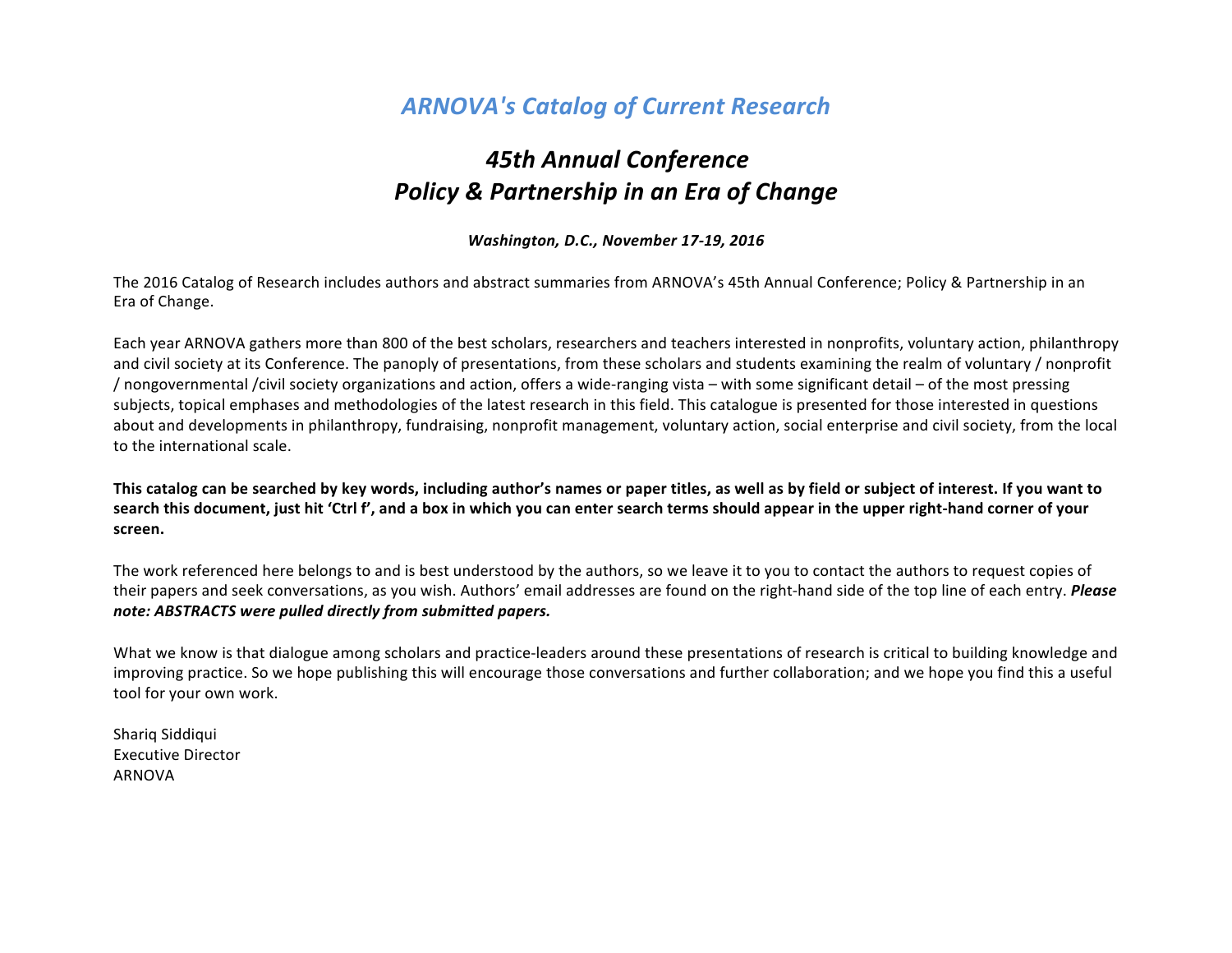#### ¿Amigos o Rebeldes?: The Role of Non-profits

Maria Apolonia Calderon, Texas A&M University; William A. Brown, Texas A&M University macalderon123@tamu.edu, wbrown@tamu.edu

As of 2012, within the U.S. approximately 400 community foundations provided about 2,600 grants totally \$272,724,079 for immigrant and refugee issues (Foundation Center2014). Community foundations organizations are vital to communities and citizens by facilitating the power for non-profits to provide public and collaborative goods and services (Carman 2001; Lowe 2004; Steuerle & Hodgkinson 2006). As fiscal giants pouring resources into the support of immigrant and refugee issues, what is the role of community foundations on bureaucratic outcomes? Will community foundations play a supplementary, complimentary, or adversarial role to U.S. Immigration and Customs Enforcement?

### 'Practical Paradox' in Top-down Cultivation of Community Organizations in a Strong-government Context: A Case Study from China

Yuxin Lan, Tsinghua University lanyx@tsinghua.edu.cn

One debate raised by scholars is whether or not civil society can be cultivated by the government through a top-down path, especially in a country with strong-government context as China. This study addressed the debate by an in-depth case study to the "Lehe Family Land Program", which is an experiment promoted by a county government in western China to cultivate selforganizations in rural communities. A 'Practical Paradox' was summarized in this study to describe the dilemma confronted by government in the case, and the micro mechanisms beneath were found, which provided implications to the debate above.

#### "Dialogue" in Social Media: Implications for Strategic Communication of Nonprofit Organizations

Aya Okada, Kanazawa University; Yu Ishida, Miyagi University aokada@staff.kanazawa-u.ac.jp, ishidayu@mac.com

One key feature of social media is its capacity to facilitate "dialogue." To what extent have nonprofits taken advantage of such nature in encouraging communication with/among constituencies and the public? Are "dialogic" communication effective for the work of nonprofits? This paper examines these important yet underexplored questions in studies of social media and nonprofit organizations. Taking the case of nonprofits that used social media to raise funds in responding to the 2011 disaster in Japan, we combine qualitative content analysis of Facebook posts and Twitter tweets with regression analysis to examine whether more "dialogic" communication leads to more funds raised.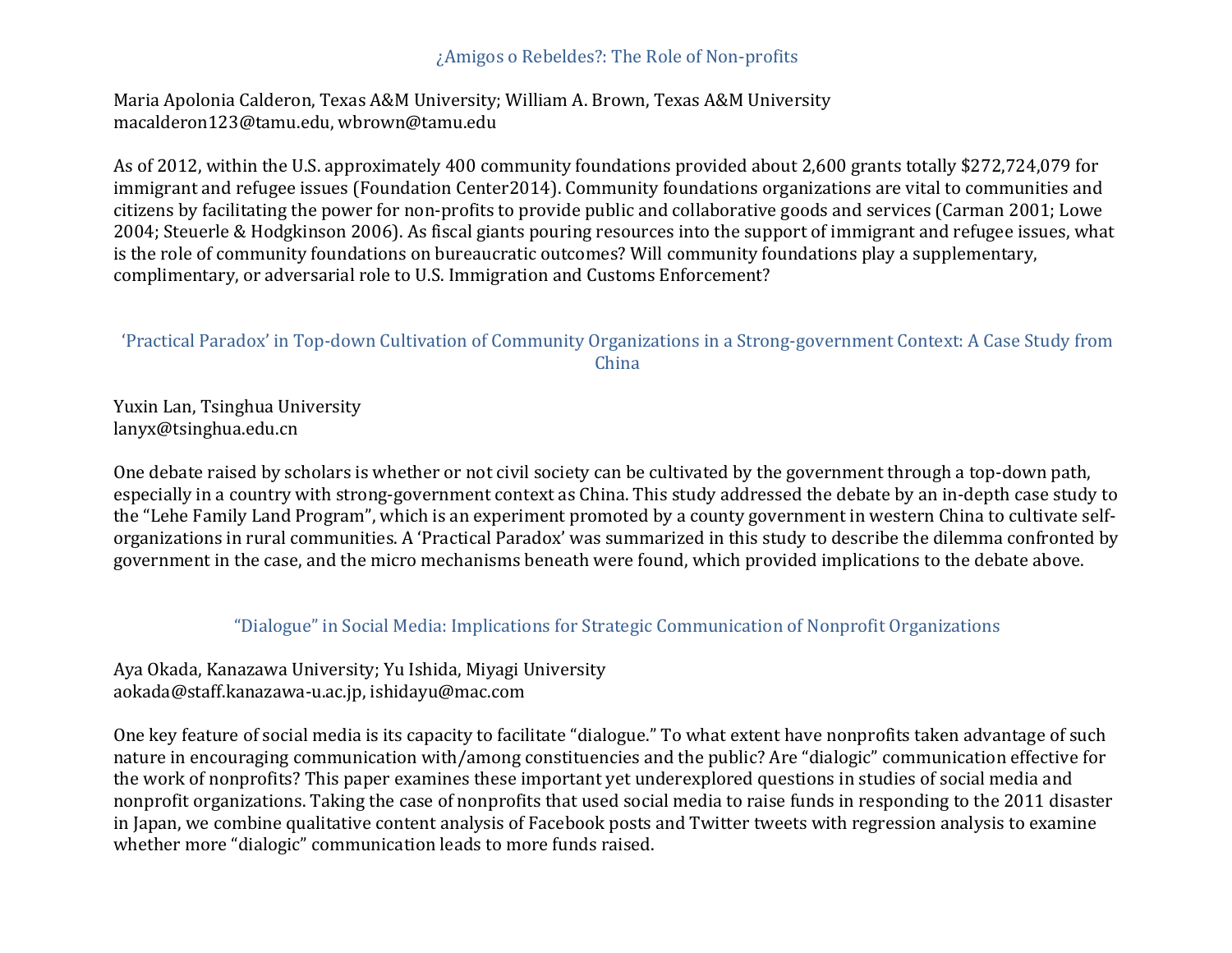Thomas Hall, Christopher Newport University thomas.hall@cnu.edu

The effectiveness of nonprofit work is often difficult to measure. Previous studies have shown a correlation between household income and arts participation, but the causality is unclear. Wealthy people can afford to pay admissions, but does arts attendance lead to higher income, through increased creativity or other channels? We use propensity score matching and a natural experiment to address how Washington, DC—which has a plethora of free museums—residents differ from otherwise similar people in other MSAs with high household incomes. Our results indicate attendance increases income; robustness checks confirm the findings. We conclude with policy implications.

# "Not Just a Cup of Tea": Front-Line Social Care Work and Staff Commitment

Alina Baluch, The Centre for the Study of Philanthropy & Public Good, University of St Andrews; Ian Cunningham, University of Strathclyde; Phil James, Middlesex University Business School amb33@st-andrews.ac.uk, ian.cunningham@strath.ac.uk, P.W.James@mdx.ac.uk

In an era of austerity and deteriorating employment conditions, ensuring staff commitment poses challenges for nonprofit social care employers. This multiple case study examines front-line employees' work experiences in social care organizations and their implications for commitment. Drawing on a paradox lens that recognizes NPOs are under pressure to achieve constantly contradictory goals, employees' predominantly affective commitment withstands the tensions in workplaces characterized by the co-existence of cost and quality pressures, as well as control and autonomy. Unequal power relations and gender roles also bear important implications for the largely female social care workforce in coping with work-life balance tensions.

2016 Index of Global Philanthropy and Remittances

Carol C. Adelman, Hudson Institute carola@hudson.org

This paper presents findings of the Center for Global Prosperity's 2016 Index of Global Philanthropy and Remittances. This index tracked global giving by OECD Donor Assistance Committee (DAC) nations and examines the financial flows from 11 non-DAC countries. For each of the non-DAC and for some of the DAC countries, CGP partnered with in-county experts that gathered both primary and secondary data to estimate total financial flows to developing countries. In addition to documenting giving data, the Index includes case studies of private philanthropy, volunteerism and successful public-private partnerships, which illustrate bridges being built between high income and developing countries.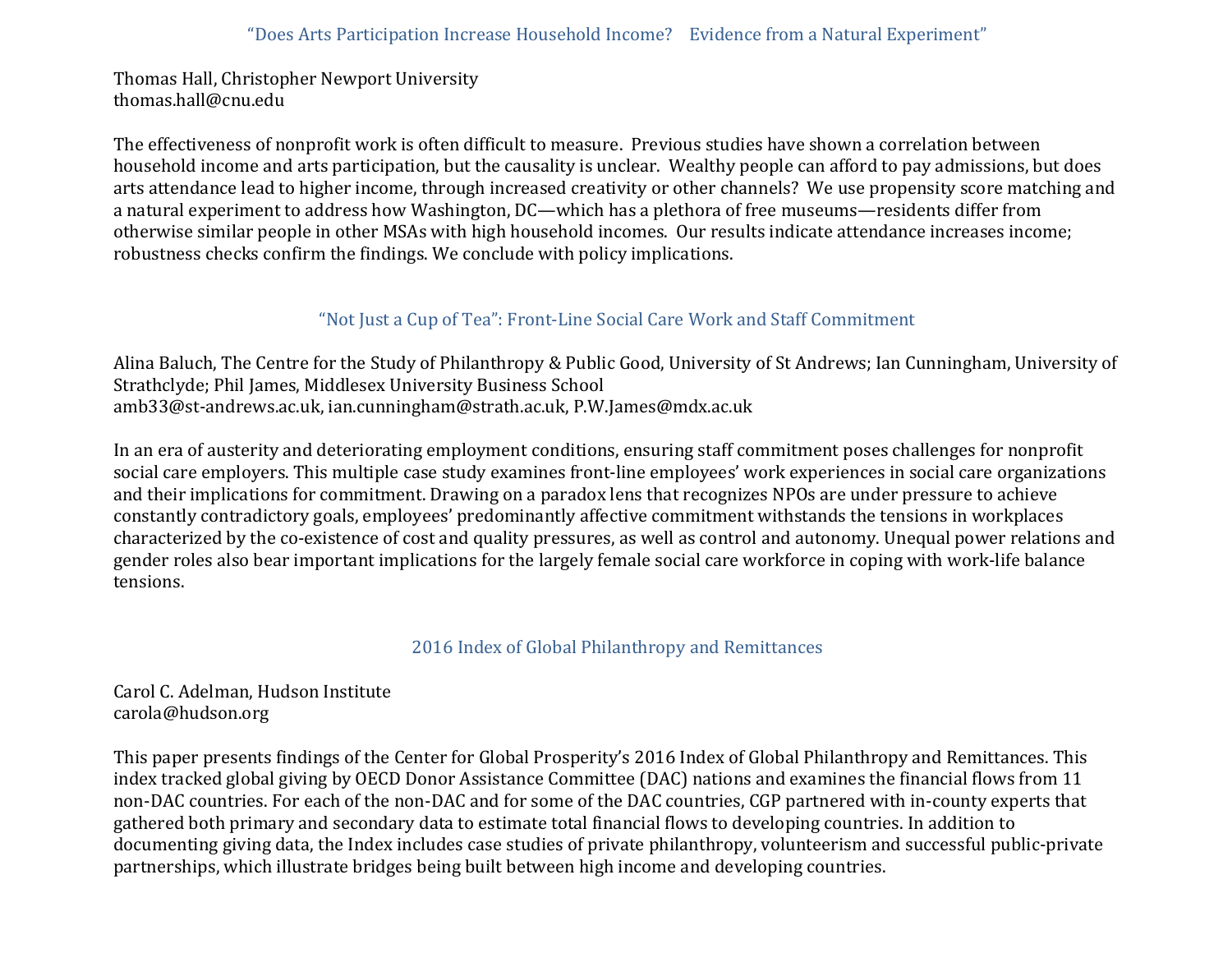# A Case Study on Mixed Methods in Designing a Youth Leader Development Program for California Masonic Youth **Organizations**

John Hinck, University of San Diego johnhinck@sandiego.edu

A mixed methods design was used to develop and assess a youth leader development program for male and female leaders in nonprofit, volunteer youth groups. A combination of a literature review, focus groups, survey methods and qualitative interviews informed the research. The literature review and focus groups aided in constructing the survey. The program design was built on online survey results which covered concepts from adaptive leadership, social exchange theory, leader communication theory, and emotional intelligence. The effectiveness of the program was measured in a final paper survey. The methodology was appropriate in designing the youth leader development program.

### A Comparative Analysis of Two Metropolitan Areas: Assessing Future Nonprofit Workforce Needs

Teresa VanHorn, University of San Diego; Alice Del Vecchio, Slippery Rock University of Pennsylvia tvanhorn@sandiego.edu, alice.delvecchio@sru.edu

Across the nation, the nonprofit sector is experiencing a workforce shift as baby boomers exit the sector. This project seeks to identify how nonprofits in two different regions of the U.S. are preparing through succession planning; to determine the number of anticipated vacant positions through 2020; and to identify desired skills sets as this changing sector moves through its leadership transition. This endeavor seeks to assess how organizations are adopting new strategies in response to the changing circumstances. Findings from this study may also be used to inform the curricular adjustments in higher education nonprofit leadership and management programs.

# A Corporate-Run Nonprofit? Motivation and Strategies of Reorganizing Corporate Giving into a Charitable Nonprofit at Amway China

Lijun He; Wolfgang Bielefeld, IUPUI; Jinan Kuang, Rutgers University lhe@pace.edu, wbielefe@IUPUI.edu, kuangjinan@gmail.com

Why and how was corporate giving reform implemented inside China's first and largest corporate foreign foundations? Specifically, we examine the extent to which the reorganization of the corporate giving into a corporate-run nonprofit achieved two goals: (1) dismissing Communism Chinese government's suspicion about foreign NGOs; (2) creating a corporate foundation seeking corporate business goals along with the general public good through external fundraising. These issues are examined under the lens of institutional entrepreneurship theory. Qualitative methods including interviews, document analysis, and site visits triangulate the motivation and strategy of such a new institution. Implication for institutional entrepreneurship literature is explored.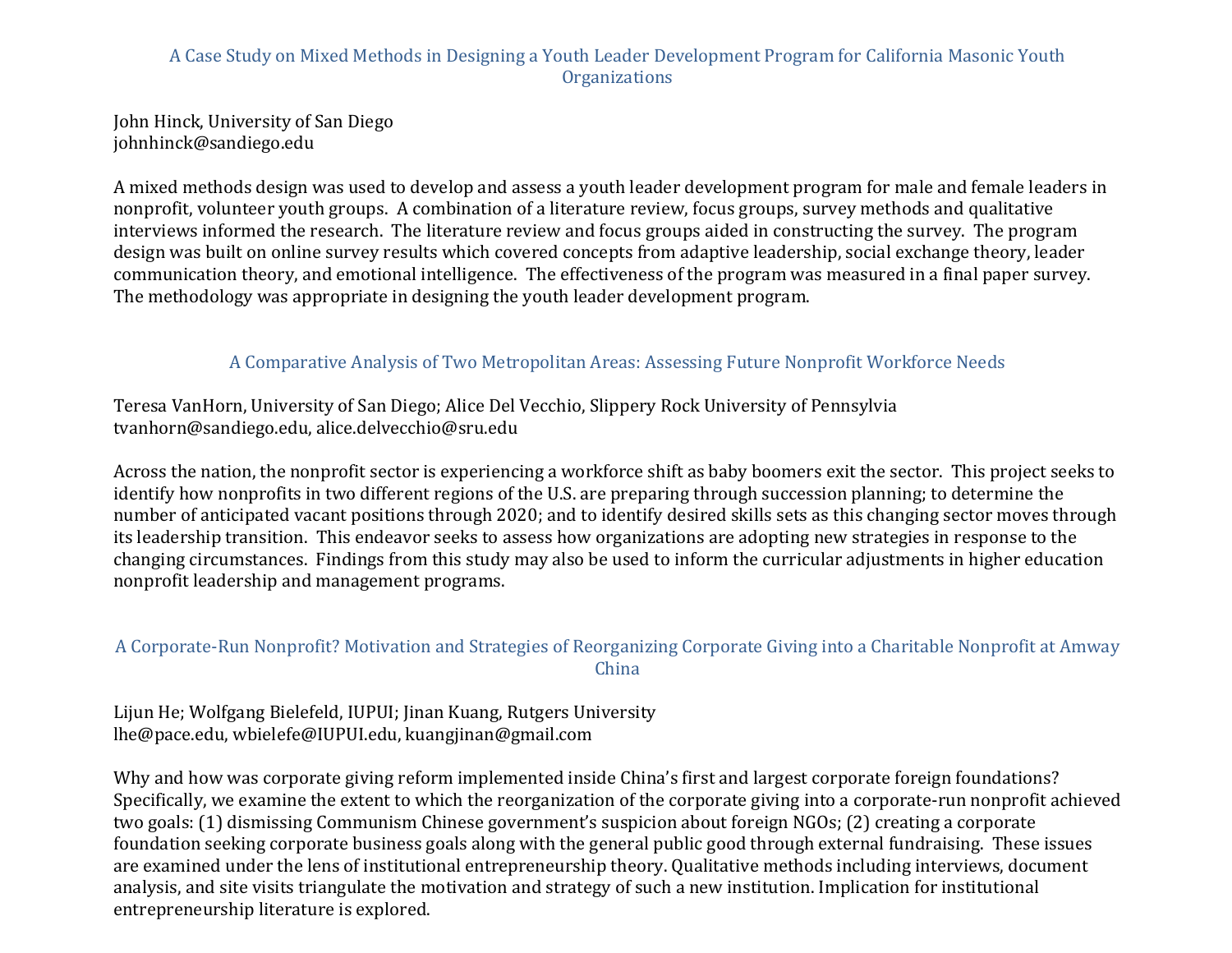### A Cross-Cultural Year of Service Theoretical Model

Matthew Hudson-Flege, Clemson University mflege@clemson.edu

Growing numbers of young people in diverse nations are participating in cross-cultural year of service programs, and year of service volunteers represent an important part of the nonprofit workforce and talent pipeline. There is a small, but growing, body of research examining the outcomes of year of service programs on volunteers and the communities in which they serve, but findings on the efficacy of such programs are mixed. Drawing upon existing foundational theories, this poster proposes a cross-cultural year of service theoretical model to inform the work of researchers, policymakers, and nonprofit practitioners concerned with year of service programs.

### A Dark Side of Interactive Learning? A Faculty Perspective

Georgette Dumont, University of North Florida; Paloma Raggo, Carleton University g.dumont@unf.edu, paloma.raggo@carleton.ca

Far from decrying the benefits and advances made with the integration of ICT in our classrooms, particularly popular in many nonprofit programs, we argue that it is time to carefully consider their implications not only for students but also the faculty who are shaping future practitioners. What are the challenges and drawbacks stemming from seeking increased student interactions? We rely on in-depth interviews with a snowball sample of faculty engaged in interactive teaching as well as on data from an online survey to draw lessons for further considerations when adopting new interactive learning technologies.

### A Longitudinal Study of Giving to Houses of Worship: 2003-2013

David King, Indiana University Lilly Family School of Philanthropy; Patrick M. Rooney, IUPUI; Thad S Austin, Lilly Family School of Philanthopy; Xiaoyun Wang, IU Lilly Family School of Philanthropy kingdp@iupui.edu, rooney@iupui.edu, thad.austin@gmail.com, wang361@umail.iu.edu

Using the most recent data from the PSID (2013 wave) and the Philanthropy Panel Study (PPS), we examine longitudinal giving (2003-2013) to houses of worship by analyzing average giving by household and investigating the roles that income, wealth, marital status, educational attainment, geography, religious affiliation and participation play on giving to religious organizations overall and by major religious affiliations. In addition, we use Probit and Tobit to assess incremental effects of these variables on the probability of a household being a donor to a religious congregation and how much these variables affect the incremental effects on how much is given.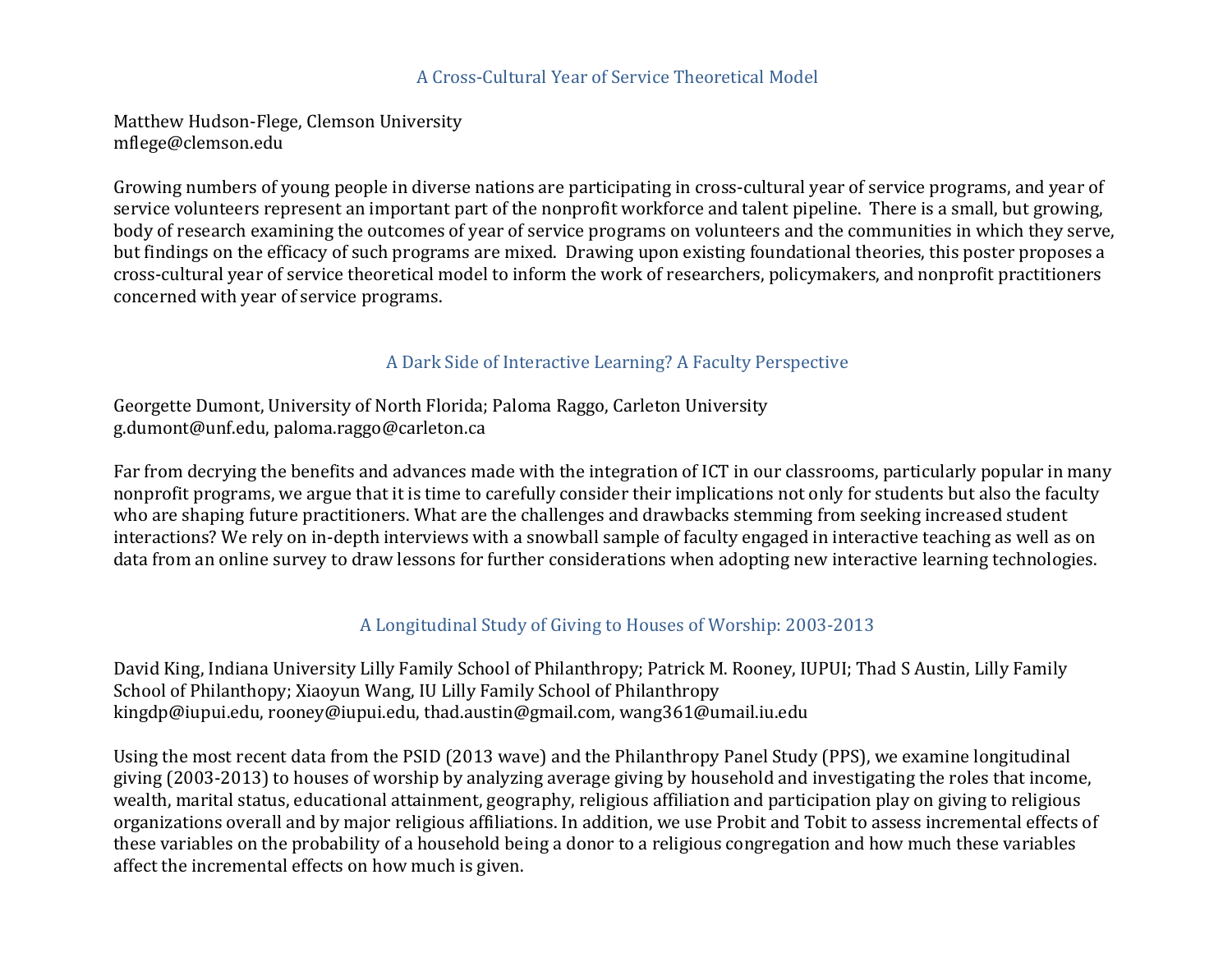### A Longitudinal Study of Human Transformation: From Homeless to Social Entrepreneur

#### Dale E. Hartz, Case Western Reserve University; Philip A Cola, Case Western Reserve University dhartz@betterfuturefacilitators.org, philip.cola@uhhospitals.org

On any given night in the U.S. more than a half of a million people are homeless. This is a complex societal problem and while the true cost of homelessness is likely incalculable; the financial cost is routinely reported as being \$40,000 per homeless person annually. Problems such as this cannot be solved with a "one solution fits all" strategy. This study examines these issues using a longitudinal ethnographic study of a nonprofit entrepreneurial organization whose clients live in homeless shelters and are being provided opportunities to start for-profit businesses that they can build and eventually own.

A Multilevel Analysis of Factors Influencing Chinese Foundations' Capacity for Resource Mobilization

Qian Wei, Memorial University qian.wei@mun.ca

Despite the fact that some nonprofits can easily attract rich resources while others struggle for survival, little is known about what antecedents or characteristics account for the difference in terms of nonprofit organizations' capacity to mobilize resources. This research seeks to address this knowledge gap using a national sample of 3,344 philanthropic foundations nested in 31 regions of mainland China. Relying on different theories and multilevel modeling techniques, I examine the effect of both organizational- and contextual-level factors on foundations' financial resources, i.e., revenues. Findings suggest that distribution of resources is highly imbalanced in the nonprofit sector of China and foundations with particular characteristics (public, national, education area, large size of employees and board members) and nested in areas with certain features (high educational level) are predicted to hold an advantaged position in terms of resource mobilization.

#### A Salary Bubble in the Republic of NGOs? Complicating Theories of Labor Donation with the Case of Haiti

Anthony James DeMattee, Indiana University demattee@indiana.edu

This paper investigates whether theories of labor donation hold in developing countreis by analyzing the case of Haiti. The analysis uses primary data from a six-month survey of 887 positions among 79 independent employers of for-profit, international nongovernmental organizations (NGOs), and other civil society members. When controlling for differences across organization, position, and employee qualifications, findings indicate (i) NGOs pay more than for-profit firms for the same job candidate, and (ii) for-profit firms pay more than civil society organizations for the same job candidate. The author suggests why geographic context might complicate our popular understanding of the donative labor hypothesis.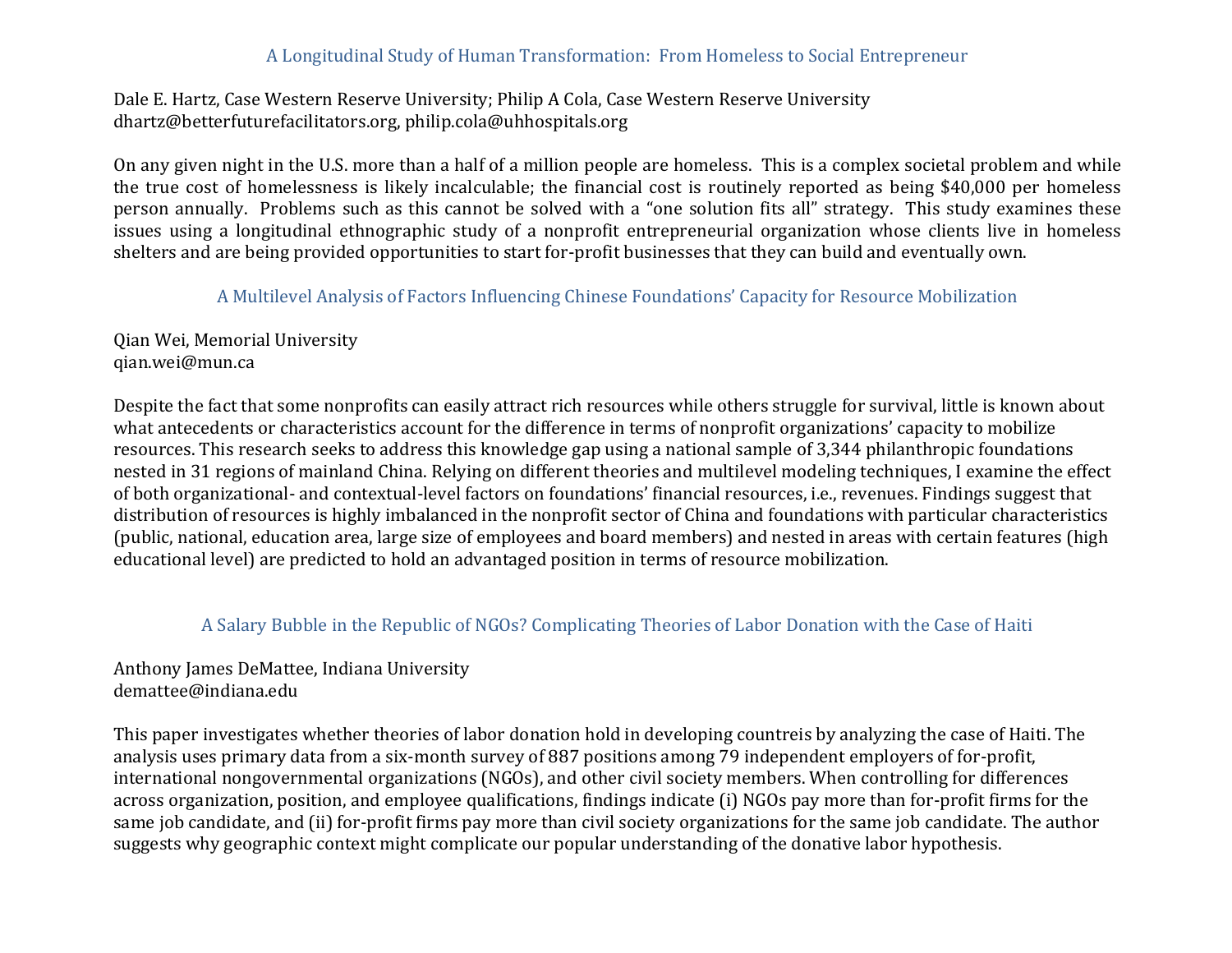# A Spectrum Approach to the Study of Civic Engagement and Volunteerism

Vickie Edwards, Troy University; Hunter Bacot, University of Arkansas at Little Rock; Richard Ledet, Troy University; Sarah Harper, University of West Florida vedwards@troy.edu, ahbacot@ualr.edu, rledet@troy.edu, sha3@student.uwf.edu

Literature in the fields of sociology, political science, and nonprofit management pays little attention to informal volunteering behaviors. Even less attention has been paid to differences in how less-formal behaviors may be influenced by socioeconomic status, demographics, community situations, and life events in ways that are different from more formal behaviors. Based upon analysis of data from multiple surveys, this research presents a theoretical approach for studying engagement behaviors across multiple dimensions, along a spectrum ranging from extremely informal behaviors to highly formalized behaviors. A proposed survey instrument for the validation of the theoretical approach will also be presented.

### A Study on the Impact of Nonprofit's Interlocking Board Ties on Financial Performance

Nara Yoon, Syracuse University; Jesse Lecy, Maxwell School of Citizenship and Public Affairs nyoon@syr.edu, jdlecy@gmail.com

This study investigates the relationship between interlocking directorates and financial performance. A quasi-experimental design is deployed to test whether having an interlocking board, which is formed when individual board members serve as members of boards in at least two nonprofit organizations, increases financial outcomes. Propensity score matching and difference-in-differences regressions will be used to examine a fifteen-year (1997-2012) panel, tracking total revenue of nonprofits in two middle-sized cities. We expect that interlocking board membership is positively associate with financial outcomes, even after controlled for organizational characteristics such as prestige and professionalism.

### A Unique Leadership Professional Development Model in Nonprofit Sector

Abdullah N. Almuzayen, Al-Rajhi Foundation; Adel Ali Alqahtani, Al-Rajhi Foundation almuzayen@alrajhicharity.org, adel97@gmail.com

The paper will present a unique model of leadership development for next generation professionals in nonprofit sector. The developed model overcome present challenges in preparing next generation professionals for leadership in nonprofit organizations. We implemented the model in the field as  $18-24$  months on-job training program in which the participant goes through various competences, work tasks, training courses, development tools, and assigned projects with high application of nonprofit ethics and values. After the successful completion of the program, the participant becomes high caliber for nonprofit leadership role in or out of the hosting organization.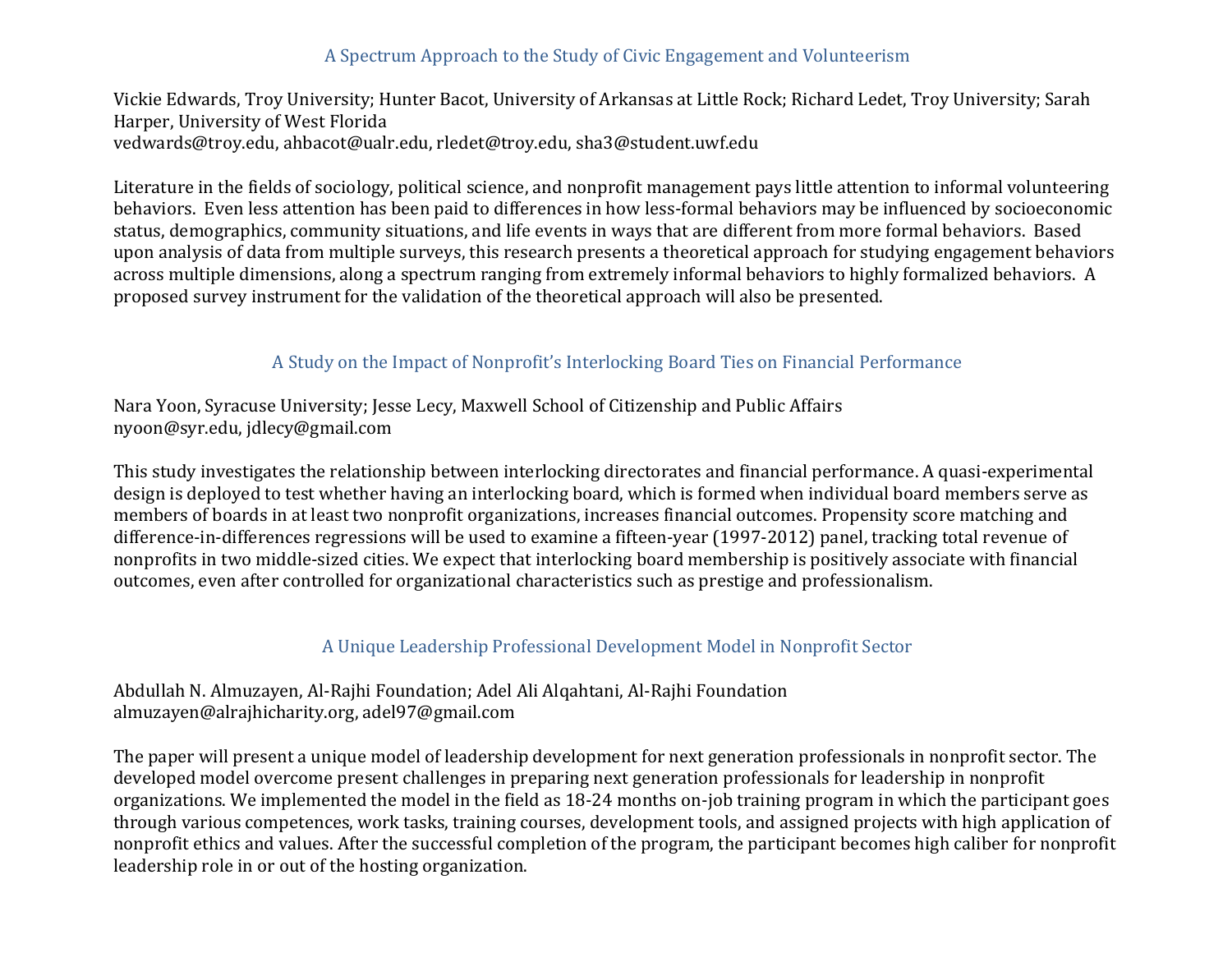### Agents of Change: Black Women's Associationalism, Ritualism, and Activism in the Walker National Beauty Culturists' Benevolent Club, 1917-1930

Tyrone Freeman, IU Lilly Family School of Philanthropy tyfreema@iupui.edu

Poor, working-class black women in the Jim Crow era were the objects of social reform by black middle-class reformers. The National Beauty Culturists' and Benevolent Association of Madam C.J. Walker Agents was created in 1917 to harness the collective power of such women into a cohesive group that gave visibility to their profession, encouraged charity work in their communities, and enabled participation in the fight against racial and gender oppression. This historical study examines how these women, frequently neglected in extant literature, used their associationalism and ritualism to foster social bonding and empower themselves as agents of social change.

### Agitation and Agita: Organizing Mobilization for Youth at the Henry Street Settlement in 1957

Barbara Levy Simon, Columbia University bls1@columbia.edu

Using historical archives of the Henry Street Settlement (HSS) and of Mobilization for Youth (MFY), a programmatic prelude to the War on Poverty, the author explores the conflict within social work about best practices with youth and communitybuilding that erupted when a mainstream social work agency incorporated a community organizing program in 1957. MFY deployed direct action and para-professionalism as means to obtain resources for male gang members. HSS leadership was taken aback at the demand that adolescents with police records be hired as program staff.

### Ally Organizations Promoting Immigrant Civic Engagement

Grace Yukich, Quinnipiac University; Brad R. Fulton, Indiana University - SPEA; Richard Wood, University of New Mexico Grace.Yukich@quinnipiac.edu, fulton@indiana.edu, rlwood@unm.edu

Although immigrant rights organizations often seek to involve immigrants, many have little to no immigrant involvement. This study broadens research on immigrant civic engagement beyond individual-level analyses by examining how an organization's group style influences immigrant participation. The analysis uses a multi-method approach—survey data from a national sample of organizations working for immigrant rights and ethnographic data from two such organizations. The results indicate that greater immigrant involvement is associated with organizations that have an immigrant-friendly group style. Given the importance of successfully integrating immigrants into civic life, these findings are particularly relevant to organizational leaders and policy-makers.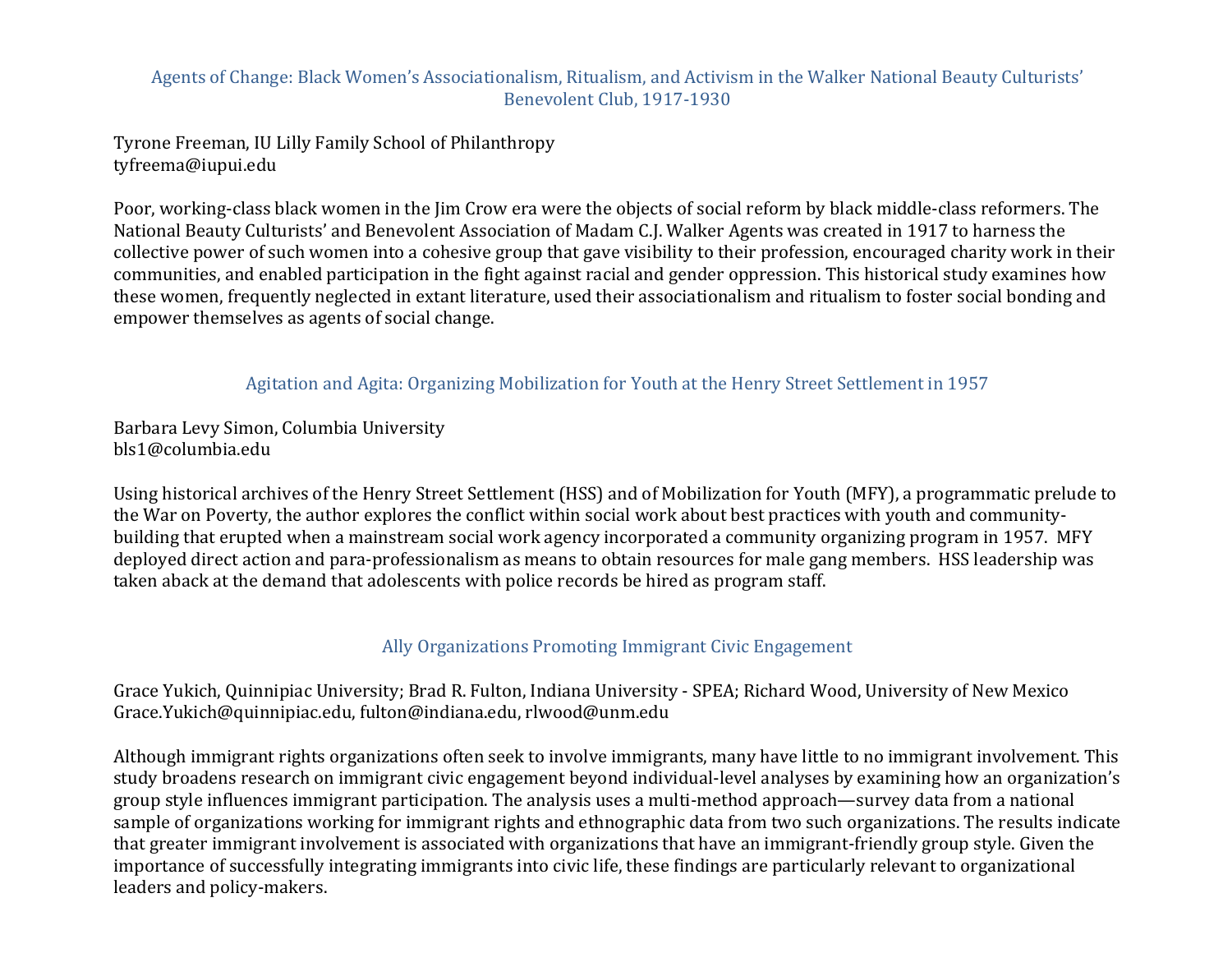# Alternative Framings of the "Ask" for Charitable Giving: Effects on The Level of Giving and Allocation Among Different **Recipients**

Avner Ben-Ner, University of Minnesota benne001@umn.edu

The paper compares how individuals allocate a fixed sum between themselves and 7 charities. Under one scheme, they make sequential decisions, in another they make a simultaneous decision, in a third they set aside a donations budget and then choose how to allocate it, and in a fourth they allocate a sum among the 7. The patterns of giving inform about which scheme maximizes charitable giving, which framing favors different organizations (religious and what type, arts, etc.), and inform about fundamental aspects of altruism, in-group/out-group giving, and more.

# Alumni Giving through a Student Phonathon Program: Who Pledges, Pays and Gives the Most

Jessica Watts, The University of Texas at Dallas jessica.watts@utdallas.edu

This paper examines patterns of alumni pledging and subsequent giving through a student phonathon program. Using data from a large public institution in the state of Texas, this study examines predictors of alumni pledges and gift amounts. This study expands on existing alumni giving research by analyzing alumni gifts received solely through a student phonathon program, with a distinct focus on the impact of academic school graduated from and degree level. Results provide valuable insight for engaging alumni through student phonathon programs and inform best practices that can be applied at other universities.

### AmeriCorps Member Development: Theory Validation and Outcomes Analysis

Diana Epstein, Corporation for National and Community Service; Adrienne DiTommaso, Corporation for National and Community Service; Kirsten Leikem, Corporation for National and Community Service depstein@cns.gov, amditommaso@gmail.com, kleikem@gmail.com

Using data collected through the AmeriCorps Member Exit Survey, this paper will present findings from a validation of the AmeriCorps Member Theory of Change, with an analysis of member outcomes along four proposed developmental pathways. The paper first presents a factor analysis that seeks to validate the Theory of Change's four pathways of member development. Next, an analysis of member outcomes will examine the relationships between member demographics, program characteristics, and members' experiences and development along the four pathways. The paper will conclude with a discussion of notable similarities and differences among demographic and programmatic groups of members.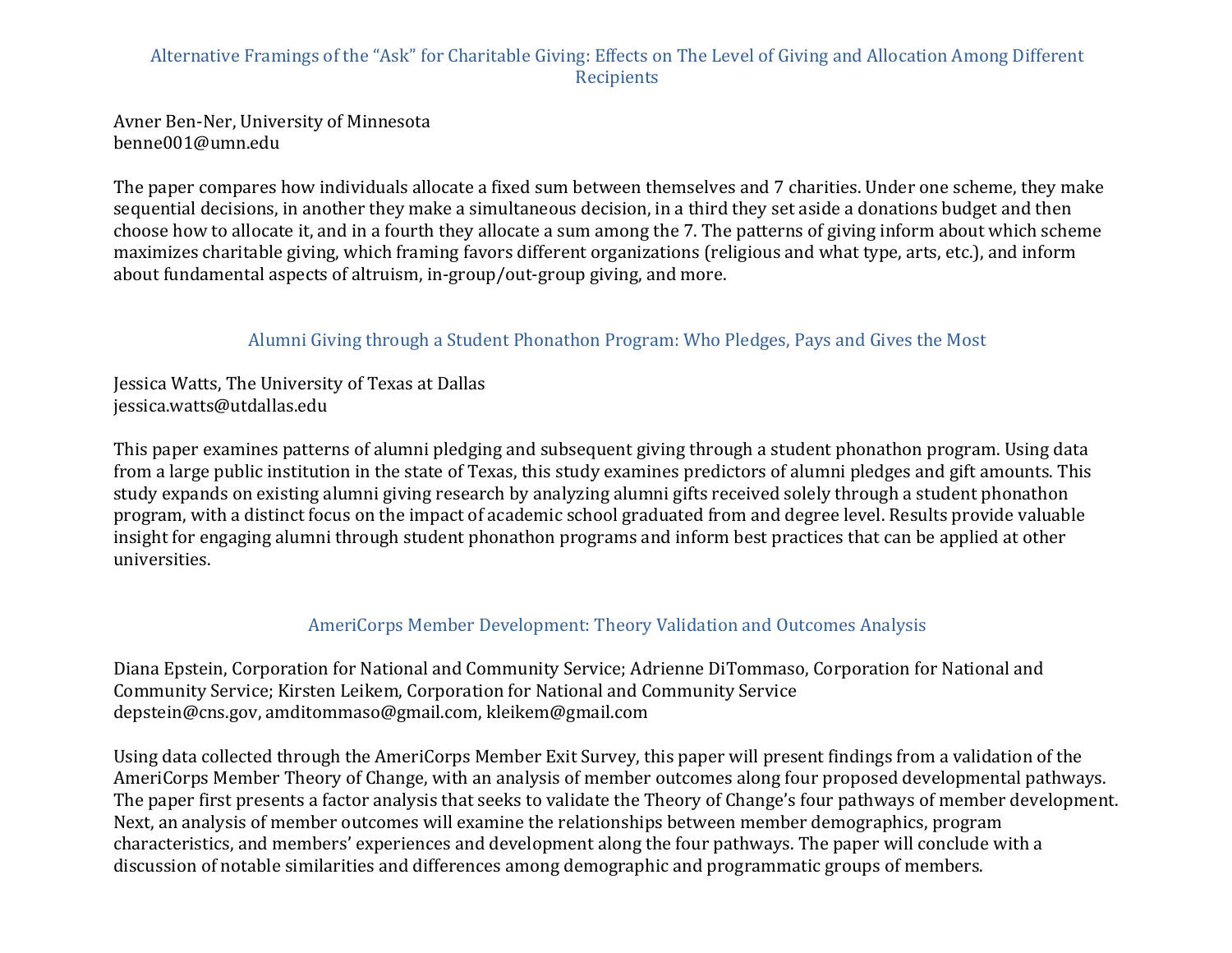# An Analysis of U.S. INGOs' Program Allocations: Is Poverty a Priority?

Muhammet Emre Coskun, Andrew Young School of Policy Studies; Jon Durnford, DataLake, llc; Janelle Kerlin, Andrew Young School of Policy Studies mcoskun1@student.gsu.edu, jon@datalake.net, jkerlin@gsu.edu

Increasing role of U.S. based international non-governmental organizations' (INGOs') in U.S. foreign assistance makes it critical to ask whether program allocations are serving the highest poverty regions around the world and whether receiving government funding has an effect on where an INGO works. This paper draws on NCCS-Hudson Institute dataset of financial information on U.S.-based INGOs for the 2007-2010 period, to investigate the overlap between where these organizations allocate funds and where there is more need. Furthermore, we test the autonomy hypothesis by investigating how the regional program allocations differ between organizations that receive government funding and organizations that don't.

#### An Empirical Investigation into Overhead Aversion

Joseph Duff, Florida State University; Javier Portillo, Florida State University jd12e@my.fsu.edu, javiereportillo@gmail.com

In a recent paper, Gneezy et al. (2014) showed through a series of experiments that potential donors' contribution decisions might be influenced by the level of overhead in charities. In this paper, we seek to empirically test the effect of a nonprofit's overhead ratio on contributions. We also analyze two key components of overhead: Salaries and Fundraising Costs. Preliminary results show the larger of relative share of salaries to total expenditures is, the lower contributions are. In contrast, the larger the relative share of fundraising costs to total expenditure is, the higher contributions are.

#### An Urban Push for Rural Needs: The Geographical Rise of Hybrid Organizations and Impact of their Social Engagement

Alexandra Graddy-Reed, University of Southern California graddyre@price.usc.edu

The persistence of complex social problems and inequality has led to a renewed push from entrepreneurs to generate innovative solutions. Within this effort is growing support for hybrid legal structures that blend the social focus of nonprofits with the capital structures and processes of for-profits. Localized networks often drive the spread of these hybrid entities, raising questions of geographical variation. This paper uses data from the North Carolina Social Innovation Survey and interviews with local stakeholders to examine the differences in the rise of hybrid organizations in urban and rural communities and whether their socially engaged practices benefit low-income residents.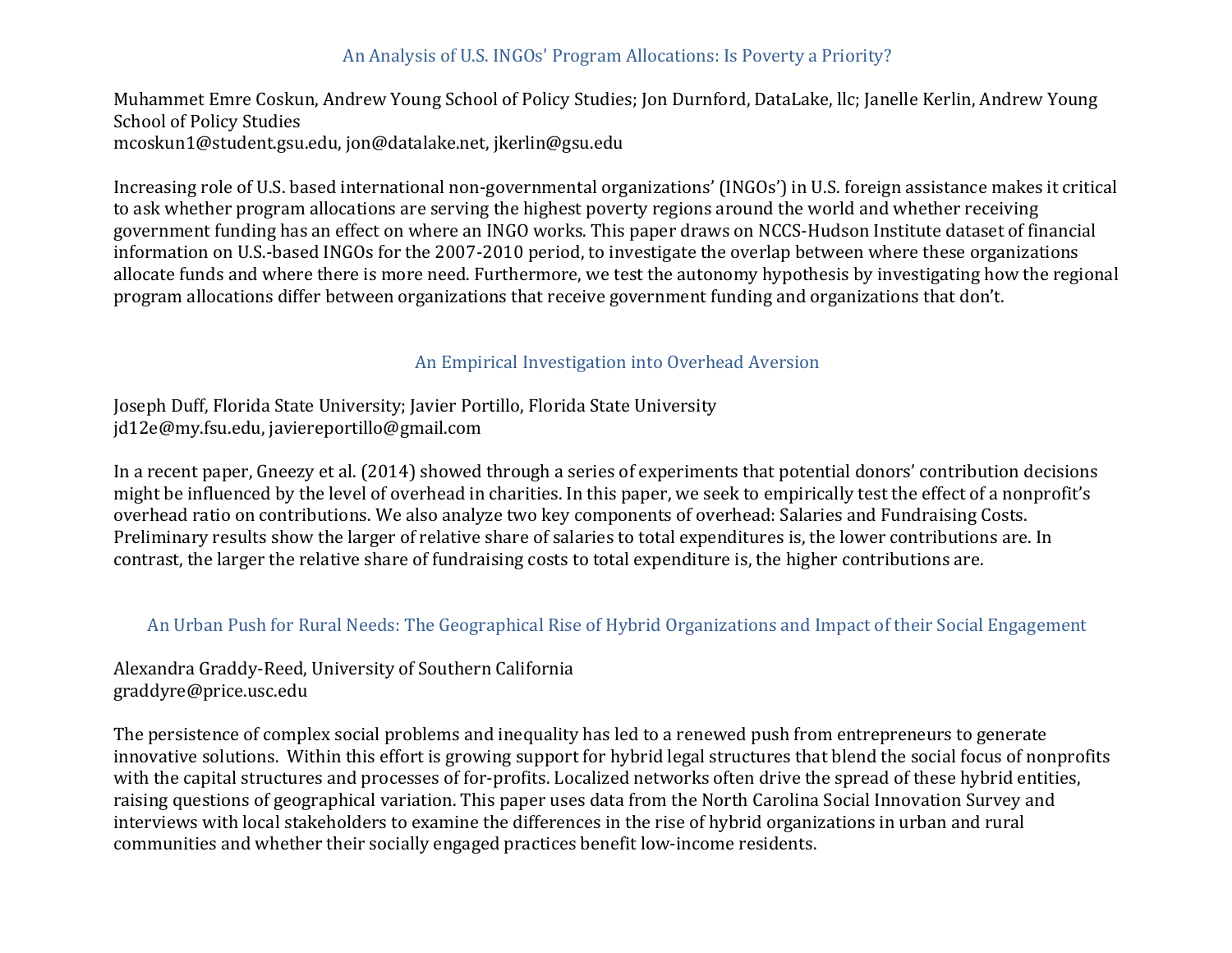### Antecedents, Consequences and Context of Employee Engagement in Nonprofit Organizations

Kunle Akingbola, Lakehead University; Herman van den Berg, Lakehead University akingbola@rogers.com, hvanden1@lakeheadu.ca

The article draws on Kahn (1990) and Saks (2006) to examine the extent to which specific nonprofit antecedents impact engagement and how engagement mediates employee and organizational consequences. Perhaps the strongest evidence of the impact of engagement is the finding that nonprofit employees are more likely to experience these consequences and less likely to have intention to quit even if antecedents such as job characteristics and value congruence are less likely. Consistent with the literature, we also found that value congruence is a major antecedent in the relationship between nonprofit employees, their jobs and the organization.

# Applying Carrying Capacity: A Case Study of One Nonprofit Sector

Jessica Haynie, North Carolina State University; Amanda J. Stewart, North Carolina State University; Kerry Ann Kuenzi, Georgia Southern University jessica@threestonesconsulting.com, mandijstewart@gmail.com, Kkuenzi@georgiasouthern.edu

Two different approaches to measuring nonprofit sector carrying capacity have been taken in the extant literature: a linear measure of supply and demand or synergistic effects of inter-organizational network exchange. We build on past approaches, applying both to a case study of a local nonprofit sector. We use surveys and secondary data of nonprofit and community information to understand if an additive method is warranted in understanding nonprofit carrying capacity. Our findings will be useful for explaining this singular nonprofit sector as well as applicable to future studies investigating variations across and within communities.

### Applying Root Cause Analysis to Better Understand and Prevent Nonprofit Board Governance Failures

Christopher Corbett, Independent Researcher chris\_corbett1994@hotmail.com

Governance failures and scandals undermine public confidence (Perry 2013) and impose great pressures on government spurring aggressive corrective action (California Legislation 2015; NY AG Legislation 2013) and governance intrusion. Yet improvements in governance to prevent failures prove elusive. To better understand underlying causes and means of prevention, root cause analysis (Okes 2009) was applied to five cases (Corbett 2015). Nine root causes were proposed using "fiduciary duties" as the level of analysis.

This paper examines additional cases to assess and refine the nine proposed root causes, along with methods of prevention, to improve industry self-regulation (Corbett et al. 2016).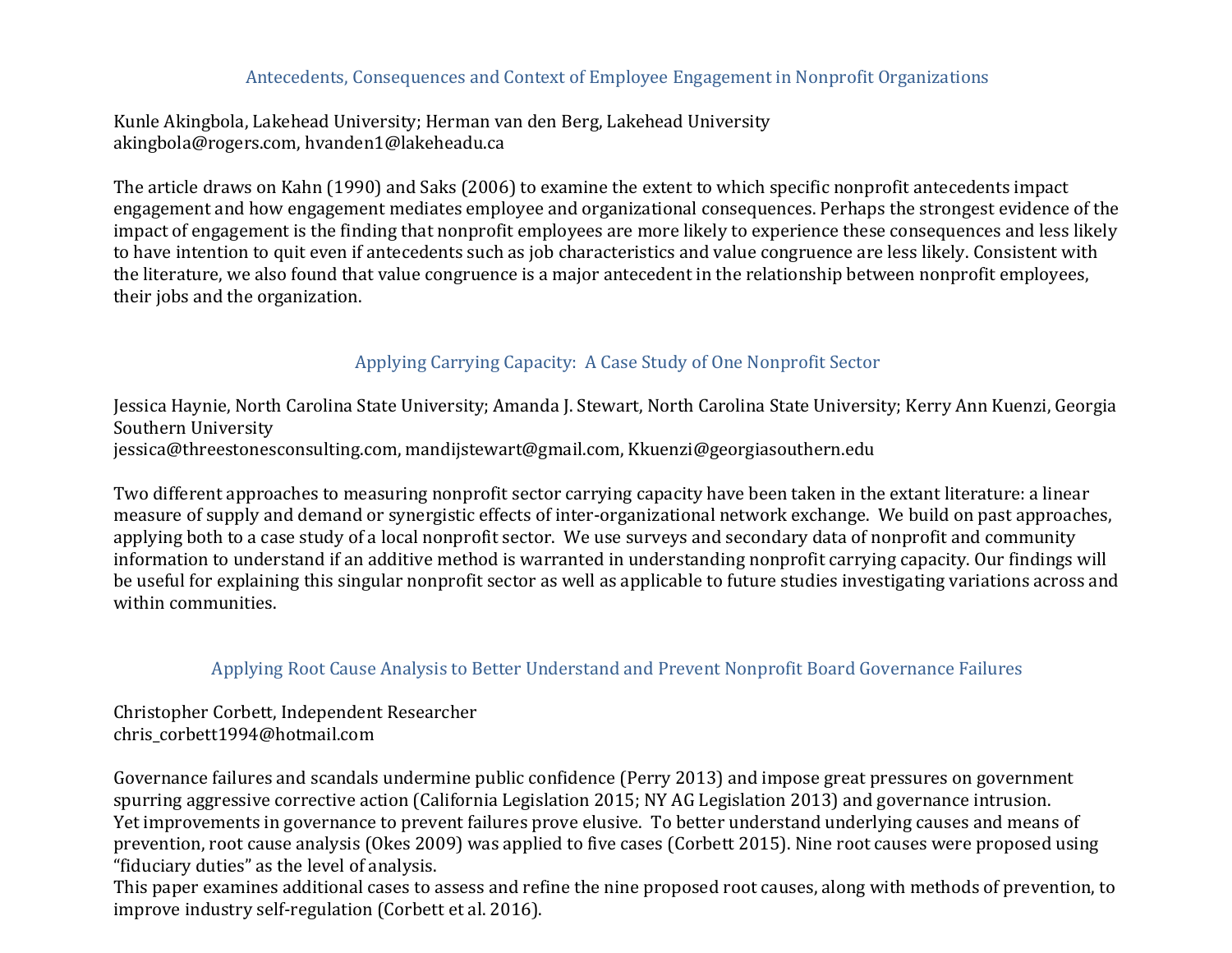# Are They Collaborating? Exploring Small to Mid-Size Nonprofits Collaborative Experiences

Karen A. Ford, James Madison University; Terrence S. Fernsler, James Madison University fordka@jmu.edu, fernslts@dukes.jmu.edu

A growing body of literature encourages small and mid-size nonprofits to consider collaborative efforts to reduce costs, reach more people, and maximize fundraising. Often missing is the voice of these organizations sharing their perceptions of benefits and barriers to collaboration. A survey was deployed to the small city list serve of United Way agencies. Results will be analyzed using quantitative and qualitative methods. Surveys reveal that 96% of respondents have discussed collaborative ventures. Eighty-four percent of respondents are willing to be contacted regarding their collaborative initiatives. Understanding the benefits and barriers of collaboration sets the stage for more tailored research.

### Are We (Still) Drawing the Incorrect Conclusions? Regression Analysis in the Nonprofit Literature

Robert Shearer, Pepperdine University robert.shearer@pepperdine.edu

Linear models are the most commonly used analytical tool in the nonprofit literature. Academics and practitioners utilize these models to test different hypotheses in support of their research efforts, seeking to find significant results that substantiate their theories. And yet the authors of this paper have (again) discovered a surprisingly large number of insignificant results in articles from established nonprofit journals. Insignificant hypotheses and Type II errors surely account for a number of these results, but the authors believe that the majority of these results are due to a different cause, one that is detectable and preventable: multicollinearity.

#### Are We On the Same Page? Individual Interpretations of Missions within Human Service Nonprofits

David G. Berlan, Florida State University; Alaina Tenewitz, Florida State University; Ruowen Shen, Florida State University; Portia Campos, Florida State University dberlan@fsu.edu, amt14b@my.fsu.edu, rs13r@my.fsu.edu, Portia.Campos@fsu.edu

Nonprofit organizations exist to fulfill specific missions serving a public purpose. These missions and the values aligned with them motivate those engaged in the sector. Yet little is known about how individual interpretations of these missions vary, and how this can influence the work of nonprofit organizations. Semi-structured interviews with staff, managers, board members, and volunteers from human service nonprofits in a community provide insights into how individuals understand and interpret their nonprofit's mission. Analysis of variation by organization and role is expected to generate new knowledge of how individuals interpret missions, pursue organizational goals, and build internal consensus.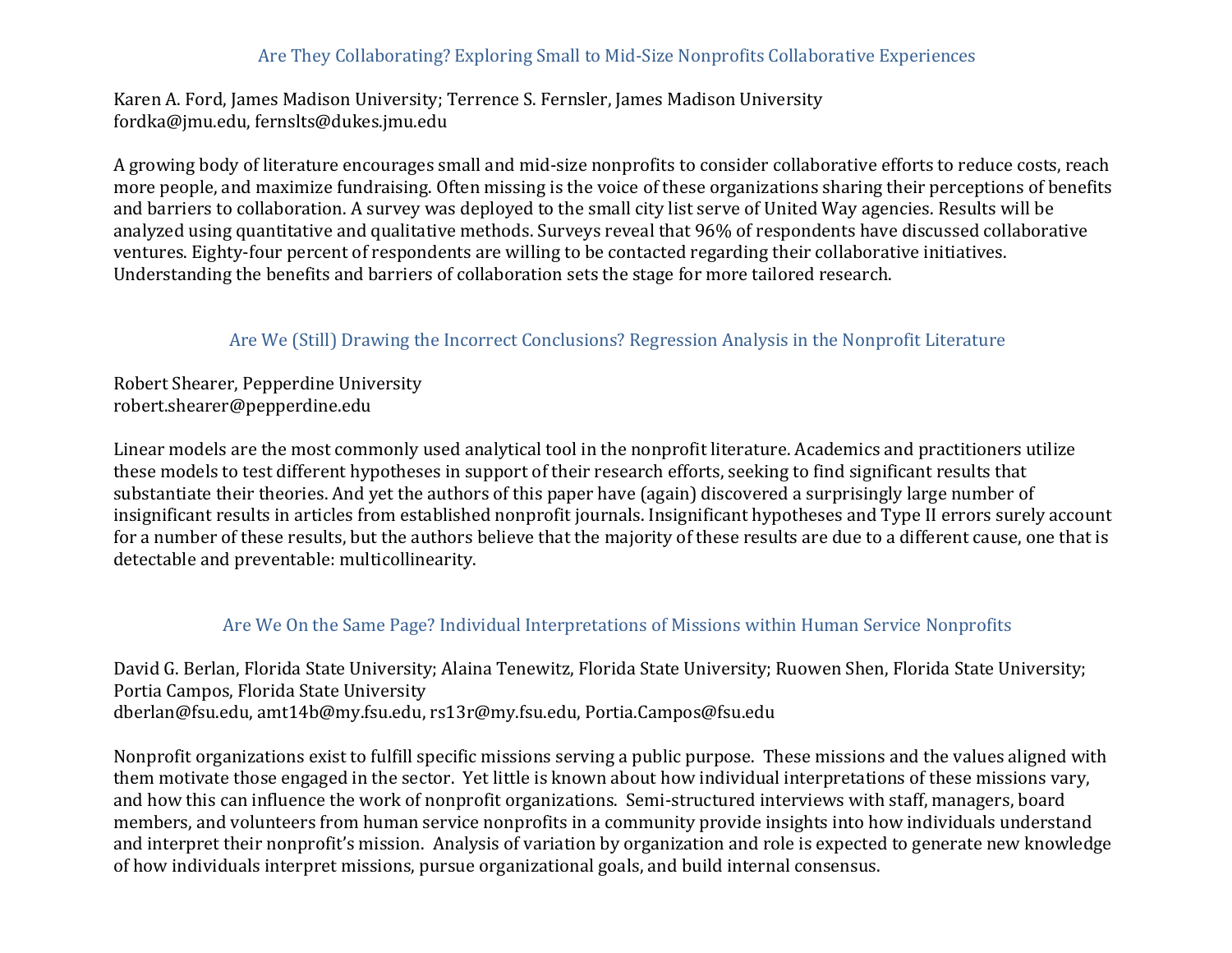### Assessing the Performance of Humanitarian Inter-Organizational Networks

Boyung Suh; Karen E. Watkins, The University of Georgia boyung.suh@gmail.com, kwatkins@uga.edu

Research on the performance of humanitarian inter-organizational networks from a network level perspective is lacking in the nonprofit literature. The purpose of this study is to better understand the construct of humanitarian inter-organizational network performance. We will identify significant dimensions of the construct through six to eight semi-structured exploratory interviews with key stakeholders from humanitarian inter-organizational networks. Themes from the interviews will be compared to themes identified from an exhaustive literature search. Then, we will develop a scale to assess the performance of such networks drawing on key informants' language to ensure relevance, face validity, and coherence of scale items.

### Assessing the Role of Philanthropic Foundations in Public System Improvements: The Case of the MacArthur Foundation

Tara K. Bryan; Kimberley Isett, Associate Professor tbryan@unomaha.edu, isett@gatech.edu

This research contributes to more fully understanding the role of external agents of change in public system improvements by assessing the role of one large foundation's effort to facilitate change in the juvenile justice system across four states. The following factors will be assessed: the extent to which the Foundation paid attention to the specific context of the system of focus, the alignment of new policy and new practice, the length of commitment of the Foundation, and the extent to which the Foundation developed and maintained active partnerships with those within the system of focus.

### At the Nexus of Financial Stability and Financial Capacity: An Study of High Stability-Low Capacity and High Capacity-Low **Stability Nonprofits**

Grace L. Chikoto-Schultz, Helen Bader Institute for Nonprofit Management; Daniel Neely, Helen Bader Institute for Nonprofit Management chikoto@uwm.edu, neely@uwm.edu

The nonprofit literature identifies two financial health dimensions; financial stability and financial growth or capacity. These dimensions appear to be at odds at times, with some researchers prescribing revenue diversification as a strategy for stability and its inverse as a strategy for achieving financial growth. Seeking to build our understanding of the nexus of these two dimensions, this research attempts to surface the characteristics of nonprofits that exhibit low financial capacity and high financial stability, as well as those that exhibit low financial stability and high financial capacity. This research seeks to build our understanding of how such organizations behave.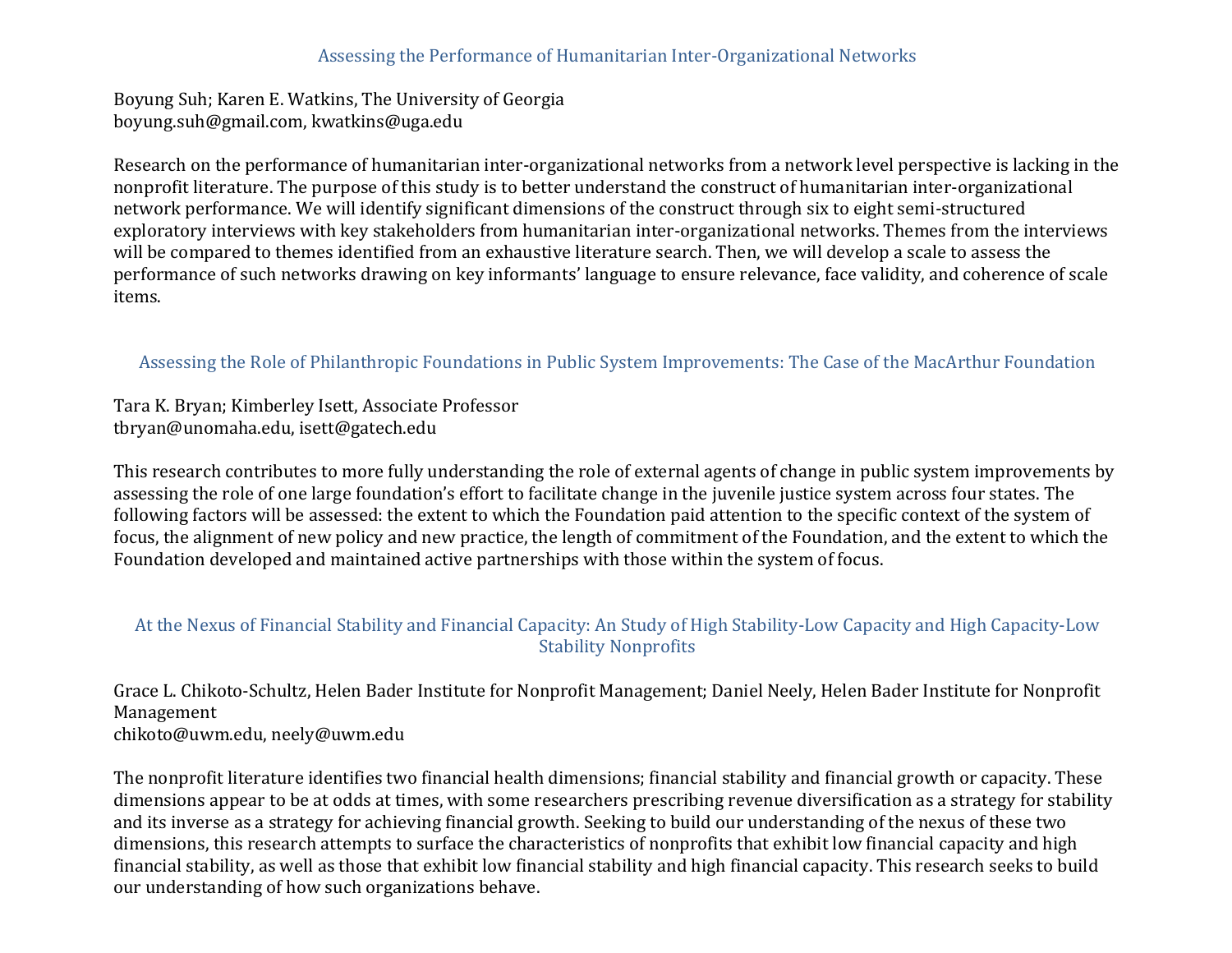Eric Boyer, University of Texas, El Paso ejboyer@utep.edu

Through the analysis of primary data collected through archival analysis and semi-structured interviews with leaders of six human-service nonprofits on the U.S.-Mexico border, this study compares techniques for engaging donors with techniques for engaging clients. Specifically, we examine the extent that nonprofit leaders engage governmental and nongovernmental funders, and individual donors. Drawing from a framework by LeRoux (2009), we also examine the extent that nonprofit leaders generate client feedback from agency work groups, feedback surveys, advisory boards, and client service on executive boards. The analysis addresses the extent that particular donor engagement strategies align with client engagement strategies.

# Beneficiary Targeting in Guatemala: An Analysis of Nongovernmental Organizations

William Vásquez, Fairfield University; Helen Lizeth Ramos, Fairfield University wvasquez@fairfield.edu, wfvasquez@hotmail.com

This paper investigates the effectiveness of NGOs in reaching the poorest households in Guatemala. Our empirical approach encompasses semi-structured interviews with six NGOs located in the state of Sacatepéquez and a set of mixed-effects logit and linear models that were estimated using nationally-representative survey data from a sample of 13,686 households. Findings indicate that, while NGOs intend to reach the poorest households, their beneficiary selection strategies may be ineffective in doing so. Observable household and community characteristics (i.e. household size, home building characteristics, rurality, and community language) seem to be more influential than poverty indicators in selecting beneficiaries.

# Between Knowledge and Ideology: Institutional Logics and Organizational Practices in Swedish Think Tanks

Pelle Åberg, Ersta Sköndal University College; Stefan Einarsson, Stockholm School of Economics; Marta Reuter, Stockholm University

pelle.aberg@esh.se, stefan.einarsson@hhs.se, marta.reuter@statsvet.su.se

Academic knowledge and expertise play important roles in policy-making. Here, think tanks are a special kind of organization since they have the explicit dual mission of (academic) research and (political) advocacy, combining two distinct logics: knowledge- and ideology production. We set out to investigate how the relationship between academic research and political advocacy is constructed, negotiated and managed within Swedish think tanks, using interview data and documentation. Theoretically, we use the concepts of institutional logics and institutional work to study how actions by intra-organizational actors translate into the (re-)production of organizationally situated institutional logics in settings with seemingly incompatible logics.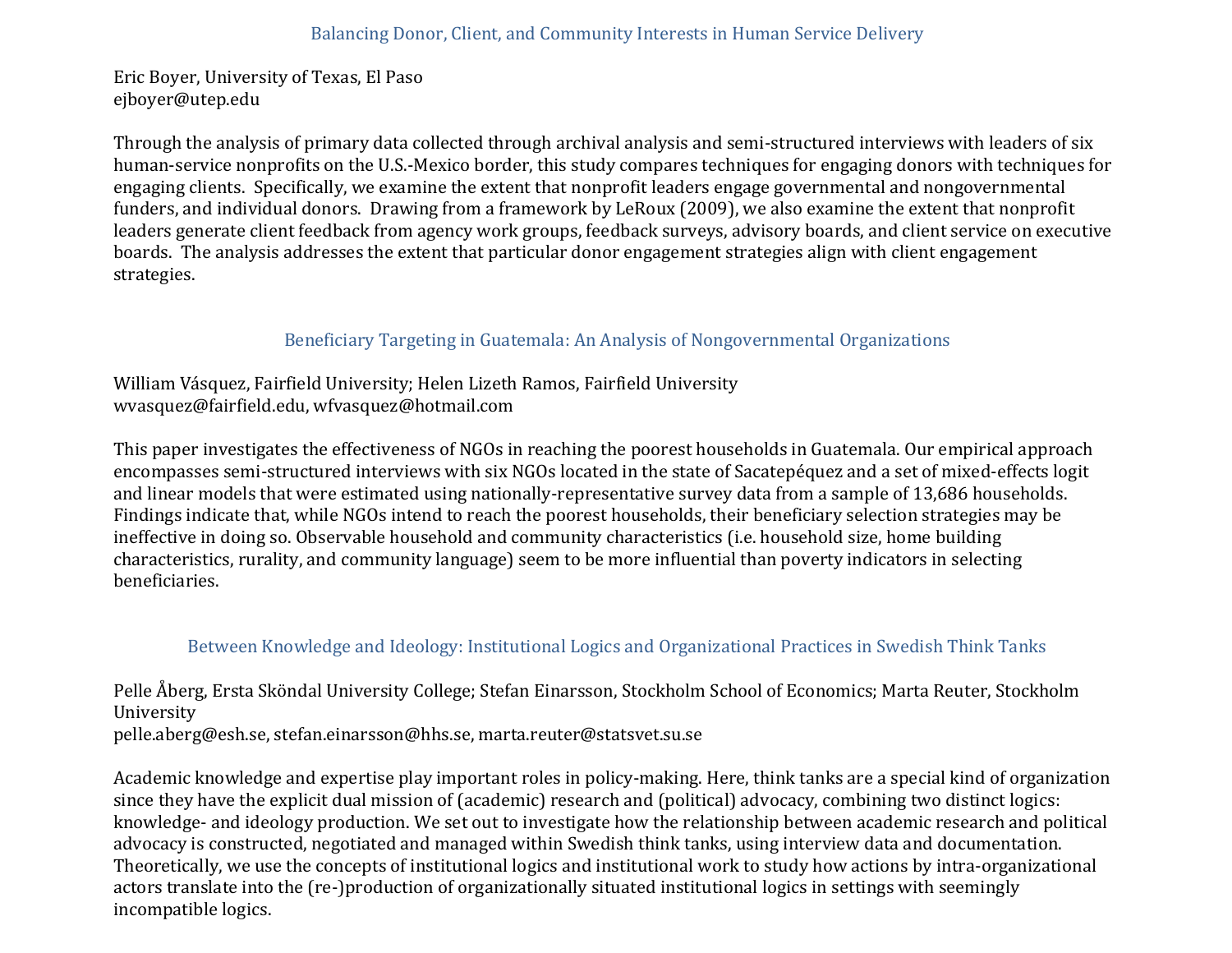### Betwixt and Between the Board Chair and Executive Director: Dyadic Leadership Role Perceptions Within Nonprofit Civic Engagement Organizations

Melissa Mathews, University of Minnesota math0079@umn.edu

This paper presents the results of a study examining leadership role perceptions of board chairs and executive directors within nonprofit civic engagement organizations. The research is structured as an instrumental multiple case study analysis involving 17 single cases within a municipal system; the unit of analysis of each single case is the leadership dyad of board chair and executive director within civic engagement organizations. The data collection methods included in-depth and semistructured interviews, focus groups, document review, and researcher memo-writing. The study findings provide implications for subsequent research on nonprofit governance, leadership, and practice concerning civic and board governance.

#### Beyond the Home: German-American Women's Empowerment and Volunteering Before the End of World War I

Meng-Han Ho, IU Lilly Family School of Philanthropy home@iupui.edu

By using the case study of the Athenaeum Turners Women's Auxiliary in Indianapolis, the paper investigates how German-American women created their public roles and contributed to philanthropic activities at the local, state, and national levels before the end of World War I. The original purpose of the association was to support the Men's Association in Indianapolis. However, these women empowered themselves to help people in Indianapolis and other associations in Indiana and other states. Before women had the right to vote in Indiana, these women acknowledged the importance of women's rights and made efforts for their own and other communities.

#### Big Data and The Institutionalization of Indicators

Adam Eckerd, Virginia Tech aeckerd@vt.edu

Nonprofits are increasingly utilizing data to inform their decisions, however while much effort has been focused on data acquisition there has been considerably less attention paid to data validation. Using a survey-based vignette study, this research attempts to reveal what sorts of data nonprofits use, how they use them, and what they understand the data to be.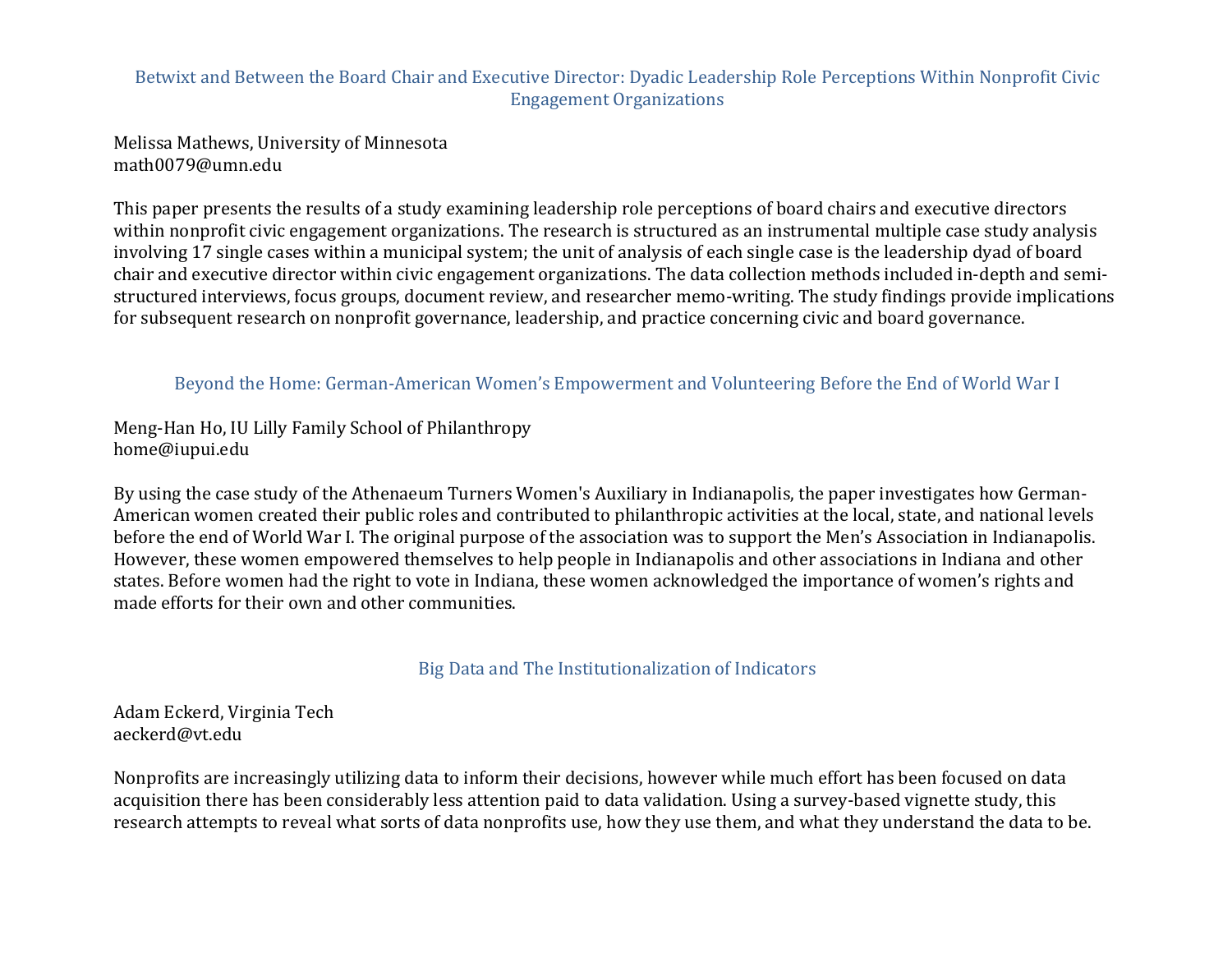#### Big Data, Cheap Talk: Evidence from Tweets between Nonprofits and Donors

Huafang Li, Rutgers University lihuafang@gmail.com

Nonprofit organizations use Twitter to communicate with individuals to reduce information asymmetry between them and to increase donations. However, very little is known what nonprofits tweets and how individuals respond to these tweets and why they tweet in such ways. This study first theoretically models nonprofits' communication strategies based on game theory and then tests the model by text-mining big data of tweets communicated between nonprofits and individuals. The findings from the tweets show that "cheap talks" are more commonly used than "costly conversation" on Twitter. The study also discusses practical implications for nonprofit social media strategies.

#### Board Diversity and Organizational Performance in Nonprofit Organizations

Douglas Kimemia, Virginia Commonwealth University kimemiaken@yahoo.com

Diversity especially in the nonprofit and relationship with performance remains an area that is still under studied. This research will focus on the charitable organizations  $(501c3)$  by specifically examining whether board diversity impacts organizational performance. The research argues that a highly diverse boards are positively related to high performing organizations. On the other hand, less diverse boards are related to less performing organizations. Using an isomorphic theoretical framework, organizational diversity will be examined in order to determine whether boards are just diversifying in order to mimic other organizations, faced by external forces, or due to the positive benefits derived.

#### Board Member Confidence and Participation in Governance Roles

Stijn Van Puyvelde, Vrije Universiteit Brussel; Bernd Helmig, Universität Mannheim stijn.van.puyvelde@gmail.com, sekretariat.helmig@uni-mannheim.de

This study focuses on the individual behavior of board members in nonprofit organizations. By using a theory-based approach, a distinction is made between different governance roles. We explore nonprofit board members' self-reported confidence and participation in these roles. In line with previous research, we propose that board members' experience, mission attachment, and ongoing training will influence their confidence and participation in board functions. We also take into account the presence of role ambiguity and the possibility that the simultaneous presence of certain skills and qualities may lead to higher levels of confidence and participation in governance roles.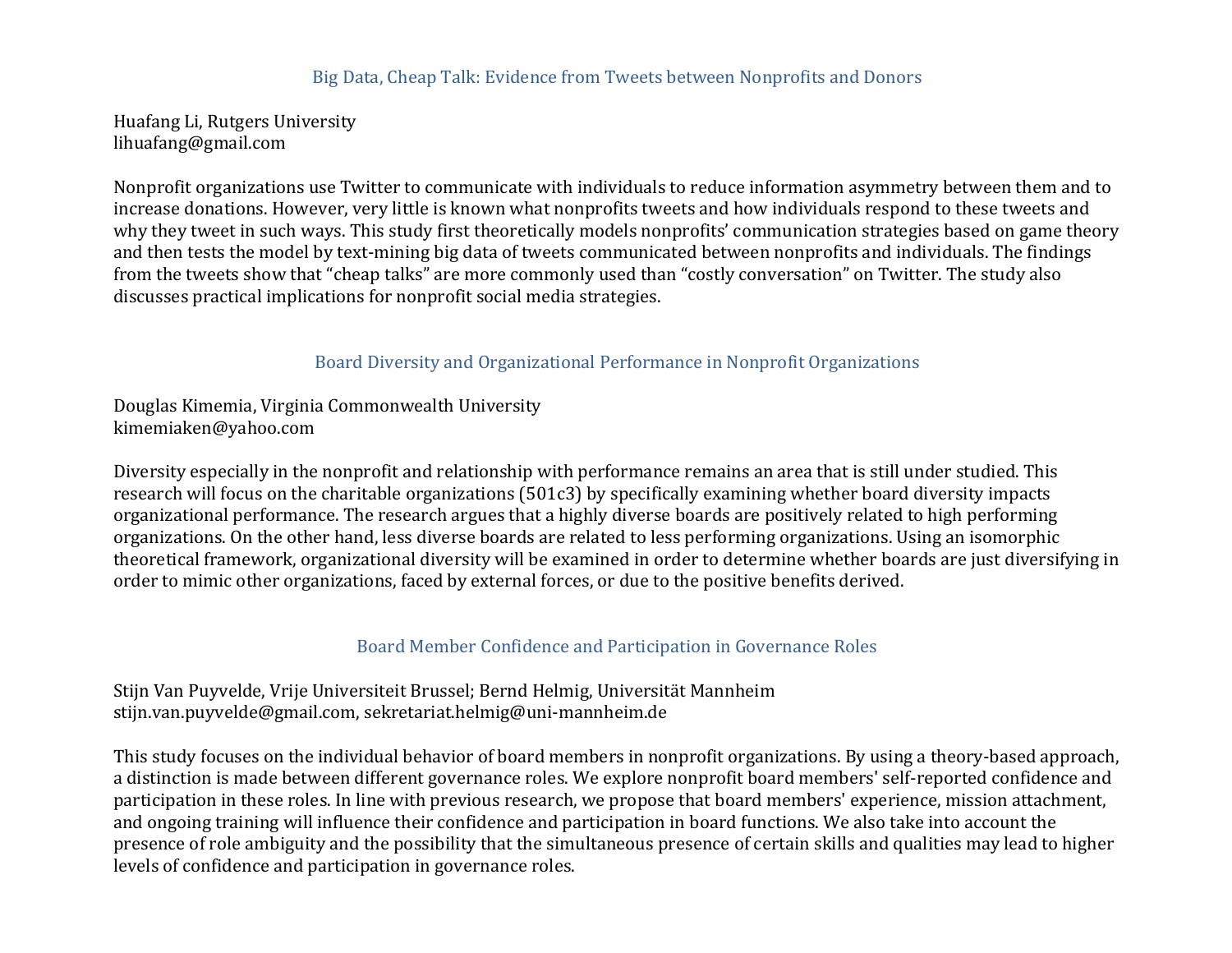#### Board Ties as a Determinant of Government Funding for Nonprofit Agencies

Anthony Heath Rico, University of Kentucky heath.rico@uky.edu

Variables outside of a grant proposal can affect the likelihood of an organization's acquisition of funds. Political and personal variables can influence a grantor's decision. This study examines potential relationship ties that affect the likelihood of funding. I theorize that nonprofits with board members and upper management with ties to government officials and to board members of other nonprofits secure more grants. I focus upon nonprofit community healthcare centers in the Midwest region. I utilize organizational, financial, and relationship tie variables to predict the amount of Health Resources and Services Administration (HRSA) grants received for fiscal years 2008-2012.

#### Breadth and depth: exploring how nonprofits use social media to engage constituents and build relationships

Lauri Goldkind, Graduate School of Social Service; Marisa Ciaravino, Fordham goldkind@fordham.edu, lgoldkind@gmail.com

Social media as a technology is twenty years old. There is a body of research on nonprofits and the use of social media tools for policy advocacy and for fundraising purposes, less has focused on creating nuanced understandings of how organizations are using these tools to successfully cultivate and stewarding relationships with stakeholders leading to resource building opportunities. This paper explores its use among nonprofits asking what types of social media are used as well as the frequency of interaction and types of interactions. We then present analysis of breadth of media use, depth of constituent contact and organizational characteristics.

#### Bridging or Deepening the Digital Divide: Influence of Internet Use on Formal and Informal Volunteering

Nathan E Dietz, The Urban Institute; Brice McKeever, Urban Institute; Jaclyn Schede Piatak, University of North Carolina at Charlotte

nathandietz@yahoo.com, bmckeever@urban.org, jpiatak@uncc.edu

In light of declining volunteer rates and increasing internet use, this study will examine how connecting online influences volunteering in the community using linked data from the 2013 Computer and Internet Use Supplement and the 2013 Volunteer Supplement of the Current Population Survey. This study has implications for both research, contributing to work on the social equity of volunteering and the dominant status theory, and practice, as organizations continue to move communication and volunteer recruitment online.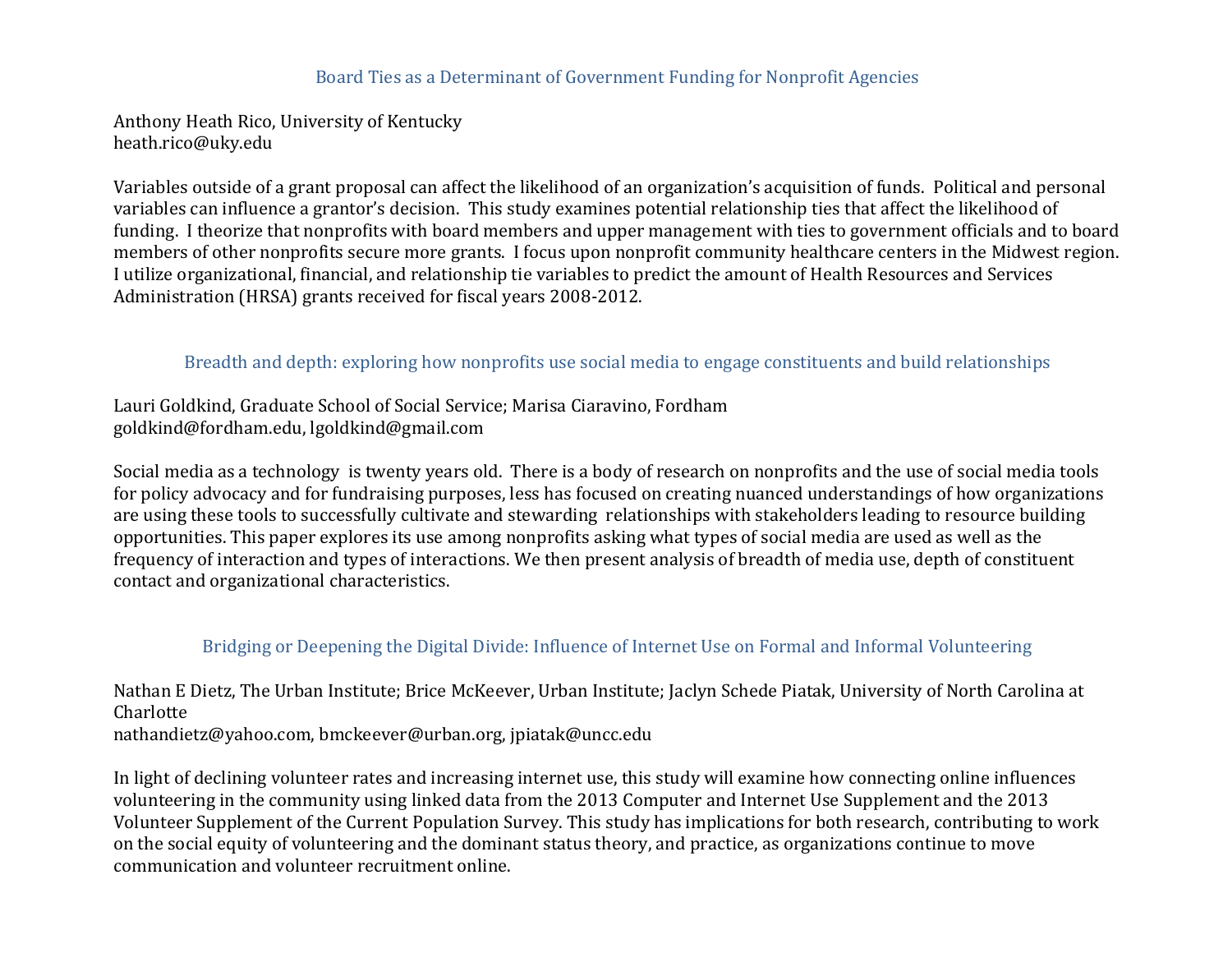### Building a Nonprofit Management Curriculum: How Practice Transcended Nonprofit Theory and Public Management

Katherine Preston Keeney, College of Charleston Arts Mgt Program keeneykp@cofc.edu

This research shows how the expertise of nonprofit administrators moderated tensions between the disciplines that contribute to nonprofit management education in the design of a new graduate-level curriculum. To complement one committee's understanding, this research asks, "What do nonprofit administrators need to know to be effective at their work?" Interview findings reveal that nonprofit curriculum is evolving beyond our common understanding of both theory and management. Instead, leaders' must navigate change, use data and resources to accomplish this task, and build and maintain relationships. Nonprofit studies curriculum continues to change in the face of one certainty—environmental uncertainty.

#### Building A Resource-Based Model for the Social Entrepreneurship Process: From the Institutional Change and Entrepreneurship Perspective

Tamaki Onishi, University of North Carolina at Greensboro t\_onishi@uncg.edu

Social entrepreneurs are constantly challenged by a lack of resources, and thus they must find a way to explore and mobilize any available resources to pursue their work. Yet the prior social entrepreneurship literature tends to focus on human and financial resources. The proposed comparative case study addresses this gap by empirically testing a resource-based model built on a systematic review on the institutional entrepreneurship literature. The study probes what resources (symbolic, material, relational, and human capital) and mobilization tactics (e.g., sensemaking, bricolage, collaboration, theorization) social entrepreneurs utilize during each phase (emergence, elaboration, and expansion) of the social entrepreneurship process.

#### Building Civil Society Organizational Capacity in the Open Data Era

Afnan Emad Koshak, University of San Diego; Adel Ali Alqahtani, Al-Rajhi Foundation afnankoshak@gmail.com, adel97@gmail.com

Recently, the Saudi government has taken significant steps to establish the appropriate regulatory structure for civil society associations. The greatest challenge, however, remains in building the organizational capacity of these associations. Using the tech-enhanced big data concept, I propose a theoretical framework for an Impactful Capacity Building Tool (iCBT) that connects civil society organizational capacity data with activities, outputs, outcomes and impact data, to produce the much useful cause-and-effect information. Developing a valid and reliable assessment and planning tool for capacity building efforts is an important first step towards an effective engagement of civil society.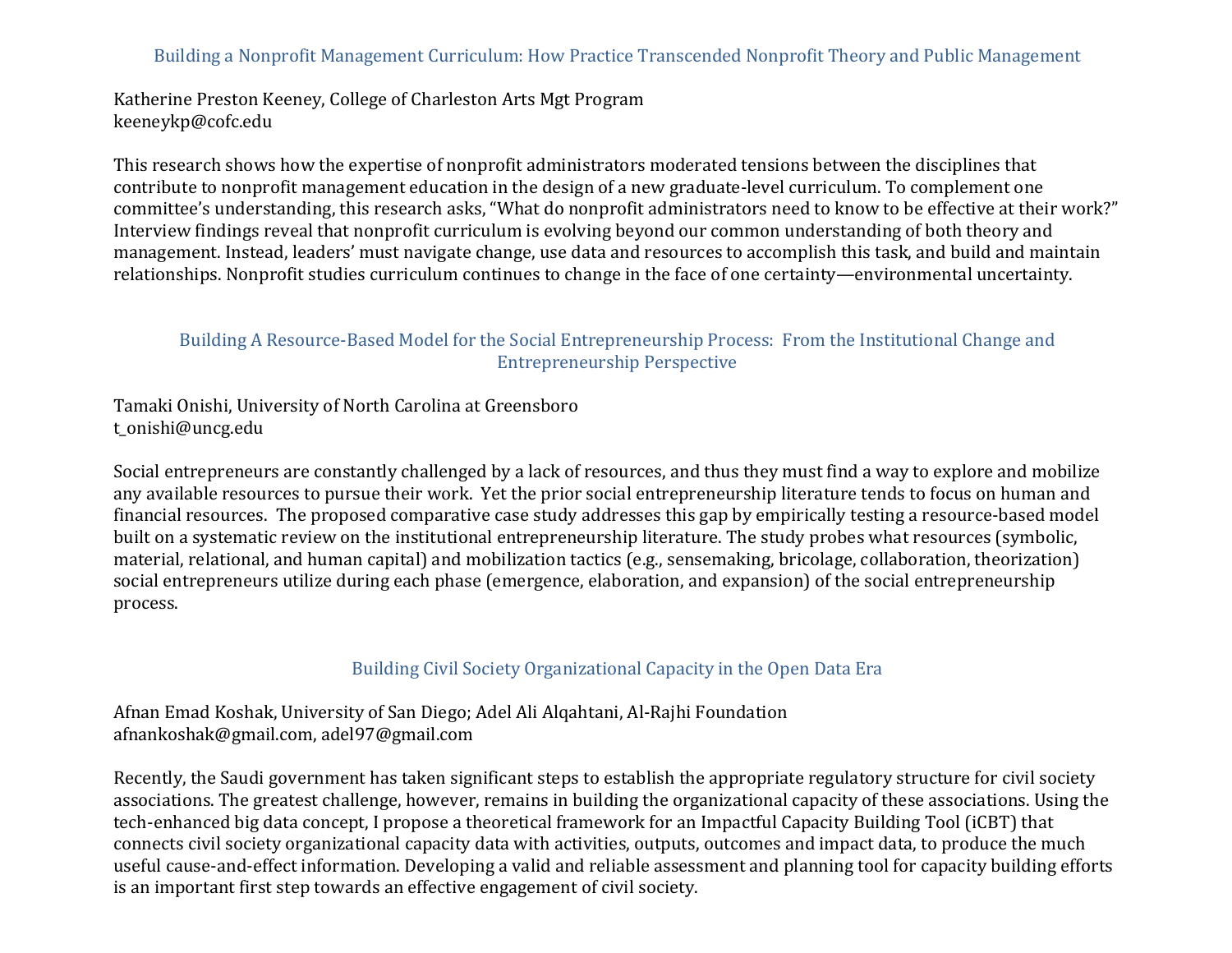#### Called to Innovation: How Funding Criteria Influence Organizations' Self-Concepts

Anahid Aghamanoukjan, Distance Learning University of Applied Sciences Vienna anahid.aghamanoukjan@fernfh.ac.at

Funding criteria are explicit rules representing institutional expectations. Based on the Austrian case the research question is: How do social services organizations respond to new funding criteria? In 1999 the EQUAL initiative, a funding program with the key principle innovation started in Austria. For this study 105 annual reports of 9 organizations from 1995 to 2008 were analyzed by applying discourse analysis. The results show that the organizations made strong efforts to define and explain the new principle "innovation". This study gives deeper insights into how CSOs respond to changing funding criteria and how their discursive strategies influence their self-concepts.

### Can Charter School Classroom Practices Make the Case for a New Public Administration of K-12 Educational Processes?

Johnnie C. Larrie, North Carolina State University jcraglan@ncsu.edu

To the extent that charter schools hold the promise of providing innovative curricula practices, such practices and the relationship of teaching autonomy to those practices remain a critical focus of charter school research. This research paper explores the theoretical and practical relationships between key aspects of public education policy and the perceptions and behaviors of teachers in charter school settings. Research attention is given specifically to Charter School Policies in four states, and how those policies shape charter school teacher perception regarding key aspects of teaching autonomy that might influence classroom practices.

### Capital Campaigns, or Something Else? The Effects on Nonprofit Survival

Joanna Woronkowicz, Indiana University jworonko@indiana.edu

At least anecdotally, there is a common perception among nonprofit managers that when a neighboring organization launches a capital campaign, the potential effects on an organization's own fundraising will be devastating. This study seeks to examine the effects of capital campaigns on the survival of other local organizations, and the entrance of new organizations. The analysis uses data from a randomly sampled set of nonprofit arts organizations in 48 unique counties that had capital campaigns between 1994 and 2007, IRS Form 990 data on nonprofit arts organizations in each county, and county-level data measuring environmental factors.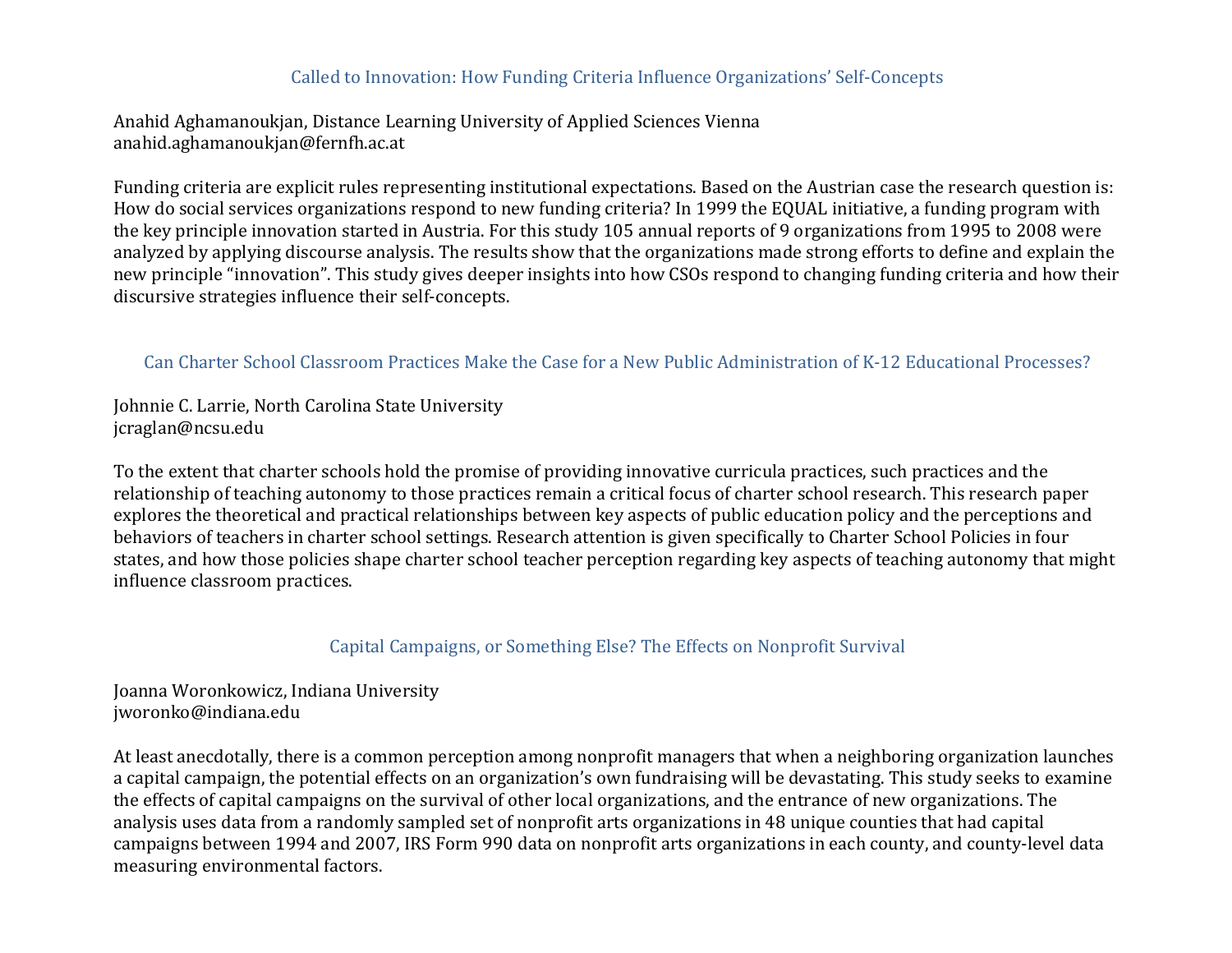## Capital Structure of Non-Governmental Development Organizations: A First Cross-Country Comparison

Inigo Garcia-Rodriguez, Universidad Autonoma de Madrid; Marc Jegers, Vrije Universiteit Brussel inigo.garcia@uam.es, Marc.Jegers@vub.ac.be

This study analyzes the capital structure of Non-Governmental Development Organizations (NGDOs) from three different European countries: Belgium, Spain and the United Kingdom. After a review of the literature on this field, we analyze total and long-term debt of NGDOs, presenting both descriptive and explanatory results obtained by using ordinary least squares, logit and Tobit models. This research provides a first cross-country evidence of the differences between the financial decisions of nonprofit organizations depending on their nationality. Finally, we suggest some reasons that could explain such differences.

Challenges and Experiences of Indigenous CSOs Communicating Results

dRPC Abuja Nigeria, CSO pacfahnigeria@gmail.com

This poster describes the challenges, experience and lessons learnt from indigenous CSOs working together in partnership to advocacte to the Goverment of Nigeria to fulfil its commitments to child and Family health in Nigeria in the Partnership for advocacy in child and Family health in Nigeria

#### Challenges and Opportunities of Effective Nonprofit Collaboration: A Case Study from the Middle East

Mousa Almousa; Adel Ali Alqahtani, Al-Rajhi Foundation mousa.almousa@alrajhicharity.org, adel97@gmail.com

With the growing demand of nonprofit sector programs and activities, collaboration among nonprofit organizations, and within the organization itself becomes highly required for more effective social impact. From the experience of collaboration in nonprofit sector in Saudi Arabia, the paper presents examples of successful organizations moving from a self-oriented to a new sector-oriented business model. Also, it discusses different directions and fields of the model and its required organizational and leadership competencies. The model's evaluation matrix is presented. The paper also discusses current and future challenges and opportunities of collaboration in Saudi Arabia's nonprofit sector.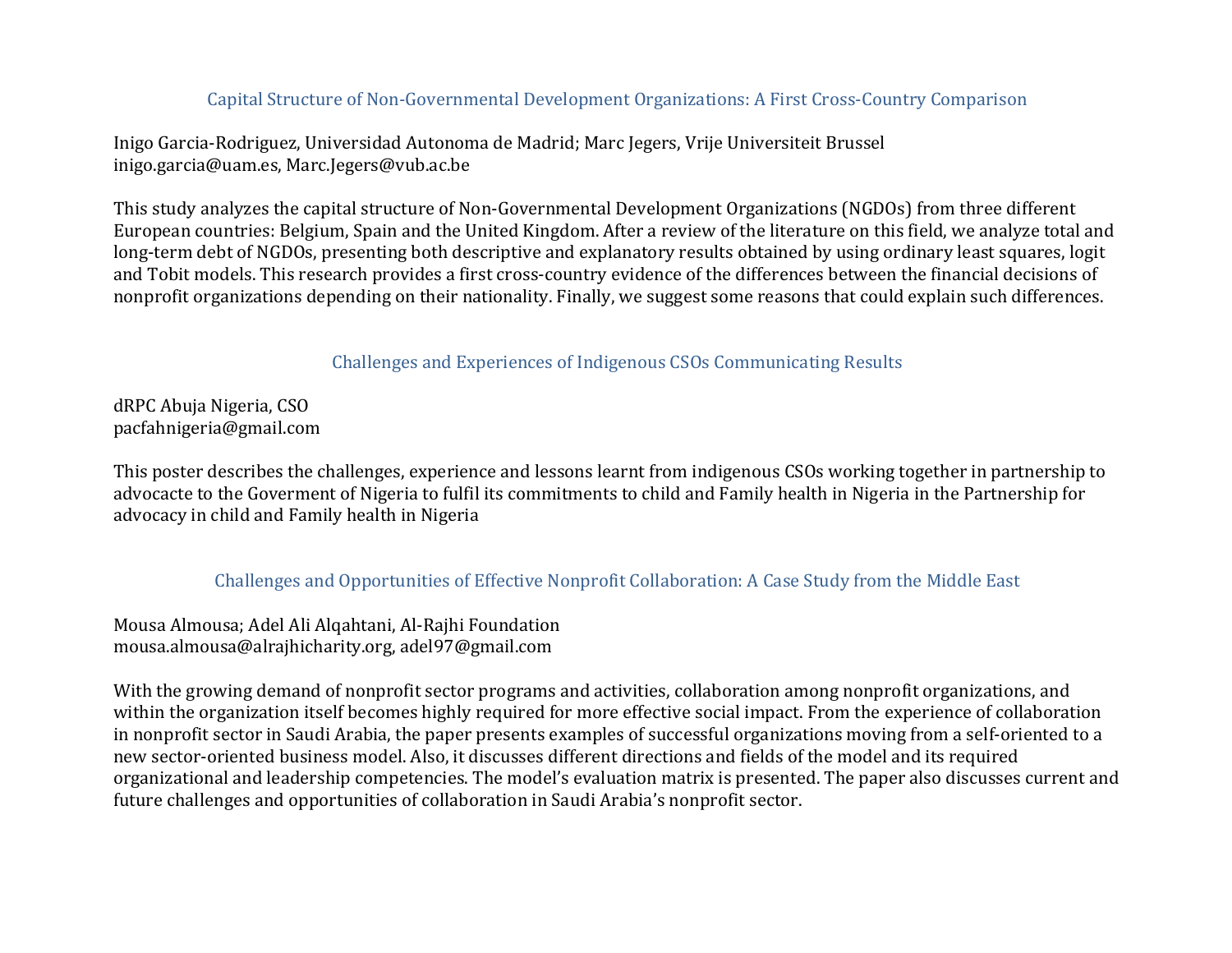Cheryl Hyde, Temple University chyde@temple.edu

The primary goal of this paper is to add to the literature on the role of social movement organizations in facilitating movement involvement and activism. Using Weber's ideal types of social action as a starting point, specific focus is on those SMOs that exhibit collectivist rather than bureaucratic structures and charismatic (extra-ordinary) rather than routine (ordinary) authority. I suggest the term "collective charisma" as a way of understanding a unique form of organizational authority exhibited in a subgroup of SMOs. Examples from the radical U.S. feminist movement are used to illustrate how this particular organizational form shapes movement commitment.

### Charitable Providence: Women's Authority as Voluntary Leaders in 19th Century Homes for the Aged

Ann P. Dill Ann\_Dill@brown.edu

This paper examines the role of women in establishing charitable institutions, specifically old-age homes, in a 19th Century Northeastern city. Impelled by moral and religious motivations, women then achieved multiple philanthropic objectives through charitable giving, membership societies, and reformist movements. How their charity work also reflected feminist ideologies is subject to question. This paper contributes to this issue and to the broader understanding of the links of class and gender in the history of philanthropy. It highlights a neglected factor in accounts of the professionalization of philanthropy and the non-profit sector: the broad and continuing authority of female voluntary leadership.

### Child Food Insecurity: An Analysis of the Public and Private Responses

Karabi C. Bezboruah, University of Texas at Arlington; Jianling Li, University of Texas at Arlington; Indira Manandhar, University of Texas at Arlington bezborua@uta.edu, jjli@uta.edu, indira.manandhar@mavs.uta.edu

To address the problem of food insecurity in children, both the public and private sectors are implementing programs at various levels. We examine the state sponsored Summer Food Service program in the Arlington Independent School District in Texas, by focusing on summer meals provided by schools and nonprofit agencies. By surveying 75 school and nonprofit administrators in Arlington, we examine the effects of the program. Specifically, we identify gaps, understand their operations and the effects of the existing services, and explore challenges faced by schools and the charitable suppliers in providing food assistance.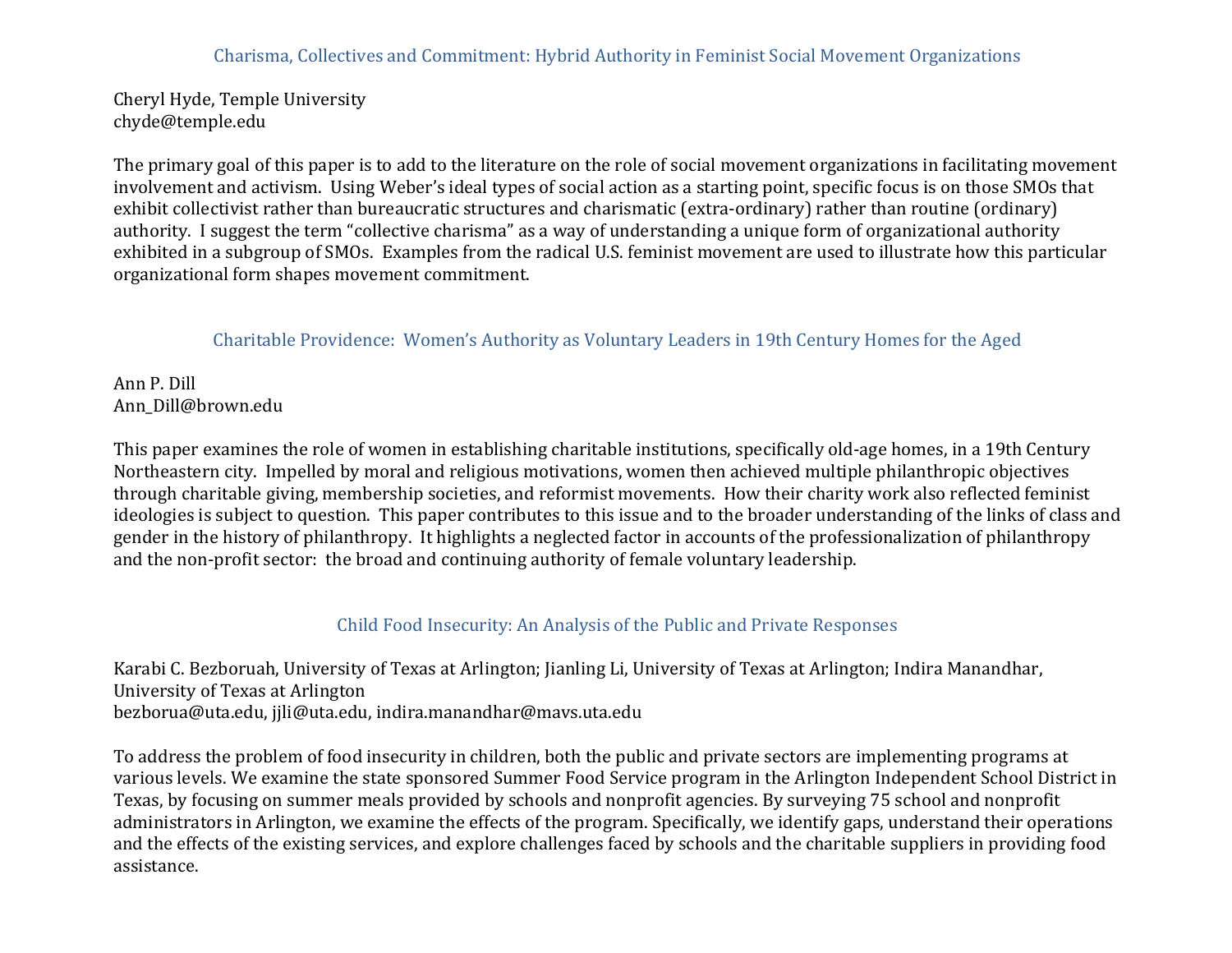#### Chinese NGOs as Welfare Providers: Challenges and Constraints

Jennifer Yuan Jean Hsu, University of Alberta; Reza Hasmath, University of Alberta jenniferhsu@cantab.net, rhasmath@gmail.com

China is now facing an economic slowdown. For leaders of the Chinese Communist Party (CCP), this can be an alarming proposition that potentially invites unwanted risks, including increasing demands for social welfare, and decreasing state capacity to meet such needs. The government has, for the most part, transferred some of the welfare responsibilities to NGOs. Experimentation and legislation permitting the contracting out of welfare to NPOs, including NGOs, has opened up new possibilities for delivering welfare. This paper presents a case of study of Nanjing, exploring the role of NGOs as welfare providers and their partnership with the local authorities.

#### Chinese Social Service Organizations' Strategy to Survive in Community: A Field Guide

Shihua YE, Chinese University of Hong Kong swanysh@hotmail.com

Under the agenda of welfare marketization, Chinese social service organizations (SSOs) are increasingly involved into the service delivery system. This article addressed the largely ignored topic of how Chinese SSOs cope with local authorities. I explored this question using a field-based theoretical perspective. Based on a qualitative study on 15 SSOs in Shenzhen, this study explored the strategies SSOs used to fight for their survival and autonomy.

#### City in Crisis: The Nonprofit Sector in Flint, MI

Michelle Wooddell, Grand Valley State University wooddelm@gvsu.edu

Failures of government often necessitate reaction by the nonprofit and philanthropic sectors. The recent emergency in Flint, MI over the city's unsafe drinking water has propelled nonprofits in the area to re-evaluate their mission, step outside their traditional service areas and respond in unprecedented ways. Local, regional and state philanthropic enterprises have seen their plans challenged by the crisis. Utilizing a qualitative methodology that combines surveys and interviews with local leaders, this research project will be among the first to study how the Flint water crisis will affect Michigan's nonprofit and philanthropic sector for years, maybe even decades to come.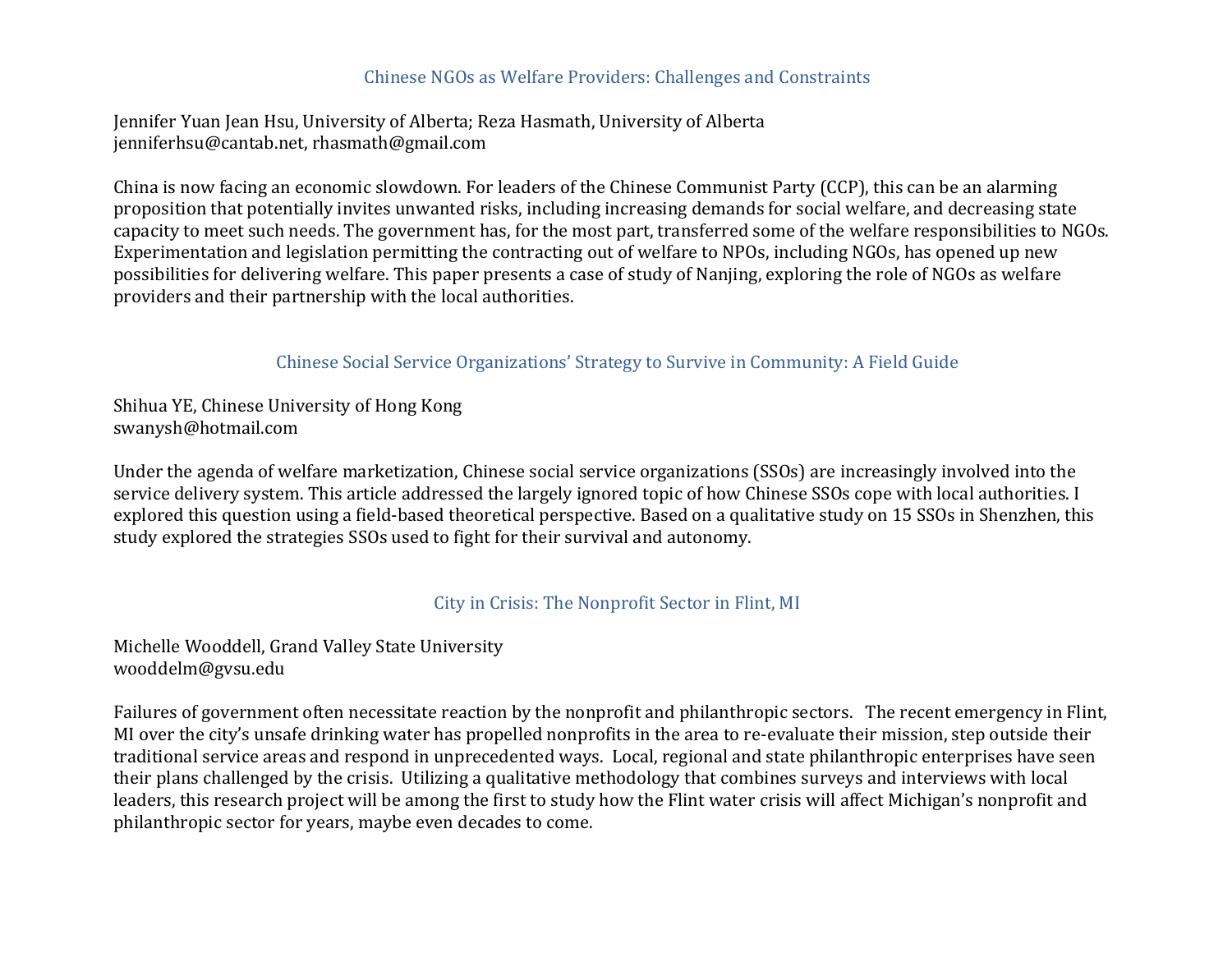### Civic Participation of The Younger and The Older Generations in Russia

Gulnara A Minnigaleeva, National Research University; Irina Korneyeva, National Research University m.gulnara@gmail.com, ikorneeva@hse.ru

In this paper we are exploring differences between civic participation and contribution to the common good of the different generations. The analysis is based on the data from formalized interviews to a standardized questionnaire ( $N=1500$ ). We are looking at two age groups: the young group of 18-30 years old and the group of over 60. We are considering the following aspects of their civic participation: volunteering and monetary donation in terms of  $1$ ) declared readiness to participate, 2) actual participation and discuss possible reasons.

#### Civic Technologies: Realizing Network Governance or Reincarnating New Public Management?

Amanda Clarke, Carleton University amandaerinclarke@gmail.com

Authors anticipate that civic technologies facilitated by open data, social media and crowdsourcing will support co-productive partnerships between governments and third sector actors, embodying the Network Governance ideal. This paper critically examines this claim by drawing on lessons from 'analogue' (that is, pre-digital era) relations between government and the non-profit sector. The paper updates theories of government-third sector relations for the digital age by exploring how civic technologies might reincarnate the low-trust relations between government and voluntary actors that characterized New Public Management, while also detailing the institutional designs that will ensure civic technologies support networked social problem solving.

#### Civil Rights, Urban Renewal, and the Final Years of the Gary Neighborhood House

### Ruth K Hansen, University of Wisconsin-Whitewater, Indiana University rkhansen@iupui.edu

Neighborhood House, established 1909, was the first social service organization in the city of Gary, Indiana. As Gary evolved into a city facing racial segregation, crime, and labor struggles, Neighborhood House adapted to needs and resources within its environment. Why, then, did it close in 1971? Gary Neighborhood House never directly received government funds, but volatility in government policy during the 1960s and 1970s substantially contributed to its closure. The determination and creativity of staff and volunteers ensured that important projects survived beyond the organization itself. This historical study speaks to distinctive challenges facing nonprofits that work with disadvantaged groups.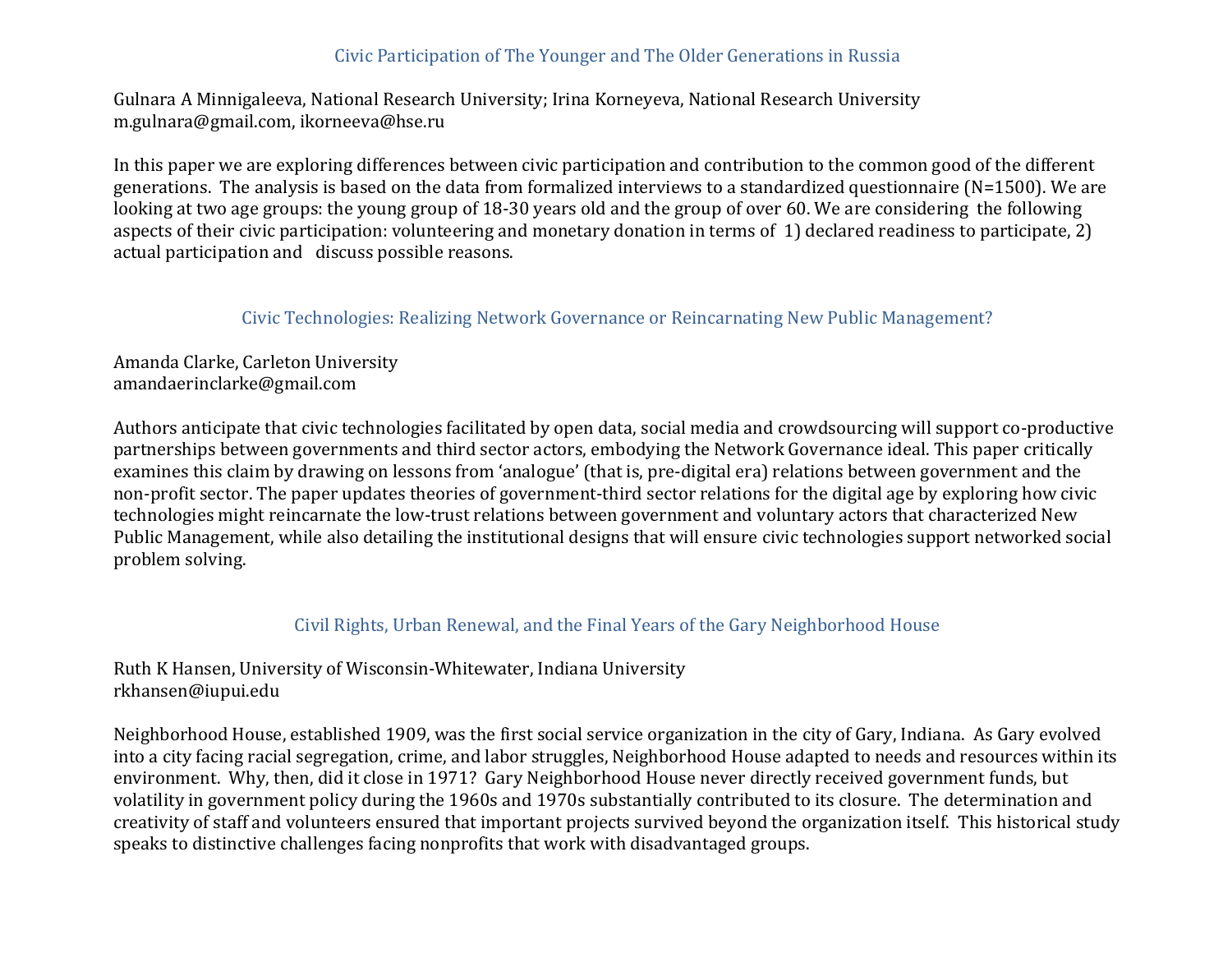Pelle Åberg, Ersta Sköndal University College pelle.aberg@esh.se

Many civil society actors are involved in transnational cooperation, which often involve dissemination of ideas and practices. This paper studies what is spread through cooperation, how dissemination takes place and how it affects different actors. The cases studied are: (1) projects between Swedish and Estonian popular education organizations, and (2) cooperation between Swedish and Russian actors building up "daddy-schools" to promote a more active fatherhood and reduce domestic violence. 

Theoretically, the paper is influenced by diffusion- and translation research.

The results show the importance of receiving actors editing the models and how the local context influences both "senders" and "receivers".

# Co-production of Health and Elder Care – Cooperative Models in Japan

Victor Pestoff, Ersta Skondal University College; Yayoi Saito, University of Osaka, Japan; Johan Vamstad, Ersta Sköndal University College victor.pestoff@esh.se, ana27521@nifty.com, johan.vamstad@esh.se

Health and elder care in most developed countries face complex and contradictory challenges. This project explores a new perspective that emphasizes greater user participation in these services, where professionals and patients/clients act as 'partners' in co-producing such service through mutual contributions. Japan has a unique health care system with two separate user-owned cooperative health care organizations that also provide elder care to their members. This project presents unique empirical data from patients, medical professionals and volunteers at nine different cooperative hospitals across Japan, and compares these results with similar data collected from two public or nonprofit hospitals.

# CoDesign: The Influence of Social Learning on Entrepreneurial Self-Efficacy of the Rural Poor

Aparna Katre aparnakatre@gmail.com

This research proposes that collaborative design which facilitates social learning among rural poor can help improve their entrepreneurial self-efficacy. Structural equation modeling is used to test the effect of four sources of self-efficacy, mastery experience, vicarious experience, verbal persuasion and social support, on entrepreneurial self-efficacy. Existing constructs are tailored and translated for rural contexts, and survey-based data collected from members of cooperative organizations where Asian Heritage Foundation has facilitated design-led interventions. Results from the study will advance our understanding of collaborative design for development, in particular how social learning practices may help expand the entrepreneurial abilities of the rural poor.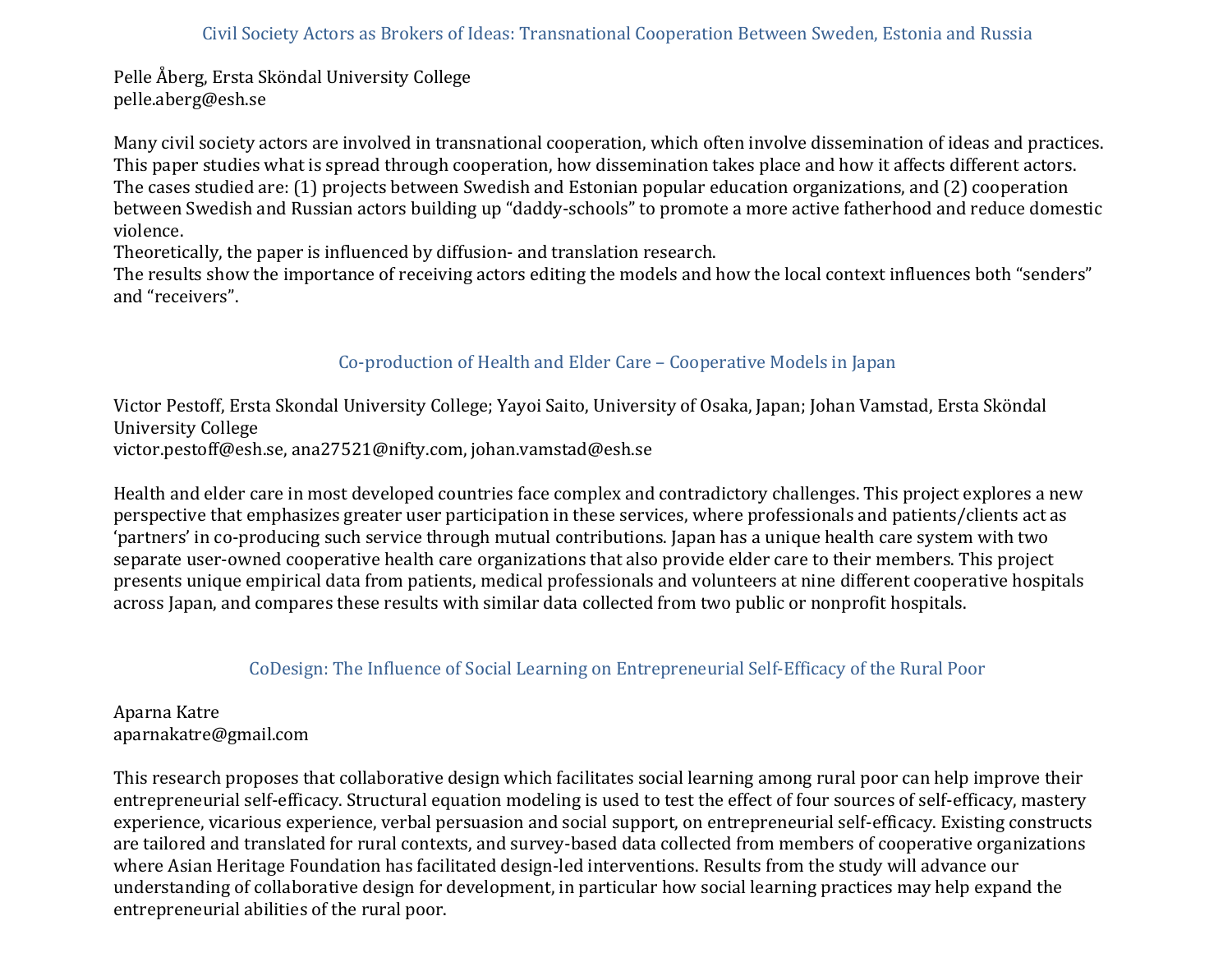### Collaboration and Cooperation with Neighborhood Associations in Russia

Olga Mayorova, Higher School of Economics; Anastasia Bozhya-Volya, Higher School of Economics; Sarah Busse Spencer, Higher School of Economics; Ekaterina Shvartczaid, Higher School of Economics; Svetlana Suslova, National Research University Higher School of Economics (HSE) mayorova@hse.ru, abozhya-volya@hse.ru, sspencer@hse.ru, Ekaterina.ester@gmail.com, ssuslova@hse.ru

Neighborhood associations often collaborate with local governments, businesses and other NGOs to improve their communities. In Russia, the local equivalent of neighborhood associations might collaborate with local government offices, businesses, or other NGOs. This paper presents results from the first ever nation-wide survey of potential collaboration partners for these neighborhood groups. The survey was conducted through a telephone survey in 2015, assessing the experience of collaboration with neighborhood associations. Results indicated much closer collaboration by neighborhood associations with local government than with either businesess or other NGOs. Results suggest an emerging hybrid of community organizations and local government.

### Collaboration and the Financial Health of Nonprofit Arts Organizations During The Great Recession

Jung-In Soh, Georgia State University jinsoh@gmail.com

Arts nonprofits were among the hardest hit during the Great Recession. In order to minimize financial distress, they took on numerous strategies, including increasing collaborative efforts. However, whether collaboration had tangible impacts on arts organizations is unknown. So what role did collaboration have on the financial health of arts nonprofits during the Great Recession? Utilizing original survey data and IRS Form 990 data from 2007 to 2014, this research examines the impact of collaborative efforts on arts nonprofits' financial health. The findings will contribute to nonprofit practice and research by providing insights about recessionary strategies, collaboration and financial health.

#### Collaboration Between The United Nations and NGOs: Supply and Demand Side Drivers

Bokgyo Jeong, Kean University jon.jeong@gmail.com

This study examines transnational and inter-organizational collaborations from the standpoint of strategic management. By utilizing integrated Civil Society Organizations (i-CSO) System data, this study examines the factors of United Nations and NGO collaborations. This study first provides the overall mapping of the United Nations and NGOs partnerships from the perspective of supply and demand drivers. It also analyzes these collaboration propensities from the management theories of resource dependence, management capacity, and the environment-agents interactions. This study offers management implications in adopting collaboration strategies in the era of financial constraints and in the rapidly changing global policy environment.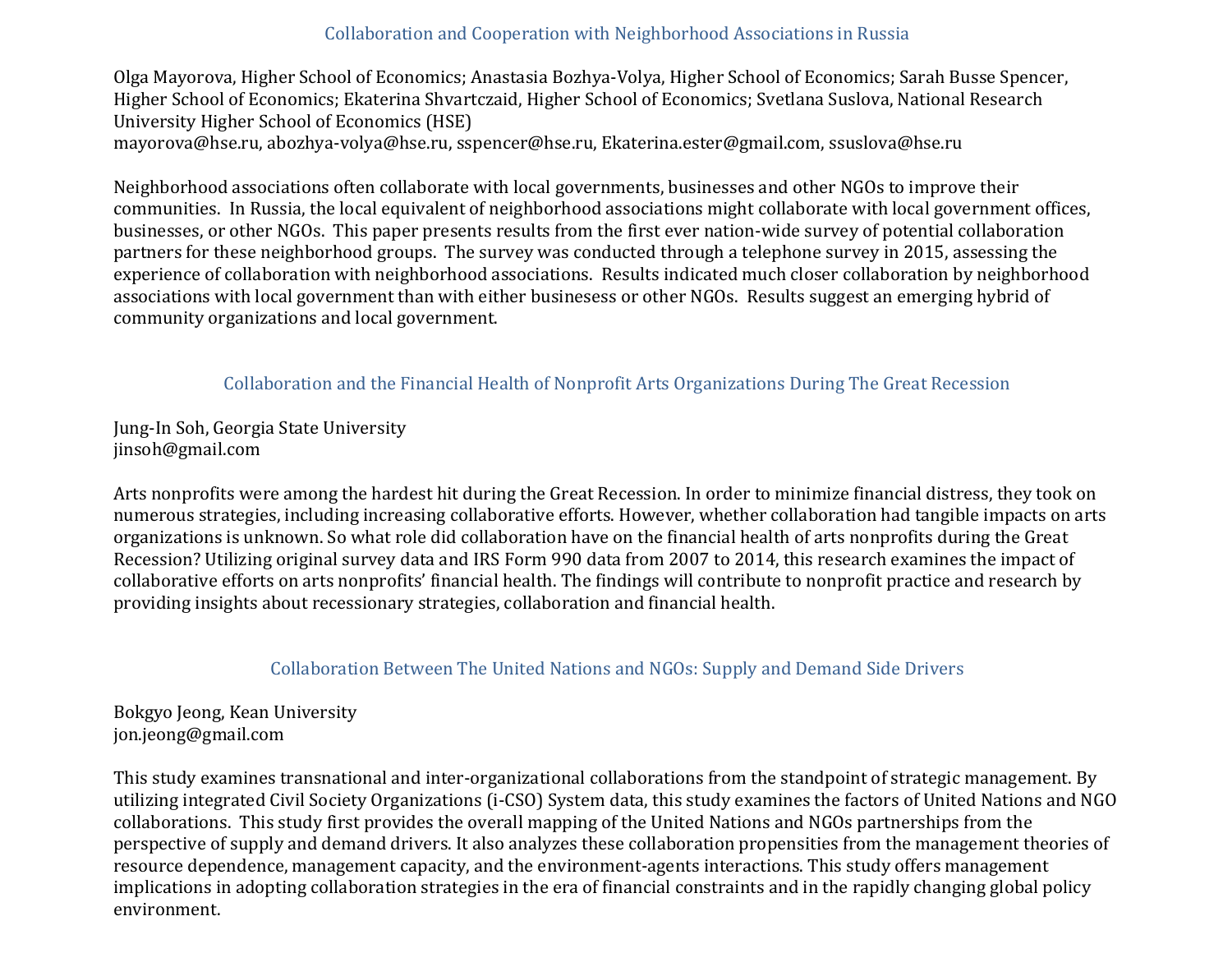# Collaborations and Local Capacity: The Impact of Partnerships on NGO Sustainability in the Developing World

Jennifer Kagan, University of Colorado Denver jennifer.kagan@ucdenver.edu

This study examines the impact of partnerships on organizational sustainability among nongovernmental organizations (NGOs) in the developing world. NGOs are increasingly at the helm of global development efforts, yet they face challenges related to their organizational sustainability, such as funding and capacity issues. Partnerships and networks may offer a solution to these challenges. Data were collected via interviews with local and international NGOs in Uganda. Results suggest that, while partnerships within the local community are significantly correlated with some measures of organizational sustainability, more significant relationships were found between organizational sustainability and strength of international ties.

### Commitment-Based-Collaboration Among Nonprofit Organizations and Its Impact on Community Development and Education Reform in Egypt

Magdy Amin; Kalle Lyytinen, Weatherhead School of Management Case Western Reserve University magdi\_mehanni@hotmail.com, kjl13@case.edu

The study is a quantitative strand conducted with participants from nonprofits, or local communities in Egypt; it measures the impact of nonprofit commitment, collaboration and community participation on community. It supported that commitment and collaboration are related to public good engagement and shared vision; commitment urges nonprofits to be involved in local communities while collaboration gets nonprofits competent to respond community needs. Commitment and collaboration improve the performance of nonprofits while community participation activates the contribution of local people; the three factors would multiply the impact of nonprofits on community development and education reform.

### Community Foundation Leadership: Transactional or Transformational?

Margaret F. Sloan, James Madison University sloanmf@jmu.edu

This paper assesses the perceptions of community foundations regarding their leadership role, in particular whether these foundations view or promote their leadership role as transactional or transformational. Using Computer-Aided Text Analysis (CATA) and quantitative analyses, this paper will analyze the mission statements from a sample of nearly 500 community foundations in the U.S. and abroad to determine:

1) whether community foundations perceive (or portray) themselves as primarily transactional or transformational in their leadership style; and,

2) if variation on leadership style is present, what, if any, organizational and community criteria correlate to each leadership style.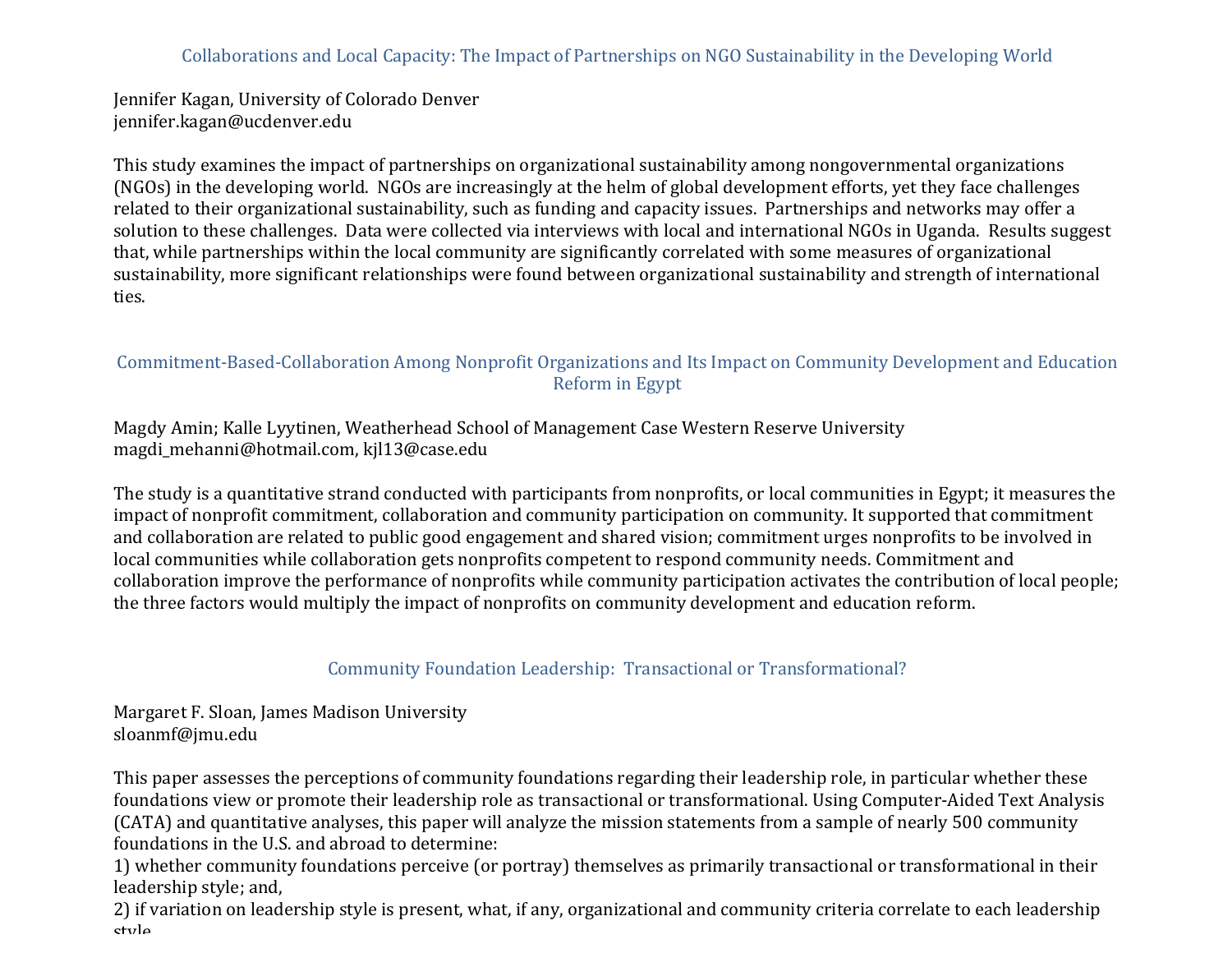#### Community Foundations as an Avenue for Social Change

Lauren Obyrne, University of Central Florida lobyrne@knights.ucf.edu

Community foundations have potential for social change. In fact, philanthropy is well suited for impacting long-term social change. Currently, community foundations are understudied in literature even with the growing interest and importance on the sector. This paper utilizes focus groups and interviews of board members and executive directors of community foundations and examples of foundations eliciting social change. Based on the qualitative data and an extensive review of the literature, propositions are made suggesting community foundations can be agents for social change through their agenda, development, and leadership. The findings provide implications for policy and governance solutions in communities.

### Community-Based Organizations and Civic Health: Where, How, and Why Local Education Nonprofits are Primary Civic **Institutions**

Kandyce M Fernandez, The University of Texas at San Antonio; Robbie W. Robichau, Georgia Southern University kandyce.fernandez@utsa.edu, rrobichau@georgiasouthern.edu

Civic health as measured at the individual level is an increasingly important topic within the literature on civic engagement. Missing from scholarship is an organizational level explanation of civic health, and in particular, the capacity of Community-Based Organizations to enrich democratic processes. Our study contributes to this literature by examining the extent to which community-based local education nonprofits encourage civic health. Using data collected from 36 interviews, a multi-case study approach is employed to create a framework for exploring the generative and mediating role CBOs play in promoting civic health such as advocating, shaping local policy initiatives, and creating public value.

### Community-Level Impacts of the Third Sector: Does the Local Distribution of Voluntary Organizations Influence the Likelihood of Volunteering?

Matthew Richard Bennett, University of Birmingham; John Mohan, Third Sector Research Centre m.r.bennett@bham.ac.uk, j.mohan@bham.ac.uk

This paper explores whether the presence and density of the voluntary, third or nonprofit sector organizations in UK communities are associated with volunteering, giving, and other measures of social cohesion among the people that live in them. We combine charity administrative data and individual-level survey data contained in the Citizenship Survey. We find that the distribution of charities in a local area is associated with volunteering, giving, and other measures of social cohesion, but that this effect disappears once we adjust for the level of social deprivation in the community.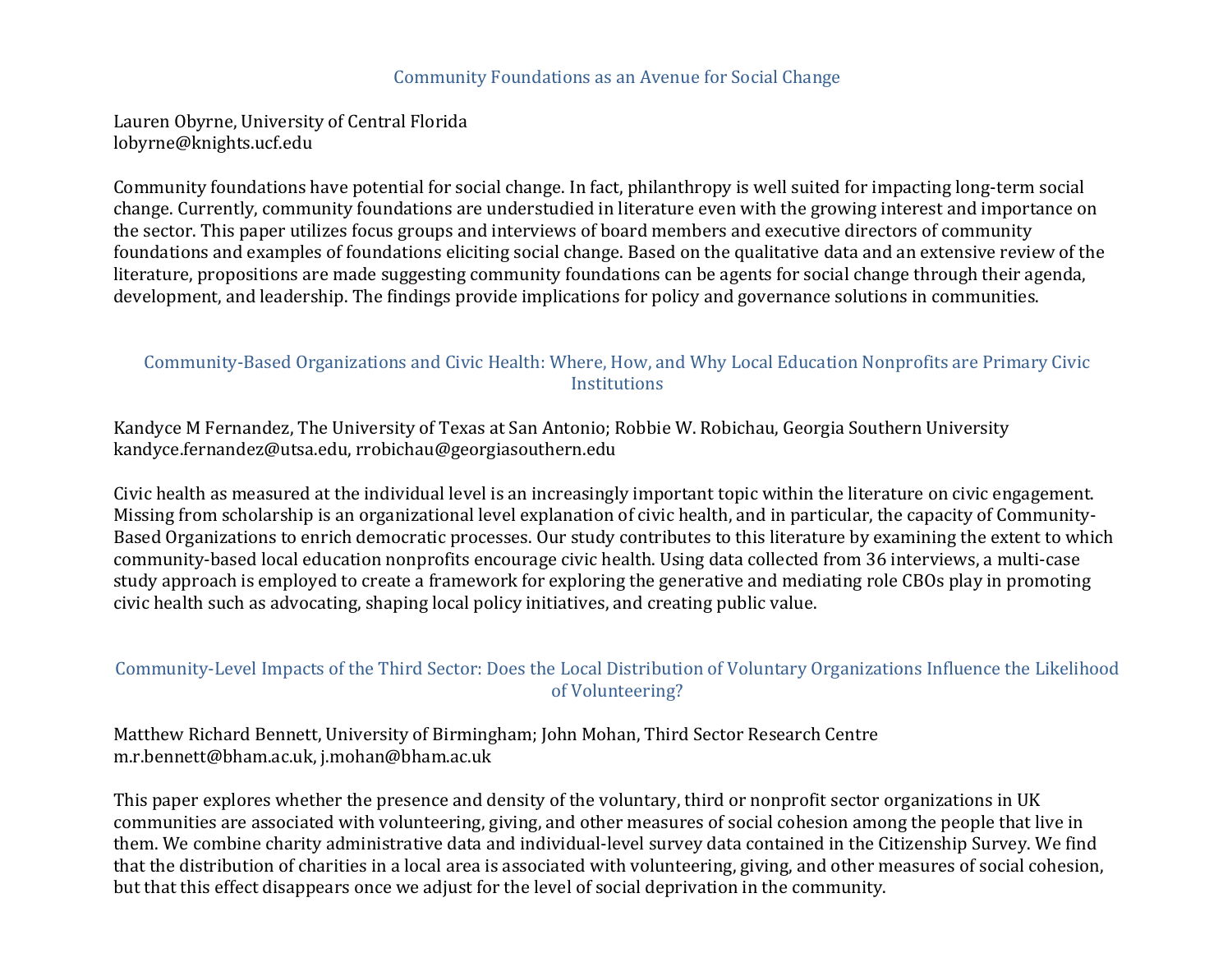### Complexities and Opportunities of Collaborative Governance in The Scaling-Up Process of Social Innovation

Juan Manuel Restrepo, PhD Student jmrestrepo@connect.hku.hk

Scaling-up what works is an important issue in the current literature on collaborative governance. However, many solutions find themselves limited to a territory due to the lack of a common agenda or scarce organizational capacities, and the solutions that are able to scale-up encounter difficulties to sustain and control ideas throughout time. Drawing a connection between collaborative governance and scaling-up, this article analyses the internal and external drivers that catalyzed this process and the complexities of sustaining ideas as they grow. This framework is applied to Escuela Nueva, one of the world's largest primary education models.

### Compromise and Creativity: Bridging Service Delivery and Systems Change Logics to Expand Employment Opportunities

Laurie S. Goldman, Tufts University laurie.goldman@tufts.edu

The capacity for human service nonprofits to simultaneously meet constituents' immediate needs and advocate for longerterm systems change is receiving increasing attention. We know less about how integrating individual-level and systems-level strategies influences program implementation and community organizing. This paper examines this integrated strategy in an initiative that connects job-seekers to existing jobs while advocating for more and better jobs. Scholarship on micro-institutional logics guides analysis of how case-managers and community organizers contended with different assumptions, relationships, and priorities. Findings show that communicating about differences led to three practice

strategies: maintaining distinctions, adopting compromises, and creating new approaches.

#### Conceptualizing Government-Organized Non-Governmental Organizations

Reza Hasmath, University of Alberta; Timothy Hildebrandt, London School of Economics and Political Science; Jennifer Yuan Jean Hsu, University of Alberta rhasmath@gmail.com, tim.hildebrandt@gmail.com, jenniferhsu@cantab.net

The role of NGOs in international governance has continued to expand, with authoritarian states playing a stronger role in this process. Since the presence of NGOs has long been seen as a marker of civil society – antecedent to democracy – the growth of these organizations in authoritarian polities can be surprising. A new organizational type has emerged out of this political context: the paradoxical government-organized non-governmental organization (GONGOs). Although GONGOs have proved to be an academic curiosity, they have heretofore not been properly conceptualized. This paper identifies how they are qualitatively different from NGOs, and theorizes their impact on state-NGO relations.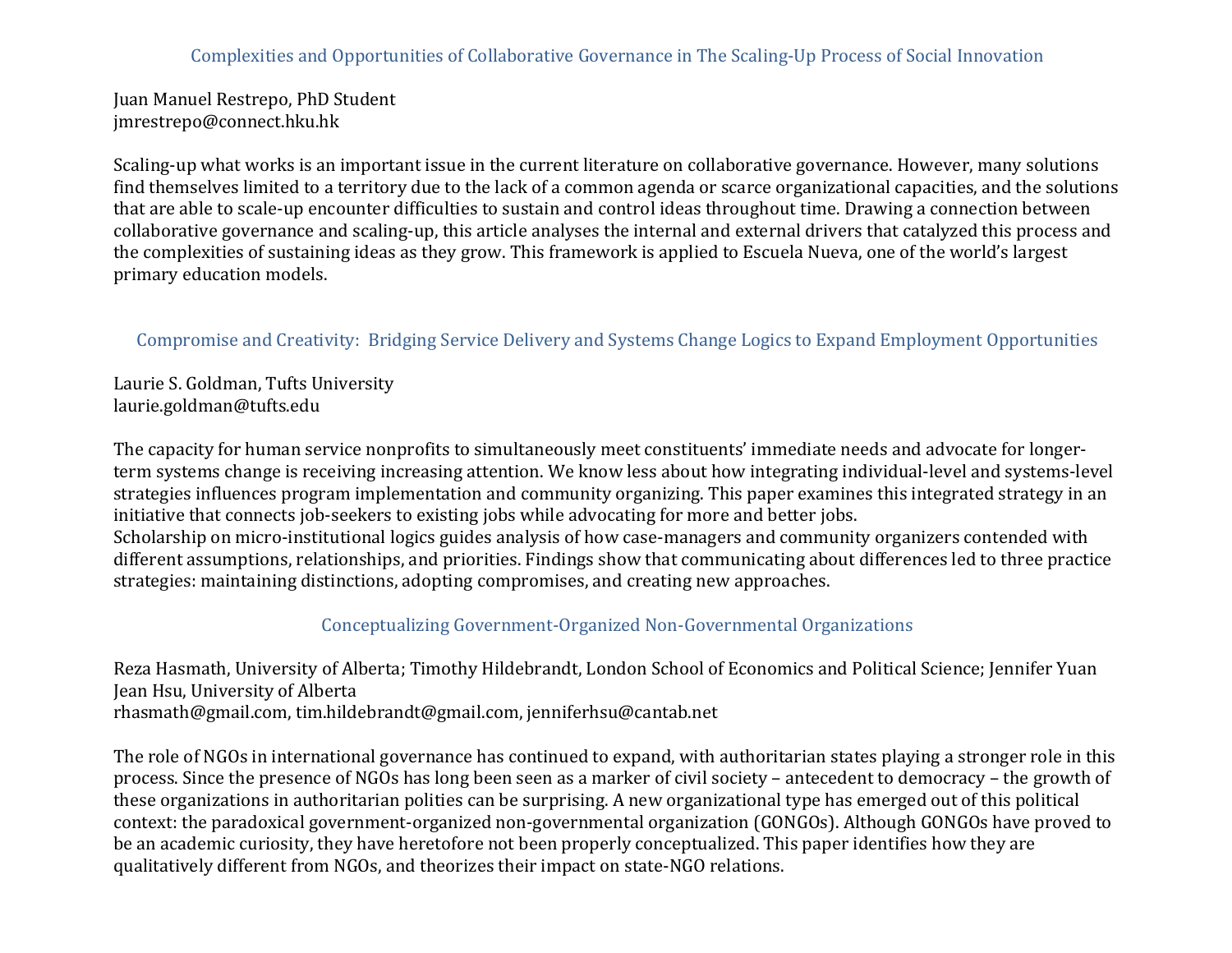#### Conduits for Promoting Social Innovation: Helping Students Create Viable Innovations

Jenny Morrison, Texas A&M University; William A. Brown, Texas A&M University; David Swindell, Arizona State University jnk@tamu.edu, wbrown@tamu.edu, David.Swindell@asu.edu

Fostering and promoting an entrepreneurial mindset in nonprofit and public affairs education is recognized as an important skill (Bielefeld, 2009). Traditional policy analysis and business model plans are not necessarily appropriate to foster innovation. This initiative explored the applicability of Lean LaunchPad method [LLP], originally developed by Steve Blank and the Business Model Canvas (created by Alexander Osterwalder and Yves Pigneur) to the nonprofit and policy context. This resulted in an instructional approach to foster innovation that exploits the ingenuity of the Lean LaunchPad while adapting to the social policy context and the nature of public goods (Young & Grinsfelder, 2011).

#### Congregational Trends in Addressing Social Needs: A Longitudinal Study of Social Service Provision and Political Activity

Brad R. Fulton, Indiana University - SPEA fulton@indiana.edu

Over the past three decades, a tremendous amount of research has been dedicated to analyzing congregation-based service provision and political participation. However, little is known about how congregations' involvement in these arenas has changed during this period. This study provides the first longitudinal analysis to examine how congregations' participation in service-related and political activities has been changing since the 1990s. Overall, this study finds that congregations' involvement in addressing social needs is shifting to occur primarily through acts of service and less through political engagement. This shift has important implications for the role congregations play in improving social conditions.

Consequences of Community: Service Year Alumni Share the Stories

Alyssa C Haney, Texas State University alyssahaney91@gmail.com

This study explores what role service year experiences play in cultivating social capital, what this capital means to members, and how—if at all—the unique service contexts shape this meaning. In-depth interviews are being conducted with alumni of AmeriCorps, the U.S. government's current domestic service year program, and Jesuit Volunteer Corps, one of the largest nonprofit and the largest lay-lead Catholic service year program. Although nine scheduled interviews remain to be completed, preliminary themes have emerged suggesting differences in how volunteers view relationships formed through service.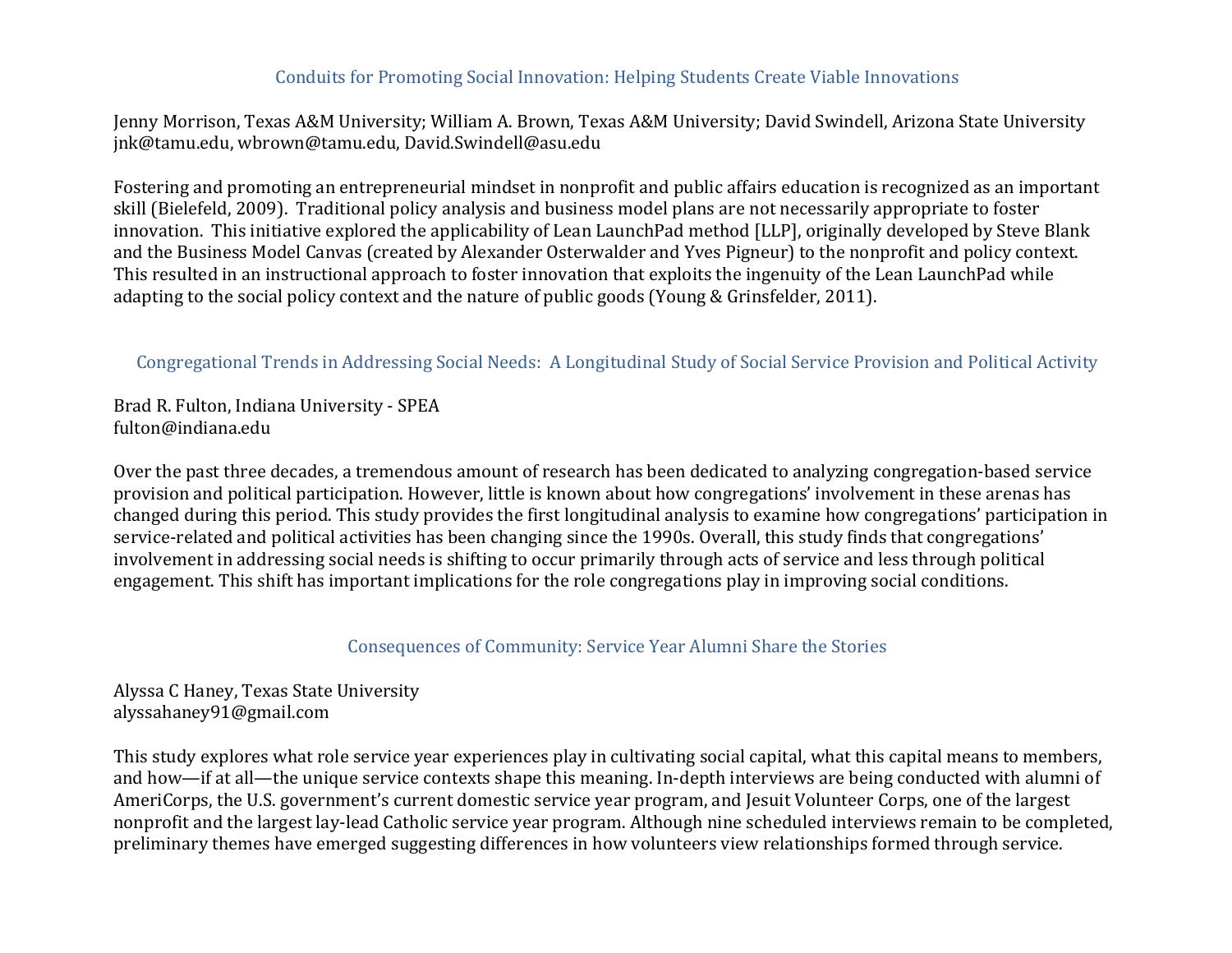Contextualization, Valuation, and Communication of Data between Executive Boards and their Directors Among Over-Performing Nonprofit Organizations in Southern Nevada.

John Wagner, UNLV john.wagner@unlv.edu

Contextualization, Valuation, and Communication of Data between Executive Boards and Their Directors among Overperforming Nonprofit Organizations in Southern Nevada.

Data drives nothing by itself. Data doesn't become actionable until it is placed into context and placement into context requires valuation. Once data is given context, and value is applied, choices derived from that process must be communicated intra-organizationally among leadership with fidelity, clarity, and consistency.

This paper presentation will ethnographically explore, catalog, and describe how several successful Nonprofit Executive Directors and Nonprofit Executive Board Members contextualize, value, and communicate data they consider most relevant when making decisions regarding resource allocation.

# Continuity and Change in Voluntary Action in the UK since 1981: A Mixed-Methods, Longitudinal Study

Rose Lindsey, Third Sector Research Centre; John Mohan, University of Birmingham R.Lindsey@soton.ac.uk, mohanj@bham.ac.uk

This paper will present findings from a mixed-method, longitudinal project investigating volunteering in the UK through 1981-2012. We combine qualitative data from the Mass Observation Archive Project, a voluntary writing project where people write freely on a range of topics (e.g. voluntary unpaid work, welfare, and views on the state's responsibility for the provision of public services), with existing quantitative data on individuals' engagement. The paper contrasts the findings from these diverse sources, assesses the degree of stability in levels of engagement over the past three decades, and considers the implications for policies designed to enhance scope for voluntarism.

### Contrasting Normative and Strategic Approaches to Nonprofit Financial Accounting, Reporting, and Management

George E. Mitchell, The City College of New York; Thad D. Calabrese, NYU Wagner gmitchell@ccny.cuny.edu, thad.calabrese@nyu.edu

As private corporations with public purposes, nonprofit organizations are expected to exhibit both normative probity and operational efficiency. Combing theories of institutionalism and managerialism, we contrast normative and strategic approaches to nonprofit  $(1)$  financial reporting,  $(2)$  reserve management,  $(3)$  portfolio management,  $(4)$  fundraising,  $(5)$  debt utilization, and (6) functional expense accounting, demonstrating that these two approaches often provide contradictory instructions to managers. In such cases, we demonstrate how norm following necessarily produces inefficient behavior that constrains organizational goal attainment. We analyze the specific inefficiencies inherent within normative financial management principles and offer an alternative perspective better adapted to current realities.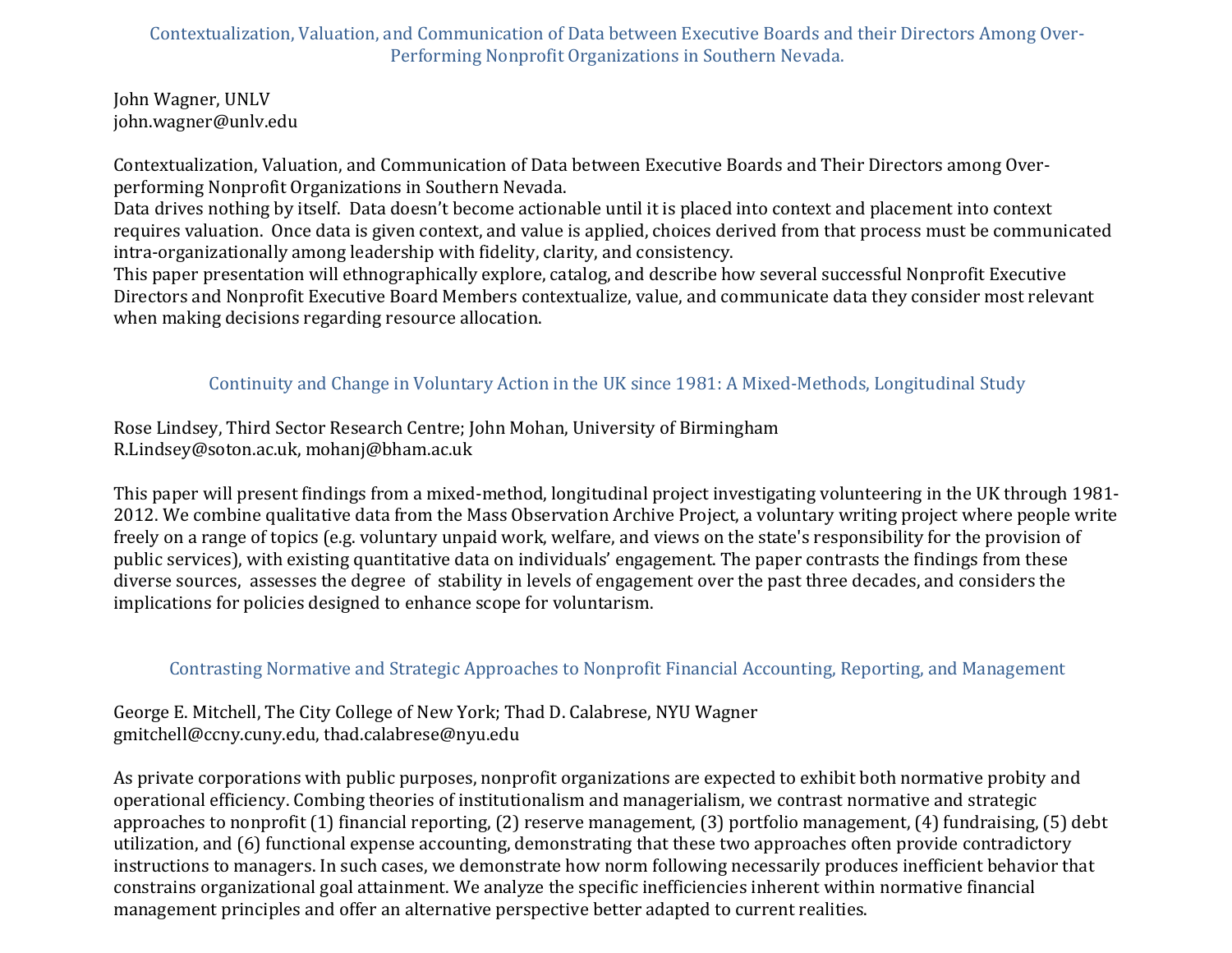#### Corporate Philanthropy and Charitable Giving to the Arts

Jared G. Lilly, New York University jared.g.lilly@gmail.com

This paper examines the nonprofit and corporate expectations involved in charitable giving, and how strategic charitable giving can bring added value. Such patronage has allowed corporations and corporate foundations to engage arts and culture to achieve their corporate social responsibility (CSR) and/or corporate community involvement (CCI) goals. This research and analysis has highlighted the theory that there is significant room to grow joint efforts that tap the unique capacities of arts and cultural institutions towards corporate social responsibility expectations with the intention to leverage funding and other assets of corporations toward achieving shared goals.

### Corporate/Employee Volunteering: A Positioning Framework

Megan Paull, Murdoch University; Craig Whitsed, Murdoch University m.paull@murdoch.edu.au, c.whitsed@murdoch.edu.au

This paper reports on a pilot study on corporate/employee volunteering employing positioning theory to explore how this is represented in the public discourse of peak bodies, companies, government agencies, and volunteer-involving-organisations based on their annual reports and websites. There is limited definitional consensus, but corporate/employee volunteering is promoted as both; a staff development opportunity; and, bolster a company's reputation within the community. Research is uneven, with different perspectives shaping disparate discourses, and contentions ranging from the cynical to the laudatory. This pilot framed the development of a framework for future research examining employee volunteers' experiences of the phenomenon.

Creative Places, Creative Solutions: Are the Arts a Linchpin in Rapid City, South Dakota?

B. Kathleen Gallagher, Southern Methodist University; Matt Ehlman, The Numad Group bkgallagher@smu.edu, matt@numadgroup.com

Recent scholarship predicts the demise of nonprofit arts organizations throughout the United States resulting in a much smaller sector in which only large organizations in metropolitan areas will persist. In contrast, communities of all sizes have undertaken creative placemaking, a process in which the arts play a central role in community life. Using a case study approach that incorporates quantitative and qualitative analyses, this paper will explore Rapid City, South Dakota, a small, ethnically diverse, Midwestern city. The case illustrates how cross-sector collaboration and the arts can promote an active, engaged community and address a variety of social issues.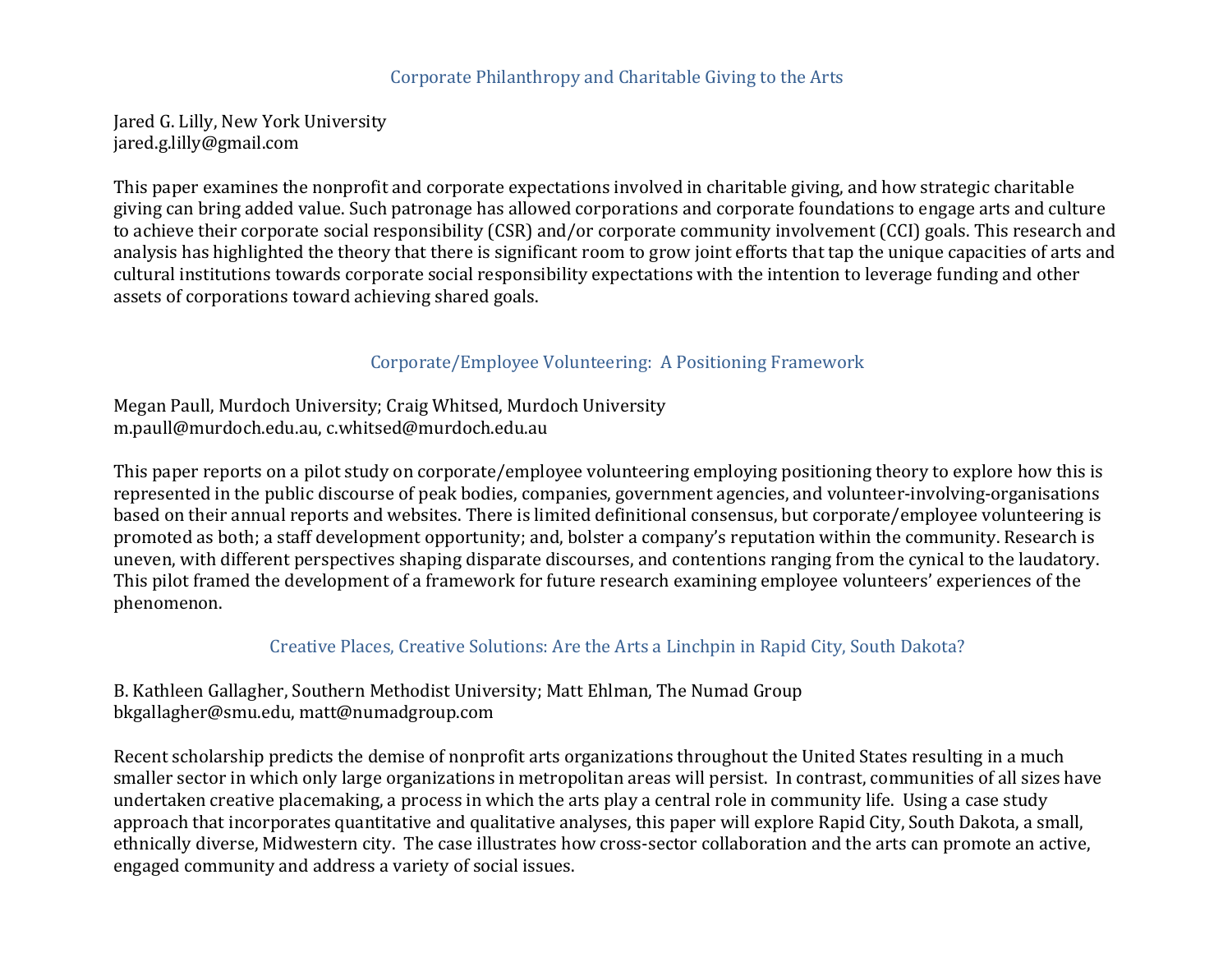Karine Gratton karinegratton@yahoo.ca

With upwards of 200 million civil servants worldwide, governments represent a huge potential for employer-supported volunteer programs. Yet, many governments that create these kinds of programs face various types of challenges. This research explores the critical success factors (CSFs) of government employer-supported volunteer programs. The method used is qualitative semi-structured interviews of program coordinators in Canada's federal government and the United Kingdom's central government. It is suspected that top-level leadership, interpretation of ethics constraints and risk tolerance are the program implementation CSFs and that supporting third sector infrastructure is the program impact CSF. Finding implications will be discussed.

# Cross-Sector Collaboration, Capacity Building, and Collective Impact: Examining Member Experiences in a Nonprofit-Public **Coalition**

Per G. Svensson, Louisiana State University psvensson@lsu.edu

The purpose of this study is to examine the dynamics of a foundation-initiated coalition aimed at promoting collective impact and capacity building in an urban setting in the United States. Specifically, in-depth interviews and focus groups are scheduled with staff and board members of the 19 public and nonprofit member organizations. The coalition was founded by a national foundation with the aim of creating a self-sufficient citywide coalition for improved collective impact and cross-sector collaboration. Findings from this study will provide a nuanced understanding of the dynamics of cross-sector collaboration and its influence on organizational capacity and collective impact.

# Cross-Sector Networks and The Adoption of Conceptual Frameworks: Putting "Good Ideas" to the Test and Adding Evidence to the Story

Danielle Varda, University of Colorado Denver; Jennifer Elaine Hooker, University of Colorado Denver, School of Public Affairs; Rebecca Hofkes, University of Colorado Denver, School of Public Affairs danielle.varda@ucdenver.edu, jennifer.hooker@ucdenver.edu, rebecca.hofkes@ucdenver.edu

As community problems become increasingly complex, cross-sector networks continue to proliferate. Existing network research primarily focuses on frameworks aimed at informing both theory and practice, yielding uncertainty regarding framework adoption choices in different network contexts. This study examines several network frameworks employed in the nonprofit sector, including the popular Collective Impact (CI) Framework, and uses crosstabulations to evaluate relationships between framework adoption and various network attributes. Results are mixed, with networks using a framework (CI or other) experiencing such benefits as having more clearly-defined success measures, whereas networks using no framework see such henefits as greater Iongevity without funding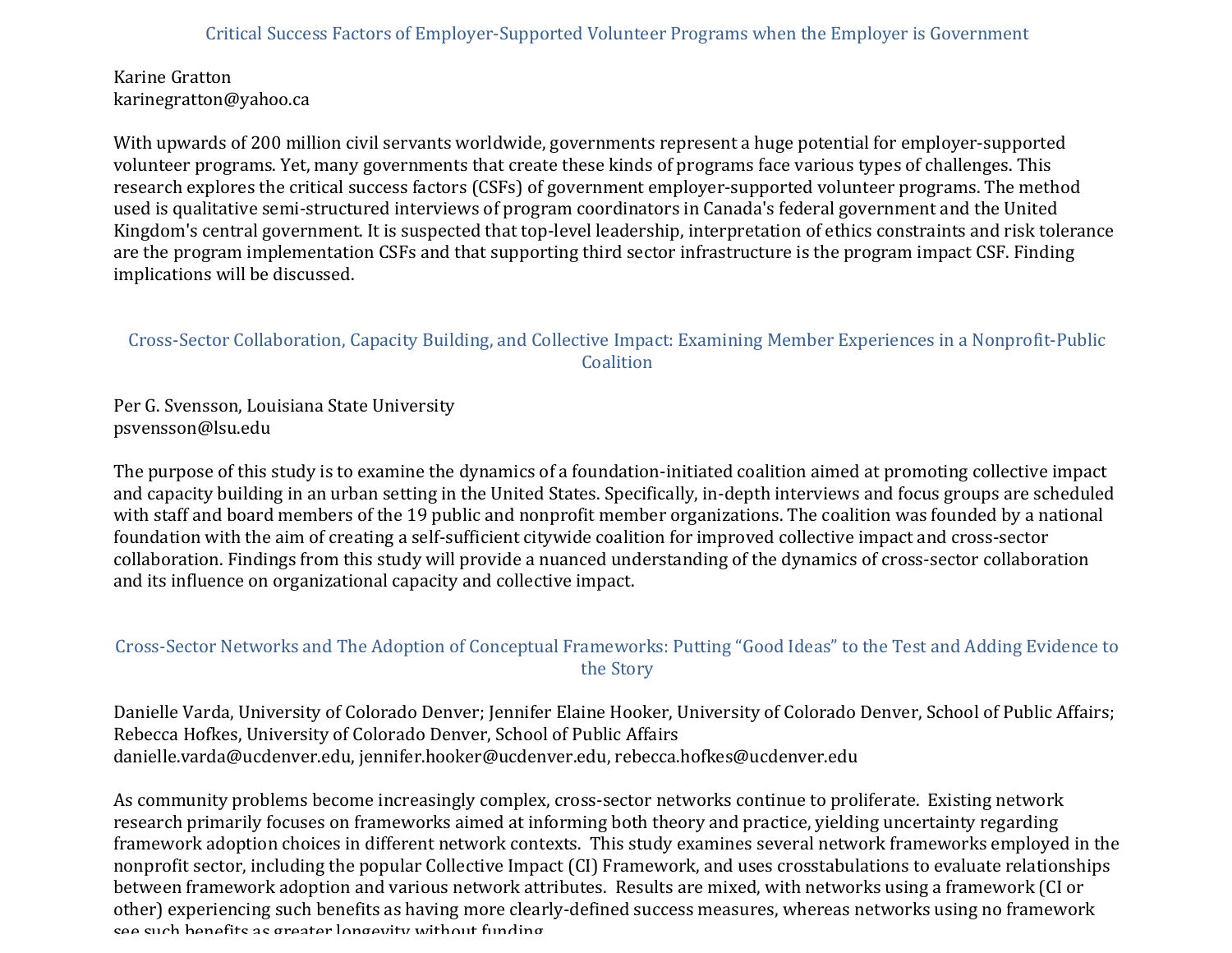#### Cultural Values and Voluntary Participation: A Comparison Study Between USA and South Korea

Sungil Chung, James Madison University chung4sx@jmu.edu

The research explores the effects of cultural dimensions in individual's voluntary behaviors in terms of participation. From the previous studies in country-level comparisons for voluntary participation, significant differences were observed between different countries in voluntary participation. The paper targets understanding the different country-level cultural values and how they correlate to the different levels of individual's voluntary participation. Based on the World Values Survey 2012 (WVS6) data, a quantitative measurement was performed to see if selected items for our target cultural dimensions correlate to the voluntary participation index. Findings indicate that cultural background, indeed, matters for individual's voluntary activities.

#### Data Mining & Semantic Network Analysis: New Analytical Approaches for Nonprofit Classification and Future Research

Megan LePere-Schloop, University of Georgia meganls313@gmail.com

Data mining, social/semantic network analysis (SNA) techniques, and access to digitized IRS Form 990 data (Perry, 2015) may facilitate the next leap forward in nonprofit classification and research. This paper uses program descriptions from over 15,000 nonprofit organizations that participated in the 2015 Combined Federal Campaign to examine the potential and pitfalls of using SNA to facilitate nonprofit classification and analysis using machine-readable qualitative data. Beyond classification, SNA techniques also allow researchers to examine the evolution of mission and program description statements over time and to develop shared conceptual maps for groups of related nonprofit organizations.

#### Democratic Governance? - Co-Production at the Crossroads of Public Administration Regimes.

Victor Pestoff, Ersta Skondal University College victor.pestoff@esh.se

The classical definition of co-production by Ostrom in the early 1980s was based on the mix of both public service agents and citizens in the provision of public services. With renewed academic interest came a variety of different approaches and a debate on how to define it. Yet, co-production is at the crossroads between different public administration regimes, each with a different focus on how citizens should participate in the design and delivery of public services. However, without a coherent scholarly definition there is a risk of market or bureaucratic capture, resulting in catch-words that lack substance.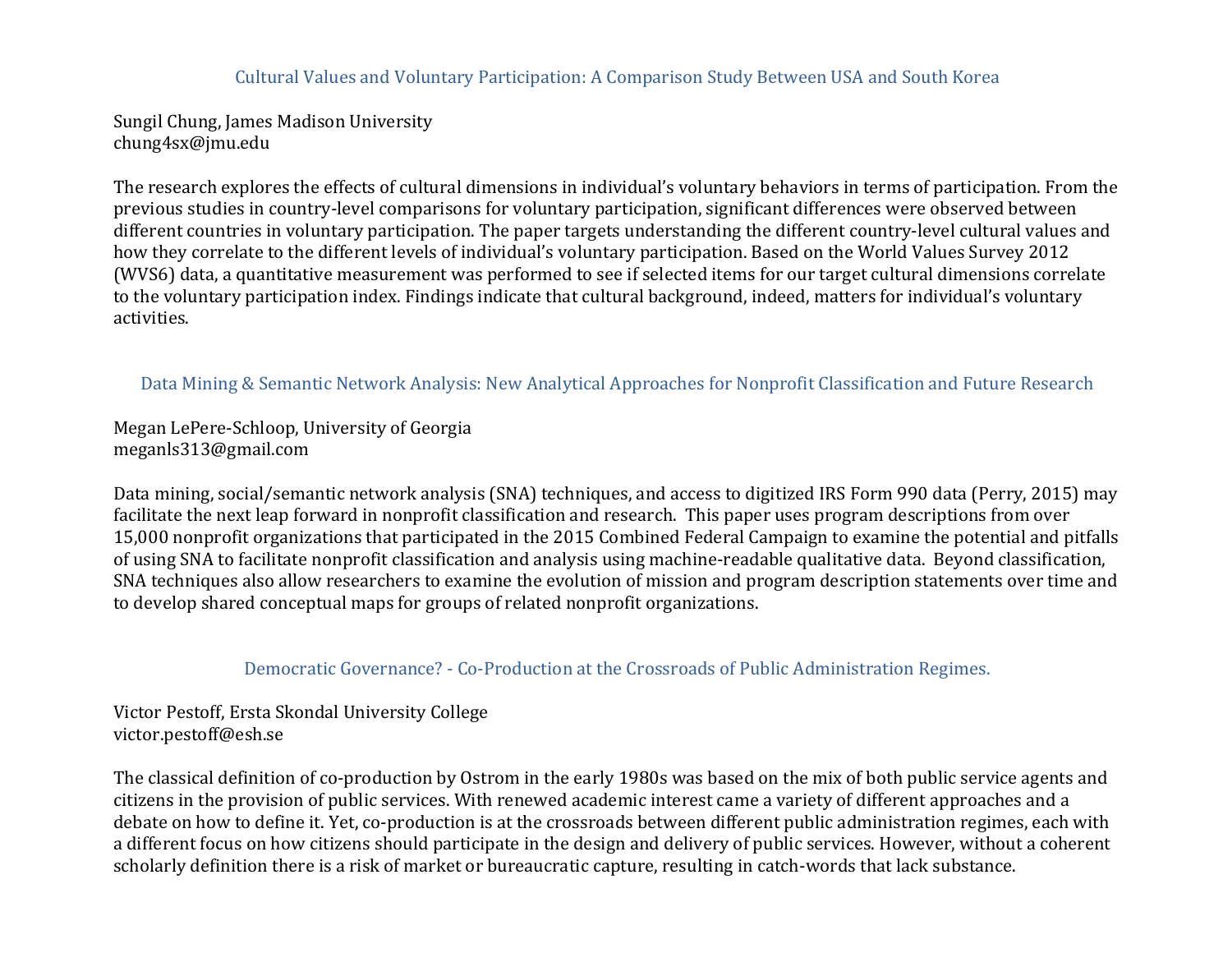Democratic Innovations - Exploring Synergies between Three Key Post–NPM Concepts in Public Sector Reforms.

Victor Pestoff, Ersta Skondal University College victor.pestoff@esh.se

The three key post-NPM concepts of social enterprise, social innovation and co-production share much in common and all include a political dimension that facilitates democratic innovations in public sector reforms. This paper notes their complex nature and explores links between them. Single dimensional or disciplinary approaches emphasize efficiency, but often ignore trade-offs with social and democratic goals. Empirical evidence of greater client and staff influence from Swedish childcare studies bolster this approach. Therefore, governments need to develop more flexible, service specific and organizational specific approaches for renewing public services by promoting social enterprise, social innovation and co-production.

# Determinants of Nonprofit Endowment Payouts

Todd Ely, University of Colorado Denver; Thad D. Calabrese, NYU Wagner todd.ely@ucdenver.edu, thad.calabrese@nyu.edu

An endowment consists of assets invested to generate a steady income stream for a nonprofit. The annual income stream is referred to as an endowment payout and its size is based on internal policies and external regulation. This paper moves beyond the literature's focus on higher education and foundations to consider 1) the broader sector, 2) differences across subsectors, and 3) variation within organizations over time, with a focus on endowment restrictions, regulations, and economic conditions. We use the IRS SOI from 2008–2012 to model nonprofit payout ratios, represented both as a share of endowment assets and total expenses.

# Determinants of the Government Grant to the Nonprofit Sector: Which States' Nonprofit Organizations Receive Government Grants?

Saerim Kim, University of Kentucky saerim.kim@uky.edu

This paper investigates the amount of government grants allocated to nonprofit sector at the state level. It analyzes grants in terms of three factors identified in previous research – state finance, state politics, and state demographics. The results show that nonprofit organizations are more likely to receive revenue in the form of government grants if they are located in states with higher state revenue, more conservative citizens, a lower population growth rate, a higher population density, and a lower college graduation rate. This research provides insights to nonprofit organizations regarding the state factors that influence government grant allocation.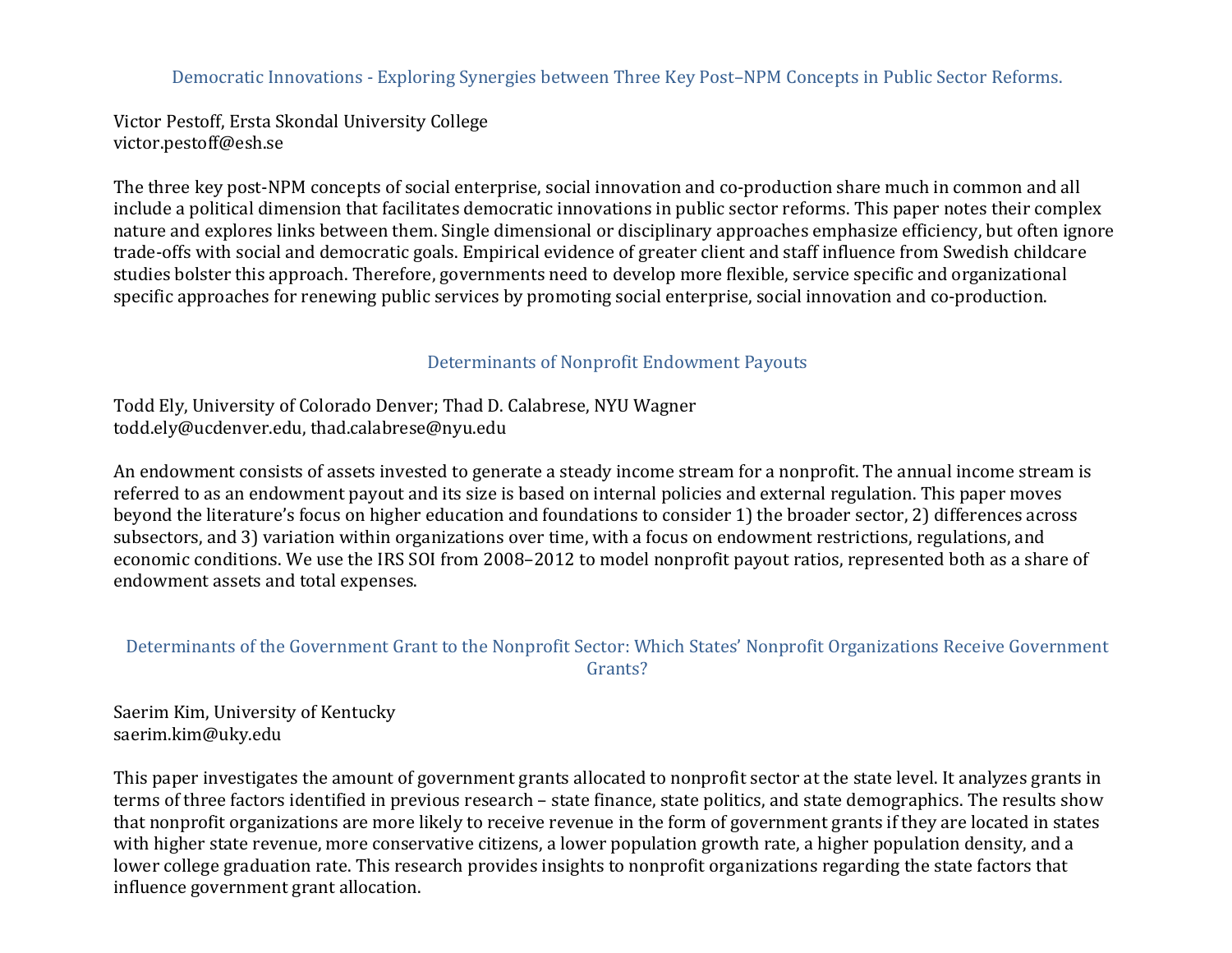## Development of a Geographical Information System (GIS) for Charity Activities in Saudi Arabia

Abdullah Mohammed Hammed Alrabeah, Mohammed and Abdullah Ibrahim Al Subaie Charity Foundation alrabeah1@yahoo.com

The GIS for Charity foundation provides a set of tools that can assist decision makers in identifying and analyzing problems with charity organizations facing on the ground. The GIS system provides a means to organize the massive amounts of data that is collected from various charity organizations across Saudi arabia. The GIS system stores data, retrieves data, makes multiple complex calculations quickly and efficiently, and provides results in easily understandable reports.

### Differences in Philanthropic Behaviors by Different Generational Cohorts

Patrick M. Rooney, IUPUI; Xiaoyun Wang, IU Lilly Family School of Philanthropy rooney@iupui.edu, wang361@umail.iu.edu

There has been lots of attention about the "younger generation" such as GenXers and especially Millennials, and how different they are from Boomers and prior generations; but there has been very little academic research on this topic—at least with respect to their philanthropic giving. Using 2011 Philanthropy Panel Study Data, this paper examines how generational differences affect the propensity to give at all and amounts given. Results show that each subsequent generational cohort is both less likely to give at all and gives smaller dollar amounts than all prior generations, holding constant income, wealth, educational attainment, marital status, and number of children.

#### Differing Conceptions of Theory and Their Impact on Nonprofit Research and Evaluation

Robert Donmoyer, University of San Diego donmoyer@sandiego.edu

The nonprofit/philanthropy field has always been and continues to be interdisciplinary. But because the disciplines and fields of study that have socialized the field's scholars have been somewhat limited, the field has embraced a limited view of what theory is and the role theory can play in an applied field. This paper uses a framework originally developed by Jurgen Habermas to explore epistemological bias within the field of Nonprofit and Philanthropic Studies. Attention is given to the need for different conceptions of theory and research in nonprofit evaluation studies and to the importance of critiquing the framing of empirical work.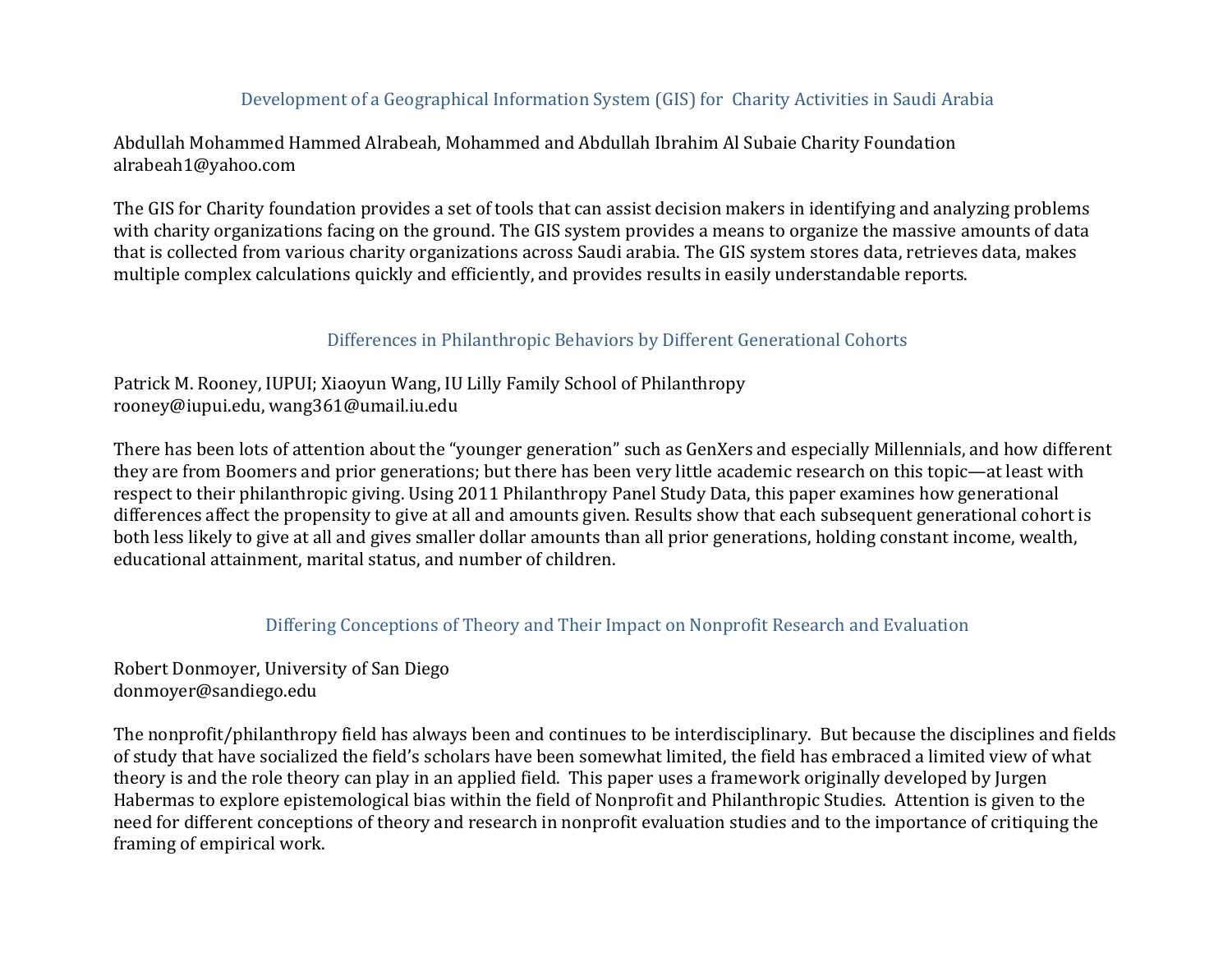### Digital Activism and International Non-Governmental Organizations (INGOs)

Hans Peter Schmitz, University of San Diego schmitz@sandiego.edu

Digital activism represents one of the main disruptors in the international non-governmental sector. Digital platforms increasingly compete with traditional activism for attention and funding and enhance opportunities for supporter-led campaigns. Academic research on this topic has generated a range of hypotheses about the significance of digital media, ranging from claims that new technologies empower activists and citizens to arguments that these hopes are overblown. Based on interviews with staff in international NGOs, the paper elaborates how INGOs use digital technologies and how digital supporters interact with the organizations.

### Dimensions and Definitions of Nonprofit Accountability: A Comprehensive System

Marc Pilon, Laurentian University; Francois Brouard, Carleton University mx\_pilon@laurentian.ca, francois\_brouard@carleton.ca

Despite accountability becoming a central theme within the nonprofit management literature, there continues to be ambiguity in the way terminology and constructs are used. The aim of this conceptual paper is to disentangle the main accountability conceptions by identifying accountability dimensions and summarizing the main accountability definition. In doing so, we expose nonprofit accountability as a complex phenomenon and propose a comprehensive accountability system. From a practical perspective, by gaining a better understanding of what is happening within an accountability system, it will also help nonprofit organizations and its leaders to better discharge accountability to its stakeholders.

#### Dirty Data, Done Dirt Cheap? Benford's Law and Nonprofit Financial Reporting in the U.S.

Ellie Heng Qu, The Bush School of Government and Public Service, Texas A&M University; Richard Steinberg, Indiana University Purdue University Indianapolis; Ronelle Burger, Stellenbosch University hqu@iupui.edu, rsteinbe@iupui.edu,

Nonprofits are held accountable for their actions to various stakeholders. Among the many facets of accountability, nonprofits are foremost subject to regulatory oversight through financial reporting to governments so to maintain their legal status and/or advantages. In this paper, we consider a workable and affordable financial oversight scheme for nonprofits based on the statistical analysis of the distribution of first digits in reported financial information, namely Benford's law. By applying it to the Form 990 tax return data in the U.S., we identify organizations with suspect reporting and test hypotheses about regulatory and competitive environments that lead to suspect reporting.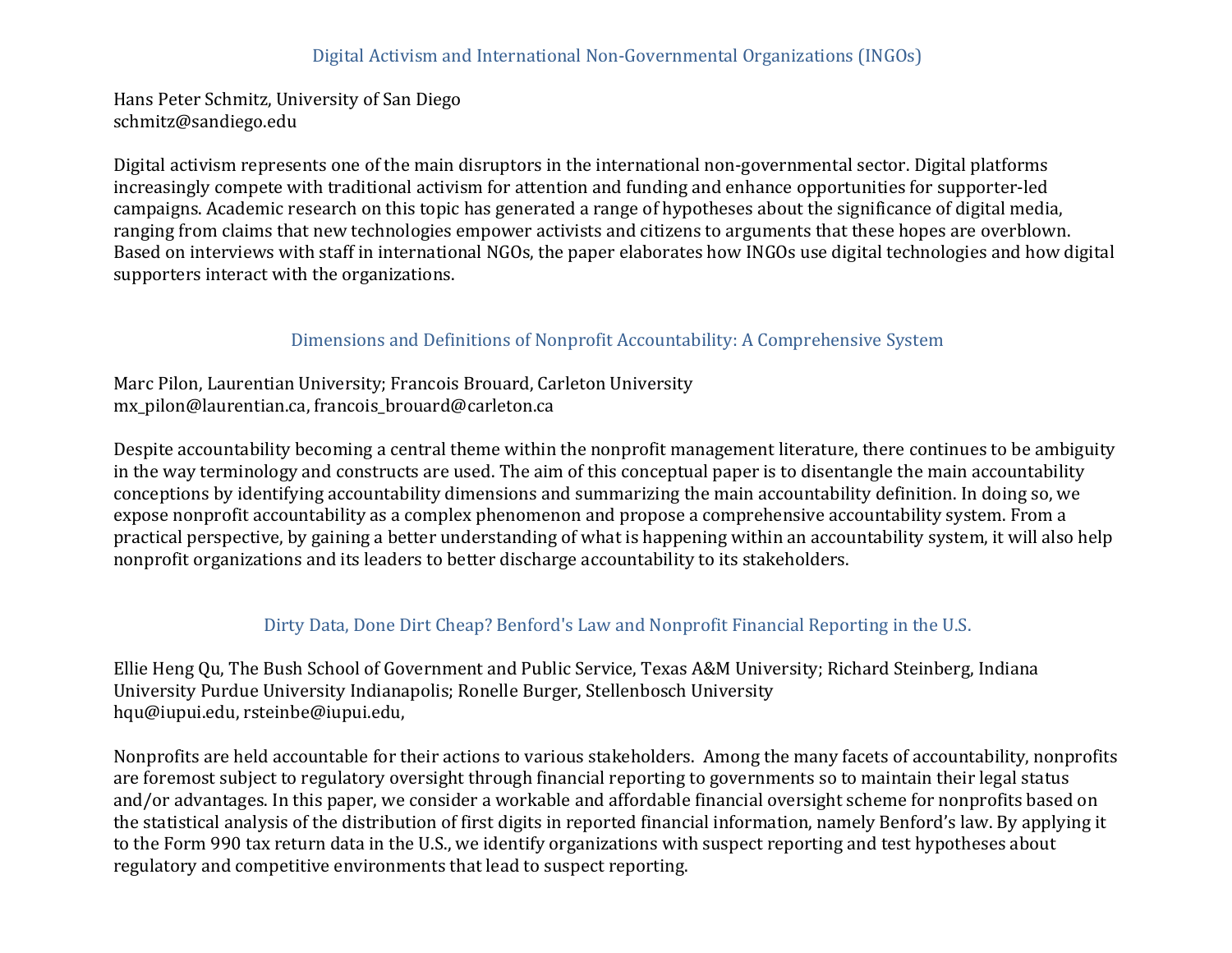### Discovering Factors Influencing Physician Scientist Success in Academic Medical Centers

Philip A Cola, Case Western Reserve University; Yunmei Wang, Case Western Reserve University philip.cola@uhhospitals.org, yunmei.wang@case.edu

This study investigates factors influencing the performance of professionals in nonprofit settings, specifically physician scientists in nonprofit Academic Medical Centers. An inductive grounded theory identified emergent factors across 31 individuals, at various experience levels, holding both MD and PhD degrees. Results indicate that role balance, autonomy, organizational support, teamwork, and relational capacity (including mentorship) are the most relevant factors impacting individual success. Role balance is important to being successful as both a physician and scientist. Teamwork, organizational support and mentorship help individuals grow and achieve balance, but relational capacity is a critical driver for realizing individual and organizational success.

#### Disentangling Social Evaluation Concepts

Jaclyn D. Petruzzelli, Syracuse University jdpetruz@syr.edu

Social evaluation concepts, which include legitimacy, reputation, and status, are considered essential resources for achieving organizational goals. Applying Resource Dependence Theory, I expect nonprofit managers to attempt to establish exchange relationships with stakeholders to maintain these resources even when they are threatened by environmental factors. This study relies on interviews with managers at Planned Parenthood to investigate whether this hypothesis holds as well as how organizations invest in relationships to withstand these threats. Furthermore, sentiment classification and topic clustering algorithms applied to social media posts offer insight to how stakeholders respond to social evaluation management strategies employed by Planned Parenthood.

### Dispositional Empathy, Religious Salience, and Charitable Giving

Xiaonan Kou, IU Lilly Family School of Philanthropy; Sung-Ju Kim, Monmouth University; Sara Konrath, Indiana University koux@iupui.edu, skim@monmouth.edu, skonrath@iupui.edu

This study explores the relationship between dispositional empathy, religious salience, and charitable giving. Prior studies consistently report that empathic concern and charitable giving are positively correlated. Research has also examined the role of empathy in improving intergroup relations. However, very limited research has investigated the in-group/out-group bias with empathy and helping behavior, and the role of religious salience. This study aims to explore this topic by analyzing wave 22 of the 2008–2009 of American National Election Studies. Findings will offer valuable, timely insights into promoting intergroup relationships in the increasingly diverse field of philanthropy.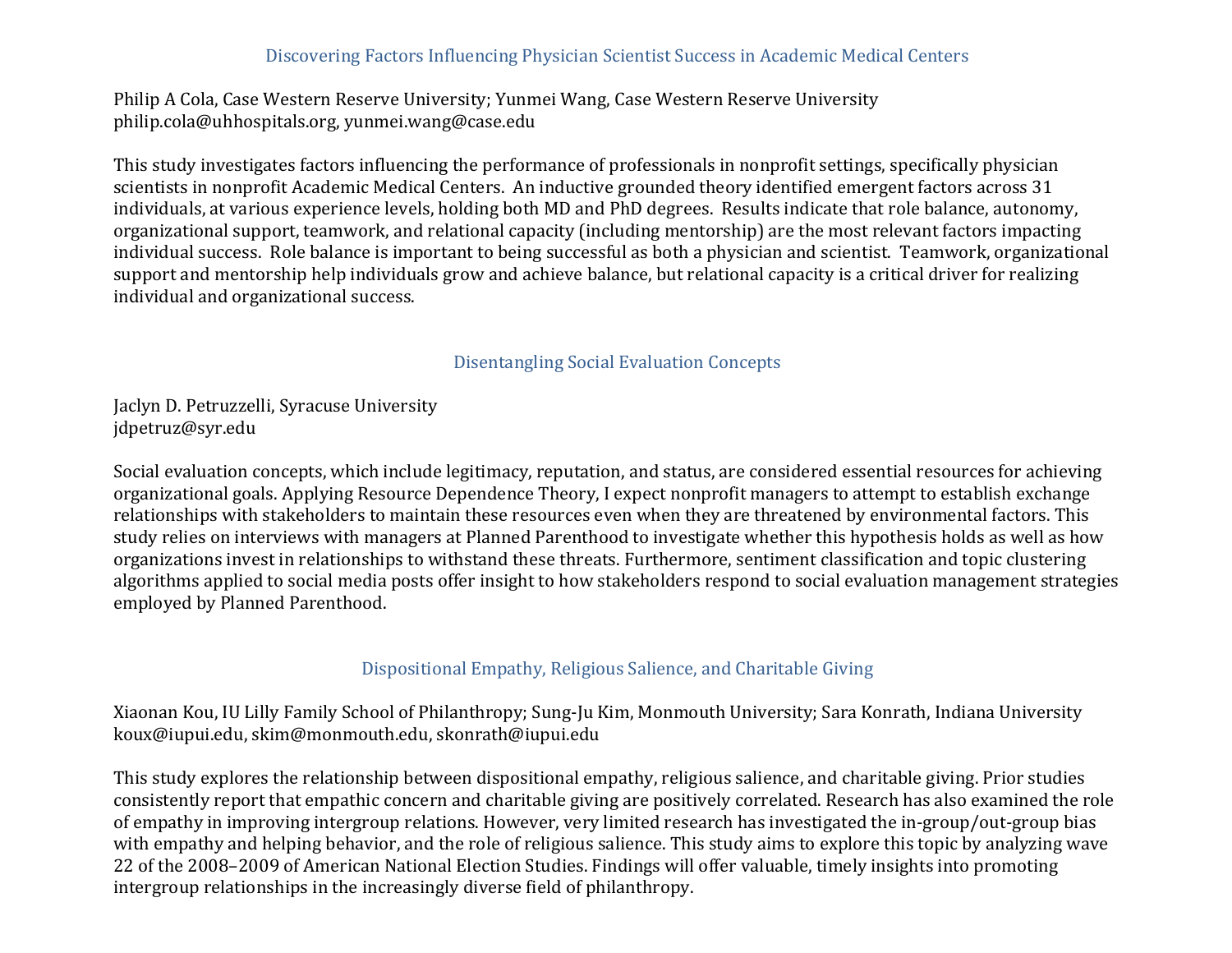# Disrupting Educational Policy: The Case of El Sistema Oklahoma in Redressing the De-Emphasis of Music Education in PK12 Schools.

Brent E Sykes, Randall University brentsykes@gmail.com

In this era of public education accountability and budget tightening, music education is becoming increasingly de-emphasized in PK-12 education, especially in high poverty schools. Emboldened with recent advances in funding public education initiatives, actors from within the nonprofit sector are formulating partnerships to innovate programs and create policy. Yet, little is known in regards to critical factors in fostering sustainable change. This qualitative multi-method case study employs an ecological-political framework to understand how El Sistema Oklahoma, a nonprofit and product of a multi-sector network, redresses the normative need of music education in a high poverty, urban school choice district.

# Dissecting Contractors, Service Providers, and Government Relationships: New York City's Nonprofit Human Services System

Jack Krauskopf, Baruch College-City University of New York james.krauskopf@baruch.cuny.edu

New York City has more than half a century of experience in provision of public human services through contracting by multiple local government departments with nonprofit organizations. Despite mutual interest in operating an effective system for needy New York residents, deep concerns about its present and future viability are intensely felt and widespread (Human Services Council, SeaChange Capital). This paper will explore why nearly a decade of City Hall contract reforms, developed with the participation of nonprofit organization representatives, have not dispelled discontent, uncertainty, and agency closures—and what new actions could lead to improvements in the system.

# Do Business Improvement Districts Contribute to or Distract from Sustainable Community Revitalization and What is the Role of Democracy?

Mary Rita Hoehne, Student; William Benet mary.hoehne@waldenu.edu, william.benet@waldenu.edu

This paper will present an analysis of the current research that address the question: In what ways do business improvement districts (BIDs) contribute to or detract from community neighborhood revitalization and how are do the polarities of democracy impact success of lack of success? The relationship between business improvement districts and neighborhood revitalization will be studied under the "polarities of democracy model" theoretical framework (Benet, 2006, 2012a, 2012b) and the polarity management conceptual framework (Johnson, 1996). This analysis is important because there is not any research looking at how BIDs spur economic development and more specifically sustainable community development.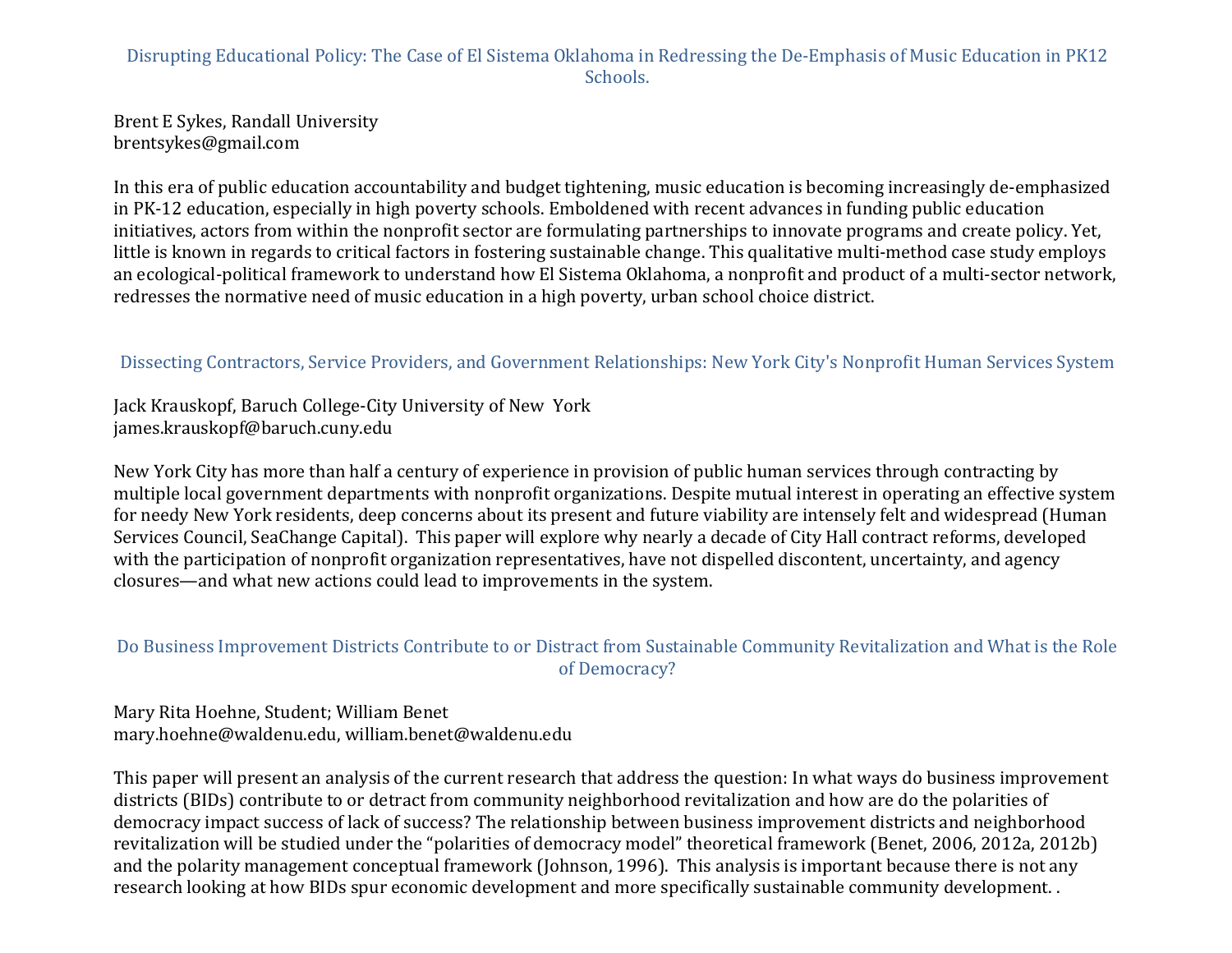# Do Causes Crowd Each Other Out? Evidence From Tornado Strikes

Benjamin M Marx, UIUC Dept. of Economics; Tatyana Deryugina, UIUC College of Business bmarxecon@yahoo.com, deryugin@illinois.edu

Does charitable giving respond to new demands, and if so, does the response come at the expense of other charitable causes? To answer these questions we exploit exogenous variation in need arising from the random event of a nearby tornado. We use location fixed effects estimators and find that having a tornado causing at least ten injuries in one's state raises charitable contributions by about 2 percent in the year of the tornado and two years afterwards, and the effect increases with fatalities and injuries. Thus, donations to tornado victims do not come entirely at the expense of other causes.

### Do Donations Differ? An Analysis of Nonprofit Operations, Financing, and Donor Restriction

Christopher Ramsey Prentice, University of North Carolina Wilmington; Christopher Cody prenticecr@uncw.edu, ccody@air.org

Researchers have identified multiple factors that influence nonprofit donations. However, most studies treat donations equally and fail to distinguish between the types of gift (individual gift or nongovernmental grant) or account for donation restriction (unrestricted, temporarily restricted, or permanently restricted). Consequently, our knowledge is limited. With the benefit of better data for more types of donations, this study extends our understanding by examining how operations (e.g., executive compensation, administrative expenses, lobbying activities) and financing (e.g., government grants and contracts, operating reserves) affect three types of donations: unrestricted, temporarily restricted, and permanently restricted private gifts to a sample of nonprofits.

#### Do Donors Punish Countries with Restrictive NGO Laws?: A Panel Study, 1993-2012

Kendra Dupuy, University of Washington; Aseem Prakash, University of Washington kdupuy@uw.edu, aseem@uw.edu

Foreign aid contributes to about 10% of gross domestic product of developing countries. To distribute aid in recipient countries, Western donors increasingly rely on non-governmental organizations (NGOs). Yet, since the mid-1990s, 39 developing countries have adopted laws restricting the inflow of foreign aid to NGOs operating in their jurisdictions. In response to these restrictions, have donors punished recipient countries? We explore this question by examining a panel of 134 aid-receiving countries for the years 1993-2012. We find evidence for donor retaliation: all else equal, the adoption of a restrictive NGO finance law is associated with a 34% decline in foreign aid inflows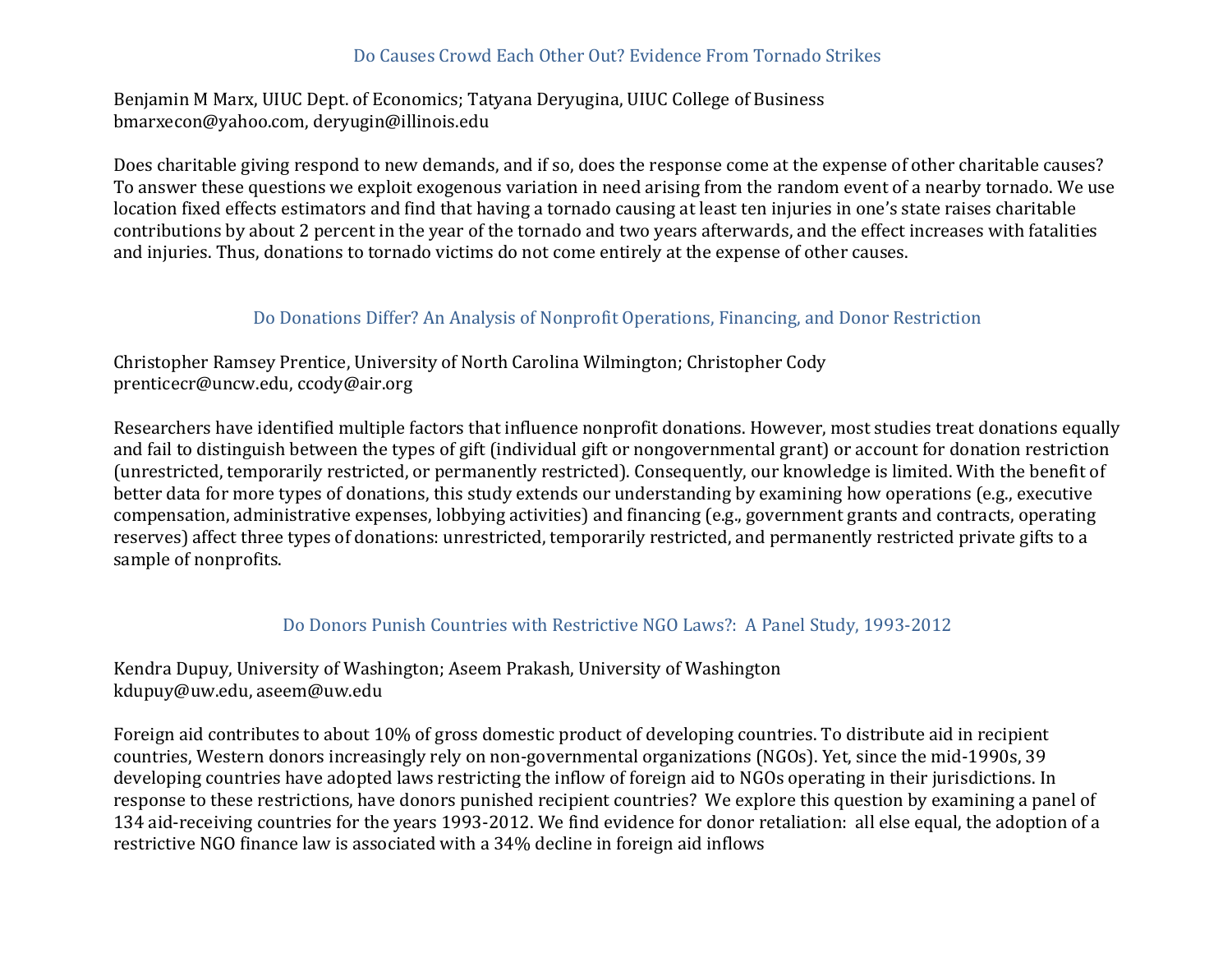### Do Female Members in Membership Associations Donate More When Female Board Members Present?

Khaldoun AbouAssi, American University; Seung-Ho An, Texas A&M University abouassi@american.edu, sa.korea86@gmail.com

Previous studies find that gender plays a key role in explaining charitable giving behaviors for nonprofit organizations. In this study, we seek to extend this line of study in the context of membership associations. To do so, we first test whether or not female members donates more than male members in membership associations. After that, adopting the theories from public administration and sociology, we propose gender congruence between members and board members are positively associated with giving behaviors. We will test the set of hypotheses using the two survey data from the ASAE Foundation.

# Do Grassroots Organizations in El Salvador Help Develop Leadership, Empowerment, and Social Capital? A Quantitative Study.

Samuel Nickels, James Madison University samuelnickels@yahoo.com

The literature on important capacities for nonprofit leaders indicates that transformational leadership, empowerment, and social capital are characteristic qualities of leaders in successful organizations. Yet no studies have focused on whether grassroots organizations in low and middle income countries help development these capacities in their members. This paper reports on a quantitative study comparing a grassroots association community intervention program to a matched control group of non-participants on outcomes of leadership development, empowerment, and social capital. The data for the study was collected over a 6-month period during 2015 in El Salvador.

### Do Philanthropic Foundations Follow their Country's Foreign Policy Priorities? A Comparative Analysis

Joannie Tremblay-Boire, Georgia State University jtremblayboire@gsu.edu

Different countries tend to display a different mix of motives when allocating their foreign aid dollars. I argue that, in line with the motives of their home country, grantmaking foundations will also display a different mix of motives when allocating grants to developing countries. I conduct a quantitative analysis using data on grants by the largest American, Canadian, and British foundations to determine if they tend to follow similar grantmaking patterns as aid agencies in their home country. This research is theoretically significant because it constitutes the first step in developing a theory of foundation grantmaking.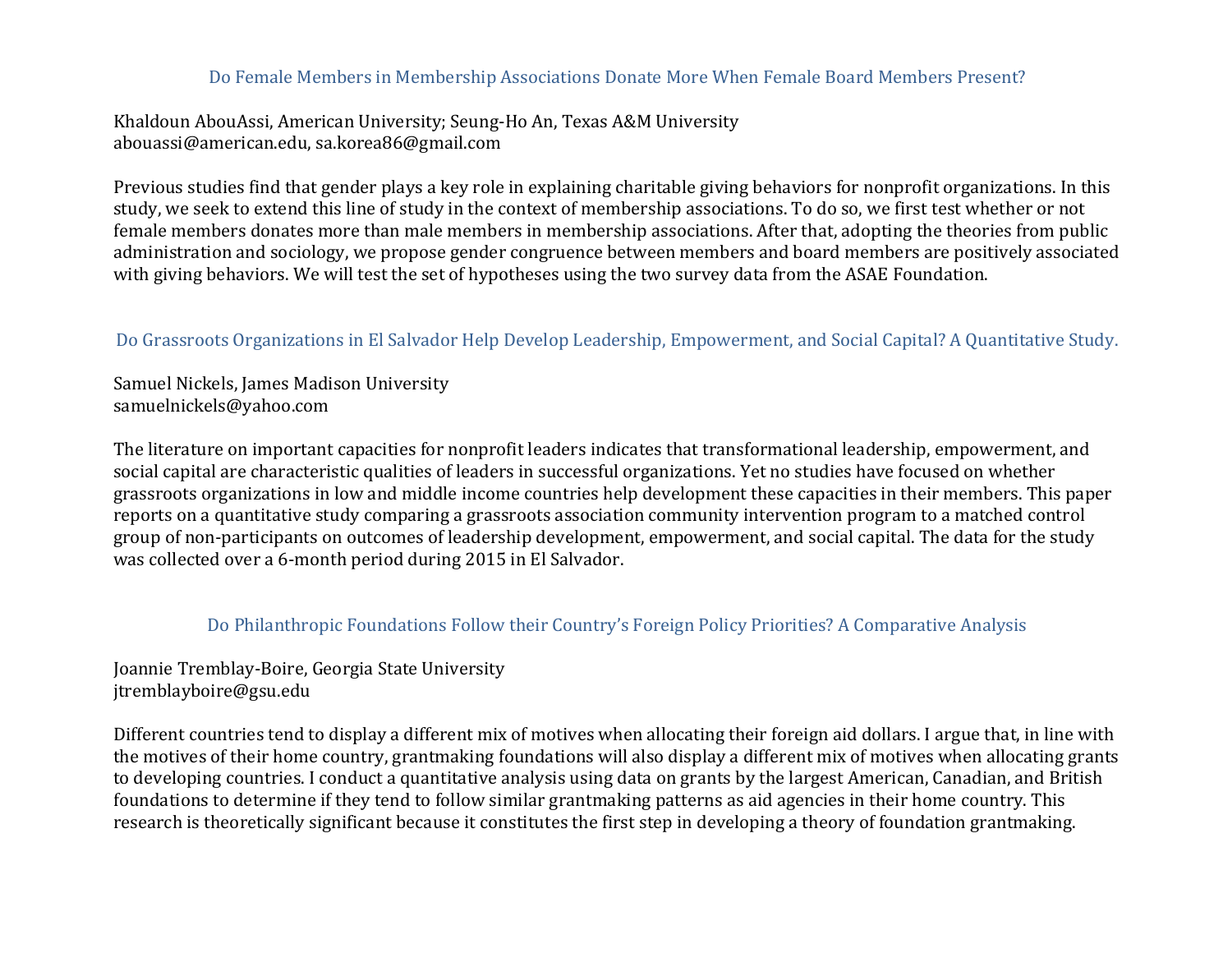### Do Private Foundation Donors Care About State Law?

Brian Galle, Georgetown University Law Center; Benjamin M Marx, UIUC Dept. of Economics Brian.galle@georgetown.edu, bmarxecon@yahoo.com

We examine the impact of three state-law reforms on the behavior of private foundations and their donors. Each reform was adopted in various states at different times, and applied to some but not all foundations. This allows for both difference-indifferences and triple-difference analyses. Overall, we find that law reform affects the behavior of foundations in predictable ways: for instance, "spending freedom" reforms increase the responsiveness of spending to revenues. But we cannot rule out the possibility that donors are completely indifferent to these rules. This finding throws into question one of the major premises on which the rules depend.

### Do University Endowments Affect Their Academic Rankings? A Longitudinal Study of the Top 100 Universities in the U.S.

Patrick M. Rooney, IUPUI; Xiaoyun Wang, IU Lilly Family School of Philanthropy rooney@iupui.edu, wang361@umail.iu.edu

Philanthropy is a small but critical share of university revenues. The distribution of philanthropic resources is uneven between prestigious universities and non-prestigious universities. Does disparity in endowments generate inequality of educational opportunity among universities? Do "rich" universities get richer? Do these results vary by ownership structure (i.e., public vs. private (secular vs. religious)? Using panel data from 1990 to 2015, we examined the relationship between university endowments and academic rankings. We found that university endowments are positively and statistically significantly related to academic rankings, and that there are significant differences in publics and privates (and religious).

#### Do You Like What You See? A Field Experiment on The Effect of Appearance on Social Investment Behavior

Jutta Schroetgens, University of Hamburg jutta.schroetgens@wiso.uni-hamburg.de

New financing mechanisms such as social investment are becoming increasingly important for nonprofit organizations to decrease their reliance on donations. At the same time, funders want to determine not only which nonprofit organization but which particular beneficiary they invest in. Building on previous research on nonprofit and conventional investment decisionmaking, this study suggests that the appearance of the beneficiary affects social investment behavior. To test this proposition, a social investment field experiment among private individuals is conducted together with a leading nonprofit organization. Herein, three different appearance-base measures – gender, skin color and facial expression – are manipulated.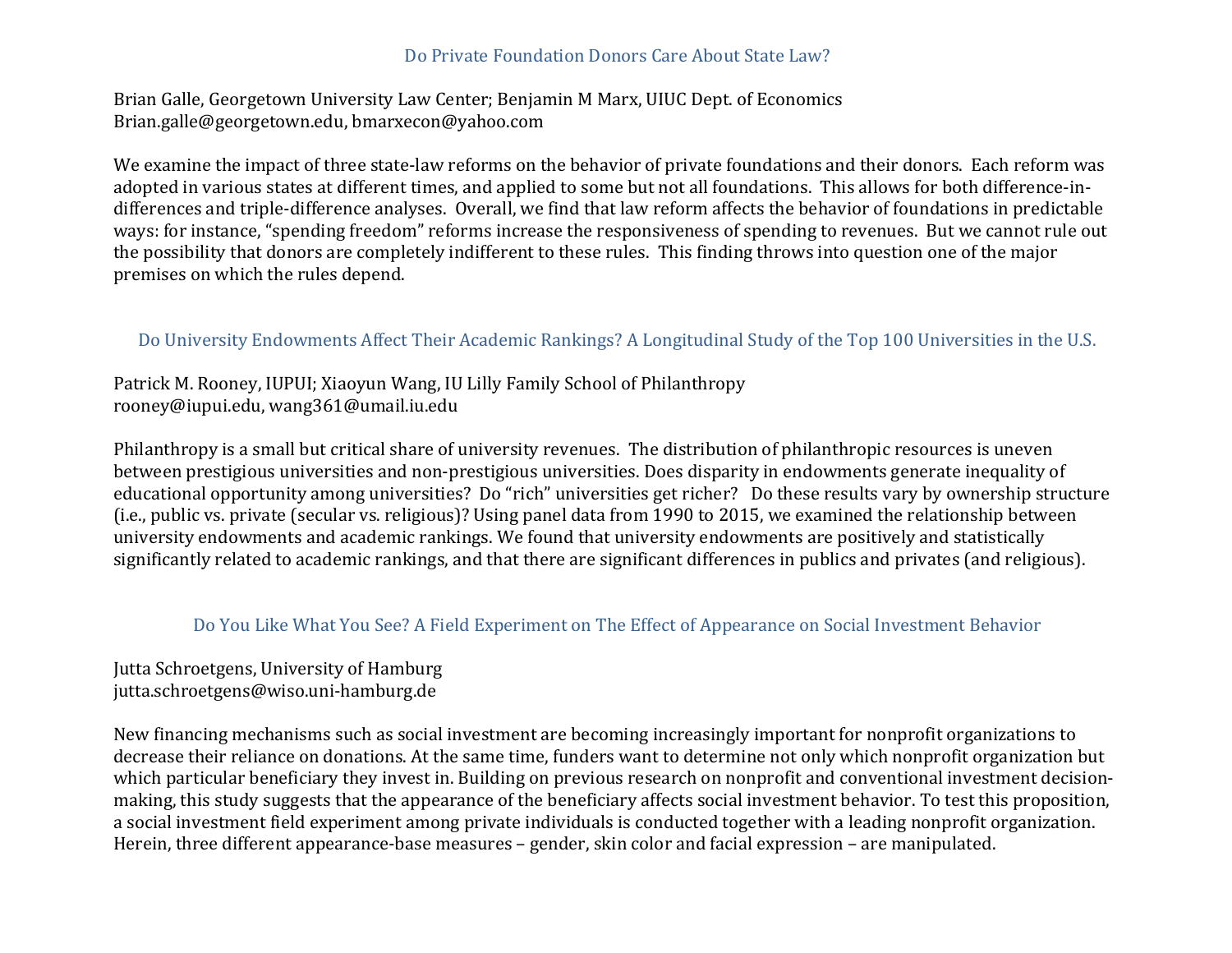### Does Accountability Matter in Performance: Cases from Charity Navigator

Meeyoung Lamothe, University of Oklahoma; Ivy Shen, University of Oklahoma mlamothe@ou.edu, ishen@ou.edu

With increasing concerns over nonprofit accountability, several efforts have been attempted to address the issue, including the broadly popular standards movement voluntarily led by nonprofit communities. A question is to what extent these widespread best practices matter in improving organizational performance. By using 944 stratified and randomly drawn cases from Charity Navigator and additional cases from 990 information for the organizations that are not included in the Charity Navigator database, the main purpose of this study to empirically examine the relationship between accountability and financial performance (such as efficiency and fiscal capacity).

### Does Government Funding Undermine the Brand Appeal of Religious NGOs? A Survey Experiment in Pakistan

Rafeel Wasif; Aseem Prakash, University of Washington rafeel@uw.edu, aseem@uw.edu

Madrasas are Islamic NGOs that provide free K-12 education. Because Madrasas have also produced students that have indulged in acts of terrorism, governments in Pakistan and Bangladesh have initiated programs that offer financial assistance to Madrasas in return for secularizing their curriculum. Our preliminary work suggests that most Madrasas believe that accepting government funds and offering secular subjects will undermine their religious branding. In summer 2016, we will conduct a survey experiment in Lahore (Pakistan) to test whether citizens donate less to Madrasas that accept funds from the government. This schedule allows sufficient time for data analysis and drafting a paper for the ARNOVA conference.

### Does Government Prefer Nonprofit or For-Profit International Aid and Development?

John P. Casey, Baruch College - CUNY john.casey@baruch.cuny.edu

This paper explores the relative impact of nonprofit and for-profit international aid and development organizations. It examines the contribution of nonprofit and for-profit organizations to development goals and government preferences in contracting in this field.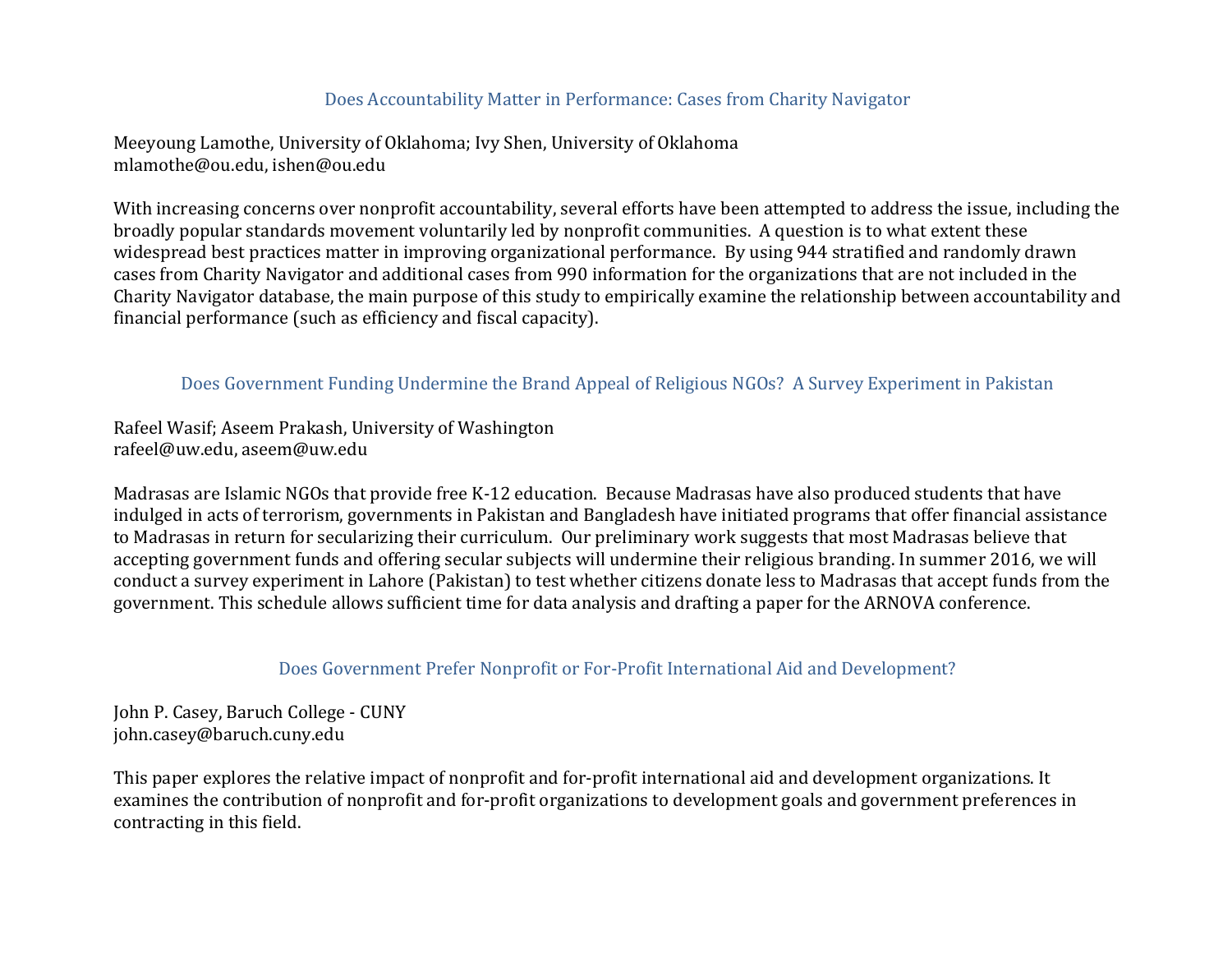### Does It Matter How We Pick'em? Examining the Impact of Partner Selection on Collaborative Effectiveness in Voluntary Nonprofit Partnerships

Yannick Atouba, University of Texas at El Paso; Michelle D Shumate, Northwestern University yatouba@utep.edu, shumate@northwestern.edu

The increasing popularity of interorganizational collaboration among human services nonprofits has generated a considerable amount of research from a variety of disciplines. However, the current literature has rarely empirically examined the factors that shape collaborative effectiveness in human services nonprofit partnerships. As such, this study proposes that partner selection shapes collaborative effectiveness and, using data on 202 human services nonprofit partnerships, examines the relationship between partner selection, trust, and collaborative effectiveness. The results suggest that only one partner selection factor, reputation, is significantly positively related to collaborative effectiveness. However, that relationship is fully mediated by trust.

Does Nonprofit Organizations' Savings Stabilize Their Spending?

Min Su, Georgia State University msu1@student.gsu.edu

The ongoing debate in nonprofit financial management is whether and how much nonprofit organizations should save. Researchers from an economic perspective often associate idle resources with inefficiency, satisficing, or agency problems; whereas in the management literature, researchers often posit that savings (i.e. financial slack) serve as a crucial buffer against risk. In this study, I examine how nonprofit organizations adjust their spending when facing revenue changes, and what roles do nonprofits' savings play during the spending adjustment process. Results suggest that savings absorb revenue surplus, preventing excessive spending growth in boom years; they mitigates spending cuts in lean years.

Does One Size Really Fit All in Volunteer Engagement?

Sue Carter Kahl, University of San Diego suecarterkahl@sandiego.edu

Conventional wisdom about volunteer management indicates that a structured approach is most effective. However, many nonprofit organizations are small or all-volunteer and lack the requisite structure. Yet their very existence is a testament to at least some success in engaging volunteers in their work. Thus, this qualitative study aims to better understand the practice of engaging volunteers in small nonprofit organizations using methods guided by grounded theory. The findings begin to offer adapted best practices in volunteer management for small organizations.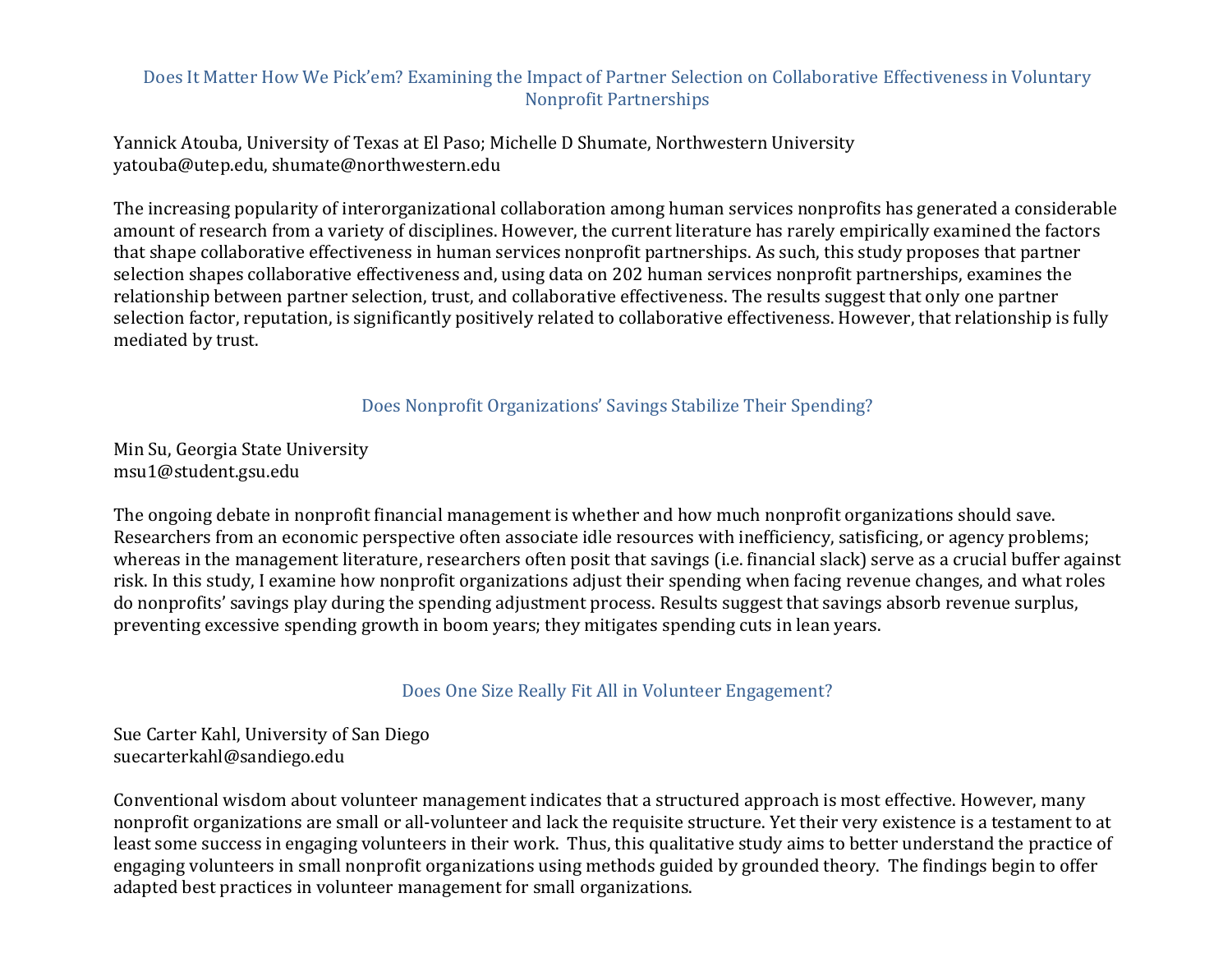### Does Sector Matter to Consumers? An Empirical Investigation of the Nonprofit Sector's Persistent Relevance

Curtis Child, Brigham Young University; Eva Witesman, Brigham Young University cchild@byu.edu, ipmstaff@byu.edu

Sector boundaries are relevant to scholars who study the nonprofit sector, but are they relevant to consumers who purchase goods and services in or outside the nonprofit sector? This proposal examines the relevance of sector to consumers by using an online survey with an experimental component. Two studies investigate, respectively, (1) the premium or penalty associated with a good or service being offered by a nonprofit organization in comparison to a for-profit business or government entity and (2) the extent to which optimism bias shapes evaluations of the likely outcomes of pro-social initiatives across the different sectors.

#### Does the Nonprofit Accountability Environment Mirror Societal Differences?: Comparison of South Korea and Japan

Takako Nakajima, Osaka University; Aya Okada, Kanazawa University; Bokgyo Jeong, Kean University takako.nakajima20@gmail.com, aokada@staff.kanazawa-u.ac.jp, jon.jeong@gmail.com

This study examines whether and how the accountability environments of the NPO sector reflects the societal and cultural differences in respective countries. Although the accountability environment is the foundation on which the nonprofit sector is built, its societal differences and contexts have not been sufficiently explored. This study explores the accountability environment of the NPO sector in two East Asian countries, Japan and South Korea, and compares their similarities and differences. By adopting a broader perspective of accountability that emphasizes multi-stakeholders' influences, this study consequently derives implications on competing impulses in respective countries' nonprofit sector.

### Dolphin Tanks: Exploring Campus-based Social Impact Competitions

Toby Egan, University of Maryland; Robert Grimm, University of Maryland; Susannah Washburn, University of Maryand; Jennifer Littlefield, University of Maryland tobyegan@umd.edu, rgrimm@umd.edu, susannah@umd.edu, jnlittle@umd.edu

University-wide and academic course-based contests (sometimes called "dolphin tanks') can be a stimulating approach leading to active learning and innovative outcomes for students, stakeholders and contest sponsors. The scope of social sector focused competitions emphasizing social engagement, social innovation, and social entrepreneurship are expanding. Key features of social sector competitions are explored in the research to be presented--using (1) national benchmarking and (2) a phenomenological multi-case research approach. Implications for philanthropy, nonprofits and the social sector are explored.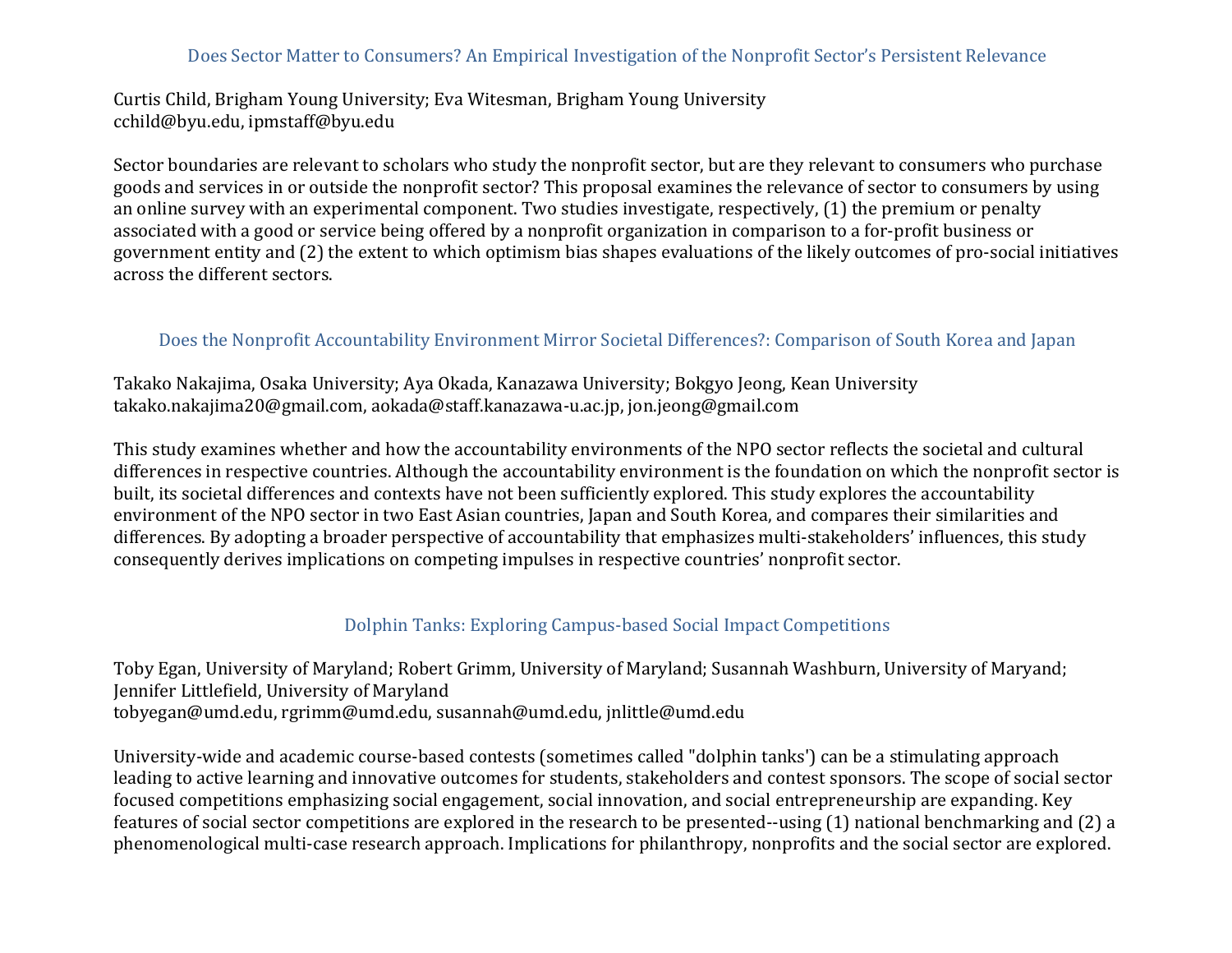#### Donor Stability: Do the Exact Same Donors Give Every Year?

Patrick M. Rooney, IUPUI; Xiaoyun Wang, IU Lilly Family School of Philanthropy rooney@iupui.edu, wang361@umail.iu.edu

Using Philanthropy Panel Study (PPS) data, we compare the characteristics of "one-time donors" (gave in one of the six survey years), "repeat donors" (gave in at least two and less than five of the years surveyed) vs. "persistent donors" (gave in all six years). Using Probits, we test which factors explain whether a household is likely to be a donor in all six years and which factors are associated with donors becoming non-donors. Finally, using Tobits, we test which explanatory variables in the philanthropy research are associated with differences in amounts given for these different categories of donors.

### Downward Financial Accountability in Grassroots Nonprofits

Ming Hu, CSCS paul.m.hu@gmail.com

Nonprofit organizations' financial disclosure "downward" to staff and volunteers, beneficiaries, and the general public is little examined in extant literature while most studies focused on accountability "upward" to regulators, governing bodies, and donors. Using a dataset of 463 grassroots nonprofits collected in China where nonprofits are allowed to voluntarily perform financial disclosure, this article analyzes what accounts for nonprofits' decision on downward financial disclosure. A logistic regression model shows that the factors concerning incentives for and deterrents against disclosure and organizational characteristics are all significantly correlated. However, there exist different patterns of financial disclosure factors for different downward stakeholders.

Economic Coordination and Rationality with Incomplete Pricing across Nonprofit, Government and Market Institutions. Contributions to the Theory of Market-Government-Nonprofit Relations

Paul Aligica, George Mason University; Richard E. Wagner, George Mason University daligica@mercatus.gmu.edu, rwagner@gmu.edu

The paper is a contribution to the analysis of the institutional ecology of nonprofit organizations and their relationship to the economic and political system (i.e., to the institutions of the market and of the state). It addresses two related but distinct problems: (a) the problem of coordination and rationality in institutional forms operating with incomplete pricing and (b) the second order, compounded problem of coordination and rationality in environments that contain multiple institutional forms, some operating totally outside of the economic rationality of pricing. This paper approaches these problems from a fresh perspective that combines institutional theory, public choice and knowledge process theory.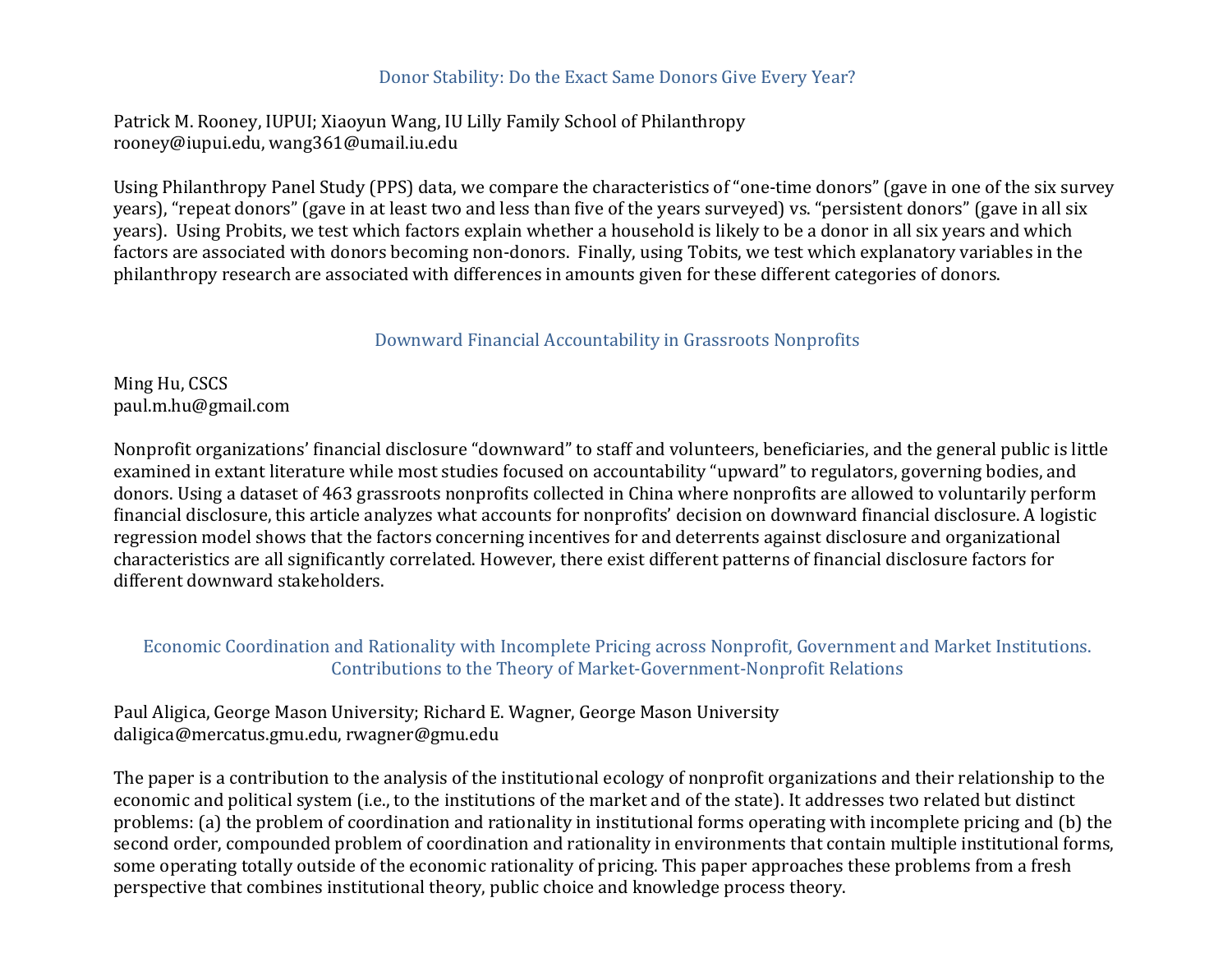### Effective Leadership in Cross-sector Homeless Collaboration

Jesus N. Valero, University of Utah; Hee Soun Jang, University of North Texas; Kyujin Jung, Tennessee State University jesus.valero@utah.edu, heesoun.jang@unt.edu, kjung1@tnstate.edu

Our research seeks to understand the impact of leadership on collaboration outcomes associated with the implementation of a federal homeless policy. Drawing on collaborative and transformational leadership theories, we propose to use HUD and survey data to analyze a sample of 383 collaborative networks. Our main hypothesis is that collaborative and transformational leaders, as crucial mediators in homeless networks, will influence effective collaboration in predictable ways. From our findings, we also propose to develop a leadership assessment tool to capture the important collaborative and transformational leadership activities for the use of public managers who lead collaborative networks.

### Effects of Austerity and Recession on the Finances of English Social Policy Charities and on Organizations' Perceptions of their **Situation**

John Mohan, University of Birmingham; Jeremy Kendall, Third Sector Research Centre; Nadia Brookes, University of Kent mohanj@bham.ac.uk, J.Kendall@kent.ac.uk, n.k.brookes@kent.ac.uk

This paper draws on two very large sets of financial statistics on English charities to document the extent to which their financial position has changed (or not) over various timescales since the mid-1990s, with a particular focus on the recession of the first decade of the 21st century. We calculate some well-established financial ratios and indicators of growth, and relate these to various characteristics of charities and of the communities in which they are based. We also compare and contrast the results of this analysis with charities' own perceptions of their environment.

# Elevating the Wellbeing of Nonprofit Executives

Jeffrey Daniel Frey, Weatherhead School of Management Case Western Reserve University jeffreydfrey@gmail.com

The growing number of nonprofit organizations in the United States has generated an imbalance of executives that understand navigating the unique pressures of nonprofit leadership. Specifically, purpose-driven executives running mission based organizations face a tradeoff between developing an effective organization and maintaining personal wellbeing. An over commitment to mission causes personal wellbeing to suffer, and over concentration on personal wellbeing causes organizational effectiveness to diminish. This study explores extending the shared value phenomena, which has not been sufficiently researched, to 1) better correlate personal wellbeing with organizational effectiveness, and 2) identify how nonprofit executives and organizations can flourish together.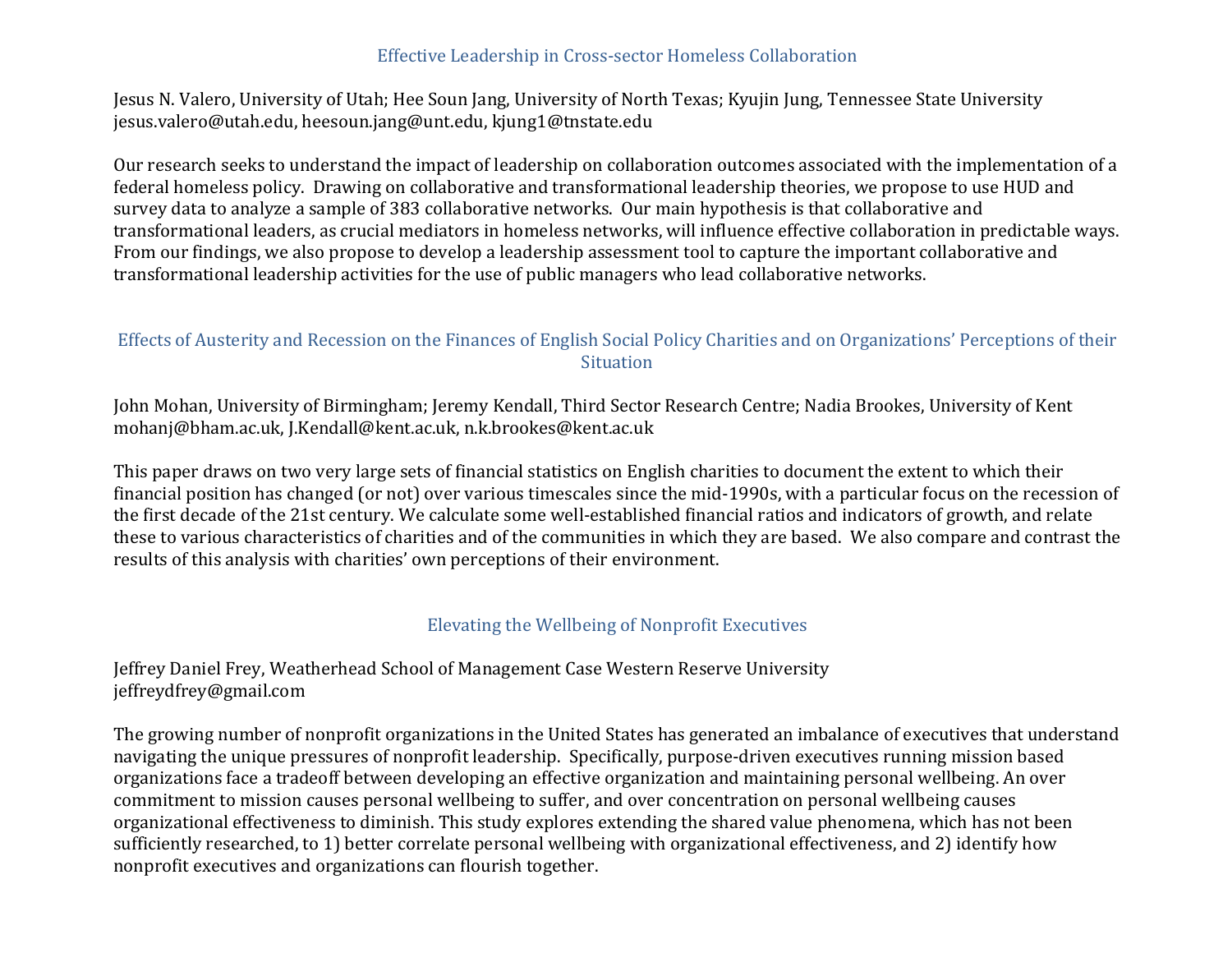### Emergence of Partnerships between Community Foundations and NGOs in Japan: Case Studies of Multicultural Programs in Osaka and Hyogo

Kazumi Noguchi, Kobe Women's University noguchi@suma.kobe-wu.ac.jp

Intercultural issues have been emerging recently in metropolitan areas in Japan as the number of the foreign residents has been increasing. In particular, the number of criminal cases involving foreign juveniles has been increasing due to their intercultural problems. Community foundations (CF) in western Japan have been providing grants to nongovernmental organizations (NGOs) that assist foreign residents to adjust the life in Japan. This paper will analyze the different roles played by the local CFs in Osaka and Hyogo and their partnerships with NGOs that are implementing multicultural programs.

### Endowment Restrictions as Strategy for Mission Delivery

Juniper Katz Katz, University of Colorado Denver juniper.katz@ucdenver.edu

This paper and poster uses a proprietary dataset to analyze the use of restrictions of endowment funds for accomplishing organizational missions. The data are panel data of land trusts which are conservation organizations whose mission includes a perpetual obligation to monitor and enforce the terms of the conservation easements they accept. This unique setting, coupled with the proprietary dataset, allow for insights into endowment restrictions as a strategy for accomplishing organizational missions as opposed to limitations imposed by donors. The paper also explores the relationships between endowments and other organizational factors and tracks how fund management has changed over time.

#### Endowment Tax Credit Legislation: An Exploration and Assessment

Catherine Humphries Brown, Nebraska Children and Families Foundation c.humphries.brown@gmail.com

For nonprofit organizations, an endowment-- especially a sizeable endowment-- may be seen indicator of organizational capacity and sustainability, as a well as a means to these ends. In the United States, several states have passed legislation broadly referred to as endowment tax credit legislation. This legislation is assumed to incentivize giving to specifically to nonprofit organizations' endowments. Using an exploratory sequential mixed methods research design, this paper explores the intent of states' legislation in this area, examining similarities and differences across states, and seeks to evaluate the extent to which these policies have been effective in achieving their intended goals.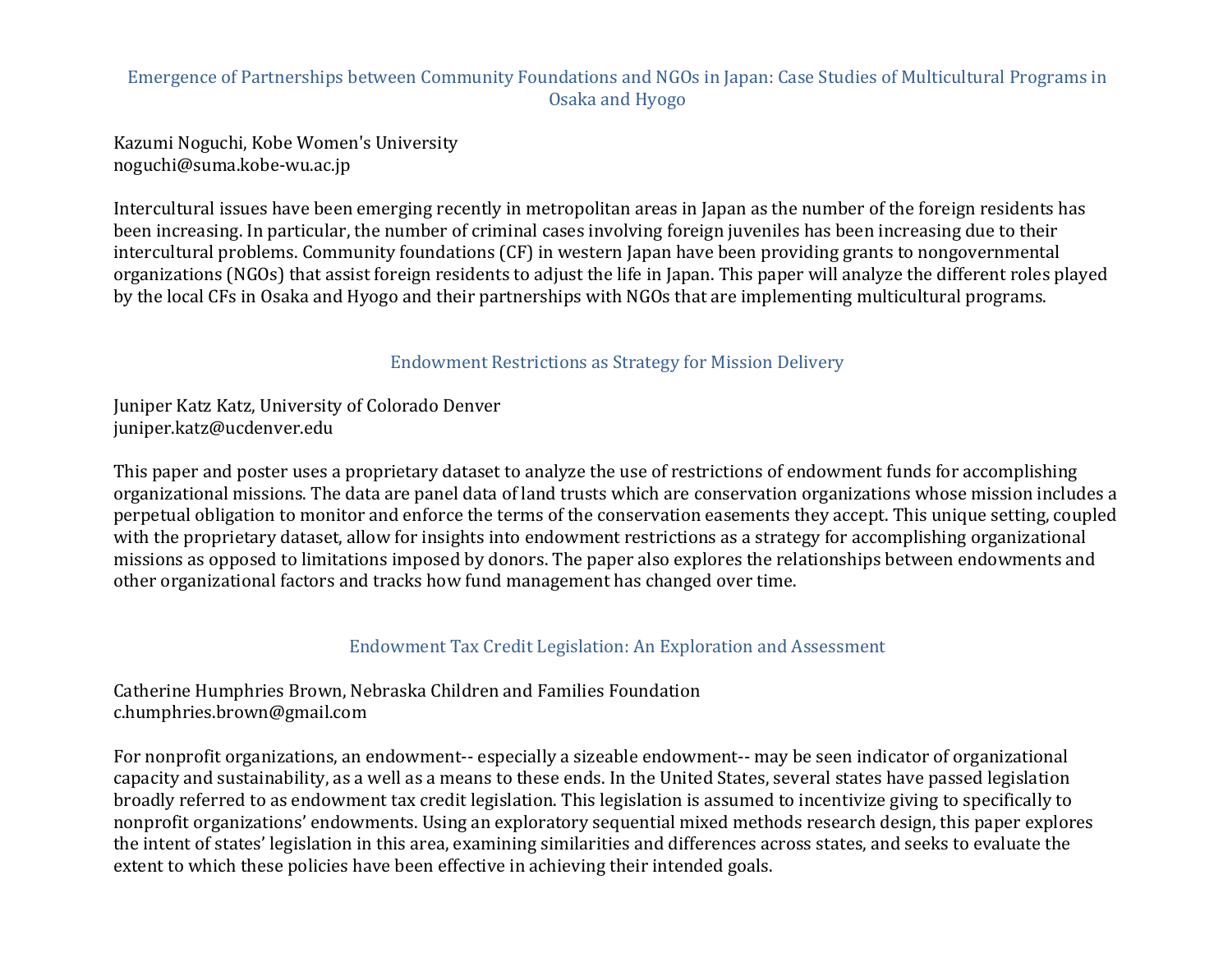### Engagement and Innovation: A Cross-Sector Comparison of Employee Behaviors

Jiahuan Lu, Rutgers University-Newark jiahuan.lu@gmail.com

There has been a long preference of nonprofit organizations over for-profit organizations in providing human services, even though empirical evidence does not consistently endorse this nonprofit advantage. This paper compares employees' job engagement and innovation orientation within nonprofits and for-profits using a national survey of child care centers.

### Evolution of Grant Making Over Time in Family Foundations

Renee A. Irvin, University of Oregon; Eren Kavvas, University of Oregon rirvin@uoregon.edu, ekavvas@uoregon.edu

Nonprofit missions evolve over time, which can be characterized as negative (mission drift) or neutral (mission change). In comparison, mission change among foundations is relatively unexplored, especially in small to medium foundations. We researched changes over a half century in family foundations' geographic location of their grants, the rate of payout, grantmaking versus administration costs, and the specific causes to which grants were made. Results showed that over time, family foundations not only update and expand their missions to resonate with issues of the day, but also disperse their grant making geographically and settle into conventional payout patterns.

Evolving Public Policy and State Regulation of Nonprofits: Recent Legislation and Regulation in California and New York

Christopher Corbett, Independent Researcher chris\_corbett1994@hotmail.com

ARNOVA has identified public policy as a research area of high priority. Evidence is ARNOVA's Fourth Symposium on Public Policy of May 2015 (ARNOVA Report 4, 2015). One specific priority identified by ARNOVA is the regulation of nonprofits at state and local levels (ARNOVA Report 3, 2013).

This paper examines recent regulatory actions and trends in California and New York including regulatory relationships and structures between government and nonprofits. This furthers public policy research priorities identified in ARNOVA's Symposium Reports 3 and 4, as well as by Casey (2015, p. 10) and Hammack (2011, 42-47; 2015, p. 10-11).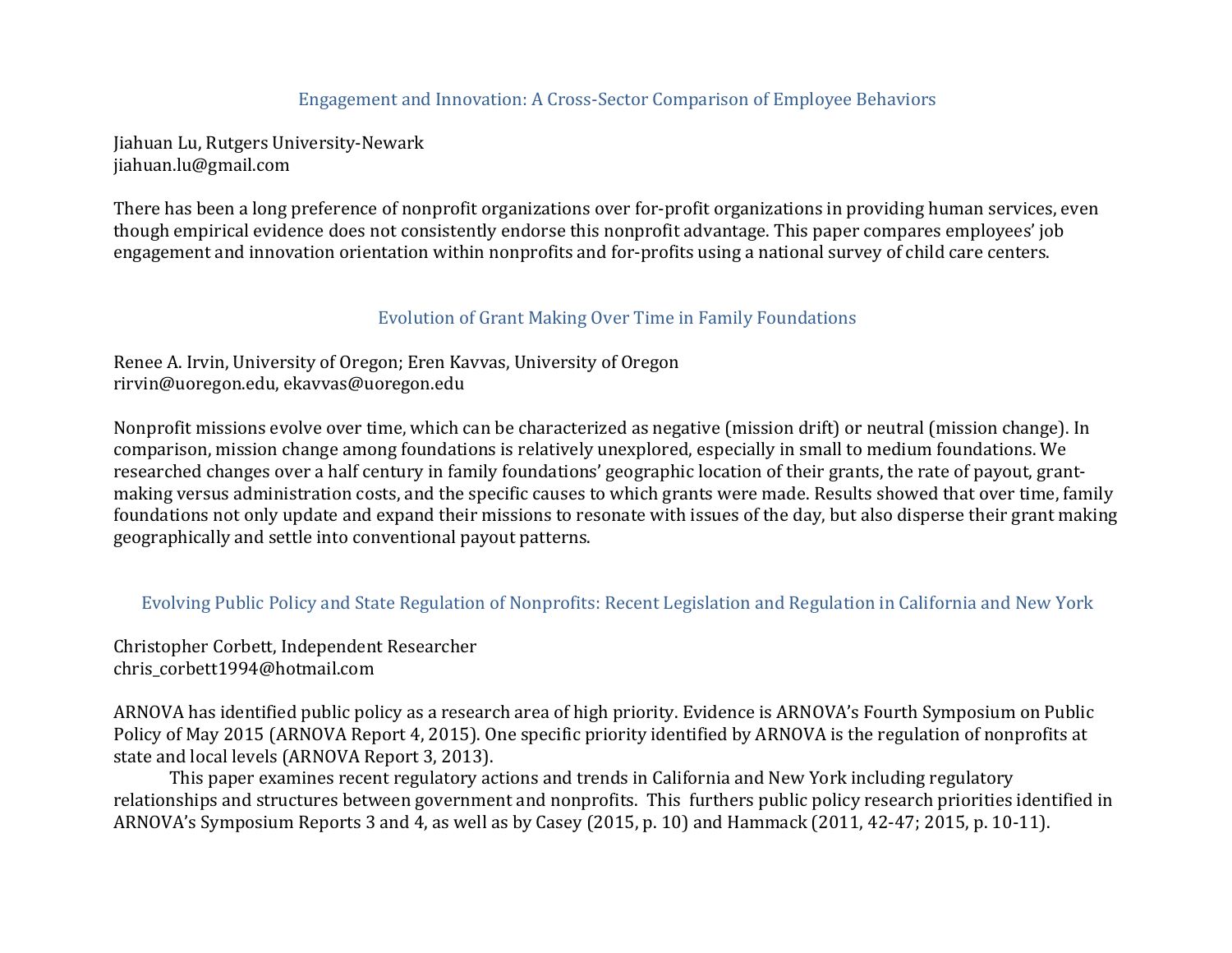### Examining the Impact of Corporatization on Motivation of Higher Education Faculty in Public and Nonprofit Universities

Jessica Word, University of Nevada Las Vegas; Aaron Brown, University of Nevada, Las Vegas jessica.word@unlv.edu, aaron.brown@unlv.edu

Corporatization has been a large force shaping the culture, management and nature of work in universities. This research examines the impact of corporatization upon the motivation of public and nonprofit faculty in higher education using the lens of Self-Determination Theory. Our analysis suggests, key differences exist in terms of the level and type of corporatization between the public and nonprofit sectors and the motivation of faculty between the two.

### Examining Work on the Frontlines of Nonprofit Human Services Employees: The Role of Emotional Labor in the EVLN Model.

Allyson A. Alston, North Carolina State University allyson\_alston@yahoo.com

Nonprofit employees often find meaning in their work despite their emotionally charged work environments. Many of their clients are engaged in crisis situations that require the employee to invoke an emotion to offer a service to the client. This type of work is referred to as emotional labor. Hochschild (1983) defined emotional labor as an employee's ability to "induce or suppress feelings in order to sustain the outward countenance that produces the proper state of mind in others." This research seeks to understand how frontline human service nonprofit employees' are impacted when engaging with their clients through emotional labor.

### Expanding the Civil Society Research Agenda through an Exploration of Informal Voluntary Action in Ukraine

Svitlana Krasynska, University of San Diego skrasynska@sandiego.edu

Must civil society be institutionalized (i.e. function as a formal sector) in order to achieve its purposes effectively? If so, what kinds of formal institutions are appropriate in a given context? And, if not, how can the sector capitalize on its strengths in order to compensate for its weaknesses? This paper contributes to developing a civil society research agenda that will eventually answer these questions. It does so by exploring the activities and dynamics of an informal third sector in the Eastern European country of Ukraine, where citizens appear to partake in civil society predominantly outside of formally functioning CSOs.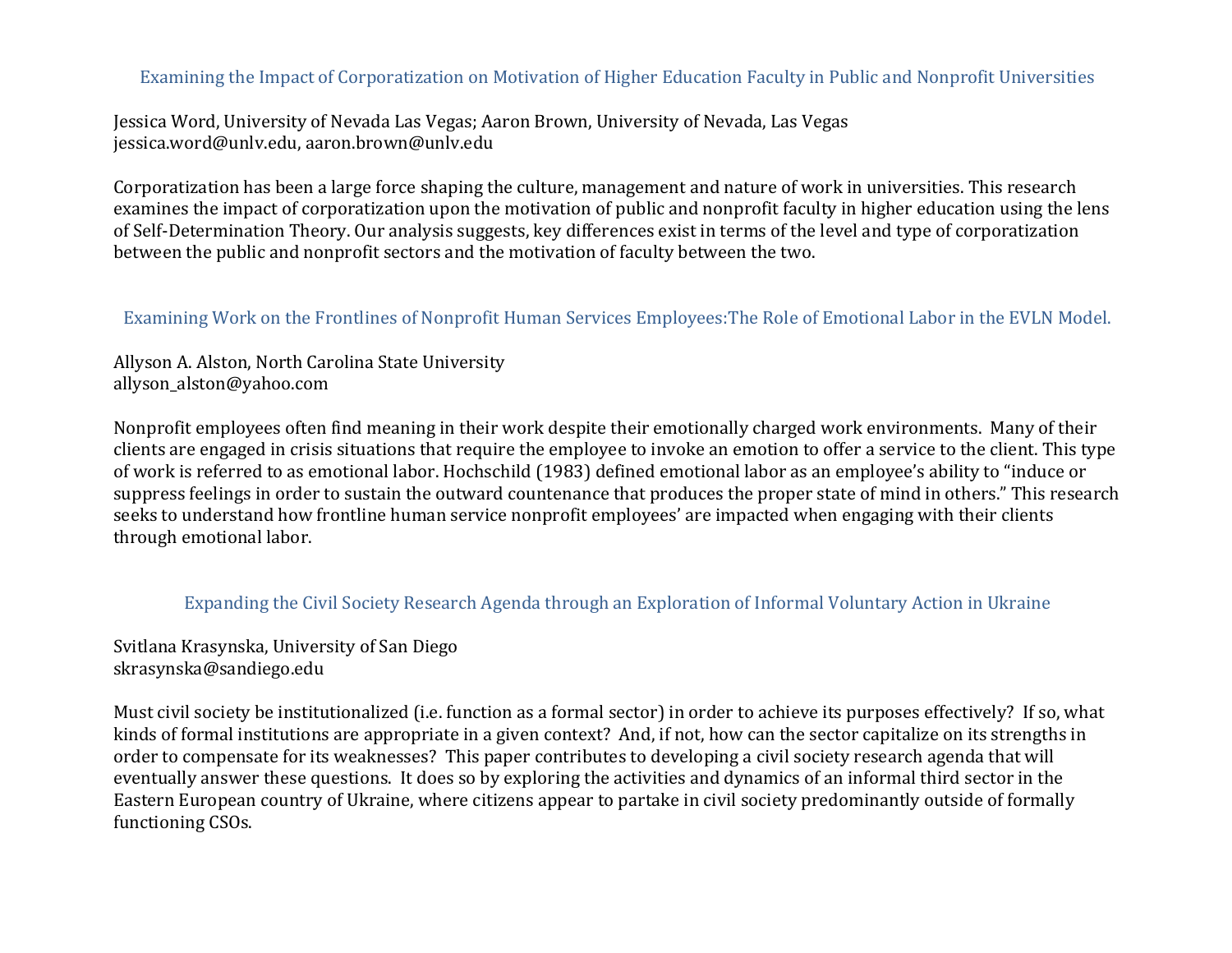# Exploring Anticipated Donor Behavior in an Election Year. How will the 2016 U.S. Presidential Election Impact Charitable Giving and Volunteerism?

Crystal Trull, University of San Diego; Michelle Ahearne, University of San Diego; Azadeh Davari, University of San Diego; Kim Hunt, University of San Diego

crystaltrull@sandiego.edu, ahearnem@sandiego.edu, azadehdavari@sandiego.edu, kdhunt@sandiego.edu

In the United States, 2016 promises to be an exciting year filled with presidential election activities and coverage. Given the amount of attention given to candidates' positions on important social issues, do election activities sway donors to support political causes and candidates at the expense of their usual donations to nonprofit organizations? This exploratory study investigates individuals' anticipated financial giving and volunteering behaviors in an election year compared to their usual giving and volunteering behaviors.

### Exploring Nonprofit Density in Homeless Service Using Frumkin's Demand and Supply Typology

Hee Soun Jang, University of North Texas; Hediye Kilic Gorunmek, University of North Texas heesoun.jang@unt.edu, hkgorunmek@gmail.com

This study identifies and assesses the factors that contribute the density of nonprofit sector in the homeless service areas in the United States. We use Frumkin's demand-supply typology to build a model that tests two demand side theories . For this study we use HUD data to track number of homeless and government grant and merge NCCS data to capture nonprofit density in the homeless service as a function of demand and supply of nonprofit density. Hierarchical linear model will be employed to capture impact of demand and supply factors and we expect positive relationship between homelessness, government grant, social cohesion and nonprofit density.

# Exploring Personality for The Purpose of Micro-Targeting Donors and Volunteers

Giselle A. Auger, Rhode Island College; Moonhee Cho, University of Florida augerg@duq.edu, moonhee.cho@gmail.com

The use of micro-targeting for the purpose of developing messages that resonate with stakeholders has been used for a decade in political campaigns but has not yet been embraced by the nonprofit sector. This study explored the relationship between the big five personality traits – agreeableness, intellect, conscientiousness, emotion, and extroversion – and the involvement, engagement, and perceived relationship investment (PRI) of participants with nonprofits. Exploring personality is important because it reflects fundamental qualities that may influence an individual's behavior. Results demonstrated significant correlation between each trait and involvement, passive engagement, and PRI. Four were also positively correlated to active engagement.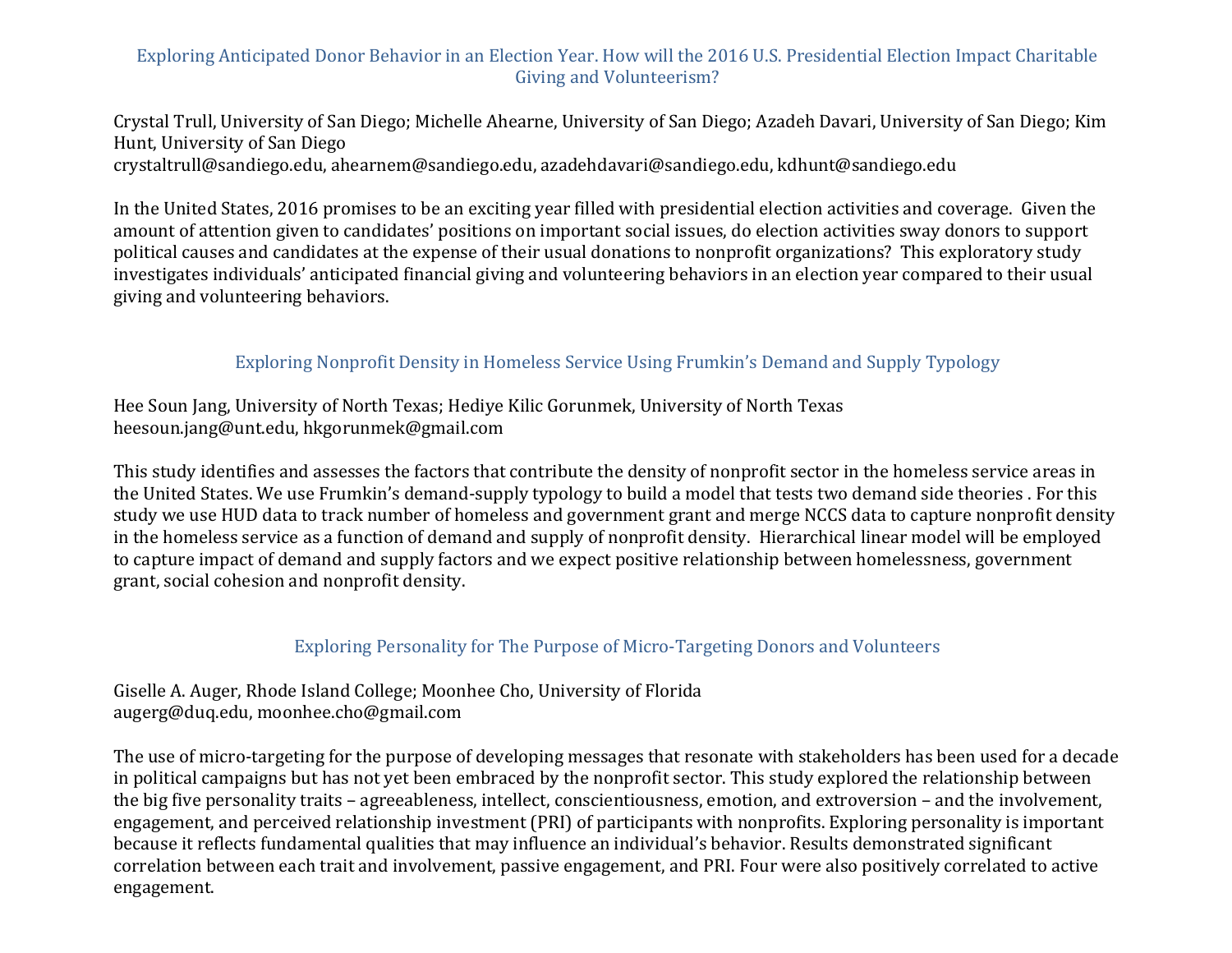# Exploring Social Capital Theory of Inter-Organizational Network of Creative Placemaking: A Case Study of Franklinton Revitalization Project in Columbus, OH.

Wen Guo, The Ohio State University guo.434@buckeyemail.osu.edu

The proposed research explores the social network structure of arts and culture-led community development and how social capital created by partnerships forges the network: 1) how the bonding social capital and bridging social capital are produced by local organizations involved in creative placemaking (CPM), 2) how the two types of social capital influence the formation of local network of CPM, and 3) particularly how the structural attributes of nonprofit arts organizations affect the role they paly in the overall network structure of CPM.

# Exploring the Impact of Being Evangelical on Giving in The UK

Jane Hudson, University of Plymouth; Jen Shang, Plymouth University; Adrian Sargeant, Indiana University Jane.Hudson@plymouth.ac.uk, jen.shang@plymouth.ac.uk, asargean@iupui.edu

How does identifying with evangelical values affect an individuals giving? The authors present the results of a survey that examines donor evangelicalism, church attendance and demographic characteristics and analyzed them in the context of their lifetime giving history to a nationwide UK Christian charity. We find that strongly identifying with evangelical values increases an individuals giving to a Christian religious cause. In particular, a one unit of increase in one's evangelical beliefs is correlated with £0.31 increase in giving for this charity. We also find a statistically significant negative relationship between church attendance and giving.

# Exploring the Impact of Government Funding on the Organizational Autonomy of Human Services Nonprofits

Chengxin Xu, School of Public Affairs and Administration, Rutgers University-Newark michael.hsumh@gmail.com

Due to policies of privatization and devolution, the government and human service nonprofit organizations increasingly depend on each other to achieve policy goals and organization missions. However, a number of challenges for those nonprofits have emerged. Specifically, it has been suggested that dependency relationships between human services nonprofits and government can lead to more government control over nonprofits. Therefore, in this research, I explore whether and to what extent government funding impacts one particular area of nonprofit operations—that is, their degree of organizational autonomy, which has not been fully examined in previous research.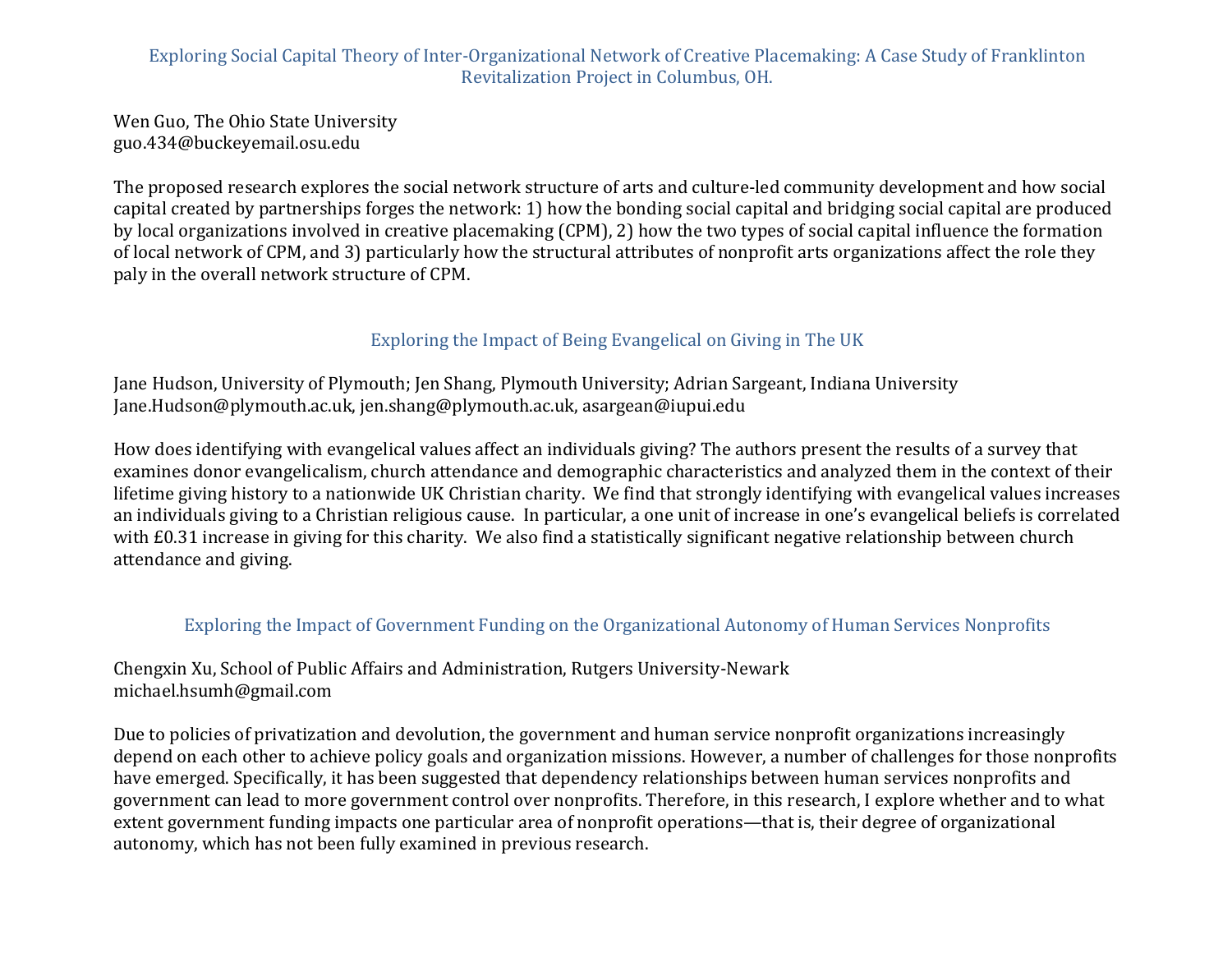# Exploring Volunteer Management in the Public Sector: What are the Political and Managerial Challenges in Local Government Volunteer Programs?

Amina Sillah, Towson University; Lisa A. Dicke, University of North Texas sillah06@gmail.com, lisa.dicke@unt.edu

Public sector volunteerism is used to engage citizens, provide needed labor for community projects, create organizational cost savings and support many other beneficial purposes. Although much is known about volunteerism and the benefits that are offered to communities, there still remain high levels of dissatisfaction that are documented among volunteers. When volunteers leave, their departure affects organizational continuity and agency morale. Thus, volunteer experiences that result in higher retention should be at the forefront of research. This qualitative study ask volunteer coordinators to answer the question, what are the managerial and political challenges in managing volunteers at the local level.

Factors that influence Accounting Benefits and System Effectiveness in Higher Education?

Cory Campbell, Case Western Reserve University cac205@case.edu

Higher education must adapt to the new normal as the external environment examines nonprofits more critically, impacting funding for both public and nonprofit higher education. Due to increased pressure of the expectations, nonprofit organizations are competing with each other for limited funds, nonprofit organizations face increased pressure to be more accountable (Wei, Gutierrez, & Mathieson, 2010). Applying structural equation modeling to sample institutions of higher learning, we explore the factors that influence accounting benefits and systems effectiveness. An increased understanding of these factors may lead to greater levels of efficiency, transparency, and effectiveness, helping organizations operate in changing environments.

# Female Social Networks: Identifying Potential Communication Platforms to Educate Women for Availing Nonprofit Services in Remote Areas of Pakistan

Aisha Azhar, University of Central Punjab aisha.azhar@gmail.com

Weak communication is found to be one of the most significant barriers inhibiting women involvement in nonprofit services particularly in remote areas of Pakistan. Using network and social capital literature, this article examines the utility of women's connections among each other and with other information sources for rapid information delivery. Data gathered from three remote locations in Pakistan were analyzed with UCINET program. The study found that information sources of friends/neighbors and local school are significant in connecting women together. Husbands have high betweenness centrality i.e. lots of power in communicating or allowing women to actively pursue for the service.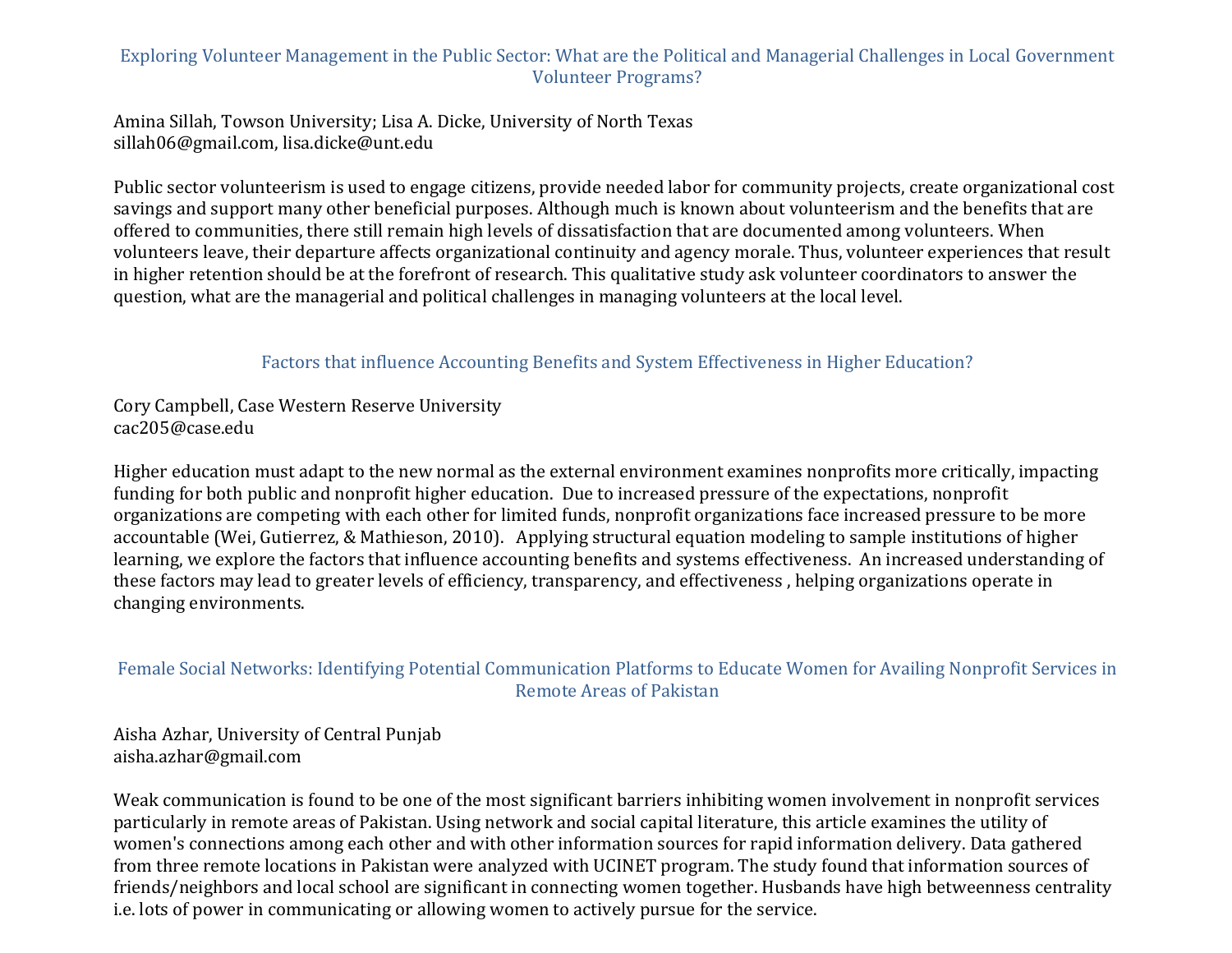# Fighting Fire with Fire: How Nonprofits Protect Themselves from Mission Drift

Erynn E. Beaton, University of Massachusetts, Boston erynn.beaton001@umb.edu

Mission drift is a consequential problem among nonprofit organizations. Research suggests mission drift can come from many places, but one source has particularly come into focus – the business sector. However, little is known about how and with what resources nonprofits might prevent themselves from becoming too much like a business and experiencing mission drift. This paper is a field-based comparative case study of three nonprofits and their mission drift defense mechanisms. Several mission drift prevention practices and behaviors are identified. Surprisingly, some of them require nonprofit organizations to adopt business practices to fend off drift, essentially fighting fire with fire.

### Financing and Sustaining Institutional Coproduction of Public Services: How Stable and Significant Is It?

Yuan (Daniel) Cheng, SPEA - Indiana University Bloomington; Beth Gazley, Indiana University-Bloomington; Chantalle Lafontant, Indiana University Bloomington chengyua@indiana.edu, bgazley@indiana.edu, clafonta@indiana.edu

This study investigates how patterns of coproduction and public service characteristics are related to the financial stability and revenue size of government-supporting nonprofits. Data and methods include a unique dataset of U.S. park-supporting charities and multi-level modeling techniques, accounting for the nested structure of multiple park-supporting nonprofits in a community. This is a new area of civil society and public management research, built at the intersection of coproduction, philanthropic studies, and nonprofit finance. It is especially relevant when governments at different levels are suffering extensive budget cuts and relying more on citizen participation and alternative funding sources.

### Foreign versus Domestic Foundation Support: The Case of Mexico

Michael D. Layton, Alternativas y Capacidades, A.C.; Laurie E. Paarlberg, Texas A & M University; Maria Apolonia Calderon, Texas A&M University mlayton123@gmail.com, l.paarlberg@tamu.edu, macalderon123@tamu.edu

After providing support for the development of civil society in developing countries, US funders began to encourage the development of local grant-making foundations. In recent years, foundations have begun to spring up in middle-income countries. These two streams of grant support have existed side-by-side, yet little is known about the role of foreign versus domestic foundations. Drawing on a newly assembled database from the Foundation Center and the Mexican tax authority, this paper will offer an empirical analysis of the behaviour of foundations from these two countries and the themes they support.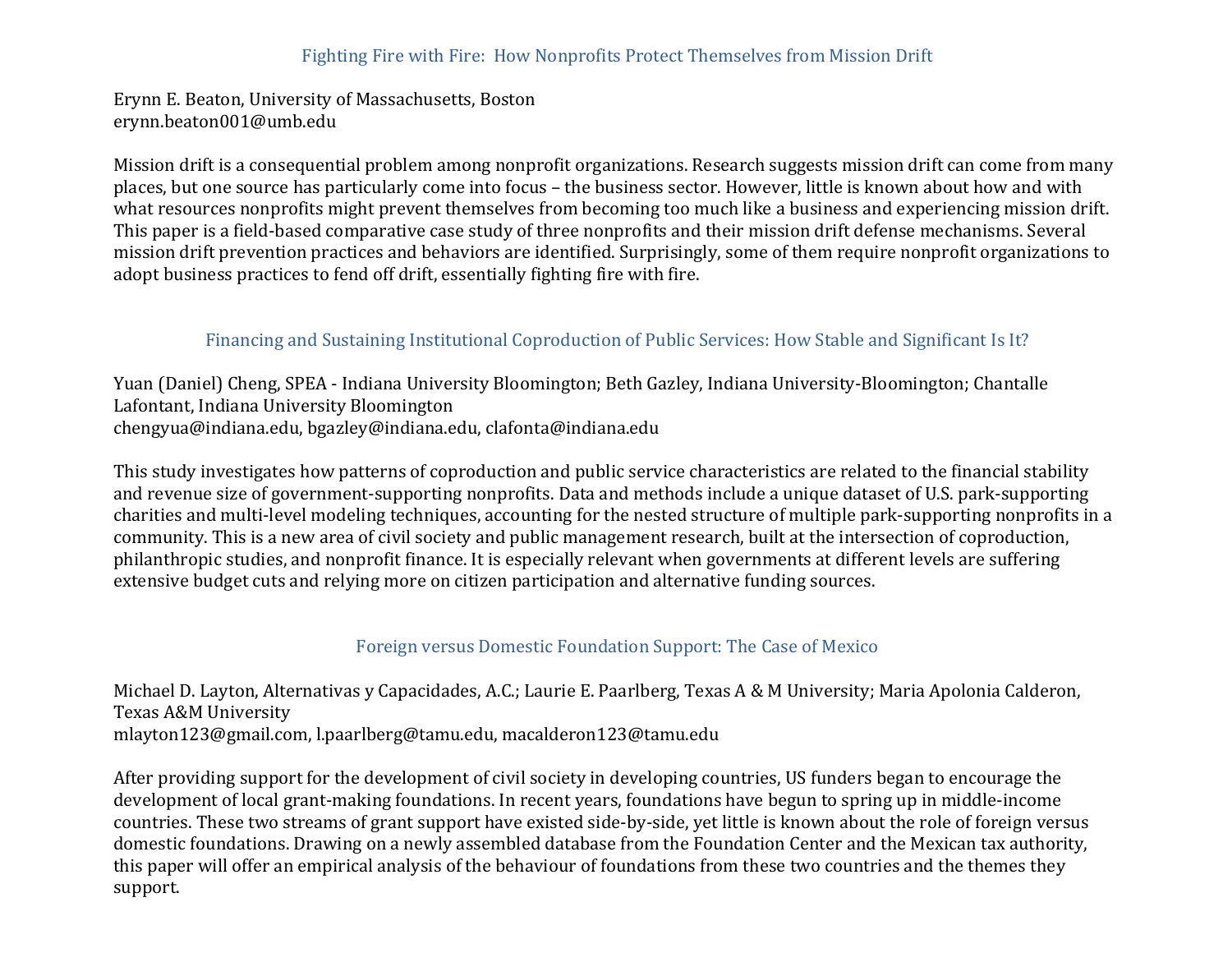# Foundations in the Policy Process: Identifying Strategies for Supporting State Pre-K Policy Implementation During the Great Recession

Brenda K. Bushouse, University of Massachusetts bushouse@polsci.umass.edu

Foundations were important actors in the creation of state-funded early education programs in the U.S. but what happened during implementation? In this paper we present research on the funding streams, the actors, and their relationships during the Great Recession. Through interviews with state, foundation, and advocacy organization actors, we provide a nuanced analysis of the direct and indirect strategies foundations employ to advance their early education missions in state government and the resulting impacts on policy implementation. This research project provides empirical evidence to inform theoretical development on the role of foundations in the policy process.

# Founders Talk: Experiences of Community-Based Organization in a Neighborhood of Concentrated Disadvantage

Sara Pilgreen, UCLA Department of Social Welfare pilgreen@gmail.com

Nonprofit community-based service organizations (CBOs) function as front-line, direct service providers at the local level. However, little is known about the founders of these organizations. Based on qualitative data collected from multi-year fieldwork involving a series of interviews with CBO founders, this paper explores motivations behind, barriers encountered, and tactics employed in, the establishment and survival of the organization in a neighborhood of concentrated disadvantage. Institutional and resource dependence theories are applied to analyze the perspectives of founders, focusing on how these individuals contend with issues of legitimacy across economic and social arenas.

Foxes and the Hedgehog : Corporate Social Responsibility in Hungary

Agnes Kover, ELTE University kovera@tatk.elte.hu

This paper introduces recent developments in Hungarian philanthropic action: ways and the size of citizens' philanthropy, workings of Corporate Social Responsibility (CSR), and donation strategies of international organizations. Hungary recurrently wrestles with the shadow of a strong centralized state. Like Berlin's hedgehog (1966), it "relates everything to a single central vision" and "organizing principle," and tries to use philanthropy accordingly. Do the 'foxes' have really enough munition to influence monolithic policies? If not, they can do no more than spoon water into the sea. Case studies reveal the complex and interdependent relations of policy making and philanthropic actions.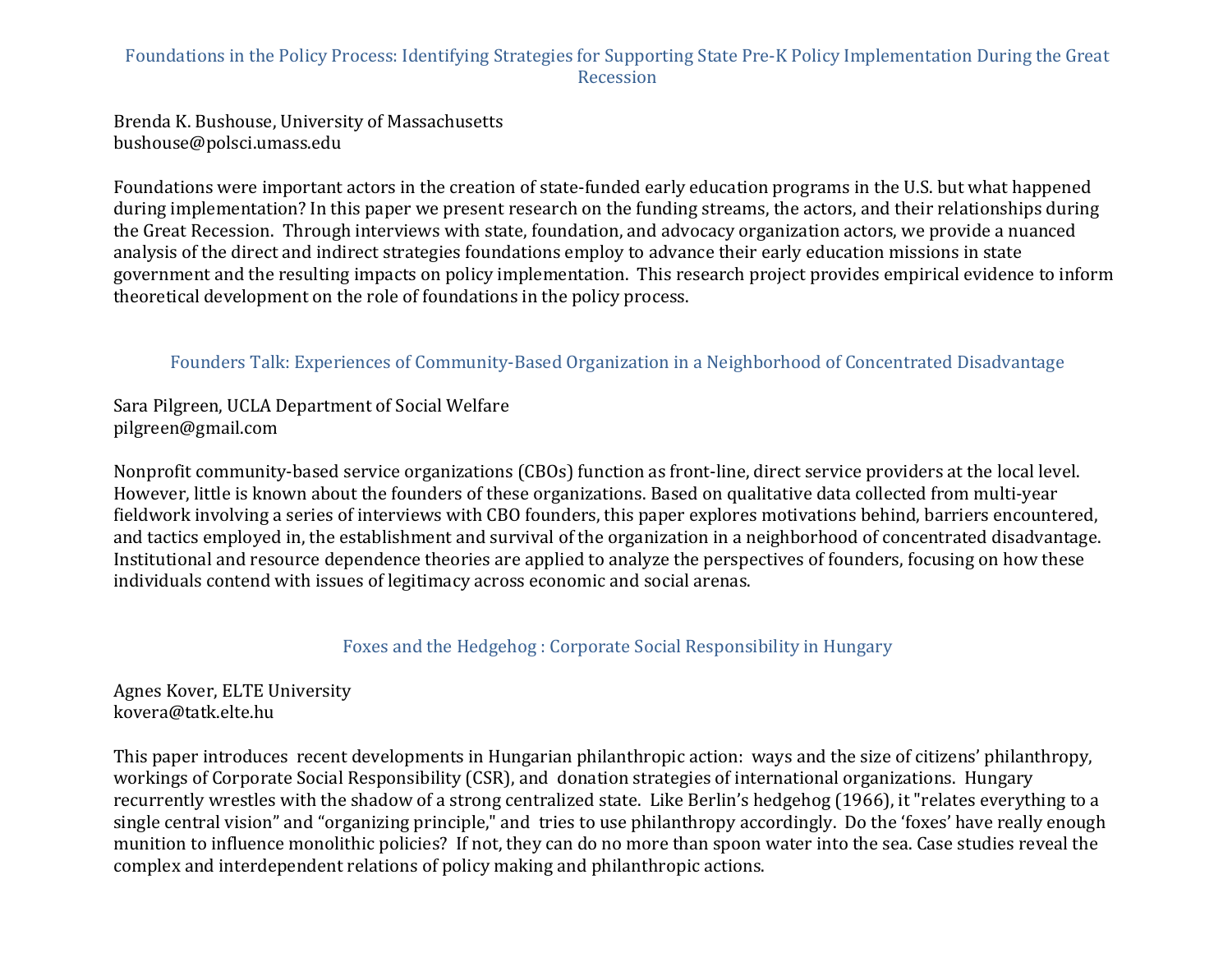### Fracking, Networks and Policy Controversies (Or The Discourse Ecology of Fracking in New York)

Jennifer Dodge, Rockefeller College jdodge@albany.edu

In 2014, Governor Cuomo announced that hydraulic fracturing would be banned in New York. This decision defied expectations that New York policy makers would allow fracking. To explain this extraordinary policy change, I develop and apply the concept "discourse ecology," building on Hajer's "discourse coalition" concept. This article illustrates the dynamics of the discourse ecology through a grounded theory analysis of the fracking controversy in one community in New York. It offers a unique explanation of the role of multiple, competing discourse coalitions -including nonprofits along with other actors - in shaping public policy.

#### Free Riding with Initially Funded Public Goods

Joseph Duff, Florida State University jd12e@my.fsu.edu

Many fundraisers solicit donations for public goods and services that already exist, or have been supported by a large initial endowment. I ask how initial exposure to a public good or service affects the level of provision when individuals are asked to donate. I design a two-stage laboratory experiment where I vary the initial level of public good between the stages. Initial results from a pilot session indicate that public good provision increases when subjects have been first been exposed to a high initial level of public good.

### From Grants to Investment: Exploring Philanthropic Foundation's Motivation and Strategies from Grant-making to Impact Investing

Lijun He; Jessika Graterol- Alfonzo, Pace University; Kilian Tep, Pace University lhe@pace.edu, jg65589n@pace.edu, kiliantep@gmail.com

A growing number of philanthropic foundations are adopting impact investment strategies in the United States. This research seeks to contribute to the scholarly research on foundations' impact investing through two main objectives: to identify the actors and to analyze the strategies adopted for such a change. Researchers use qualitative research method, such as narrative analysis, to interview 10 American philanthropic foundations that have experienced the shift from grant-making only to impact investment. The result of this research will broaden the existing theory on the organizational change and provide practical implication for foundations that are interested in implementing this new strategy.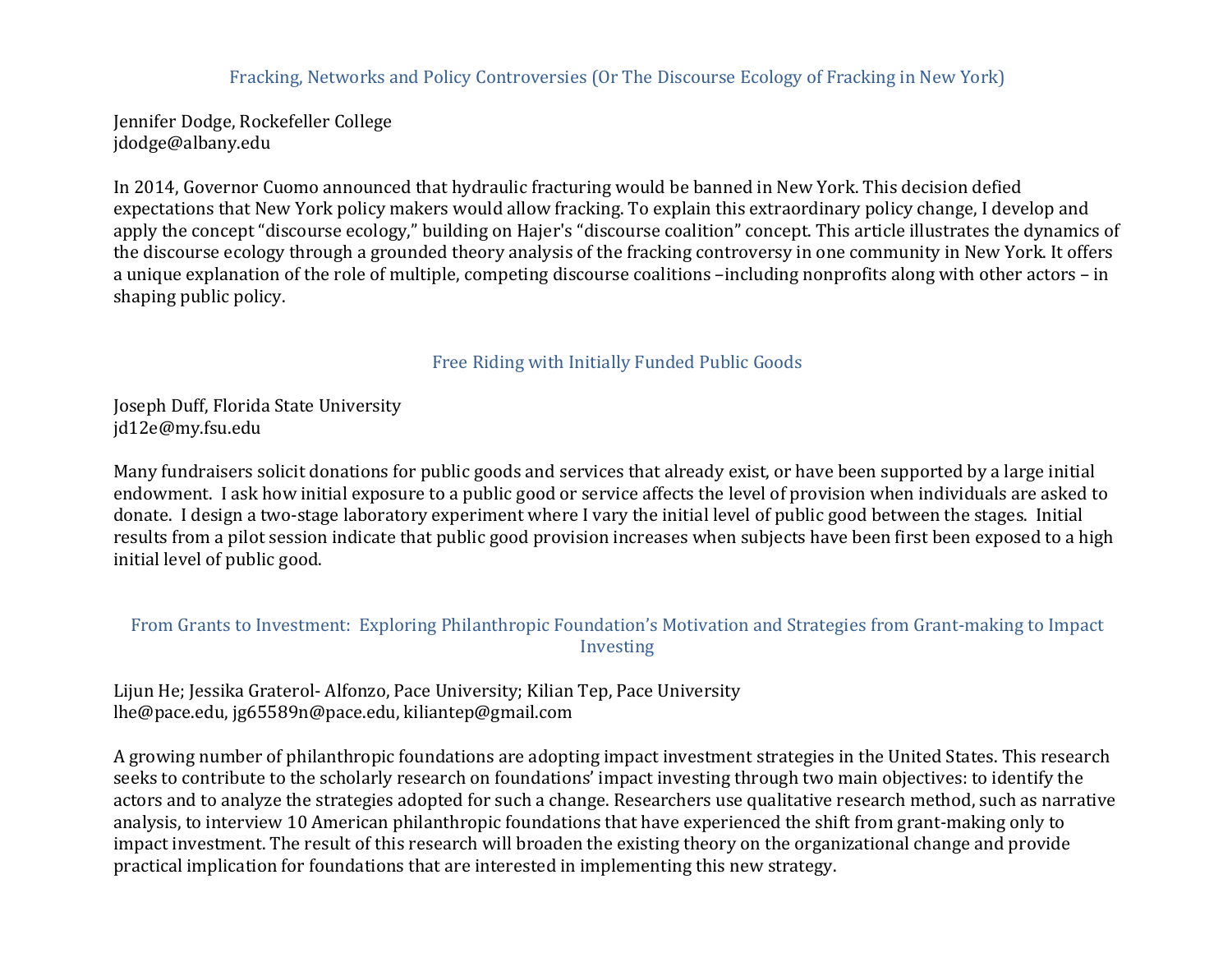From Private Interest Claims to Policy Advocacy: the Changing Collective Action of Grassroots Organization in China

Chao Zhang, Tsinghua University; Ke Wang, Tsinghua University 370506108@qq.com, 100555355@qq.com

How does grassroots organization mobilize the vulnerable citizens together to collective expression and policy advocacy in an authoritarian state? How can make citizen translate private Interest claims to the public policy advocacy in a weak civil society. Drawing on ethnographic fieldwork in disabled organizations in China, this article exams the citizenizing process of a secular-based grassroots organization. The findings shows specific strategies adopted by professional social workers, actively citizens and local government officials in various stages. It shows how the collective action of grassroots organization avoids being suppressed, appeals to officials' moral authority and improve social policy in authoritarian China.

### From Suppressive to Proactive: The Chinese Government's Control Strategies Over Media Coverage in the Area of Popular **Protests**

Chao Zhang, Tsinghua University; Shaowei Chen, Tsinghua University 370506108@qq.com, 374354054@qq.com

Why the Chinese government gave up the information suppress strategy? One possible explanation is that the Chinese government adopted a more proactive one in response to the increasingly unimpeded information flow as well as the urgent need to rein in the local government officials. This article shows the specific strategies adopted by different level officials in various stages: The suppression approach will be taken by the local officials first, if the suppression of information and media coverage failed, the rumor refutal approach, actively guide approach, propaganda approach will continue to be adopted by the higher-level government, even the central government.

# Gendered Organizations, Gendered Outcomes: The United Way's Board Diversity, Performance, and Allocation Decisions

Lauren Dula, Indiana University, Bloomington ldula@indiana.edu

Women comprise the majority of nonprofit employees and volunteers, however board membership and executive leadership still skews towards men (Gibelman, 2000; Preston, 1994; Pynes, 2000; Themundo, 2009). How are the governance, performance and outcomes of U.S. nonprofit organizations affected by the gender composition of their boards? Grounding my study in status characteristic and institutional theories and using longitudinal data from the United Way, I investigate whether the variation in United Way board gender composition over time may affect their financial performance and how they allocate funds.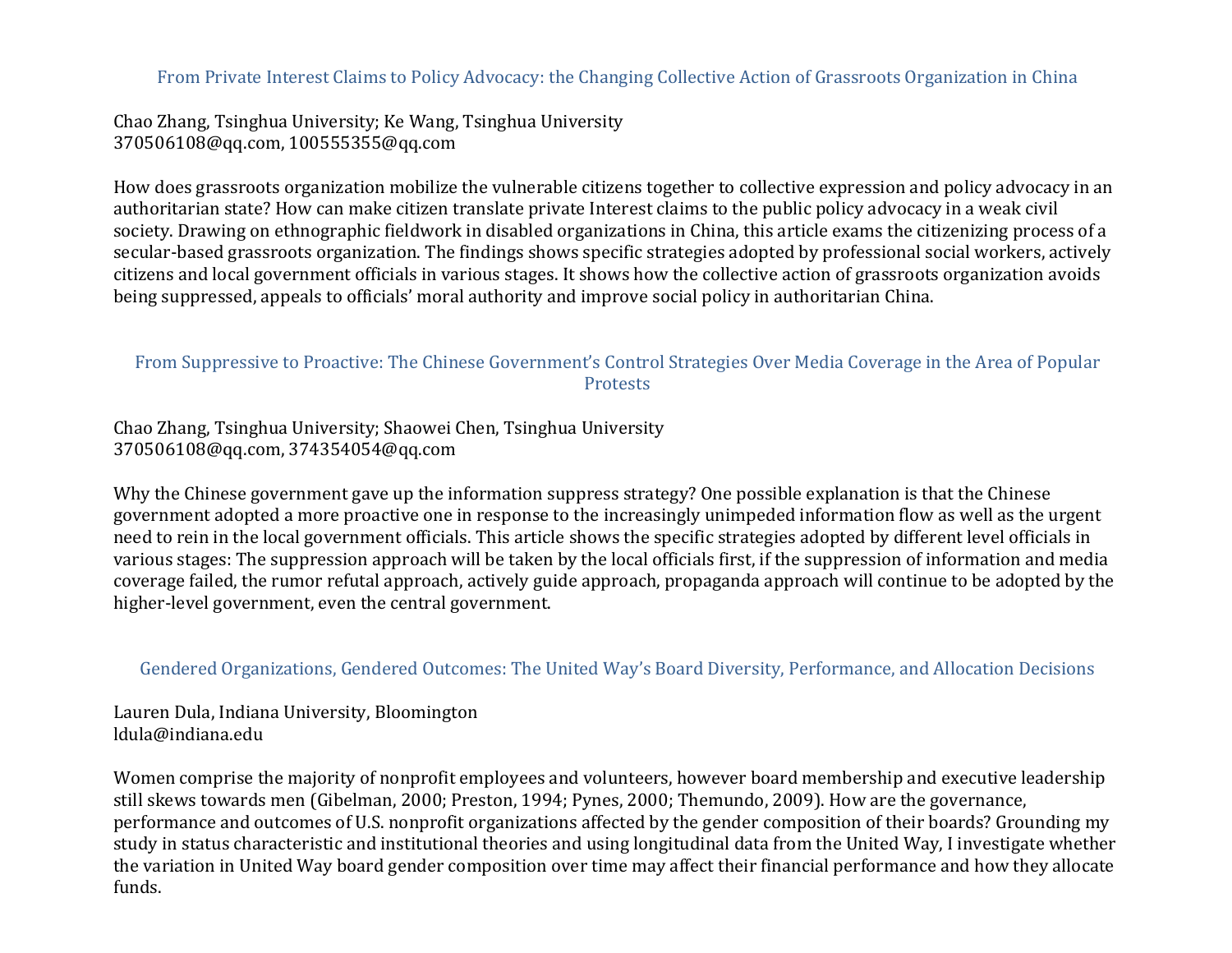### Giving in Puerto Rico: An Initial Exploration of Household Charitable Giving and Volunteering

Jacqueline E. Ackerman, IU Lilly Family School of Philanthropy; Una Osili, Indiana University; Jonathon J. Bergdoll, IU Lilly Family School of Philanthropy jacacker@indiana.edu, uosili@iupui.edu, iibergdo@iupui.edu

While philanthropy in the U.S. has received great attention in the research literature, much less is known about giving patterns in low-income environments. Recent migration, economic crisis, and tax policy changes have the potential to greatly impact philanthropy and volunteering in the territory. The philanthropic sector may have a role to play in addressing these economic and social issues. However, to provide an enabling environment, research is needed to benchmark giving by individuals and households in Puerto Rico. This study provides a first look at philanthropy from the general population as well as from a small high net worth sample.

# Giving in Vietnam: From Voluntarism to Policy Change - A Civil Society with Potential to Rise in Impact

Hoa Thi Thanh Thai, Yonsei University hoa.thanh57@gmail.com

Having now looked at a several facets of impact of voluntary action from individual level up to the level of social movements and policy change, this paper takes passionate step up to a currently applicable stage of voluntarism. This paper aims to explain how and to what extent voluntarism through their advocacy involvement in Vietnam has been successful or limited to promoting needs for new policy change by focusing on case studies of volunteerism through using social media. Existing voluntarism has played a considerable role in bridging the government and civil society as well as in facilitating policy advancement.

# Giving Portfolio of Emotional and Rational Altruists: Dispositional Empathy and Diversification of Helping Activities and **Charitable Giving**

Xiaonan Kou, IU Lilly Family School of Philanthropy; Sara Konrath, Indiana University koux@iupui.edu, skonrath@iupui.edu

This study explores the diversification of prosocial behaviors among individuals with a high level of empathic concern and perspective taking—two important dimensions of dispositional empathy. Prior research finds a "diversification bias" of individuals—a tendency to spread choices over various options. Research examined this pattern of allocation in different settings, but with limited attention paid to the diversification of helping and charitable giving behaviors by individuals. By analyzing data from two datasets, this study seeks to shed light on this important issue and offer insights for the recent national debate about the role of empathy in society.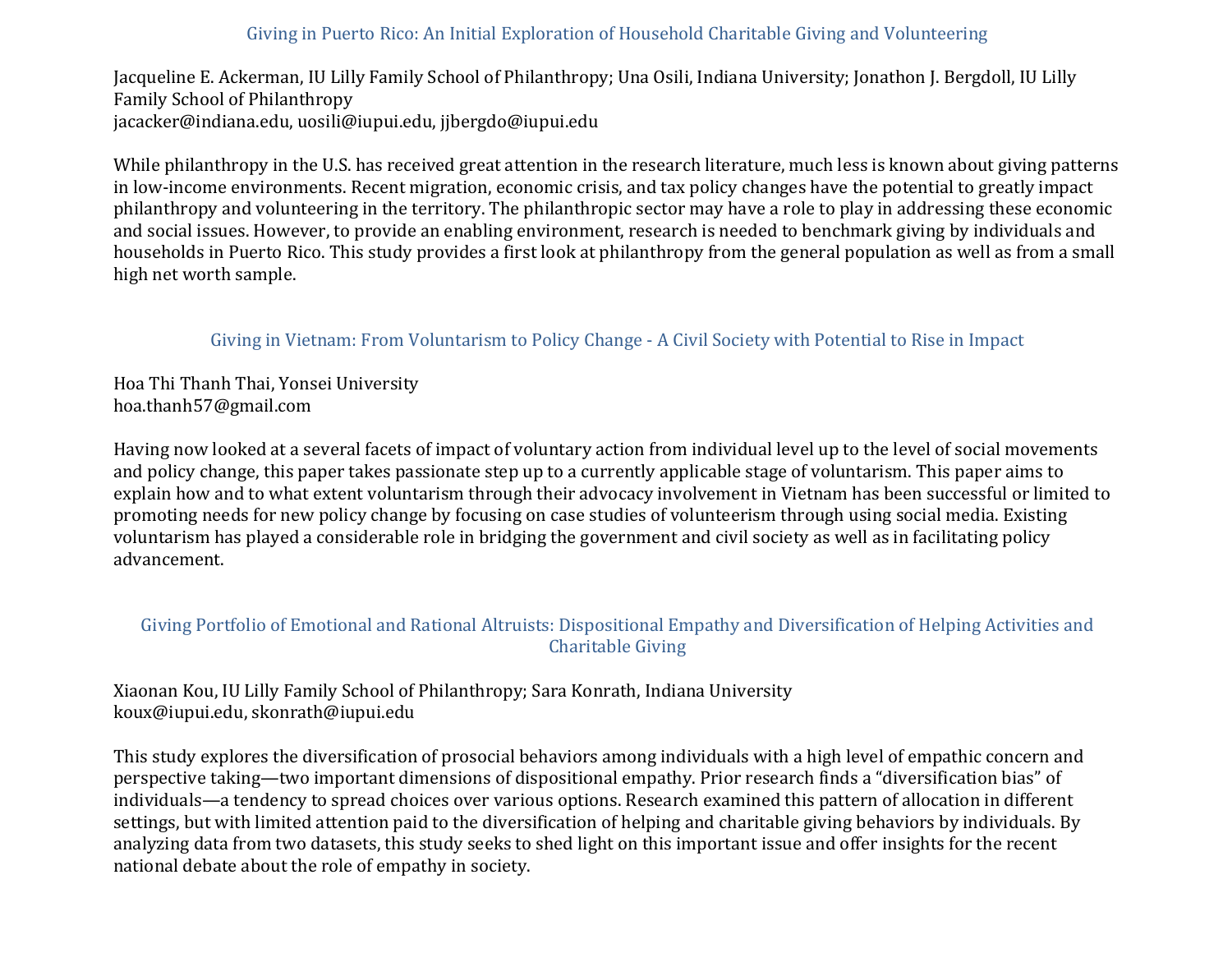# Giving with Affluence: How Social Pressure and Prosocial Motivation Drive Giving by the Wealthy in the US and the **Netherlands**

Pamala Wiepking, Erasmus University Rotterdam; Arjen De Wit, VU University Amsterdam; Xiaonan Kou, IU Lilly Family School of Philanthropy pwiepking@rsm.nl, a.de.wit@vu.nl, koux@iupui.edu

We set out to explain why some HNW individuals are more generous donors than others. We study this question by examining whether intrinsic and extrinsic motivations for giving can explain differences in generosity. Are higher donations by HNW individuals predominantly intrinsically motivated by prosocial motivations to do good, or are higher donations primarily driven by extrinsic social pressure to behave philanthropically? Using two large national survey datasets, we further study whether these intrinsic and extrinsic motivations work differently in two distinct contexts for giving: the United States and the Netherlands.

### Global Citizenship and the Study of International Nongovernmental Organizations

Dyana Mason, University of Oregon; Michael Thier, University of Oregon dmason@uoregon.edu, mthier@uoregon.edu

Nonprofit education and management programs often recognize the efficacy of providing experiential learning opportunities as part of their curriculum (Carpenter, 2014; Appe, Rubaii, & Stamp, 2015). In addition, there has been a growing emphasis among higher education institutions to prioritize global citizenship as a learning outcome (Brustein, 2009). However, measurement challenges abound for global educators across the education spectrum. This study seeks to use mixed methods to compare several approaches to measuring global citizenship among students participating in a short-course study abroad program focused on international nongovernmental organizations (INGOs).

### Government Intervention and Policy Influence of NPOs in China

Xiaoyun Wang, IU Lilly Family School of Philanthropy wang361@umail.iu.edu

Is government intervention associated with nonprofit organizations' policy influence in China? Traditionally, resource dependence and political channel are two approaches to examine the relationship between government intervention and policy influence. These two approaches offer some insights but are inadequate in understanding the phenomena in China. Analyzing survey data of 1,842 registered nonprofit organizations in three provinces of China and applying latent class analysis and multinomial logic model, this paper found that public policy's definitions of nonprofit organizations' roles is the factor linking both government intervention and policy influence.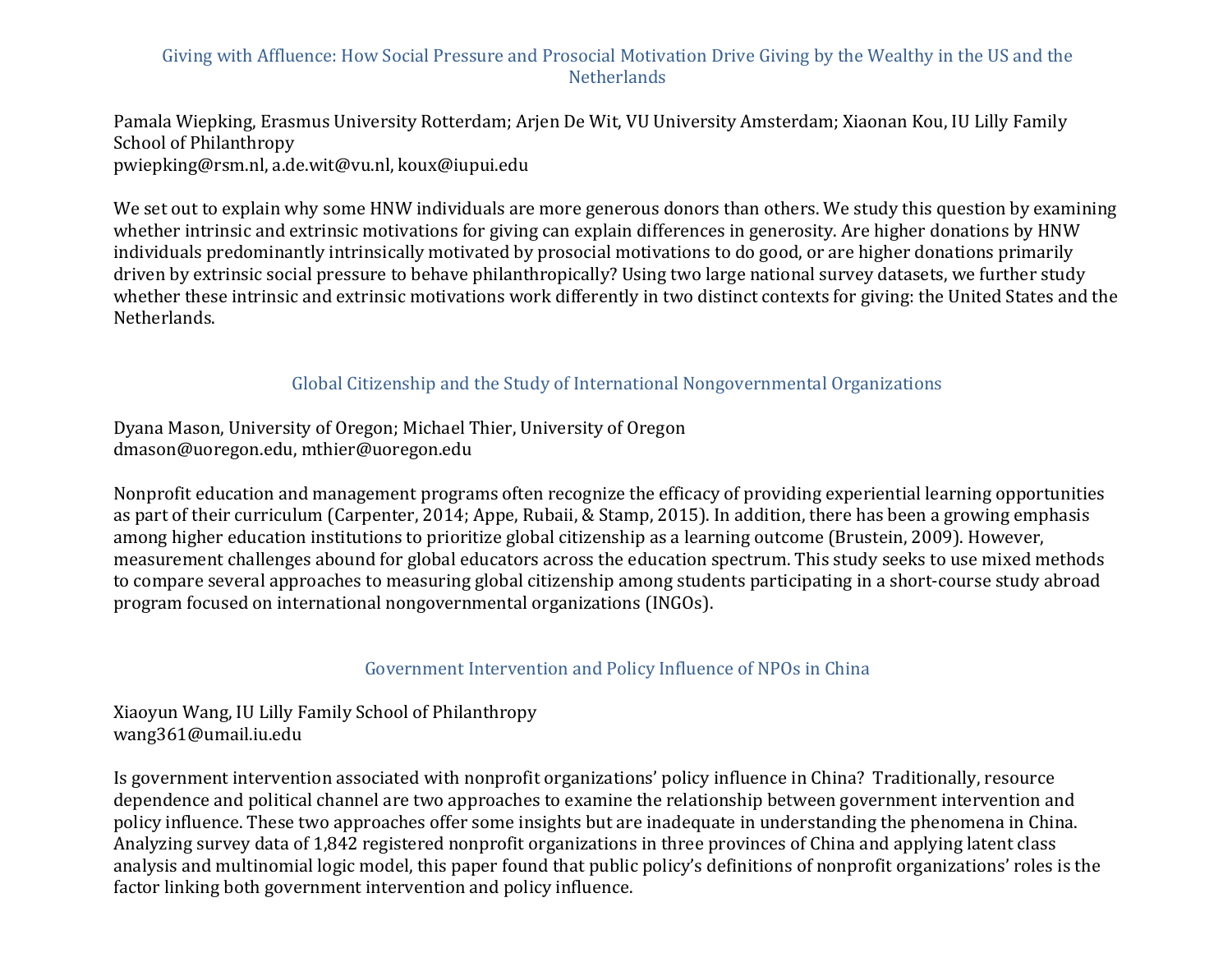### Government Support and Charitable Donations: A Test of Crowding-Out with New Cross-Country Data

Arjen De Wit, VU University Amsterdam; Michaela Neumayr, WU Vienna; Femida Handy, University of Pennsylvania; Pamala Wiepking, Erasmus University Rotterdam a.de.wit@vu.nl, michaela.neumayr@wu.ac.at, fhandy@sp2.upenn.edu, pwiepking@rsm.nl

A possible explanation of philanthropic donations is that they are 'crowded out' by public spending. While the evidence on the crowding-out hypothesis is inconclusive, there has never been a cross-country study that correlates government support with individual amounts donated. The current paper uses the novel International Philanthropy Database to estimate (1) crowdingout effects in different nonprofit subsectors, and (2) 'crosswise crowding-out', which means that government support in one sector is associated with higher donations in other sectors. The results of the descriptive and multilevel analyses will provide new insights in one of the most important contextual explanations of philanthropic giving.

# Greater Good and Group Giving: Do People Operate as 'Giving Tribes' and If So Where Is That Concept's Power?

Wendy Scaife, OUT; Alexandra Williamson, Queensland University of Technology; Marie Elizabeth Crittall, Queensland University of Technology w.scaife@qut.edu.au, a3.williamson@qut.edu.au, marie.crittall@qut.edu.au

'Collective giving' is squarely part of the lexicon of both professions now, most commonly associated with giving circles. However, one current national giving study is yielding evidence about the breadth and efficacy of such united giving beyond these entities. Firstly, these findings that are part of a current national giving study scope the various contexts in which giving as a group happens routinely, from families, to workplaces to grantmaking 'affinity' networks and more. Next, the findings highlight that this more socially-founded aspect of giving sometimes triggers new, greater and more sustained philanthropy, an important implication for policy makers.

### Habermas, Social Enterprises and Social Movements: The Efficacy of Social Enterprises in Advancing the Goals of Lifestyle Movements

Rodney Machokoto, Arizona State University rodney.machokoto@asu.edu

Using Habermas' lifeworld and system conceptualizations (Habermas, 1987), this study investigates how social movements, specifically lifestyle movements (Edwards, 2014), use social enterprises to advance their missions. This study investigates how the Adventist health reform movement (1863 - 2016) utilizes social enterprises to challenge the dominant healthcare institutional logic. Through text analysis of website data (Bernard, Wutich and Ryan, 2016), the study categorizes the products the social enterprises sell. The research investigates how the sold products fit the movement's health-related lifeworld decolonization agenda, per Habermas' conceptualization (Edwards, 2012). A hegemony-to-counterhegemony model is developed to visualize the movement's decolonization process.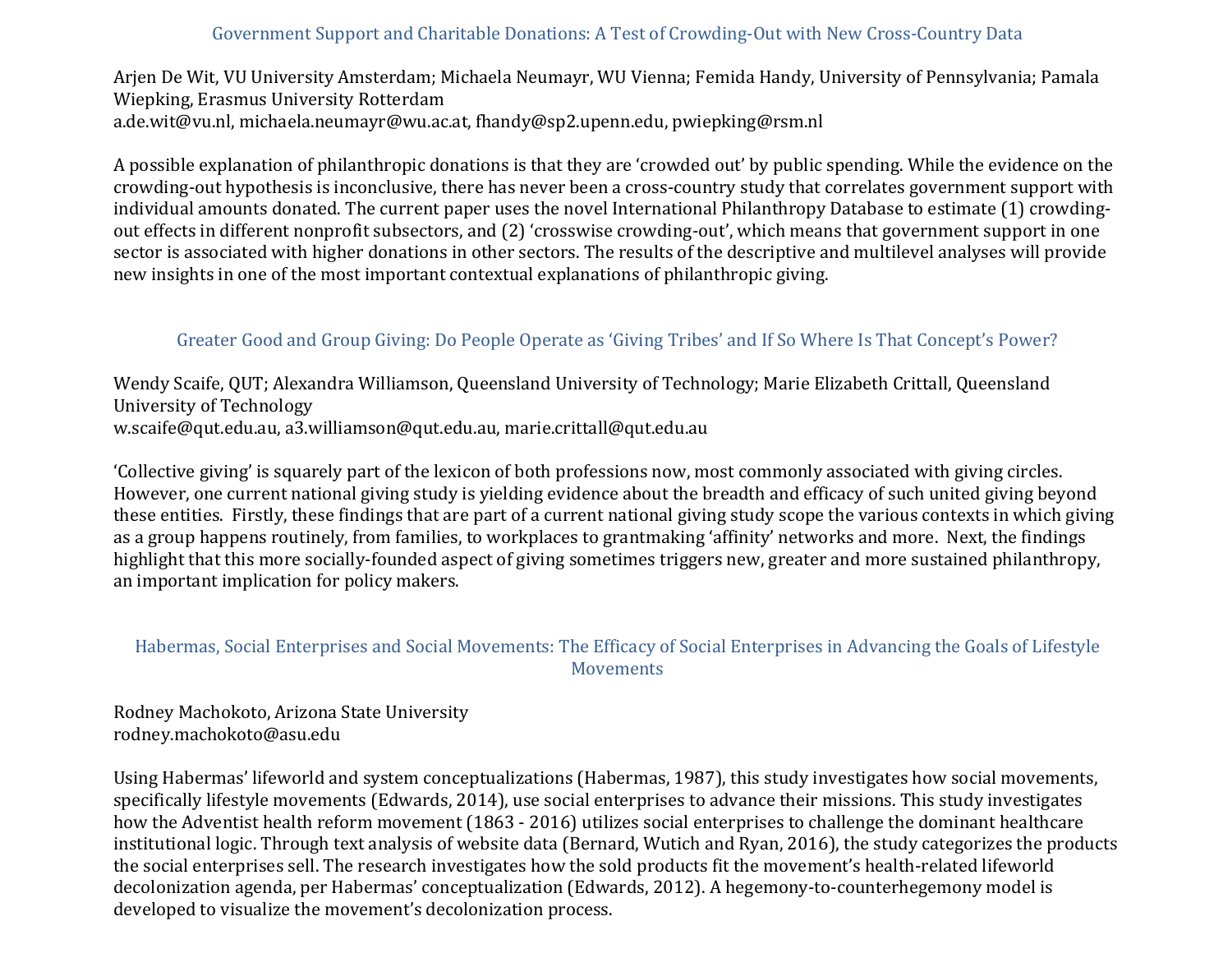### Holding Ourselves Accountable: A Comparison of Accountability Mechanisms for Social Enterprises

Roxann Allen, James Madison University allen2rx@jmu.edu

This paper analyzes and compares the accountability mechanisms of nonprofit organizations and benefit corporations to compare the degree to which each mechanism holds social enterprises accountable for the public benefit mission system-wide. The IRS Form-990 is compared with B-Lab's B Impact Assessment and each dimension is given a rating, with the total showing that the B Impact Assessment better accounts for the holistic impact of the organization as it works toward the public benefit than the IRS Form-990. However, the public benefit of benefit corporations is not held accountable by the government as nonprofit organizations are through the IRS Form-990.

### How Do Policies Work? Regional Differences of Policy Implementation and NGOs' Development in China

Chenyang HE chenyanhe2-c@my.cityu.edu.hk

The policy environment in which Chinese NGOs are operating is far from mature, and great regional diversity exists concerning the formulation and implementation of NGO-related policies. Based on a survey of 188 domestic NGOs, this study explores the regional differences of the formulation, implementation, and influences of NGO-related policies in five cities of China. It not only enables us to examine in detail how institutional factors exert influence on an emerging field, but also contributes to a more comprehensive understanding of state-society relations under authoritarian regime.

# How Financing and Network Ecologies Influence Nonprofit Collaborations: Seeing the Trees and the Forest with Open, Linked Data

Nathan Grasse, School of Public Policy and Administration; Susan D Phillips, Carleton University; Michael Lenczner, Ajah Nathan.Grasse@Carleton.ca, susan.phillips@carleton.ca, mlenczner@gmail.com

Do collaborations among nonprofits follow the money, or do they arise as a substitute for it? This paper examines how the funding patterns of private and community foundations influence the likelihood of collaboration among philanthropic institutions and among nonprofits delivering social services. It demonstrates the potential of linked open data in obtaining a richer analysis of financing landscapes by using a unique database from Canada which is a composite of charitable tax returns, the first available as open data, aggregated with other sources.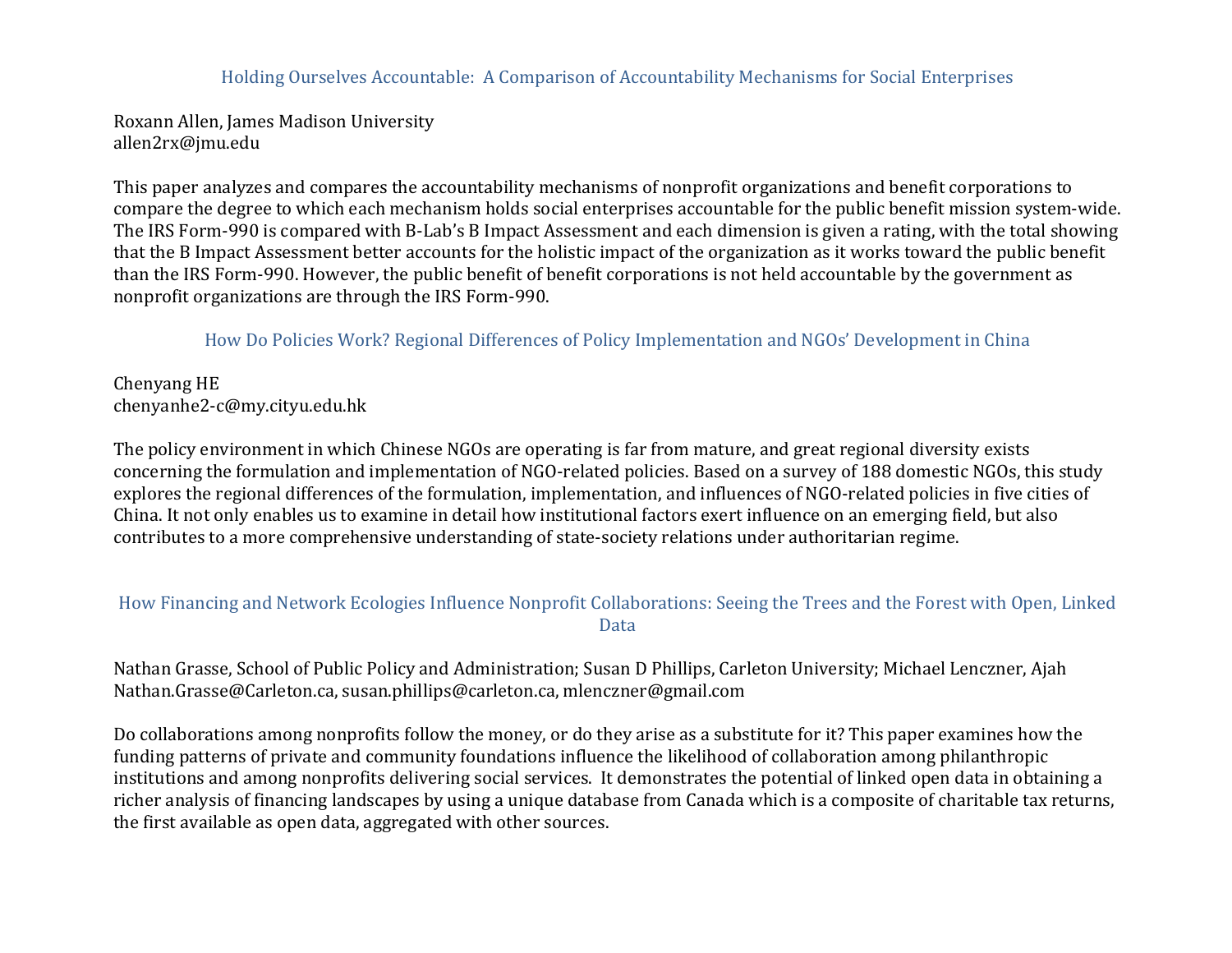# How INGOs Define "Sensitive" in China? Understanding the Strategy of Self-Regulation by INGOs Under an Embedded State – Civil Society Context

Fang Nan, NGO research; Yuxin Lan, NGO & civil society dugunanfang@163.com, lanyx@gmail.com

"Sensitivity" is quite a widely used saying by managers of INGOs in Mainland China, yet there is very little knowledge about either how INGOs perceive sensitivity or how the perception of sensitivity plays a part in their operational strategy. This article aims to shed light on those questions by interviewing senior managers of INGOs formally registered in China. It is assumed that the often attempt of defining sensitivity is INGOs' strategy of self-imposed censorship, which contribute knowledge on a new type of NGO self-regulation under embedded Party State – Civil society context.

# How People React to Other's Giving at Different Donor-Donor Similarity Levels: Positively, Negatively or Curvilinear? -New Evidence From Lab Experiment

Yuan Tian, Indiana University Lilly Family School of Philanthropy; Sara Konrath, Indiana University yuantian@iupui.edu, skonrath@iupui.edu

Social influence theory indicates that a donor's decision making on whether to give and how much to give is influenced by their fellow givers. The information regarding the identities of other givers is influential. The identities used in the past experiments include birthdate, fingerprint, gender, race, and values. Yet, manipulating different similarity levels of these identities is hardly manageable. Our lab experiment uses photo-morphing technology to manipulate different facial similarity of donor-donor, which provides new evidence on how people react to other donor's charitable giving at different "donordonor similarity" levels.

### How People's Own Philanthropic Behaviors Are Affected by Other People Giving and Helping? -Literature Review from Economics and Psychology

Yuan Tian, Indiana University Lilly Family School of Philanthropy; Sara Konrath, Indiana University yuantian@iupui.edu, skonrath@iupui.edu

This paper reviews selective key literature from both economics and psychology in order to systematically understand individual giving in various donor-donor dyad contexts, including "government-private individuals" at the meso level and "individual donor-individual donor" at the micro level. The literature review from both disciplines indicates three predictions regarding people's reactions in response to others' philanthropic behaviors: assimilation effects, contrast effects and no effects. The review benefits researchers gain a better interdisciplinary understanding of the topic and also be aware of the limitations of the current research findings, and also provides implications for practitioners to better strategize fundraising techniques.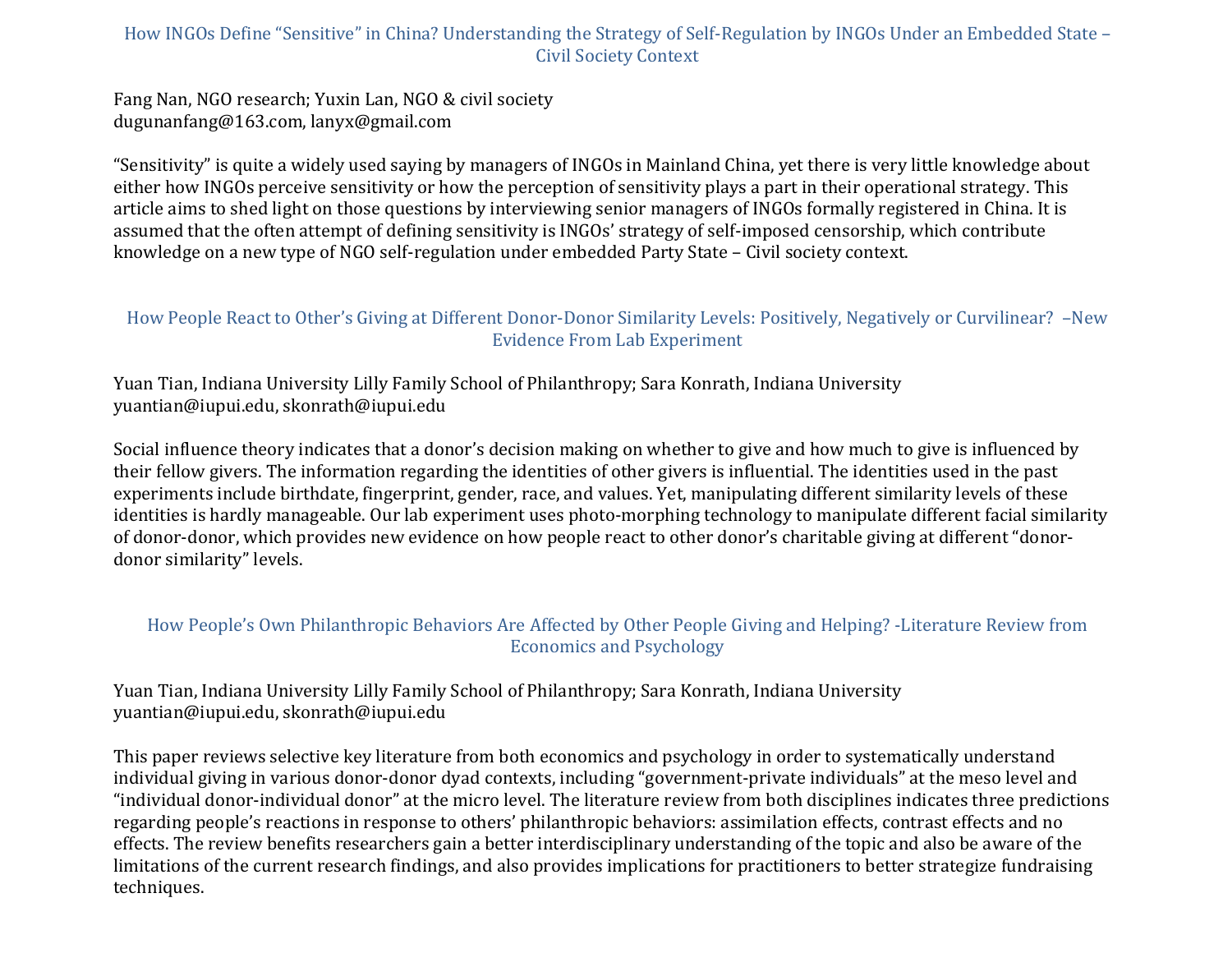### How Social Enterprise Affects Wellbeing in Marginalized Groups

James M. Mandiberg, Hunter College; Malin Gawell, Södertörn University jm945@hunter.cuny.edu, malin.gawell@sh.se

Social enterprise (SE) activity has far outstripped theory. This paper contributes to the various efforts to have theory and conceptualization about SE catch up with practice. This paper categorizes SEs related to those with disabilities and other social and economic disadvantages into three types: Those created to influence change in traditional businesses and social services; those developed to create and alternative to traditional businesses and social services; and those developed to create alternative economic relationships. The paper utilizes sources on social movements and identity, strategic action fields, and SE theory to look at SE in Sweden and the U.S.

# Human Security How Designing Effective Models of Collaborative Global Governance

Maryam Z Deloffre, Arcadia University; Cristina Balboa, Baruch College-City University of New York deloffrem@arcadia.edu, cristina.balboa@baruch.cuny.edu

Public policy issues like infectious disease, immigration, and human rights regularly cross national boundaries without any one government to assume responsibility or authority. In this era of change, discussions of the form and nature of collaboration for human security must consider both crisis characteristics and actor capacities. Examining the Ebola and Zika outbreaks, we develop a typology that conceptualizes the policy problem, actors, and actor capacities and proposes different models of collaboration. This analysis provides tools for governmental and nongovernmental agencies across multiple sectors to communicate, deliberate, and decide who should intervene, when, and for what purposes.

### Hybrid Entrepreneurship Funding Model

Illias Abdulkareem Musliyar; Adel Ali Alqahtani, Al-Rajhi Foundation imusliyar@al-aradi.org, adel97@gmail.com

In Saudi Arabia, most of nonprofit organizations provide their social products/services to beneficiaries free of charge. They hesitate to conduct their social projects as social enterprises because of lacking entrepreneurship experience. They generally reach out donors and foundations to support their social services/products financially. To encourage nonprofit organizations to practice social entrepreneurship for more social impacts, we have developed a new model that can transfer them to the field of social entrepreneurship with minimal risk. The paper aims to introduce the new model as a fit-for-purpose approach for nonprofit organizations in Saudi Arabia and discuss its pros and cons.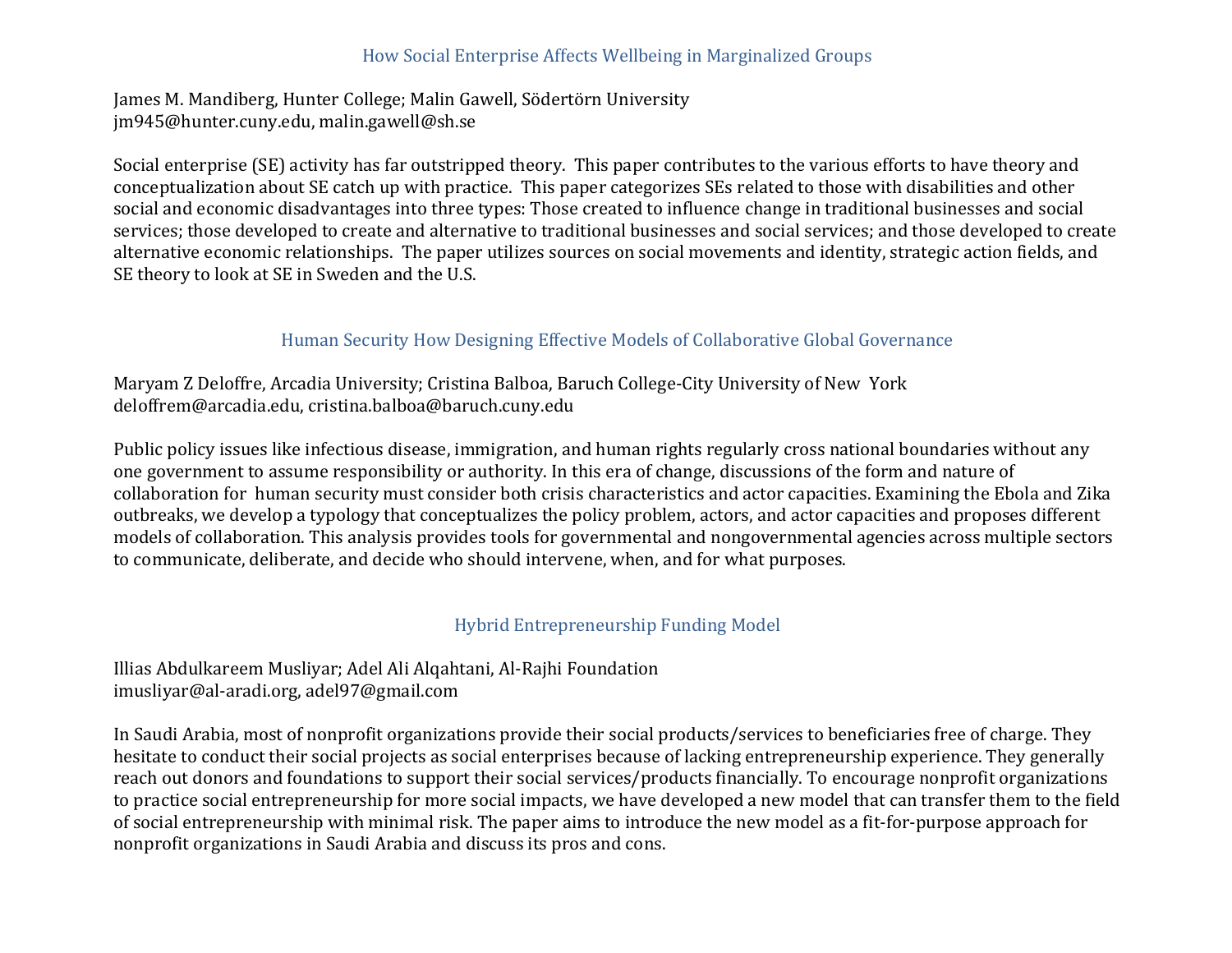# Hybrid Organizing: Exploring The Dynamics of New Organizational Forms

Per G. Svensson, Louisiana State University; Chad Seifried, Louisiana State University psvensson@lsu.edu, cseifried@lsu.edu

Civil Society is undergoing an era of change as practitioners are seeking to adopt new and innovative ways of organizing in response to broader environmental changes. But how do managers balance different forms of organizing? Drawing on interviews with leaders from a sample of innovative Sport-for-Development organizations operating in countries across Africa, Europe, and North America, the authors examine the dynamics and implications of these new approaches to social change and service delivery along with how they compare to traditional nonprofit models in order to enhance our understanding of hybrid organizational forms.

# Immigrant Nonprofit Organizations' Capacity As Change Agents

Shola Ajiboye, Case Western Reserve University solajib@hotmail.com

It is necessary to look at the role of immigrant nonprofit organizations that are led and managed by immigrants to fully grasp the appropriate capacity needed to effectively serve immigrants. These organizations are agents for change and create a platform through which immigrants grow to become active participants for change in their country of origin and active contributors in the host country. The paper develops a conceptual model for designing effective ways to build the capacity of immigrant-serving nonprofit organizations to lead immigrants towards active participation in community development.

### Immigrant Self-Identification and Philanthropic Activity: Notes on Challenges in Research Techniques.

Karabi C. Bezboruah, University of Texas at Arlington; Maria Martinez-Cosio, Provost's Office; Salvador Portillo, University of Texas at Arlington bezborua@uta.edu, mcosio@uta.edu, salvador.portillo@mavs.uta.edu

Self-identification has important implications as well as challenges for research examining philanthropic activities. We apply a mix of survey techniques and semi-structured interviews to understand philanthropy in Mexican immigrants entrepreneurs to measure their philanthropic behavior. Through this study, we advance the literature that has so far focused on selfidentification and its association with education, generational differences and status, and political behavior. Preliminary results indicate that Mexican immigrant entrepreneurs are involved in charitable activities, although their giving activity is unorganized, barely visible, and often based on personal relationships.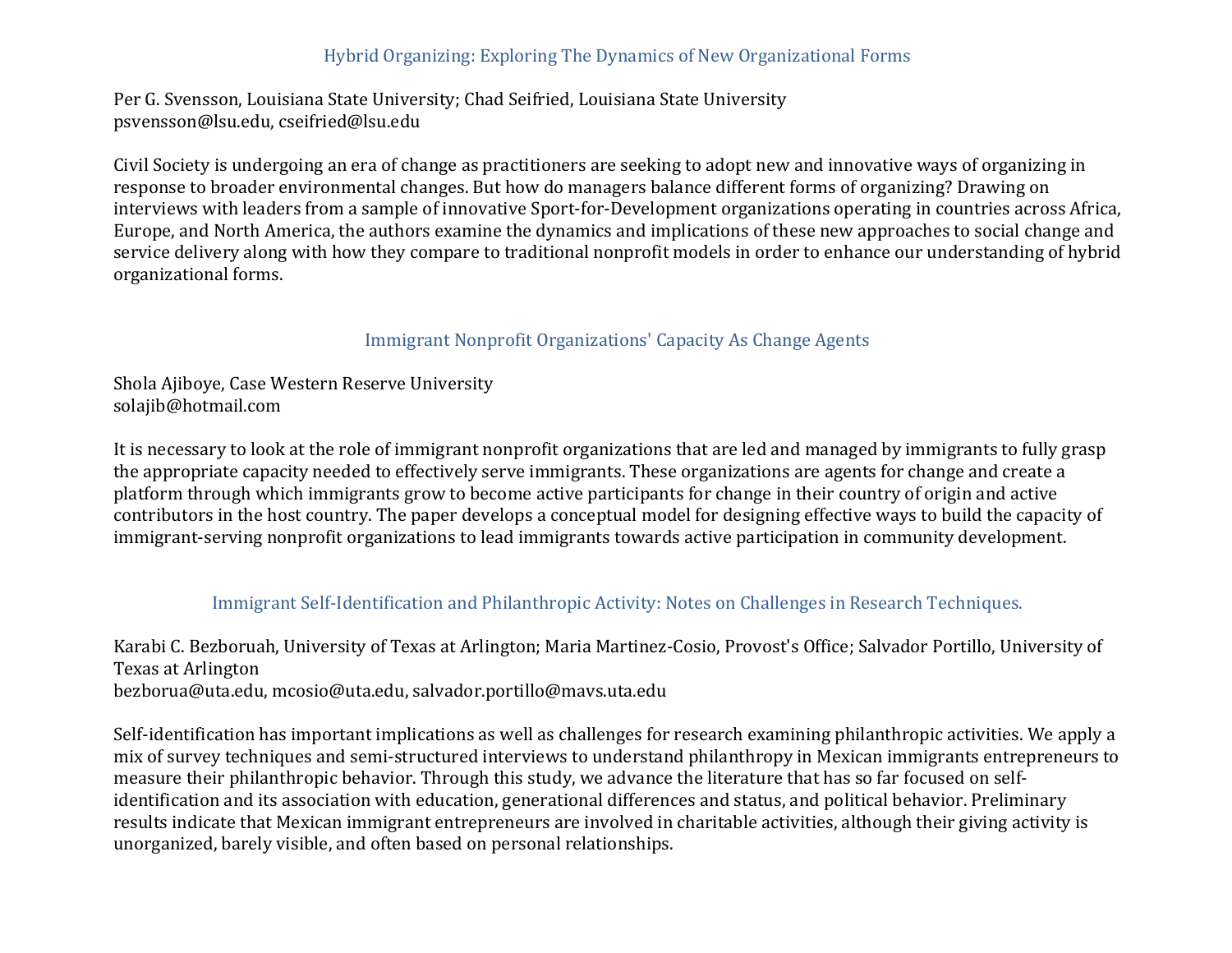# Impact Assessment of Social Banking Initiative in Europe. Evidence from Austria, Czech Republic, Slovakia, Hungary, Serbia, and Romania.

Olivia Rauscher, Vienna University of Economics and Business; Gabriela Vacekova, WU Wien olivia.rauscher@wu.ac.at, gabriela.vacekova@wu.ac.at

The proposed paper presents a comprehensive and innovative methodological approach to impact assessment of Social Banking initiative introduced by a selected bank group in six different European countries. The analytical part of the paper provides partial results of impact measurement that are based on primary data gained in an international project that has been conducted by the authors in order to measure the impacts of social banking via SROI analysis. The paper concludes by providing suggestions for the responsible use of SROI analysis in social banking area, including limits for comparability among the countries involved.

### Impact of Partnership Modality between Non-Profits and Schools on Altering Punitive School Disciplinary Practices with Restorative Justice Practices

Aditi Das, University of Chicago aditidas@uchicago.edu

The purpose of the study is to assess the continuum of the level of integration and institutionalization of restorative justice principles and practices within Chicago Public High Schools. Many have recommended restorative justice in lieu of more punitive approaches to discipline but we know little about how schools actually implement this change. The continuum will be assessed based on the nature of collaboration between schools and various community based organizations on differing restorative justice strategies implemented across geographically diverse schools. The study focuses on the processes that lead to the adoption and implementation of restorative justice.

# Improving NGO Governance in Cambodia: Stories of Hope

Louise Coventry, Royal Melbourne Institute of Technology loucoventry@gmail.com

Promising ideas for improving governance in Cambodia have emerged from a cooperative inquiry into civil society governance in Cambodia. The governance of non-government organisations in Cambodia is fraught. Models of patronage co-exist awkwardly with a donor-driven corporate model of governance, creating a complex dual system of governance that does not ultimately serve organisational beneficiaries. This paper presents findings from a cooperative inquiry undertaken in partnership with Cambodian board members and directors of non-government organisations during 2014. Group members' reflections reveal how local people engage with normative ideals of governance and make sense of their own experiences of governance.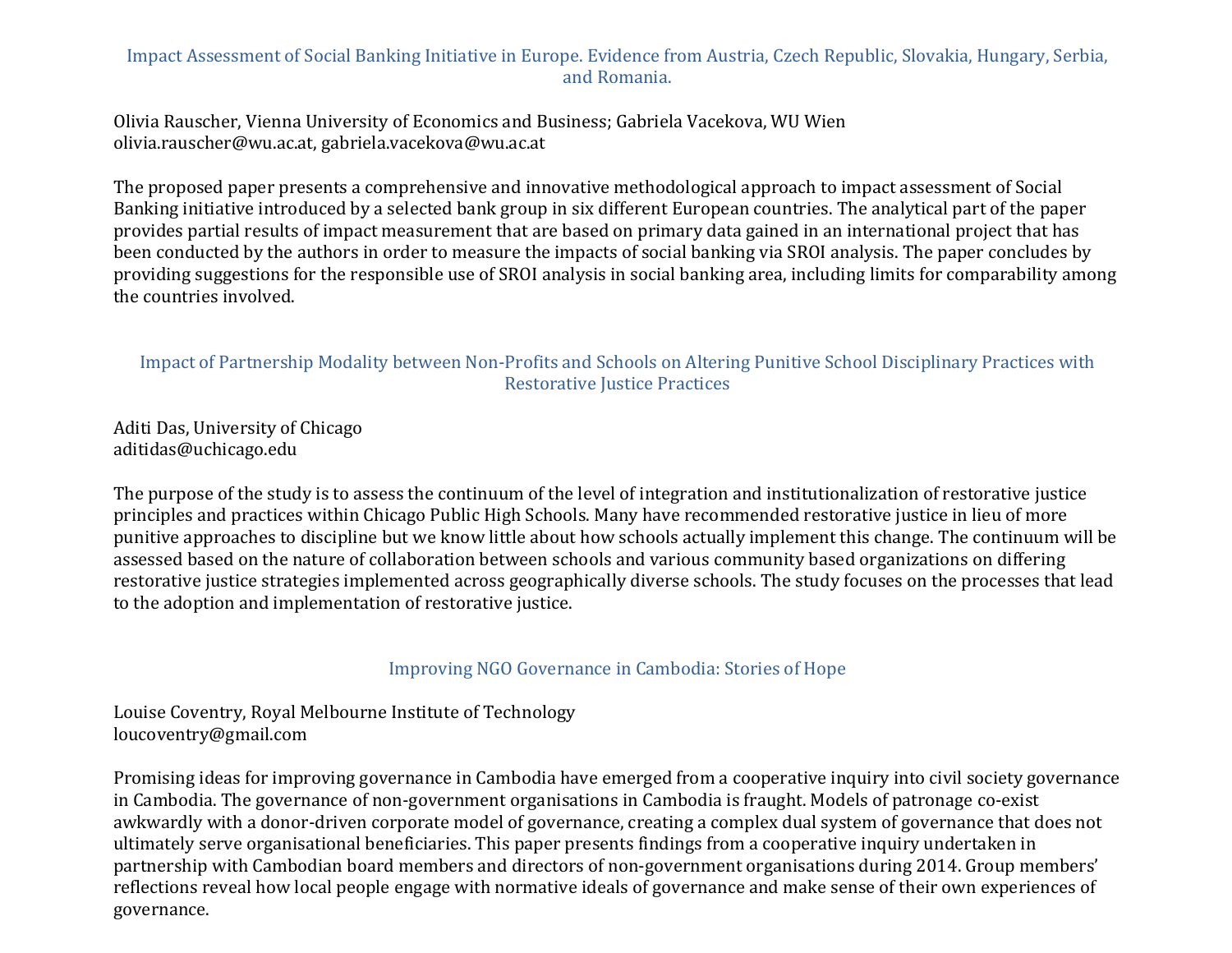### Incubating Change: One Community Foundation's Take on Supporting Nonprofit Development.

Lauri Goldkind, Graduate School of Social Service goldkind@fordham.edu

In the private sector, incubators and accelerators aim to nurture new firms. The incubator concept leverages shared resources in the forms of space, money and mentors to nurture young organizations. This model has not permeated the nonprofit sector. This study reports on a community foundation's use of an incubator approach as a response to both a changing economic climate as well as a changing demographic climate in order to meet community needs. Using a qualitative approach the authors use interviews, focus groups, archival data in the form of application materials, and participant observation to develop a comprehensive case study.

#### Incubating Social Innovation: The Role of Network Strategy and Diversity in Nonprofit Innovative Behavior

Andrea Popa, Christian-Albrechts-University at Kiel popa@bwl.uni-kiel.de

Nonprofit organizations involved in complex service provision often rely on collaboration with other organizations to provide their services. This increases the complexity of the network within which they function, and the challenges the organizations face when seeking to innovate and initiate change in their services. Conducting a survey of 111 nonprofit and public organizations engaged in the nonprofit sector of victim service provision in Germany, we analyze the collaborative relationships and quality among organizations of diverse types in order to determine how what influence organizational network diversity, network structure and organizational capabilities have on nonprofit innovative behavior.

### INGOs in China: Changing Accountability Dynamics under Authoritarian Regime

Yanran Yao, University of Hong Kong yaoyanran36@gmail.com

Differing from the "post-colonialism" narrative of INGO operation in developing countries, this paper argues that the interactions between INGOs and their stakeholders in China, including local government, grassroots NGOs and community beneficiaries, result in a peculiar set of accountability challenges for INGOs, against which two accountability mechanisms, one formal, one informal, are adopted by INGOs in response. By comparing the development approaches and procedures of three INGOs in China, this study shows how the socio-institutional conditions under an authoritarian political context may permeate the organizational boundary, shape their approaches to accountability, and how the accountability mechanisms in turn influence INGOs' performance in China.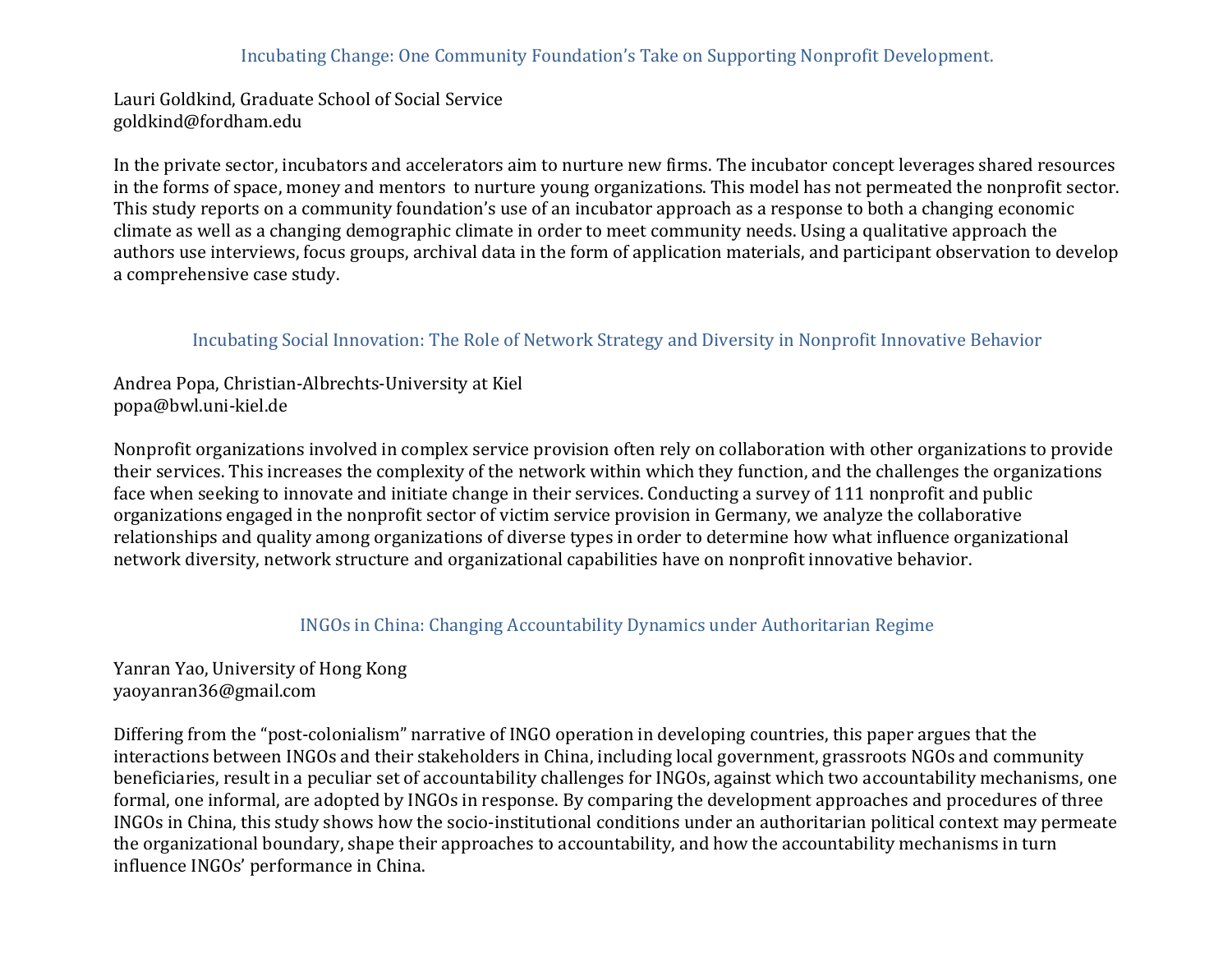### Initial Results from the Fourth Sector Mapping Initiative

Nathan E Dietz, The Urban Institute; Marcus Gaddy, Urban Institute nathandietz@yahoo.com, mgaddy@urban.org

The Fourth Sector Mapping Initiative (FSMI) is a collaborative project designed to identify and characterize "for-benefit" organizations. For-benefits are organizations that share two main characteristics: they are primarily driven by social purposes and they earn a substantial portion of their income through commercial activities. They include sustainable businesses, social enterprises, municipal enterprises, community development corporations, and a wide range of other models. In this paper, we will report on the initial results from the first wave of FSMI data and describe the plan to continue growing the size and scope of the FSMI database.

### Intergenerational Transmission of Philanthropic Values and Behavior Among Israeli Donors

Hillel Schmid, The Hebrew University of Jerusalem; Hanna Shaul Bar Nissim, Brandeis University hillel.schmid@gmail.com, hanna.shaul@mail.huji.ac.il

The paper presents findings from a research exploring the intergenerational transmission of philanthropic values and behavior among second and third generation of Israeli philanthropists. Findings describe the attitudes, behavior, motives and ways of intergenerational transmission is carried out, influences of constitutive events in family life on giving, and of environmental factors on the pro-social behavior of the second and third generation. Connections between background variables such as income, religion, age, gender, and characteristics of giving such as scope and goals, frequency and patterns of giving are explained. Implications for the sustainability and continuity of giving and volunteering are broadly discussed.

# Investments through Strategic Giving: Educational, Disciplinary and Institutional Outcomes

Angela L. Bies, University of Maryland, College Park; Toby Egan, University of Maryland; Robert T. Grimm, University of Maryland; Jennifer Littlefield, University of Maryland; Susannah Washburn, University of Maryand; Yan Qu, University of Maryland

bies@umd.edu, tobyegan@umd.edu, rgrimm@umd.edu, jnlittle@umd.edu, susannah@umd.edu,

As nonprofit management education has grown in recent decades, so has curricula focused both on teaching philanthropy and using philanthropy as a pedagogical tool for applied learning and other liberal learning goals. While extant research on the more general topic of NME and philanthropic studies is rich, research on teaching philanthropy, while growing, remains emergent. This paper adds to this emergent research by providing an empirical lens on a multi-year, institutionally embedded, cross-disciplinary approach to teaching philanthropy. Educational, disciplinary and institutional outcomes are reviewed, with implications for the body of knowledge and practice of teaching about and through strategic giving.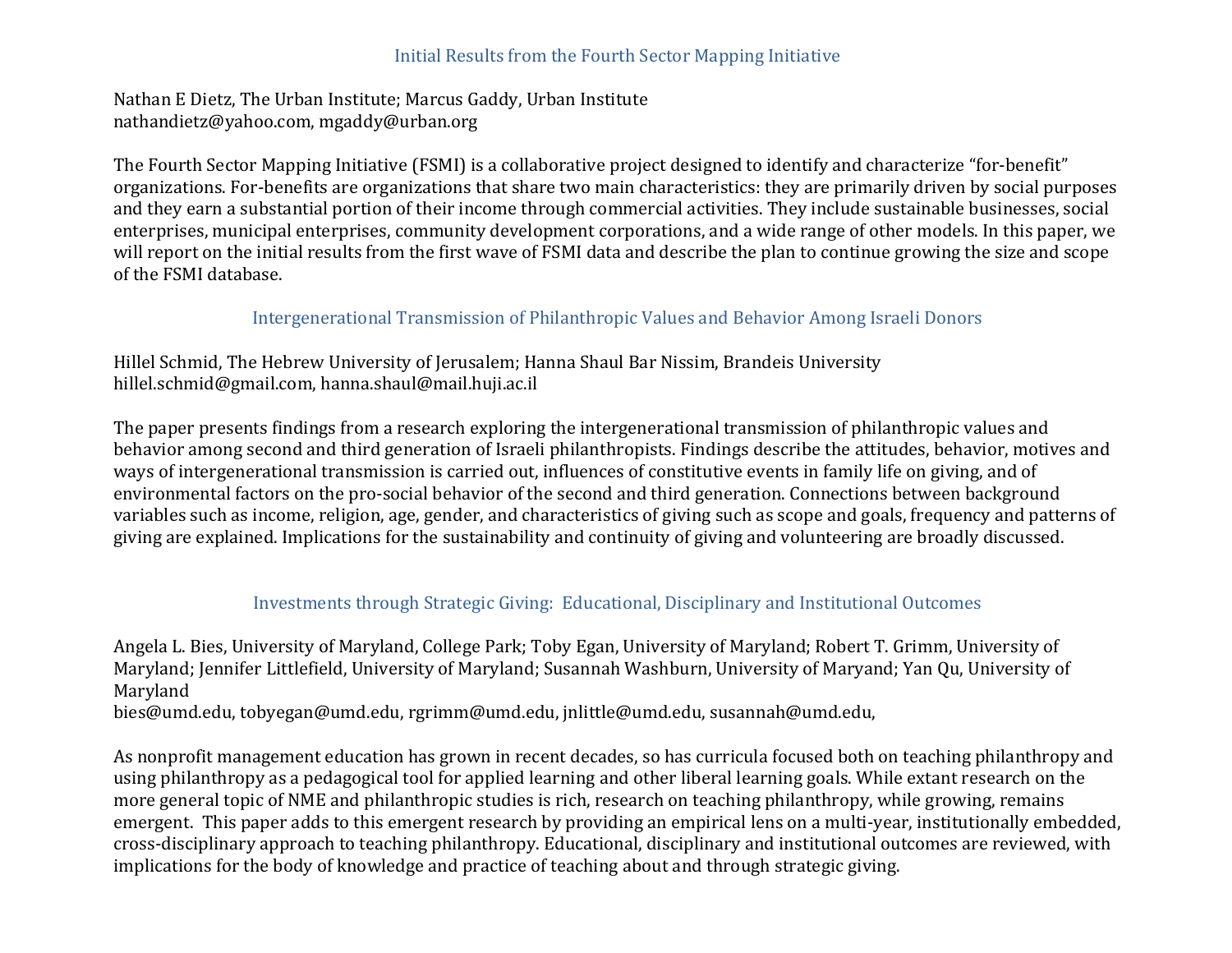### Is More Transparency Always Better? Disaggregation of Non-Financial Performance Measures by NPOs

Linda Whittaker, University of Waterloo lwhittak@uwaterloo.ca

NPOs are encouraged to increase transparency in their reporting in order to restore confidence and increase donations (Duncan 2004). However, individual judgments and decisions may be impacted by cognitive biases – specifically mental accounting and prospect theory – when making decisions based on disaggregated information (Bonner et al. 2014); thus, the choice to present information in an aggregated or disaggregated form is not neutral. Disaggregation intended to increase transparency may impact donors' evaluations of these organizations negatively. I propose to conduct an online experiment to investigate the effect of disaggregated reporting of non-financial performance measures on donor perceptions and donating behavior.

# Is Overhead Coverage of Government Funding Important? Government Non-Profit Relationship Perceived by Human Service **Organizations**

Tracy Shicun Cui, Georgia State University shicun.cui@gmail.com

This study is based on debates over funding concentration or diversification, strength and weakness of concentrated government funding, and implications of inconsistent overhead coverage related government funding for nonprofit organizations. To examine the role of government-nonprofit relationship in human service nonprofit decision-making, the study employs a mixed method to study human service nonprofit's experience in government-funded services in Georgia. Logistic regression will be used to analyze the data, and the result will be interpreted together with qualitative findings.

Is there Signature Pedagogy for Social Entrepreneurship?

Michelle Clement, Camosun College michelleclement@shaw.ca

Social entrepreneurship education is a growing field of study and offering in post-secondary undergraduate education. Despite the growth, little is understood about the pedagogy needed to engage students for social entrepreneurial design. I investigate social entrepreneurial design principles to outline a potential signature pedagogy curriculum.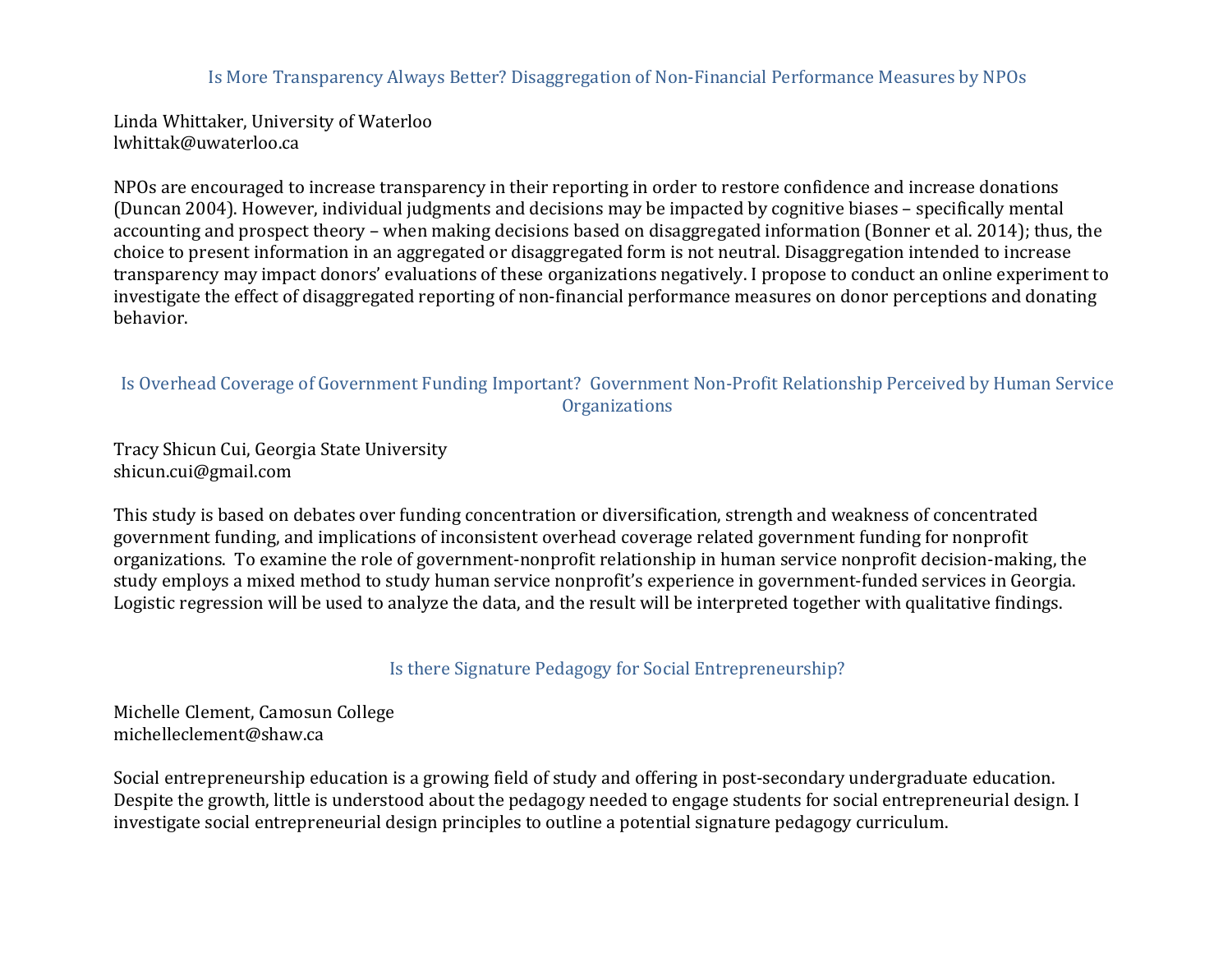### Is Volunteering A Real Benefit for Health? Evidence from Analyses of Treatment Effects

Zhongsheng Wu, University of Maryland, College Park; Rong Zhao, Columbia University zswu2015@umd.edu, rz2257@columbia.edu

Numerous previous studies have found the positive effect of volunteering on individuals' health, while most of them are based on the established correlations between volunteering and individuals' health. Although a few studies have used longitudinal data-sets or adopted instrumental variables to explore the causal relationship, a lot of issues, such as omitted variable bias, self-selection and reverse causation, are still not addressed well. Using a data-set from a national representative survey in urban China, this study will adopt different treatment effects models (e.g. propensity score matching, coarsened exact matching, etc) to detect the real effect of volunteering on individual's health.

### Issues in Managing Cross-Sector Collaboration during Unexpected Events: A Network Study of local Responses on Refugee Mass Influx

Jan Graw, Kiel University jan.graw@bwl.uni-kiel.de

In response to crises a large variety of organizations from different sectors are working together. In addition, there can be observed a new phenomenon of rising citizens' participation in crises situations. In general, a large number and variety of groups within a network brings both benefits and challenges. This study explores a whole ad hoc network during different phases of an unexpected event - including actively involved local citizens' groups. The findings of this study are intended to derive management implications for public and nonprofit organizations as well as citizens active in future crisis situations.

Japanese Volunteerism and Its Well-Being for the Elderly

Megumi Kojima, Ritsumeikan University megumi@ba.ritsumei.ac.jp

This presentation aims to analyze the socioeconomic status of lapanese volunteers at a later point in their lives and clarify what kind of volunteerism makes them happy. It contributes to 1) increase the number of adult volunteers, 2) improve the amount of gratification they receive, and 3) share this idea of a community-based care by older adults with other aging countries from the viewpoint of welfare. The author uses a national survey and analyzes it through pooled cross section.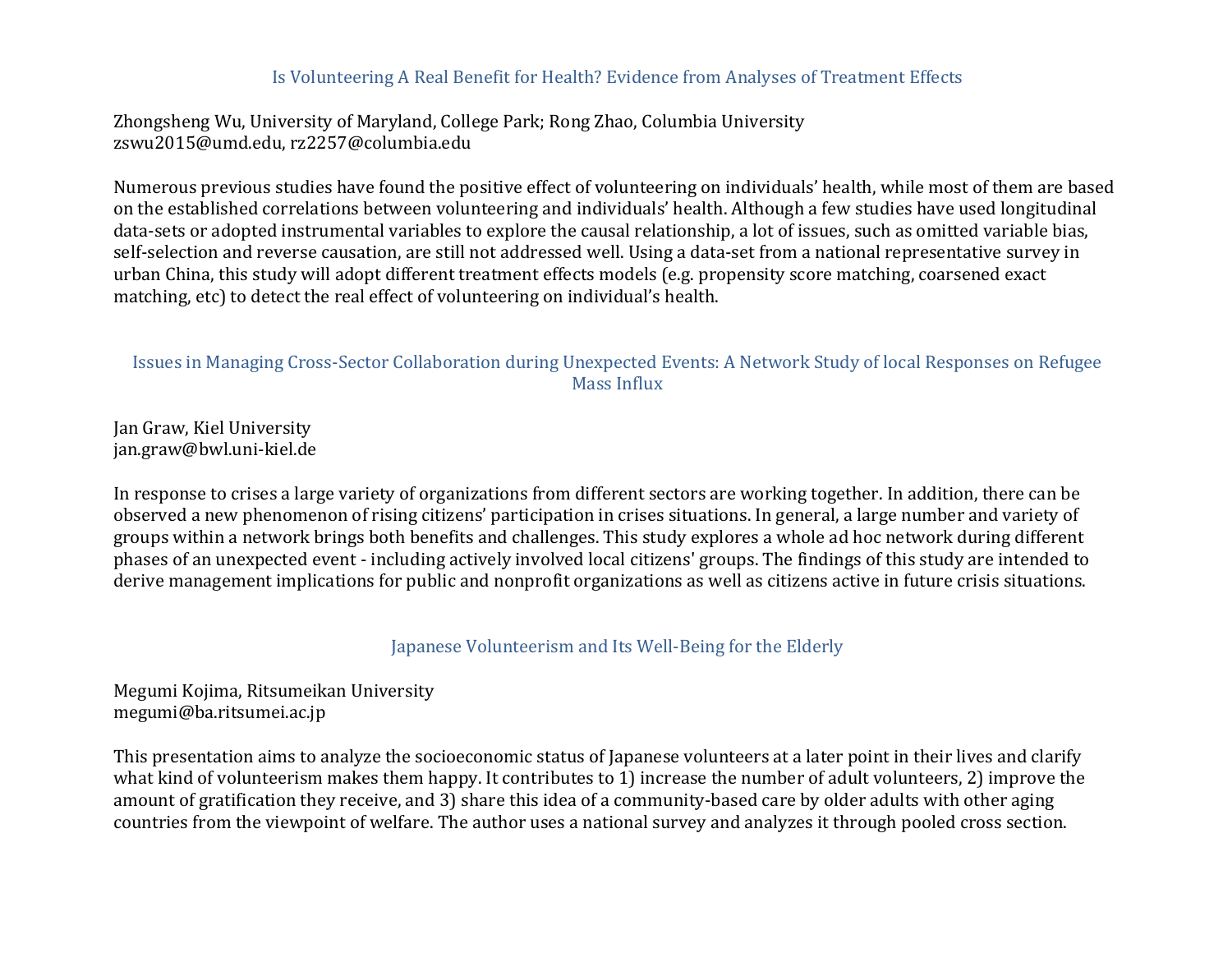### Joining the Crowd: The Impact of Social Information in Crowdfunding Campaigns

Peggy Sue Claire van Teunenbroek, VU University; Rene Bekkers, VU University Amsterdam p.s.c.van.teunenbroek@vu.nl, r.bekkers@vu.nl

We examine the effect of social information – i.e., donation behavior of previous donors – on crowdfunding campaigns, in two classroom experiments among students and a field experiment among donors of real crowdfunding projects. The classroom experiments demonstrate a positive effect of social information on donations to hypothetical campaigns, moderated by reputation and the psychological need to belong. The field experiment compliments these findings with evidence from real donations to Dutch crowdfunding campaigns. We extend previous research by showing who is affected by social information and why, and showing how social information can be implemented to increase amounts donated to crowdfunding projects.

### Joint Building Ventures – A Mixed Method Approach Considering Special Living Arrangements

Ann-Kathrin Seemann, University of Freiburg ann-kathrin.seemann@vwl.uni-freiburg.de

The supply of affordable and appropriate living space is a service of general public interest. Joint building ventures can be seen as a new instrument for realising special living arrangements such as multigenerational living, housing with people in need of care, housing for and with refugees and much more. They are predominantly organised as non-profit operations. The study follows a mixed method approach for identifying the beneficiaries of those projects as well as to answer the question how municipalities can support and push the establishment of special living arrangements within joint building ventures.

### Leadership Believability and Alumni Fundraising Effectiveness

Rikki Abzug, Ramapo College; Natalie J. Webb, Defense Resources Management Institute; Jody Abzug, Sarah Lawrence College Rabzug@ramapo.edu, njwebb@nps.edu, jodyabzug@gmail.com

Stakeholders of nonprofit organizations like to know that their leadership "gets it." Believability and credibility are often hallmarks of effective leadership, but does that extend to all functions of the executive? In this study, we specifically explore the relative role of leadership believability in institutional advancement and alumni fundraising in small liberal arts colleges. Given the outsize role usually played by alumni financial means, we are interested in exploring a relative role for characteristics of leadership.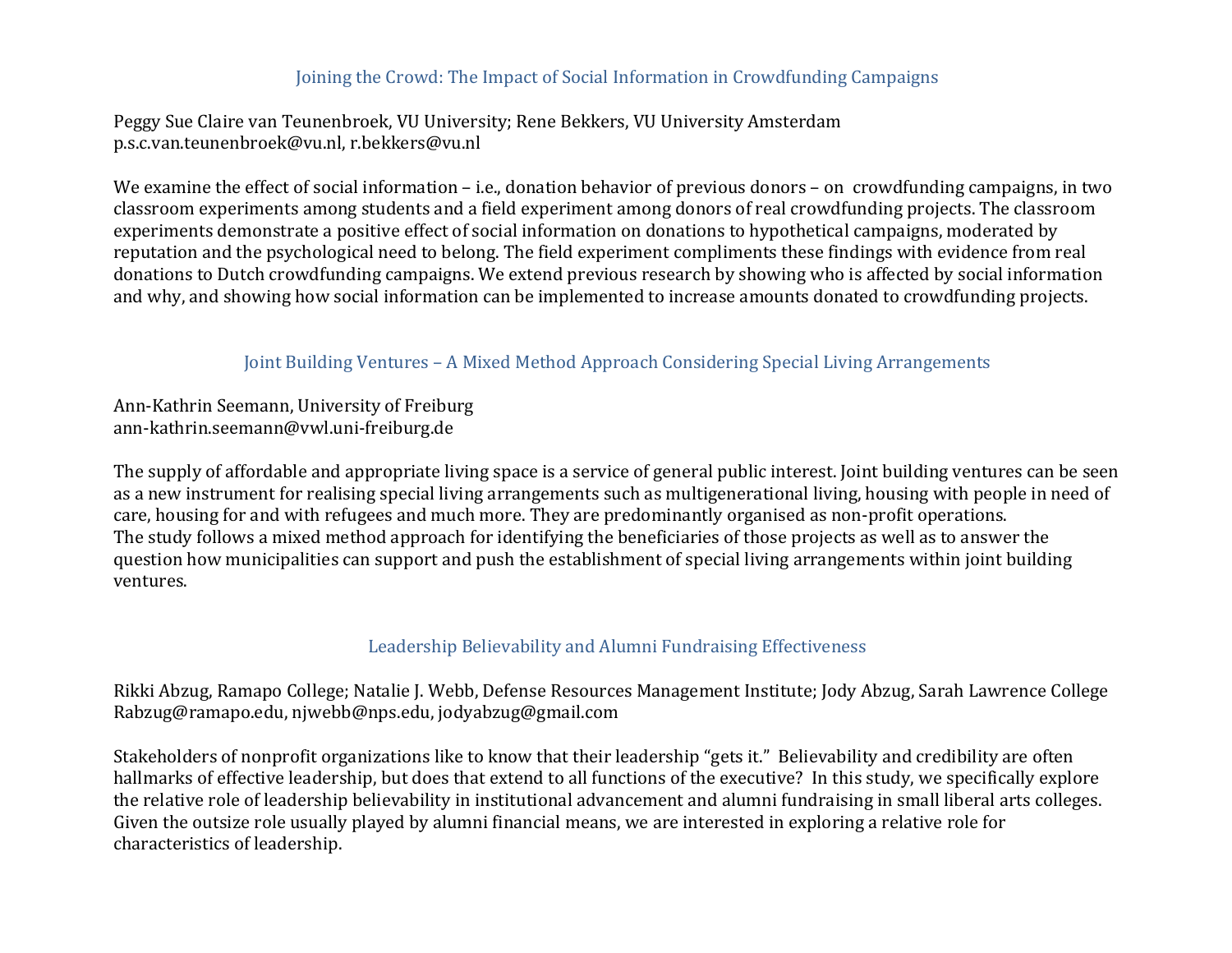# Leadership Diversity in the Boardroom: A Critical Mass Perspective of the Impact of Diversity on Board Governance and **Performance**

Chris Fredette, University of Windsor; Ruth S. Bernstein, University of Washington Tacoma fredette@uwindsor.ca, bernstrs@uw.edu

The need for greater diversity among organizational leaders and directors remains a pressing challenge for organizations within the third sector, and beyond. This study examines diversity and inclusion through a critical mass perspective, that is, we examine the ethno-racial composition of board membership to determine whether achieving critical mass diversity (diversity above 30%) improves the organization's ability to engage stakeholders, satisfy funder expectations, and effectively govern. Our study, drawing on a survey of 367 boards, clarifies the need for a critical mass approach to leadership diversity in order to create more inclusive boards that enhance overall board and governance effectiveness.

### Leadership, Modes of Experience, and Frontline Turnover in Nonprofit Substance Abuse Treatment Organizations

Carrie M Duncan, University of Missouri-Columbia mindy.duncan.mo@googlemail.com

Frontline workers play a critical in delivering direct services and have the highest rates of turnover. This study draws on an ethnographic study of substance abuse treatment organization to examine frontline turnover. In particular, I examine the relational processes between leaders and managers and frontline workers and apply a psychosocial framework of organizational culture – the tripartite model of organization – to understand the experiences of frontline substance abuse treatment workers. Findings demonstrate the potential of the psychological concepts of "holding environment" and "containment" for increasing organizational commitment and reducing turnover among frontline service workers.

### Leading from Below: Low-Power Actors as Organizational Change Agents

Cheryl Hyde, Temple University chyde@temple.edu

This study focuses on the low-power actor as a facilitator of organizational transformation. While most research on organizational change documents the role of elites as leaders, the findings presented here highlight the critical role of lowpower actors as change agents and offers new insights into agency leadership that emerges from the "ground up". Three types of multicultural organizational development in human services agencies illustrate how low-power actors engage in change. Results convey a more complex understanding of who facilitates organizational change efforts, as well as differing MCOD trajectories in human service agencies.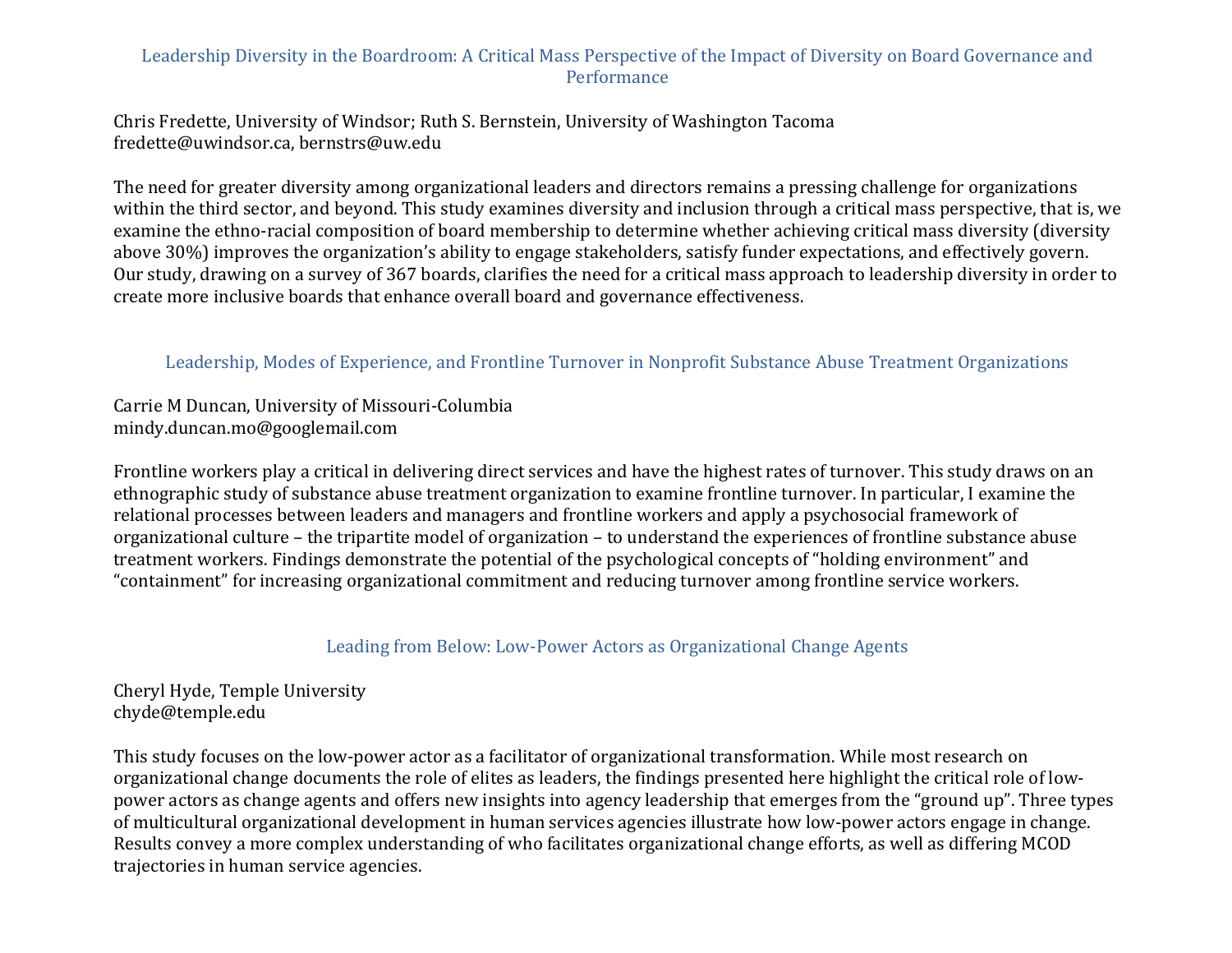# Level of the Playing Field: Funding Arts Organizations at the Federal, State, and Local Government Levels

Sandy Zook, Georgia State University; Jung-In Soh, Georgia State University szook1@student.gsu.edu, jinsoh@gmail.com

Government failure theory addresses when governments are motivated to fund nonprofit activities. Other research has examined the attributes of nonprofits likely to seek and receive government funding. That said, what types of nonprofits do governments fund and what are differences between the funding allocation decisions at different levels of government (local, state and federal)? Using the Cultural Data Project (CDP) dataset, this paper examines funding allocation decisions at the three levels of government of arts nonprofit organizations. This paper will contribute to the understanding of government funding allocations to nonprofit organizations, with implications for public and nonprofit managers.

# Leveraging Horizontal and Vertical Collaboration to Increase Sustainability and Long Term Funding

Gina Weisblat, Northeast Ohio Medical University; Erik Porfeli, Northeast Ohio Medical University; Elizabeth Stiles, John Carroll University gweisblat@neomed.edu, eporfeli@neomed.edu, estiles@jcu.edu

This paper examines three case studies of organizations looking to realign their assets that are central to meeting and sustaining their missions. Important lessons were drawn from each of these three case studies in relations to the way they operationalized their social capital, specifically how they used a combination of horizontal and vertical collaborations to ultimately meet or fail at their mission. The outcomes will provide insight on how to develop collaborations in the vertical and horizontal format and what needs to be done to align and maintain these relationships to build a long-term sustainable system for that organization.

### Linking Community Nonprofit Capacity to Cross-Sector Collaboration in Homeless Services

Hee Soun Jang, University of North Texas; Jesus N. Valero, University of Utah heesoun.jang@unt.edu, jesus.valero@utah.edu

This research seeks to understand the effect of community nonprofit capacity on collaboration outcomes within the context of homeless service provision. Drawing on previous research, we use HUD and NCCS data to analyze a sample of 382 collaborative networks. Our main hypotheses are that the number of human service nonprofits per capita and the per capita revenue of these nonprofits have a positive effect on the level of collaboration outcomes. Preliminary results indicate that a community's nonprofit capacity matters in explaining the degree to which organizations collaborating to reduce the incidence of homelessness are successful.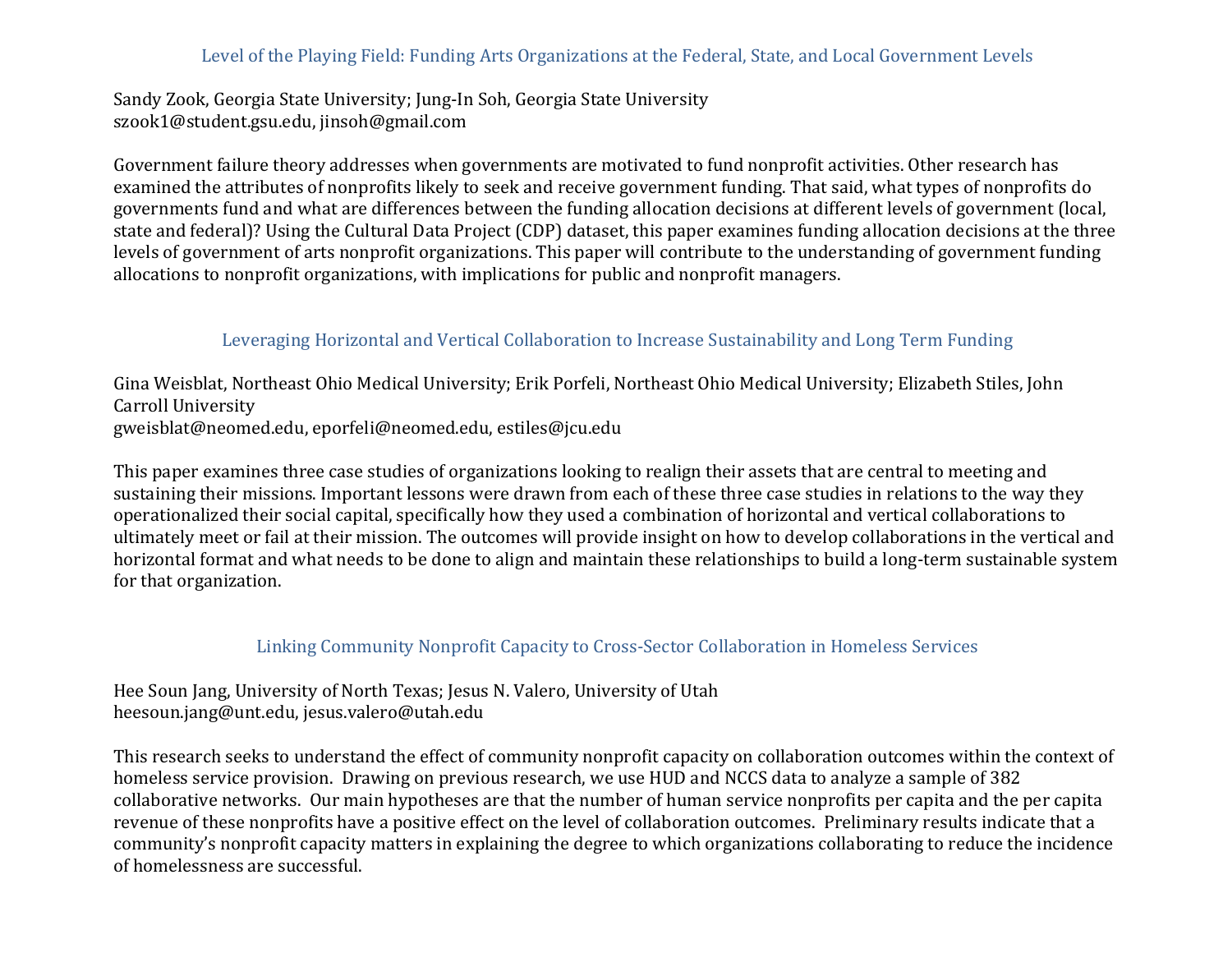### Linking Nonprofit Financial Performance to the Career Paths of Nonprofit Executives

Kerry Ann Kuenzi, Georgia Southern University; Amanda J. Stewart, North Carolina State University Kkuenzi@georgiasouthern.edu, mandijstewart@gmail.com

The professionalized nonprofit sector faces pressures for dual proficiency in mission and operations, but we still know relatively little empirically of what is gained and lost in this shifting landscape of nonprofit management. Joining others who have studied nonprofit finances as a measure of overall performance, this study examines the effect of executive career paths on nonprofit financial performance. Using a unique panel data set of 150 nonprofit executive career paths, we link organizational financial performance to the educational background and professional experience of top management. In doing so, we test the strength of the management-performance link.

# Lobbying In the Nonprofit Sector Beyond the  $501(c)(3)$  Designation: Examining  $501(c)(4)$  Social Welfare Organizations

Nathan Grasse, School of Public Policy and Administration; Daniel Neely, Helen Bader Institute for Nonprofit Management; Kevin D. Ward, Seattle University Nathan.Grasse@Carleton.ca, neely@uwm.edu, wardke@seattleu.edu

Social welfare organizations have received much attention in recent election cycles, although these organizations have not received as much attention as  $501(c)(3)$  organizations in the scholarly literature. This paper contributes to this literature by expanding our understanding of lobbying behavior in the nonprofit sector, looking beyond the  $501(c)(3)$  designation and examining the lobbying activities of  $501(c)(4)$  organizations. Beyond this explanatory model, social welfare organizations present a unique opportunity to test the degree to which environmental changes can influence organizations, as the regulatory environment that controls their political activities has changed over time.

### Location Matters: The Spatial Disconnect in After-School Programming

Brent Never, University of Missouri-Kansas City neverb@umkc.edu

The intent of the paper is to bring quantitative geographic models to the nonprofit and voluntary action literature (building on the work of Bielefeld and Murdoch, 2004; McDougle, 2015; Peck, 2008), while also developing an understanding of the variables that would confound a sense of efficient human service placement.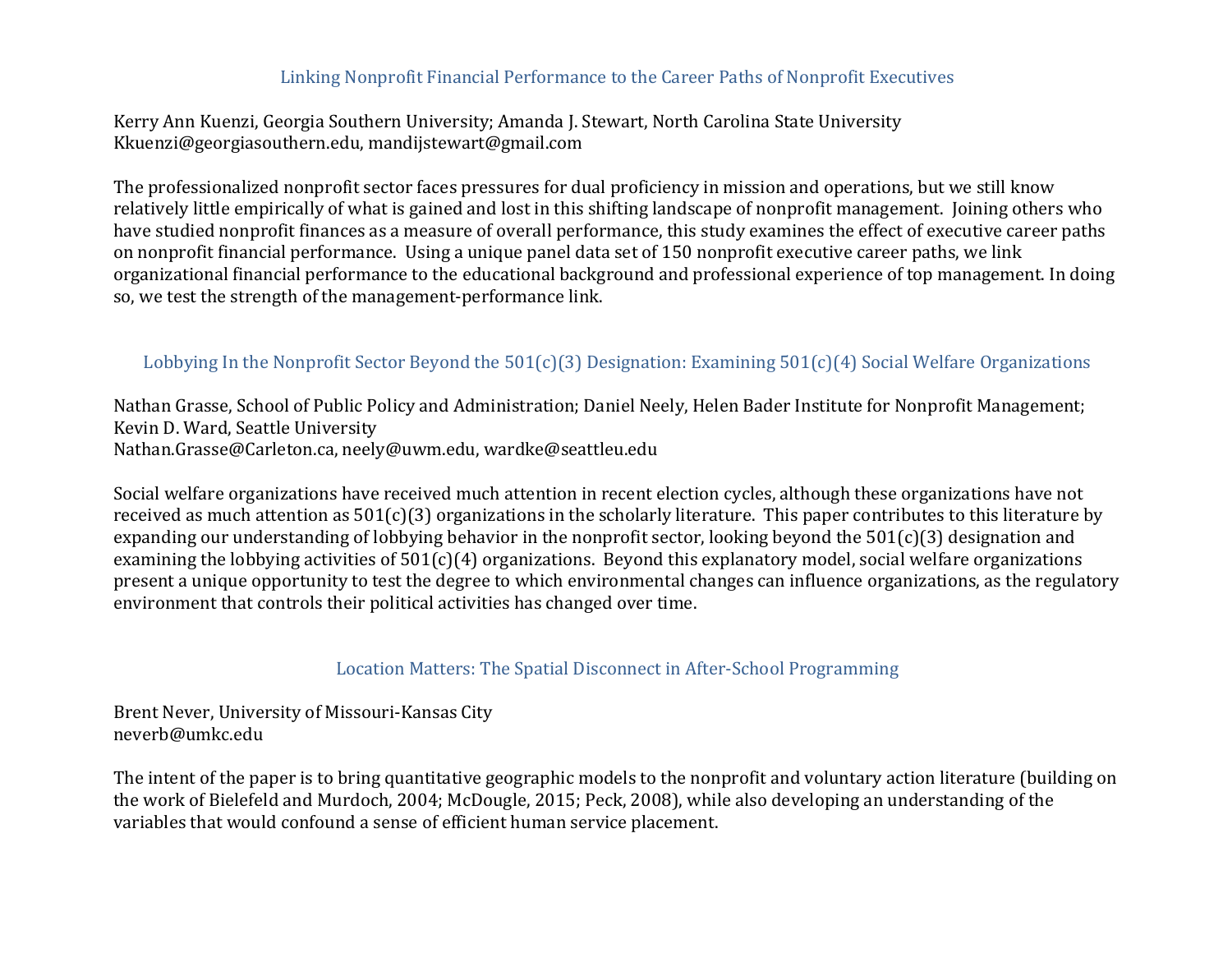# Losing Trust in Nonprofits: The Effect of Negative Media Coverage on Individual Giving Decisions

Haley Murphy, Oklahoma State University; Meghann Rother Dragseth, Louisiana State University; Jamie Smith, University of Oklahoma haley.c.murphy@okstate.edu, mdragseth@lsu.edu, jamiesmith@ou.edu

This paper examines trust in U.S. nonprofit organizations and patterns of giving at the individual level. We ask how and why negative media coverage of a nonprofit organization influences the level of giving or the pattern of giving among individuals. To examine this question, we conduct an experiment with multiple treatment groups subjected to positive or negative stories about a hypothetical nonprofit. This project builds upon scholarship on who gives and individual donor characteristics, expanding our understanding of donor relations and the outcome of individual level traits, marketing, and media attention.

## m-Health Service Delivery in Developing Nations: Addressing Rural Health Service Challenges

Karabi C. Bezboruah, University of Texas at Arlington bezborua@uta.edu

m-Health or mobile phone health service connects the recipients and providers through mobile phone technology by using text messaging, mobile phone based internet, and alerts for medical information and counseling. m-Health is widespread in developing nations and includes cross-sector collaboration, however, accessibility challenges due to infrastructural limitations such as high speed internet connections, and mobile technology. In order to understand how m-Health service is addressing accessibility challenges, we apply qualitative methodologies to explore NGOs from South Asia involved in m-Health delivery, and analyze measures to scale up such services.

#### Making the Link Between Board Self-Assessment and Organizational Learning: Insights From Performing Arts Organizations

Judith L. Millesen, Ohio University; Joanne G. Carman, University of North Carolina at Charlotte millesen@ohio.edu, jgcarman@uncc.edu

In this paper, the authors explore the link between the board self-assessment process and organizational learning among nonprofit, performing arts organizations. Based on data gathered from BoardSource's self-assessment tool, as well as followup interviews with boards of directors and executive directors, the findings from this study shed important light onto the issues facing performing arts organizations and the opportunities where boards of directors can improve. The study also helps to provide a greater understanding of the context and capacity needed for organizational learning and board development.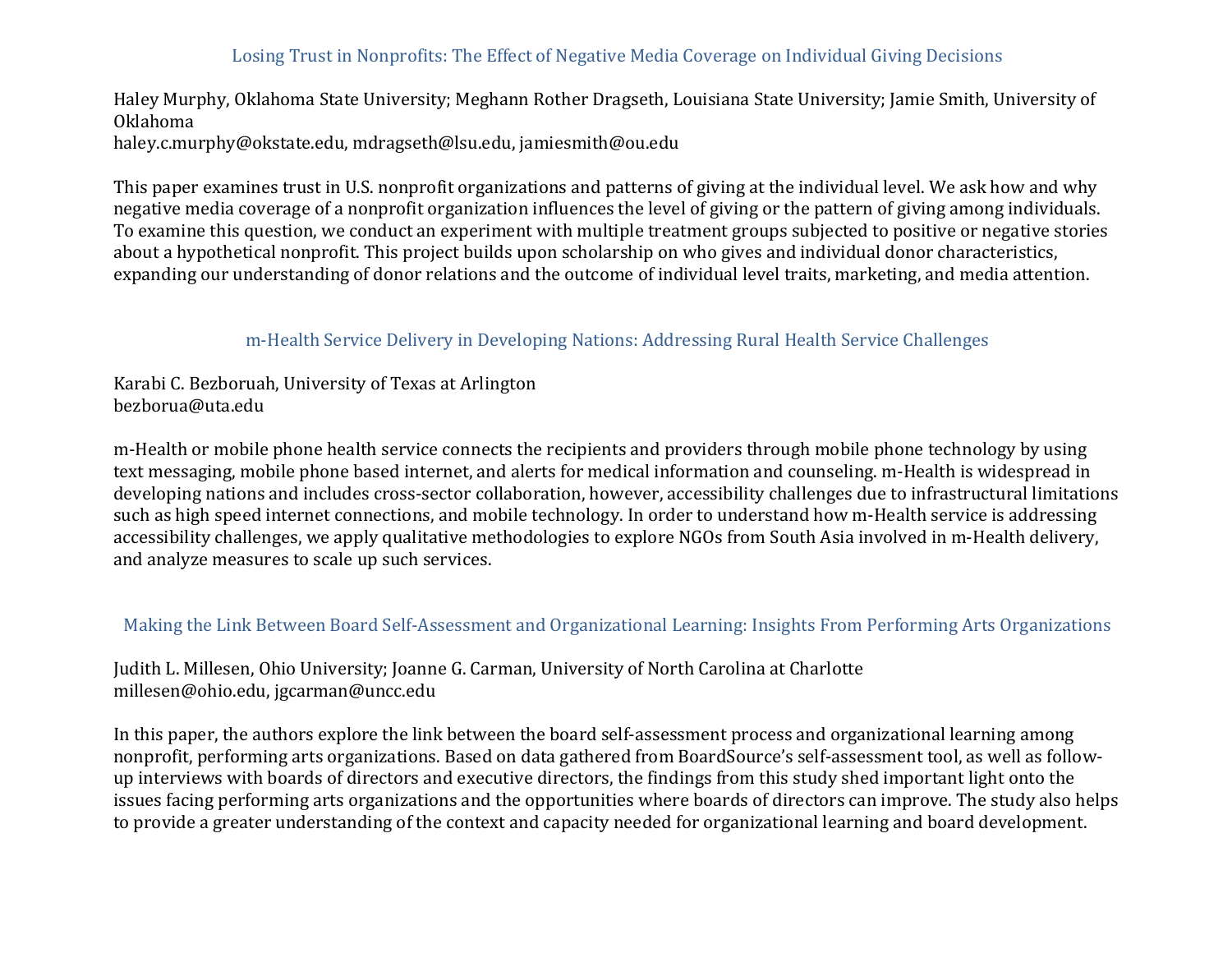## Making Volunteering Decisions under Constraints: A Contingency Approach to Understanding Episodic Volunteering

Ruodan Zhang rz3@indiana.edu

This study uses contingency theory to better understand individuals' decision-making related to episodic volunteering. It examines whether external constraints, including employment status, hours of housework, and relocation decisions, are key moderators in the decision-making process. The analysis uses longitudinal data from the Panel Study of Income Dynamics from 2001 to 2005 to examine variation among episodic volunteers and it identifies four distinct types: episodic and committed volunteering, episodic and serendipitous volunteering, long-term and committed volunteering, and little to no volunteering. These findings reveal limitations of the volunteer retention mindset and underscore the importance of developing more customized volunteer matching instruments.

#### Management and the Managed Heart: Examining Emotional Labor and Motivation in Key Nonprofit Leadership Positions

Jessica Word, University of Nevada Las Vegas jessica.word@unlv.edu

This research investigates the extent of emotional labor required by key nonprofit actors in comparison to other nonprofit employees and the consequences of in terms turnover intentions and burnout of employees in these roles. In addition, we also examine the role that surface acting and deep acting and mission attachment play in moderating both burnout and turnover intentions using both interviews and quantitative analysis. Our findings suggest, fundraisers and executive directors engage in emotional labor at high rates and are more likely burnout and leave when they have to engage in surface acting on behalf of their organizations.

#### Management Innovations and Financial Sustainability of Nonprofit Organizations

Gulnara A Minnigaleeva, National Research University; Irina Korneyeva, National Research University m.gulnara@gmail.com, ikorneeva@hse.ru

Innovations are inalienable part of nonprofit management. Everyone desires to be innovative. Does it actually correspond to the best interests of an organization? In our research we are exploring connections between management innovations in the nonprofit organizations and financial sustainability of an organization.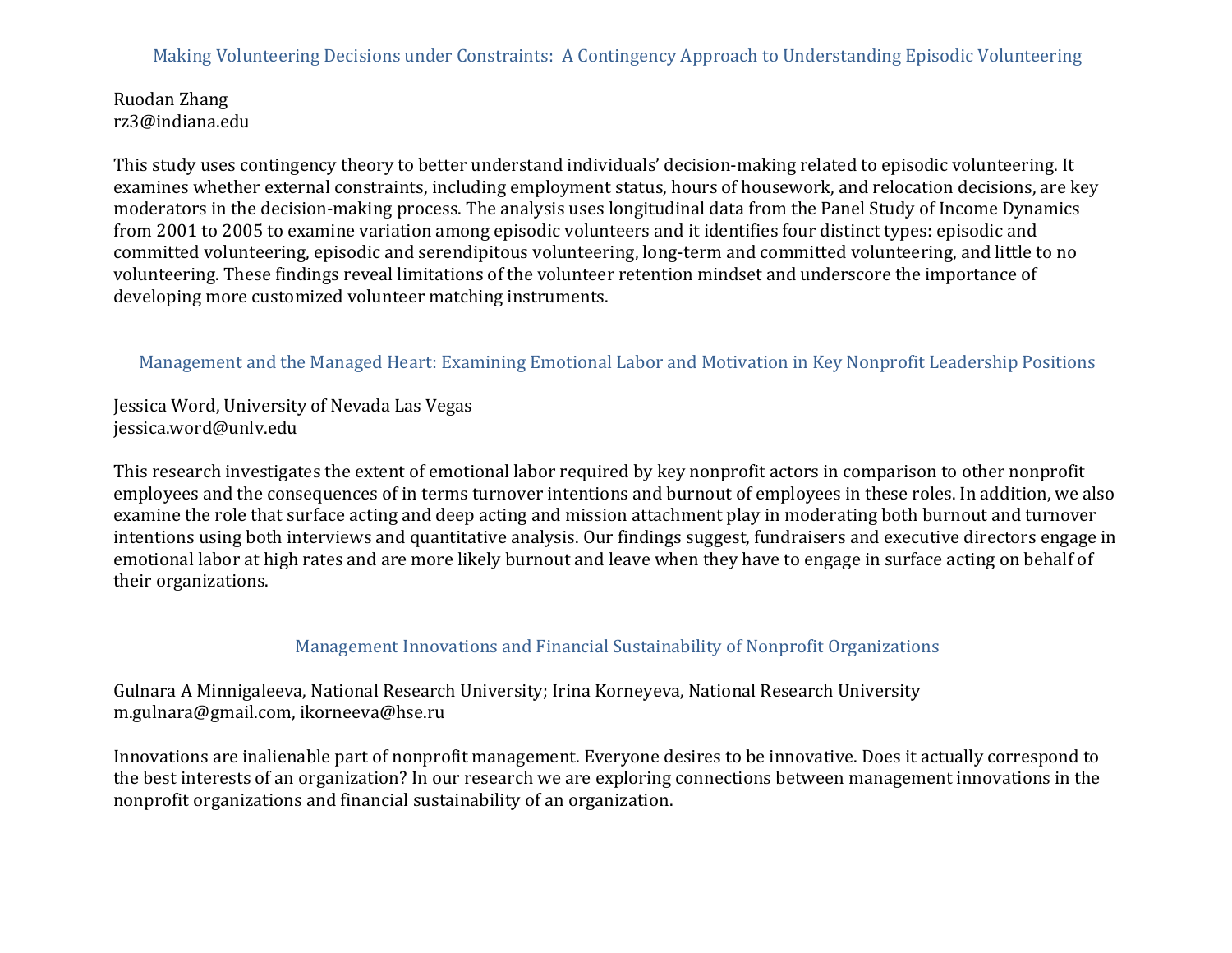## Management of Episodic Volunteers: Evidence from a Religious Mega-event

Ram A. Cnaan, University of Pennsylvania; Dan Heist, University of Pennsylvania; Melissa A. Heinlein Storti, Veterans Affairs Medical Center cnaan@sp2.upenn.edu, heist@sp2.upenn.edu, melissa.heinlein@va.gov

Pope Francis' visit to Philadelphia and the 2015 World Meeting of Families required thousands of volunteers to carry out the events. Recruiting and managing one-time or episodic volunteers is common for nonprofit events such as large sporting events, arts and cultural events, and fundraising events. Volunteers from the Pope's visit all received a questionnaire about their experiences and the volunteer management of the event; 2,408 responded (34.4%). Data on motivation, who volunteered, recruitment, training, assignment, supervision, communication, satisfaction, and suggestions for improvement were elicited. Our findings add to the knowledge regarding episodic volunteering and large event volunteer management.

#### Managing Amidst Mosaic: Integrating Values and Professionalism in the Nonprofit Arts

Leah Reisman, Princeton University lreisman@princeton.edu

How does organizational formalization occur in nonprofits transitioning from founder to executive director control? Through an ethnographic study of Philadelphia's Magic Gardens (PMG), this paper details the interaction between PMG's personalized culture and professionalized protocols in the organization's day-to-day functioning. Drawing on Frumkin (2009), findings complicate the notion that instrumental forces necessarily displace expressive impulses in nonprofits; instead, the analysis explores the emergence of an integrated instrumental-expressive system at PMG. This case is then used to elaborate a theoretical framework that outlines the importance of founder-director power dynamics, values convergence, and founder-led imprinting on the development of such integrated logics.

#### Managing Spontaneous and Episodic Volunteering in the Refugee Crisis

Ruth Simsa, University of Economics and Business, Vienna; Paul Rameder, WU Vienna ruth.simsa@wu.ac.at, paul.rameder@wu.ac.at

Based on empirical research, the paper discusses challenges of the management of spontaneous and episodic volunteering in the refugee crisis in Austria. With several thousand refugees entering the country almost every day, there was a surge of civil society activities and an unprecedented increase in volunteering. This prevented a humanitarian crisis but also led to significant challenges regarding the management and coordination of volunteers. Besides an analysis of challenges of volunteer management in turbulent situations like the refugee-crisis, strategies of different types of civil society organizations will be interpreted. Possible practical learnings as well as theoretical implications will be discussed.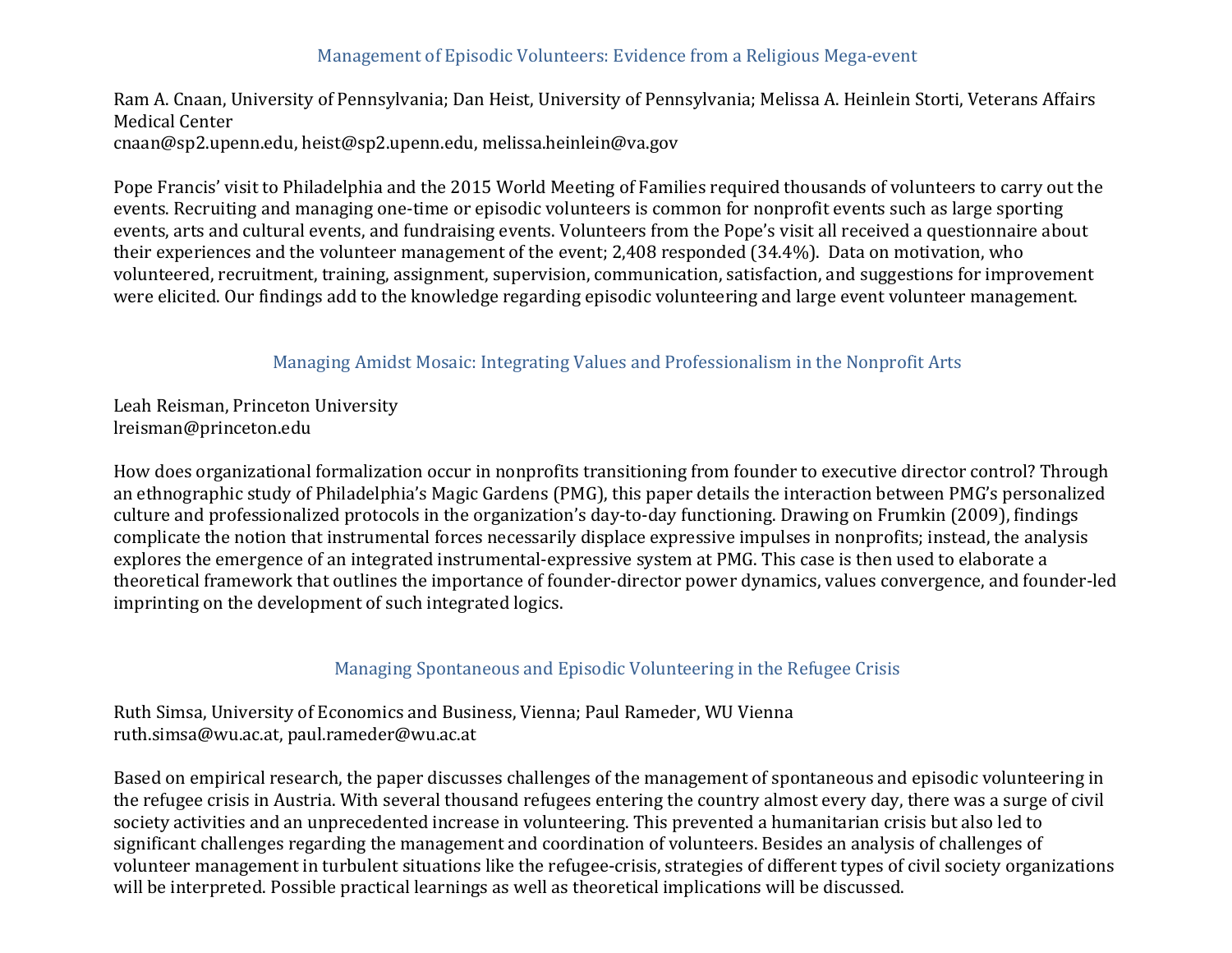#### Managing Third Sector Organizations: The Social Meaning of Money in Nonprofit Organizations

Susanna Alexius; Ola Segnestam Larsson, Ersta Sköndal University College susanna.alexius@score.su.se, ola.segnestam-larsson@esh.se

By analyzing "earmarking" of different streams of income, this paper aims to analyze how the social meaning of money plays out in organizations. The main argument is that the management of nonprofit organizations is influenced by the social meaning of money, which in turn is influenced by social structures, norms, and values. To analyze how organizations handle different "currencies" and to explore the organizational consequences, case studies were carried out with two nonprofit organizations. The case studies reveal that organizations make distinctions among social "currencies" by taking into consideration the perceived autonomy, legitimacy, and status of money.

## Mapping Social Enterprises: "Big" Social Entrepreneurship, L3Cs, and the Traditional Nonprofit Sector

Paul Sum, University of North Dakota; Jason L Jensen, University of North Dakota paul.sum@und.edu, jason.jensen2@UND.edu

Social enterprises may take many forms; however, we know little about how different organizational forms may signal, or produce, different approaches to social entrepreneurship. We compile a data base of three types of social enterprises and analyze differences in social missions and activities, among over 6,000 social enterprises. We supplement the aanlysis with three case studies.

## Mapping the Internationalization Strategies of Chinese NGOs and GONGOs

Reza Hasmath, University of Alberta; Natalia Wyzycka, College of Europe rhasmath@gmail.com, natalia.wyzycka@hotmail.com

This paper maps out how the Chinese non-governmental organizations (NGOs) and Chinese government organized nongovernmental organizations (GONGOs) internationalize. It particularly delineates the dissimilarities in the routes that Chinese NGOs and GONGOs take when going abroad. The findings are drawn from interviews with those Chinese GONGOs and NGOs that have reported doing work in Africa and South East Asia. The paper discusses the implications of the internationalization strategies for the Chinese NGO sector, and for the host jurisdictions where Chinese NGOs/GONGOs operate.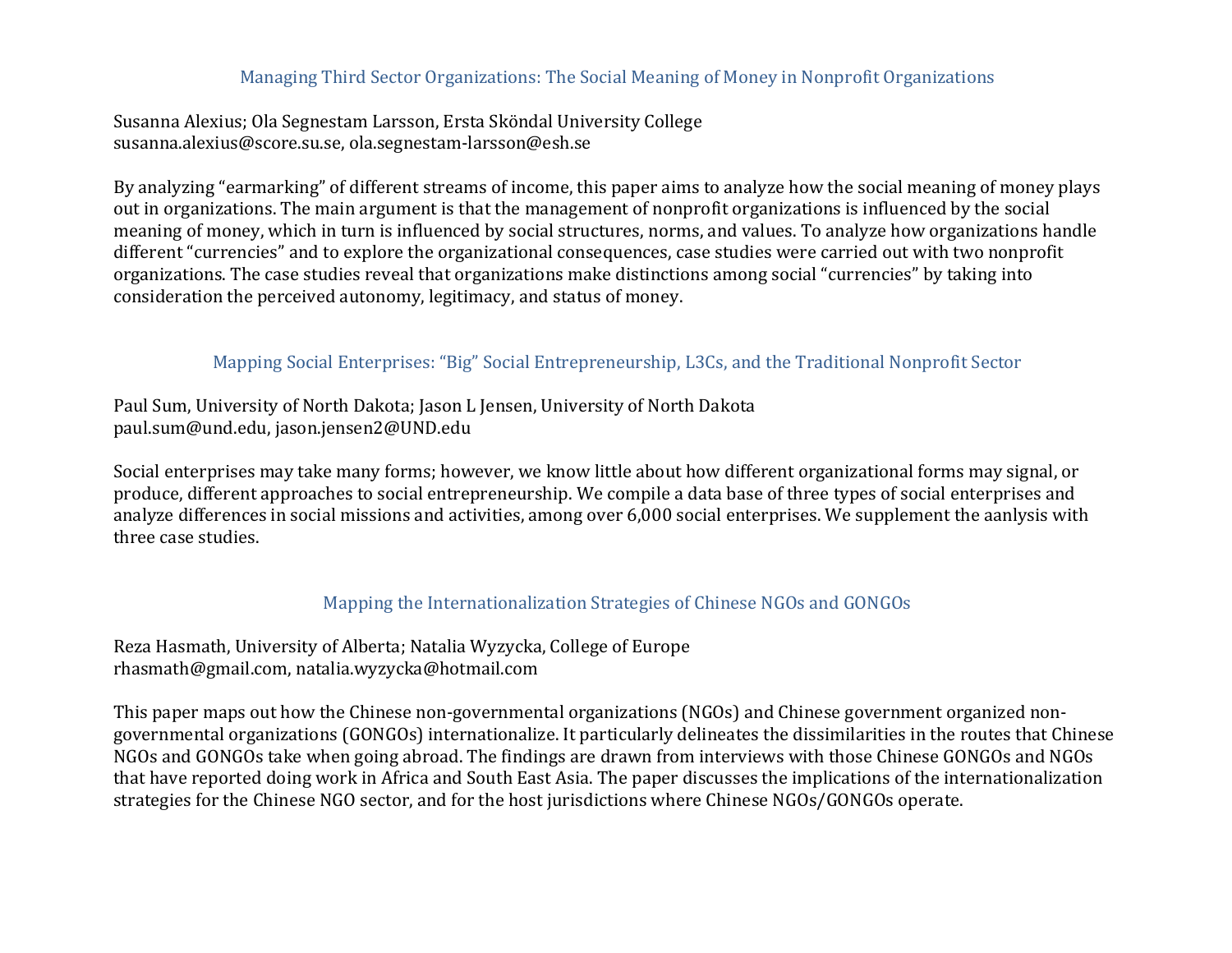## Markov Chains and the Life Expectancy of a Nonprofit

Robert Shearer, Pepperdine University robert.shearer@pepperdine.edu

Nonprofit organizations often prove themselves to be far more resilient than their counterparts in the for-profit sector. And yet unfortunately, nonprofits do occasionally cease to operate. The loss of these organizations can be devastating to the recipients of their services. This paper present efforts to model the life of a nonprofit as a Markov chain, a probability model used extensively in the life sciences and engineering. These models will yield insights into the life expectancy of a nonprofit organization, and identify differences across region, size, and function. This paper builds on a work presented at the 2015 ARNOVA conference.

#### Measure for Measure: Capturing Generosity in Volunteering

Richard Steinberg, Indiana University Purdue University Indianapolis; Barbara J Duffy, Lilly Family School of Philanthropy, IUPUI; Yuan Tian, Indiana University Lilly Family School of Philanthropy; Ruth K Hansen, University of Wisconsin-Whitewater, Indiana University rsteinbe@iupui.edu, bduffy@iupui.edu, yuantian@iupui.edu, rkhansen@iupui.edu

The literature on generosity of money donations (giving as a share of income or wealth) is well developed. We propose a similar descriptive measure for generosity of time donations: volunteer hours times individual wage rate divided by income. We then estimate time generosity for single-headed households and characterize the relationship of time generosity to income, wealth, race, ethnicity, gender, and employment status. Then we explore determinants of individual time generosity in a regression framework.

# Media Framing of Charity Beneficiaries.

Shani Horowitz-Rozen, Bar Ilan University; Eytan Gilboa, Bar Ilan University shanihz@gmail.com, eytan.gilboa@biu.ac.il

This paper presents a new theoretical and empirical framework for analysis of media coverage of charity beneficiaries. It combines and integrates theories and models from the fields of communication and philanthropy. It investigates mass-media coverage of beneficiaries of philanthropic charitable giving between 2005-2009 in the Israeli media. Findings demonstrate emotional episodic frames, presenting individual beneficiaries of food, distributed by NPOs. It reflects on the media's role as a social actor, steering public discourse about effective philanthropy and 'politics of pity'. This work have significant implications for the study of philanthropy's media coverage, and public discourses about philanthropy and government responsibilities.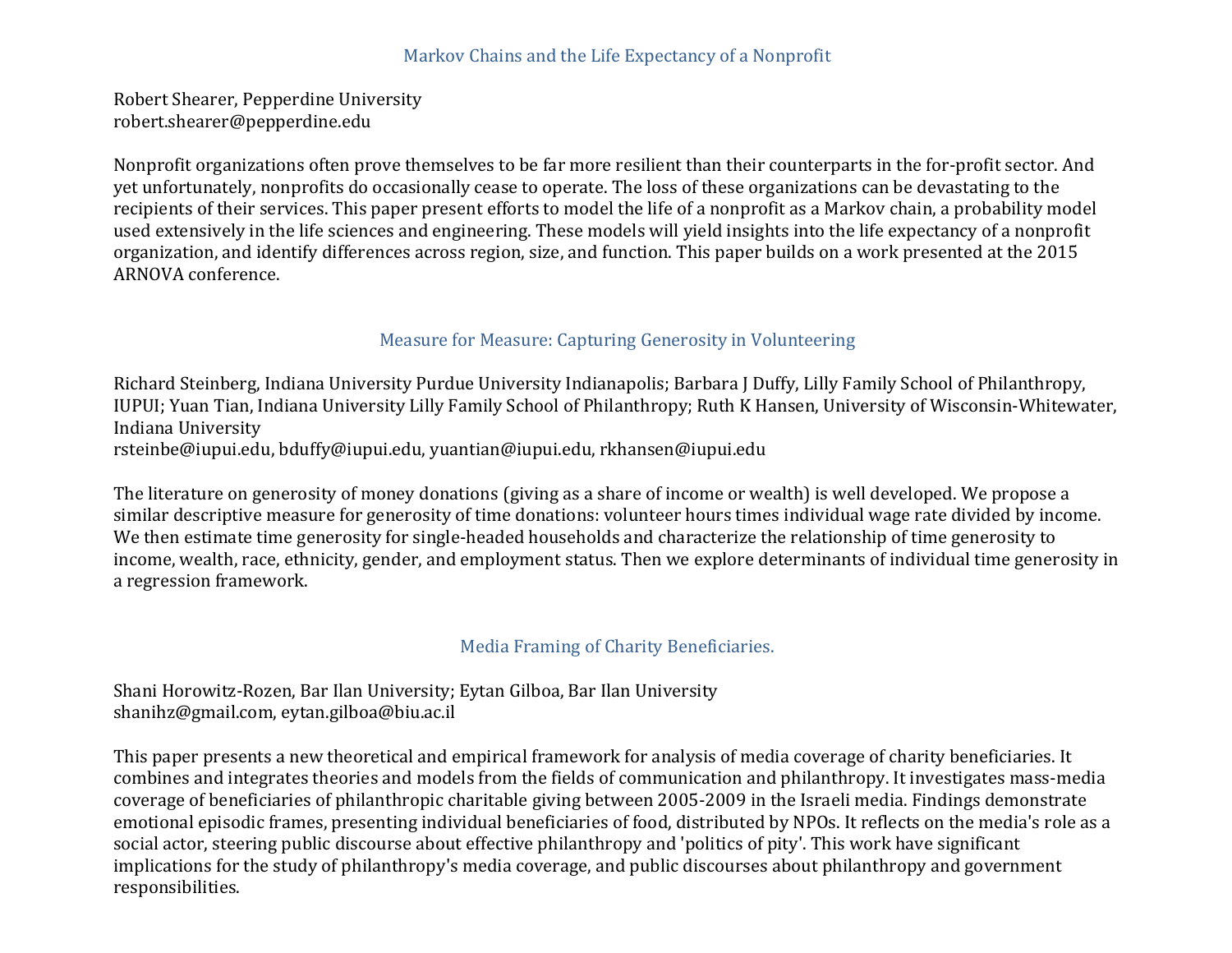# Megachurch's Practices of Managing Accountability On Website

Ashley E. English, Texas Christian University; Hee Soun Jang, University of North Texas; Lisa A. Dicke, University of North Texas a.english@tcu.edu, heesoun.jang@unt.edu, lisa.dicke@unt.edu

This study examines practices of accountability management of megachurches in Texas and offers understanding about factors affecting active efforts of building accountability by megachurches. By analyzing the prevalence of web-based accountability, we have the opportunity to learn more about how megachurches view transparency. Additionally, we can begin to learn more about the driving forces behind organizations who voluntarily choose to be accountable in the absence of formal requirements to do so. Learning about web-based accountability in larger congregations could help provide guidance for encouraging other types of nonprofits to voluntarily demonstrate accountability as well.

## Migration in Germany: The Role of Nonprofit Organizations, Local Government and Universities in Integrating Refugees Through Higher Education

Silke Boenigk, University of Hamburg silke.boenigk@wiso.uni-hamburg.de

Based on a data set of more than 700 refugees, the author explore the role of nonprofit organization, local government and university stakeholders to help refugees to get access to higher education. Using a transformative service research approach (Anderson et al. 2013), a conceptual framework labeled as "integration through education" will be developed and empirically tested. At the conference, the concept and the final outcomes of the first two semesters of the integration process will be presented and critically discussed.

## Mission Statements and Non-Profit Management: A Mixed Methods Analysis of Mission Drift in Microfinance Institutions

Bethany L. Paris, Center for Business and Economic Research, University of Kentucky; JS Butler, Martin School of Public Policy and Administration, University of Kentucky bethany.paris@uky.edu, jsbutl3@email.uky.edu

The phenomenon of mission drift highlights the disconnect between the outcomes of and the target demographic served by organizations. Specifically, within microfinance institutions (MFIs), two juxtaposed ideologies exist: institutionalist and welfarist, where the former leans toward financial sustainability as the primary outcome, while the latter primarily focuses on assisting impoverished households. Preliminary analysis indicates that MFIs are drifting toward the institutionalist philosophy of lending. Utilizing a mixed methods approach, this study explores the connection between the words an organization uses to define itself with the financial outputs of the organization.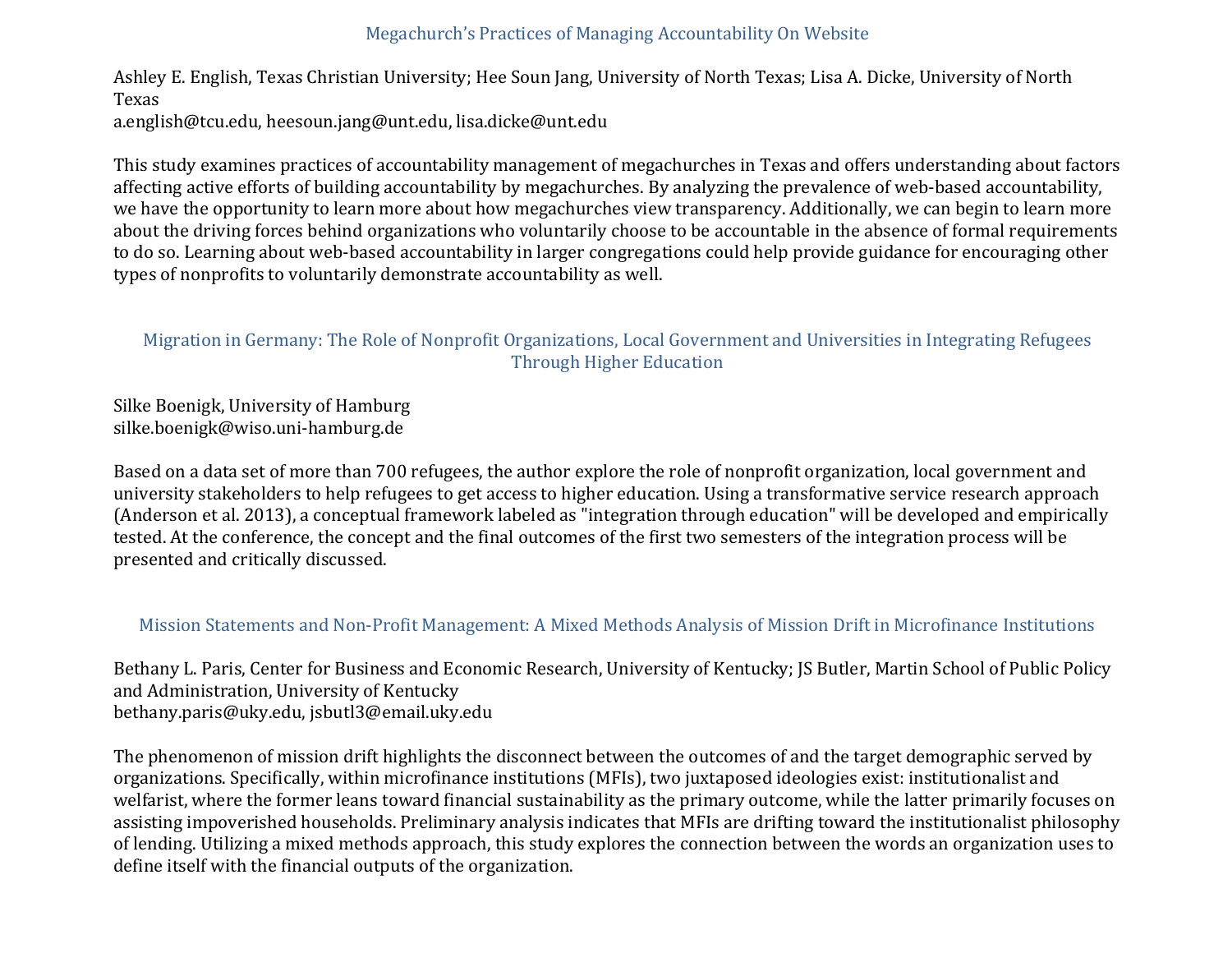#### Models of Non-Profit and Government Partnerships: Comparative Analysis of Brazilian Policies in Health, Social Service and **Culture**

Patricia Maria Mendonca, University of Sao Paulo; Edgilson Tavares Araujo, Universidade Federal do Recôncavo da Bahia; Anny Karine Medeiros, Fundação Getulio Vargas pmendonca@usp.br, edgilson@gmail.com, annykmedeiros@gmail.com

The models of partnerships between government and CSOs documented to date demonstrate a multitude of formats. In Latin America, and Brazil in particular, there is still a need for studies which systematize these models (Peci et al., 2011). This study makes the comparison of partnership models in three different public policies in Brazil. Its contribution for the recent research agenda on partnerships is to bring about details of the Brazilian context, and also adding to the existing models, largely focused on economic approaches, considering more processual factors related state - society relations and their influence on the partnerships.

More than One Path: Examining the Relationship between Religiosity and Community Volunteering

Edward C. Polson, Baylor University Clay\_Polson@baylor.edu

Research reveals that people who participate in religious activities on a regular basis are more likely to volunteer than others. Yet few studies examine the relationship between varying dimensions of religious expression and volunteerism. In a time when US religious diversity is increasing, understanding how different forms of religiosity relate to volunteerism will be helpful for organizations relying on religious volunteers. Drawing on survey data collected from a national sample of adults, I examine the relationship between volunteerism and a broad set of religious beliefs, behaviors, and experiences. Findings reveal several ways that dimensions of religiosity are related to volunteerism.

## Motivations and Perceptions of Social Hybrid Leaders

Crystal Trull, University of San Diego crystaltrull@sandiego.edu

The creation of new corporate structures to accommodate consumer demands for greater social responsibility has resulted in social hybrids - for profit companies that focus on financial profit and societal impact. Given the relatively short time these models have been in existence, little is known about why social hybrid founders have chosen these models and the potential implications for the nonprofit sector. This exploratory qualitative study will present findings focused on social hybrid leaders' motivations for adopting a social hybrid structure and the strategies used to fulfill a double bottom line.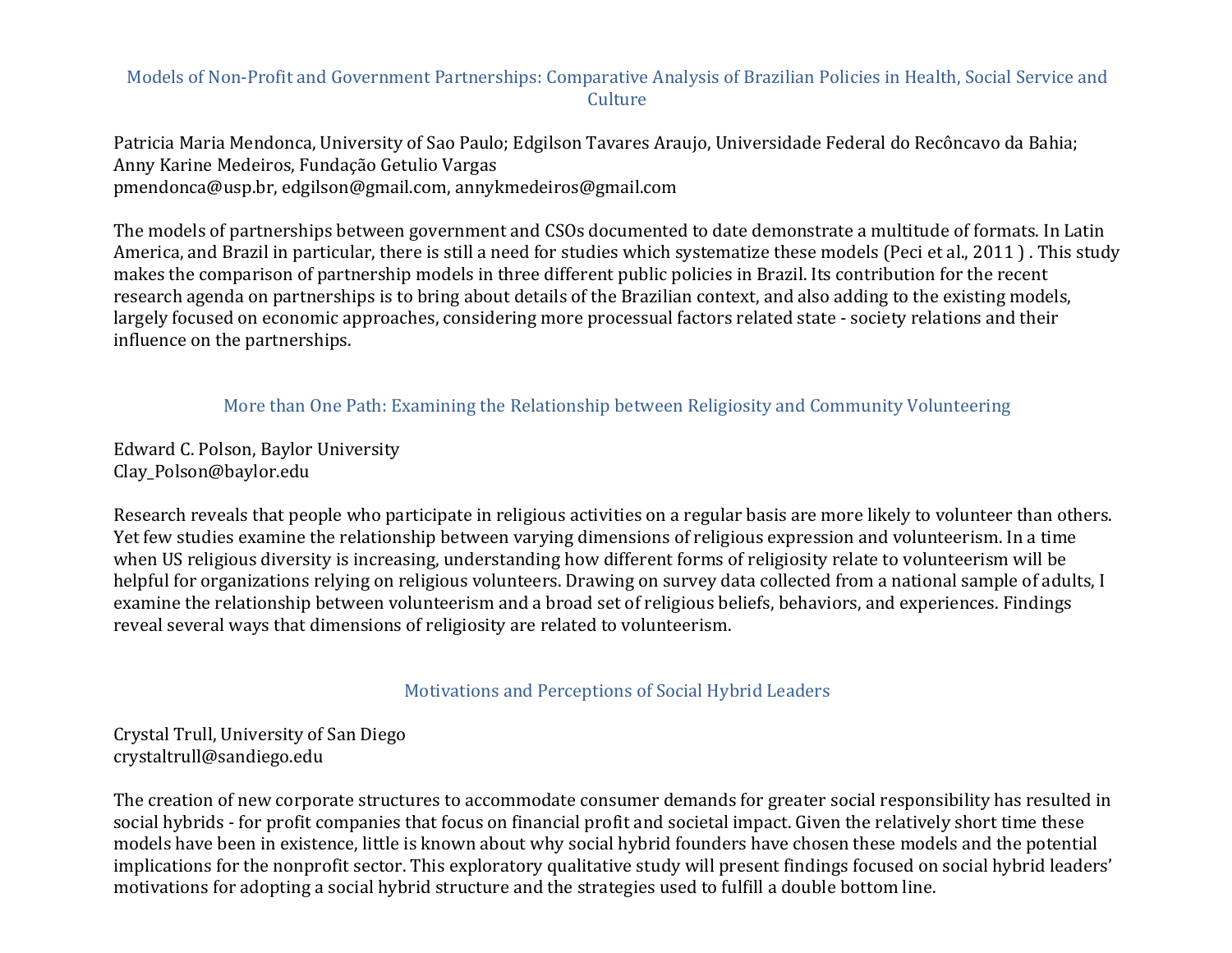# Motivations for Remittances and Philanthropy – Towards an Integrated (Mid-Range) Theory of Giving

Daisha M Merritt, University of North Carolina, Chapel Hill; Sabith Khan, Georgetown University; Arjen De Wit, VU University Amsterdam

Daisha@email.unc.edu, khanpgg@vt.edu, arjendewit@gmail.com

In this paper, based on synthesis of various theories and some empirical studies, we propose a new 'mid-range' theory, that seeks to explain the motivations for giving – both remittances and philanthropy.

Moving Beyond M&E: A Stewardship Theory Based Perspective on Performance Measurement Systems in Social Enterprise

Saurabh Lall, University of Oregon saurabhl@gwmail.gwu.edu

As the study of social enterprise continues to grow, there is a growing body of academic literature on measuring the social value created by these organizations. I draw on the literature on funder-nonprofit relationships related to accountability to examine how monitoring and evaluation practices are developed within social enterprise. I examine these questions through the lenses of agency and stewardship theory, using qualitative data from eight social enterprises, as well as their funders. I find that many of these practices are developed in collaboration with their funders, rather than being externally imposed, in contrast to findings in the nonprofit sector.

#### Multi-disciplinary and Cross-Institutional Engaged Department Initiative – Part 2

Heather L. Carpenter, Grand Valley State University; Shinyoung Park, Grand Valley State University carpenth@gvsu.edu, parkshi@mail.gvsu.edu

This paper will report on interim  $(1)$  student attitudes towards civic engagement,  $(2)$  faculty perceptions of—and department culture for—community engagement, as well as  $(3)$  community perceptions of mutuality and reciprocity within a multiinstitutional community engagement department initiative between Grand Rapids area community organizations and seven departments across three local institutions of higher education.

The engaged department community engagement initiative began in May 2015 and runs through December 2016.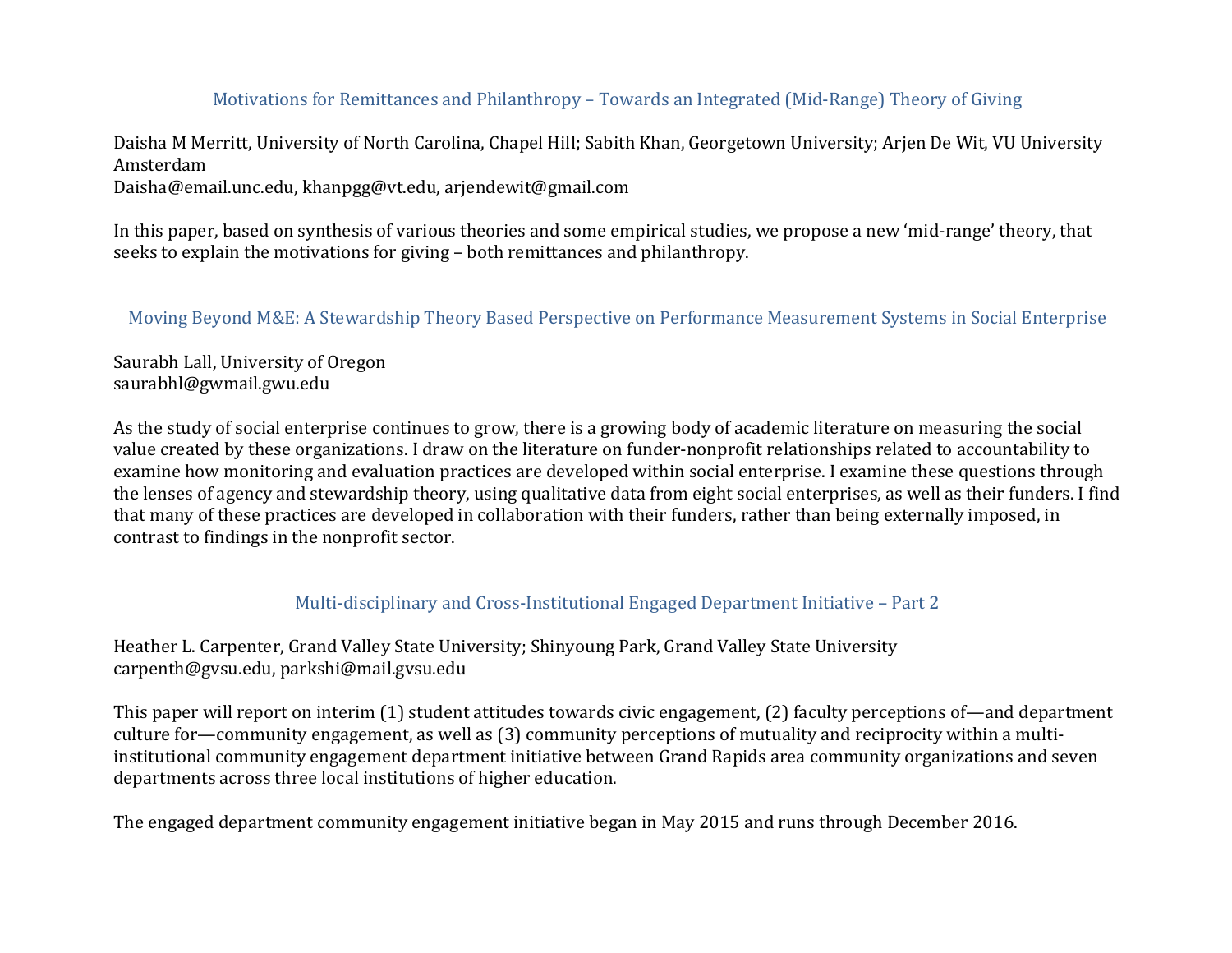### Neighborhood Gentrification, Intra-Metropolitan Population Shifts, and the Responsiveness of Local Nonprofit Programs

Lewis Faulk, American University faulk@american.edu

This analysis will present findings from a survey of 900 nonprofit human service providing organizations in the D.C. metropolitan area, with an oversample of organizations in 10 neighborhoods characterized by either out-migration of minority individuals living in poverty or in-migration of those individuals as they are displaced by gentrification in central D.C. neighborhoods. Surveys will provide data on the organizational and neighborhood level, which will be analyzed to uncover emerging patterns of service delivery, inter-organizational competition for funding, and collaboration between nonprofits and local governments to address changing needs as neighborhood populations shift due to neighborhood gentrification and intrametropolitan migration.

# Network Bricolage and the Speciation of Proto-Institutions: Evolution of a Community Development Variant of the 'Shared Platform' Nonprofit Innovation

Ray Dart, Trent University rdart@trentu.ca

This paper will elaborate in-depth qualitative data on the speciation of innovative 'shared platform' organizational structures in Toronto, Canada. These structures, initially intended to reduce the disadvantages commonly observed in small communitybased nonprofit organizations, speciated into a distinct operating model as it was implemented in a distinct community development-focused operating milieu. The speciation of this innovative proto-institution occurred through a process of bricolage, led by a networked community of practice rather than through a singular institutional entrepreneur. The paper will elaborate the organization theory content and context of the evolution of this important nonprofit sector social innovation.

## New Nonprofit Employees and Managerial Coaching: Key Impacts

# Toby Egan, University of Maryland tobyegan@umd.edu

The purpose of this study was to investigate the relationships between perceived managerial coaching behavior and employee outcomes among new employees. Study participants were 422 members of seven large nonprofit organizations listed on Forbes 50 Largest US Charities list, located in the US and their 394 managers. Organized around goal setting and organizational support theories, the studied dependent variables (or endogenous factors) were perceived employee personorganization fit, goal achievement, role clarity, turnover intention and job performance. Study findings indicate that managerial coaching impacts new employee role clarity through goal clarification and by influencing employees' perceived fit with the organization.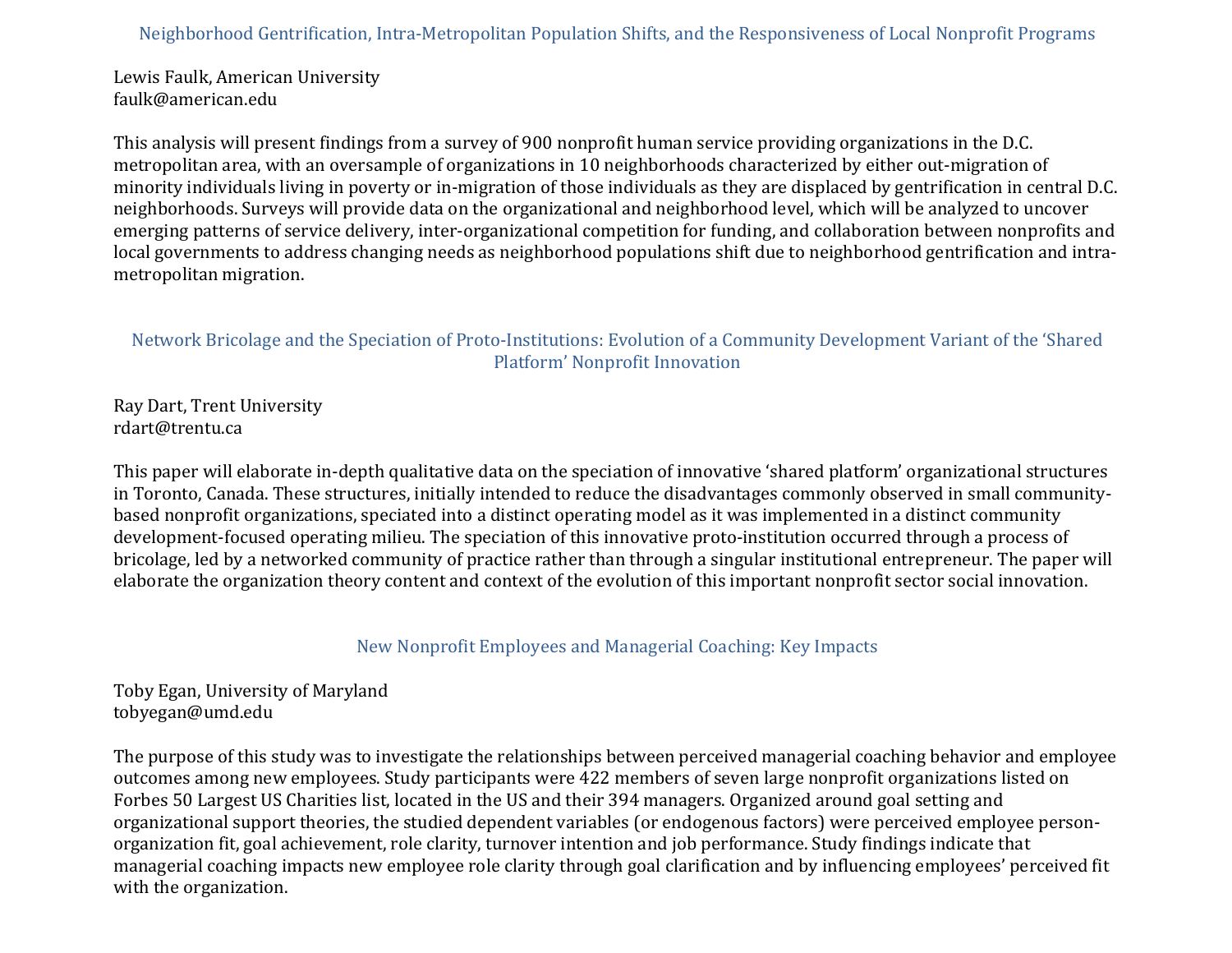### New Research on the Landscape of Giving Circles in the U.S.

Angela M. Eikenberry, University of Nebraska at Omaha; Julia L Carboni, Syracuse University; Jason Franklin, Dorothy A. Johnson Center for Philanthropy @ Grand Valley State University; Jessica Bearman, Bearman Consulting; Elizabeth Gillespie, University of Nebraska at Omaha aeikenberry@unomaha.edu, jlcarbon@maxwell.syr.edu, jason franklin@gvsu.edu, jessica@bearmanconsulting.com, egillespie@unomaha.edu.

Giving circles are philanthropic vehicles in which members pool donations or time and decide together where these are granted. The purpose of this research is to assess the current landscape of giving circles in the U.S., examining their composition (participant demographics); funds raised; areas, issues or populations supported; and how varying structures compare with one another. Data come from documentation and secondary data and a nation-wide survey. Findings will be used to generate hypotheses about how these variables are likely to impact giving and other engagement, the focus of next phases of the research.

### New Strategies for Pluralistic Diversity/Deep Inclusion Among University Students: A Transdisciplinary Approach

Ruth S. Bernstein, University of Washington Tacoma; Paul F. Salipante, Case Western Reserve University; Judith Y. Weisinger, Bucknell University; Morgan Bulger, Case Western Reserve University bernstrs@uw.edu, pfs@case.edu, Judith.Weisinger@bucknell.edu, mab266@case.edu

Recent high profile incidents involving racism, sexism, and harassment of individuals highlight the critical need (Levy & Green, 2009) for diversity practices that actually work to create inclusive campus environments. We use a transdisciplinary approach stemming from four disciplines (management, social psychology, sociology and education) and two loci (voluntary organizations and residential communities) to generate knowledge on social practices that lead to prejudice reduction and inclusion. The paper's purpose is to present an initial transdisciplinary synthesis focusing on informal, voluntary associating with high quality diversity interactions, in order to elicit reactions that will further the development of new, research-based policy options.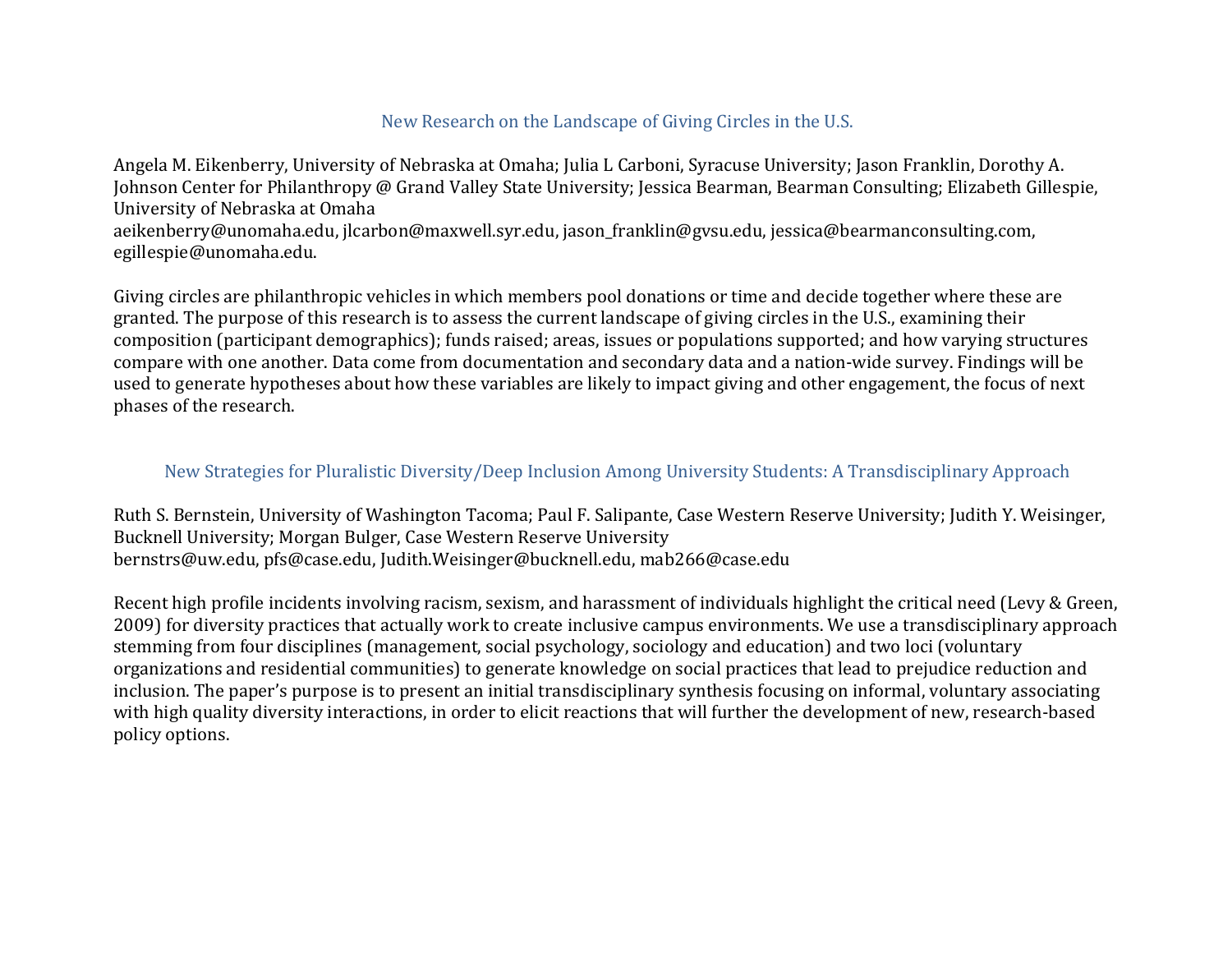### New Volunteers, New Models of Volunteer Management: Converting Volunteer Energy to Meet the Needs of Host Organizations and Volunteers

Jeffrey Brudney, University of North Carolina Wilmington; Lucas C.P.M. Meijs, Erasmus University Rotterdam jbrudney@gmail.com, lmeijs@rsm.nl

Nonprofit scholars have devoted substantial research attention to episodic volunteering, particularly the motivations and behaviors of volunteers. The management of these human resources has commanded much less inquiry. In this research we conceive of the primary managerial challenge as translating these bits ("episodes") of volunteer energy into productive volunteering, and the volunteer administrator as the central actor in this process. Based on how volunteers are recruited into host organizations and where they are placed in service roles, we develop four models of volunteer management. This research defines and elaborates the different models and their implications for host organizations and volunteers.

NGOs – State Relationships: Reorientation in the Times of Humanitarian Security.

Zia Obaid, University of Peshawar zia\_obaid@hotmail.com

The study is intended to contribute towards policy formulation and to the donors and state to make informed policy decisions. The data will be collected from development sector actors working in Pakistan. The research is going to explore the development sector network and the agency of donors and voluntary sector organizations in obtaining their objectives: the capital that they possess their relationships, dependencies and collaboration. The research will contribute towards policy initiative needs to be taken in the backdrop of changing institutional scenario.

NGOs and Foreign Aid: A Macro-Level Perspective

Nuno S. Themudo, University of Pittsburgh themudo@pitt.edu

While the political influence of international NGOs is increasingly recognized, the rise of their economic power remains largely unexplored. This paper helps to address this gap by examining the evolution of NGO foreign aid. Contrary to widespread claims in the literature, this research shows that aid disbursed by NGOs is a significant and growing component of foreign aid, NGOs are not generally resource dependent on official aid, and NGOs are not falling out of favor with official donors. The privatization of foreign aid identified here creates new opportunities and challenges to the government-dominated foreign aid system.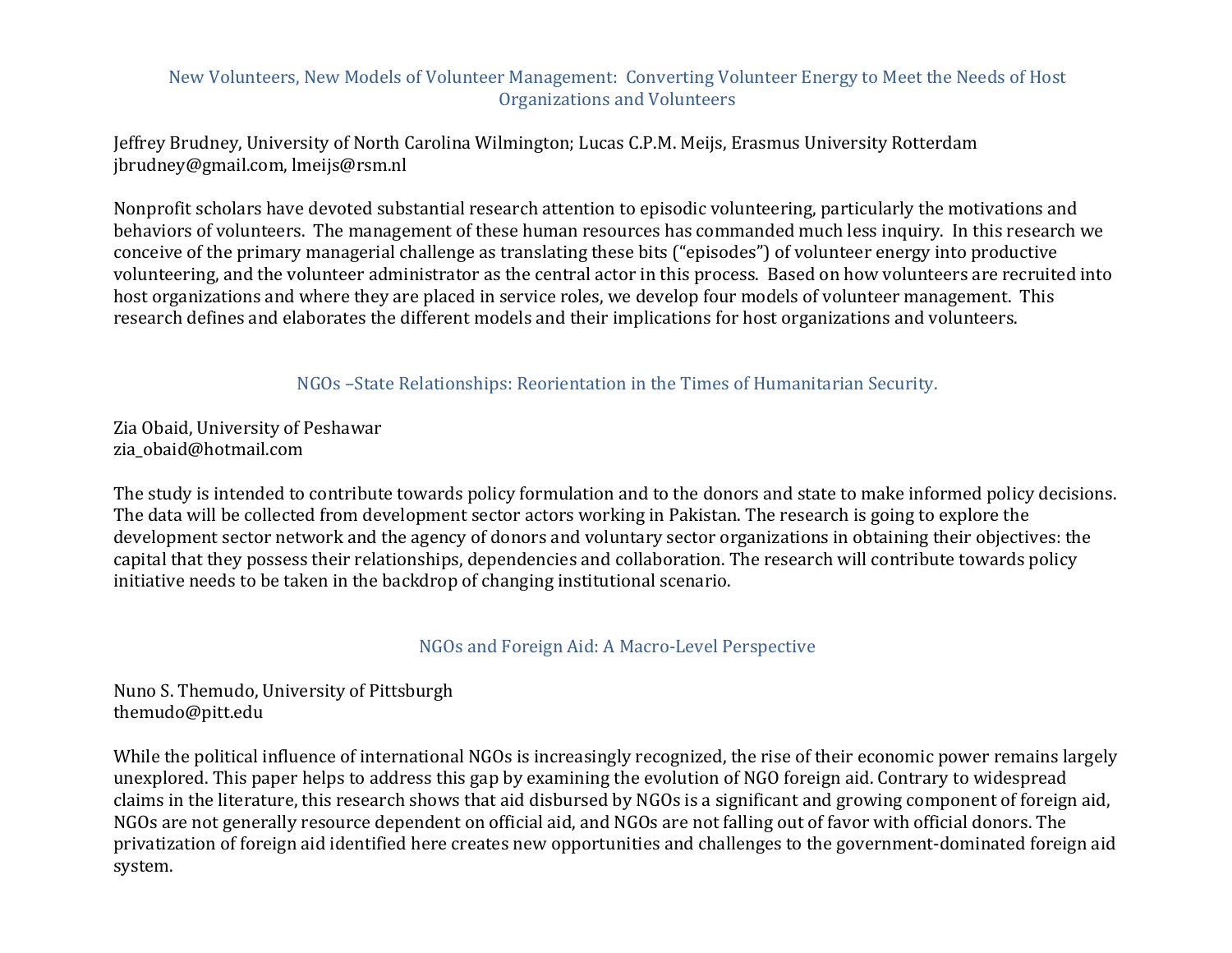#### NGOs in a Lower-Middle Income Country: Funding Mobilisation Strategies of National NGOs in Ghana

Emmanuel Kumi, Centre for Development Studies. University of Bath. UK kumiandy3@gmail.com

Resource mobilisation remains a challenge for national NGOs' managers. However, a discussion on how resources are mobilised especially in transitioned lower-middle income countries (LMICs) has received little attention in the literature. This paper addresses this gap by drawing on the case of national NGOs in Ghana. Data is based on a survey ( $n=65$  NGOs) and key informant interview with NGO managers, donor agencies and development practioners  $(n=57)$  in documenting their revenue mobilisation strategies. NGOs are repositioning themselves by diversifying their sources of funding which hitherto were unexplored. This study contributes to the literature on the effect on NGOs of graduation to LMIC status.

#### No Taxation, No Representation: How Government Is Organized - or Not - to Address Nonprofit Issues

Alan J. Abramson, George Mason University aabramso@gmu.edu

At a time when almost every industry has significant representation within government, it is curious and problematic that there is not even a modest-sized office in government that represents - rather than regulates - the nonprofit sector as a whole. To improve understanding of this puzzling gap, this paper will describe how the government is currently organized to address nonprofit issues; explore why the sector has minimal representation within government; identify problems that grow out of the current arrangements; and discuss options for reforming government to better handle nonprofit issues.

#### Nonprofit Assessment and Evaluation: Are we Trapped in Minutia and Ignoring the Strategic

Ronald L. Wade, University of North Texas ronaldlwade@ronaldlwade.com

Is it possible for Nonprofit organizations to be proactive, to define the quality of the Organization, Services, and Commitment in a predictive manner? Literature suggests nonprofits are content with snapshots in time provided by Outcome Measurement and Performance Management. Whereas industry expects that organizations perform at a defined level in order to produce quality products, results and predictive insight. A look at the research performed in the evaluation of Nonprofit Organizations quickly reveals that many are performed as postmortems rather than methods of improvement. Can the nonprofit sector embrace methods of developing leading indicator?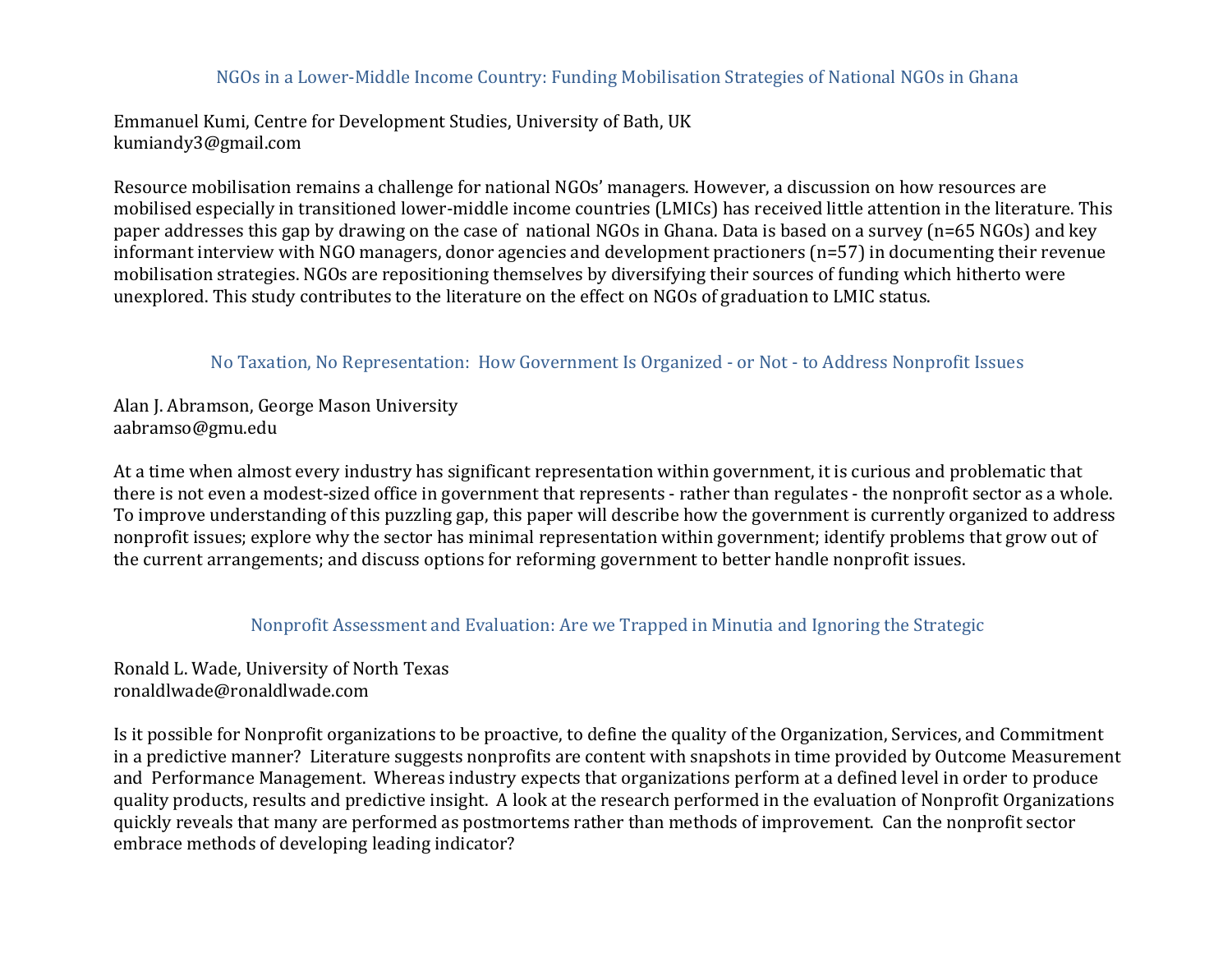#### Nonprofit Contracting Decisions with Government: Evidence from Transition Coaching

Jason Coupet, North Carolina State University; Kate Albrecht, North Carolina State University jacoupet@ncsu.edu, kralbrec@ncsu.edu

Although efficiency theory can be used to explain contracting behaviors, less is known about relationships outside of delegation the between public and nonprofit sectors. This research focuses on what contractual relations between the sectors may be a function of transaction costs, resource acquisition, or institutional considerations. Using an apriori phenomenological approach, we analyze the contractual behavior of transition coaching organizations working with public universities. Results reexamine classic economic and institutional theories, as well as suggest new directions for research in strategic management of nonprofit organizations when developing contracts with public entities.

## Nonprofit Executive Leaders' Career Paths: Which Way to the Top?

Jennifer Rinella, Rockhurst University; Dorothy Norris-Tirrell, Nonprofit Leadership Alliance; Xuan Pham, Rockhurst University jennifer.rinella@rockhurst.edu, Dorothy.NorrisTirrell@nonprofitleadershipalliance.org, Xuan.pham@rockhurst.edu

Nonprofit organization executive directors play critical roles in the leadership of their communities. While much has been written about the processes of nonprofit management and leadership, less attention has been paid to the unique career paths taken by professionals who occupy the highest nonprofit staff positions. This research examines the education and career history of 289 regional and local level CEO/President/Executive Directors from 12 national nonprofit organizations to better understand who is serving in the executive role. The findings will inform nonprofit professional career choices and guide boards in the executive hiring processes.

## Nonprofit Income Portfolio Risk and Program Service Provision: An Application of Modern Portfolio Theory

Ellie Heng Qu, The Bush School of Government and Public Service, Texas A&M University hqu@iupui.edu

Nonprofits derive income from various sources. A nonprofit manager's goal is to choose a portfolio of income sources that can minimize the unexpected changes in portfolio return (portfolio risk) given a chosen level of program services. This study uses modern portfolio theory (MPT) to empirically examine nonprofit income portfolios and explore how a nonprofit's portfolio risk influences its program service provision. I also challenge the appropriateness of using Herfindahl-Hirschman Index (HHI) by comparing the results based on MPT and those using HHI.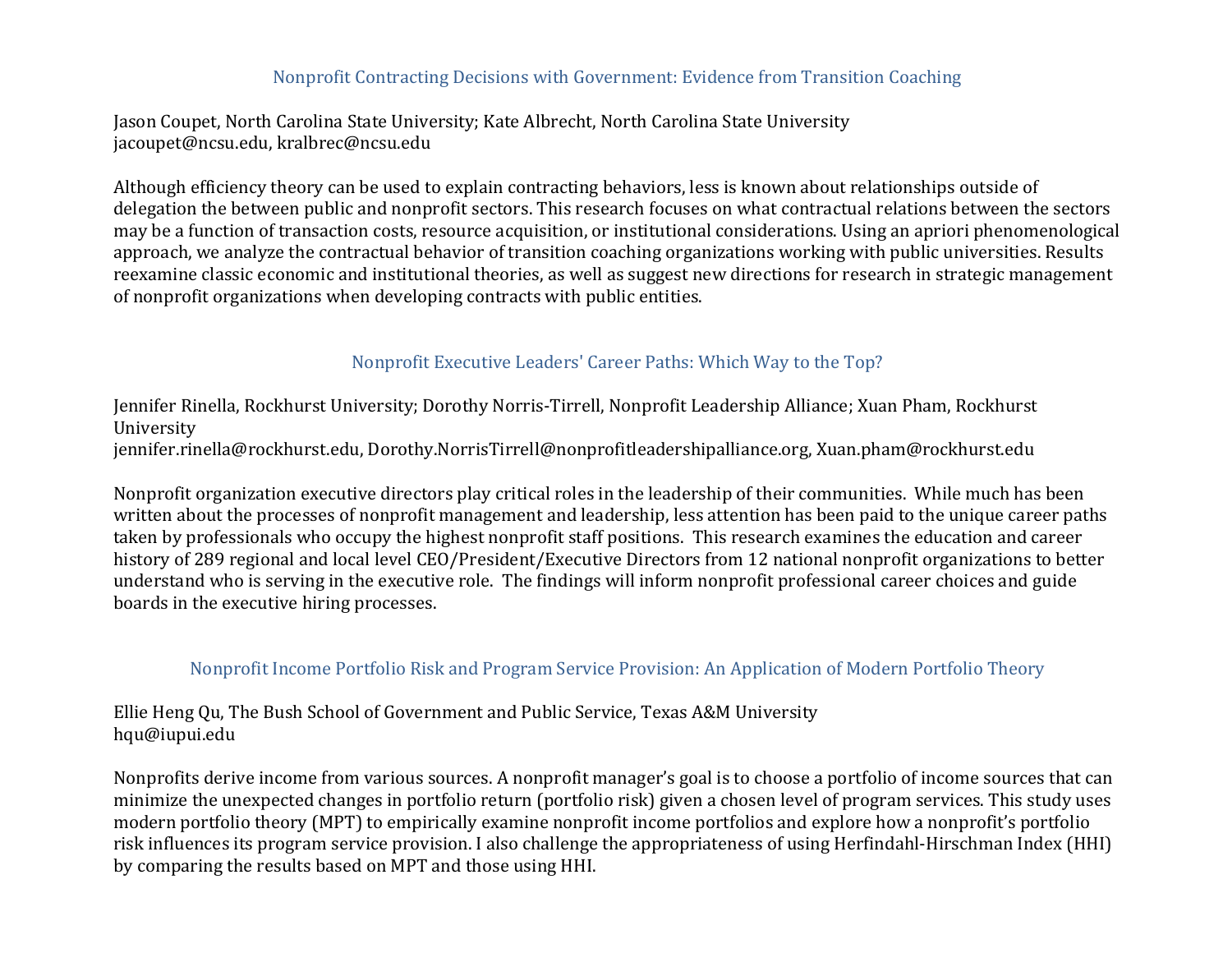#### Nonprofit Innovation Theory: Work Arounds as The Drivers to Best Practices

Stuart C. Mendel, Cleveland State University s.mendel@csuohio.edu

In this paper I suggest the principle that best practices are temporary and should be considered more as the outcomes of a flexible process of creative design rather than a fixed or immutable set of performance standards. I also suggest that best practices are derived through continuous improvement behaviors and outcomes that take into account the work-arounds nonprofit professionals devise to resolve unanticipated problems and circumstance in nonprofit program and administration settings. Further, work-arounds are important indicators of the limits of best-practices and should comprise a valid best practice policy and grant makers should take into account in their work with nonprofit organization partners.

#### Nonprofit Innovation: A Systematic Literature Review

Taha Hameduddin, Indiana University-Bloomington taha.hameduddin@gmail.com

This paper addresses a significant gap in the literature by providing the first systematic review of nonprofit innovation research, addressing the conceptualizations, theories, and methodologies that have been used, and offering ideas for further research. Organizational innovation has been a topic of study for many decades across the disciplines, but the existing literature reviews of innovation do not focus on the nonprofit context. Systematic reviews are transparent in their methodology, unbiased, and replicable, and can offer a more comprehensive look at the state of research.

## Nonprofit Leadership Challenges: A Framework for Inquiry

Candice Pippin Bodkin, Georgia Southern University; Richard Clerkin, NC State University cbodkin@georgiasouthern.edu, rmclerki@ncsu.edu

As nonprofit programs continue to grow, we must continuously consider how we construct programs to meet the evolving needs of the sector. Students enrolled in nonprofit or philanthropic studies programs tend to be current or future nonprofit professionals looking to the gain specific tools necessary to effectively manage their organizations in the face of myriad leadership challenges. How do nonprofit programs meet the needs of practitioners while continuing to advance our theoretical understanding? This paper seeks to advance the discussion around five major nonprofit challenges and the advances in the literature over the past decade to build knowledge in addressing these challenges.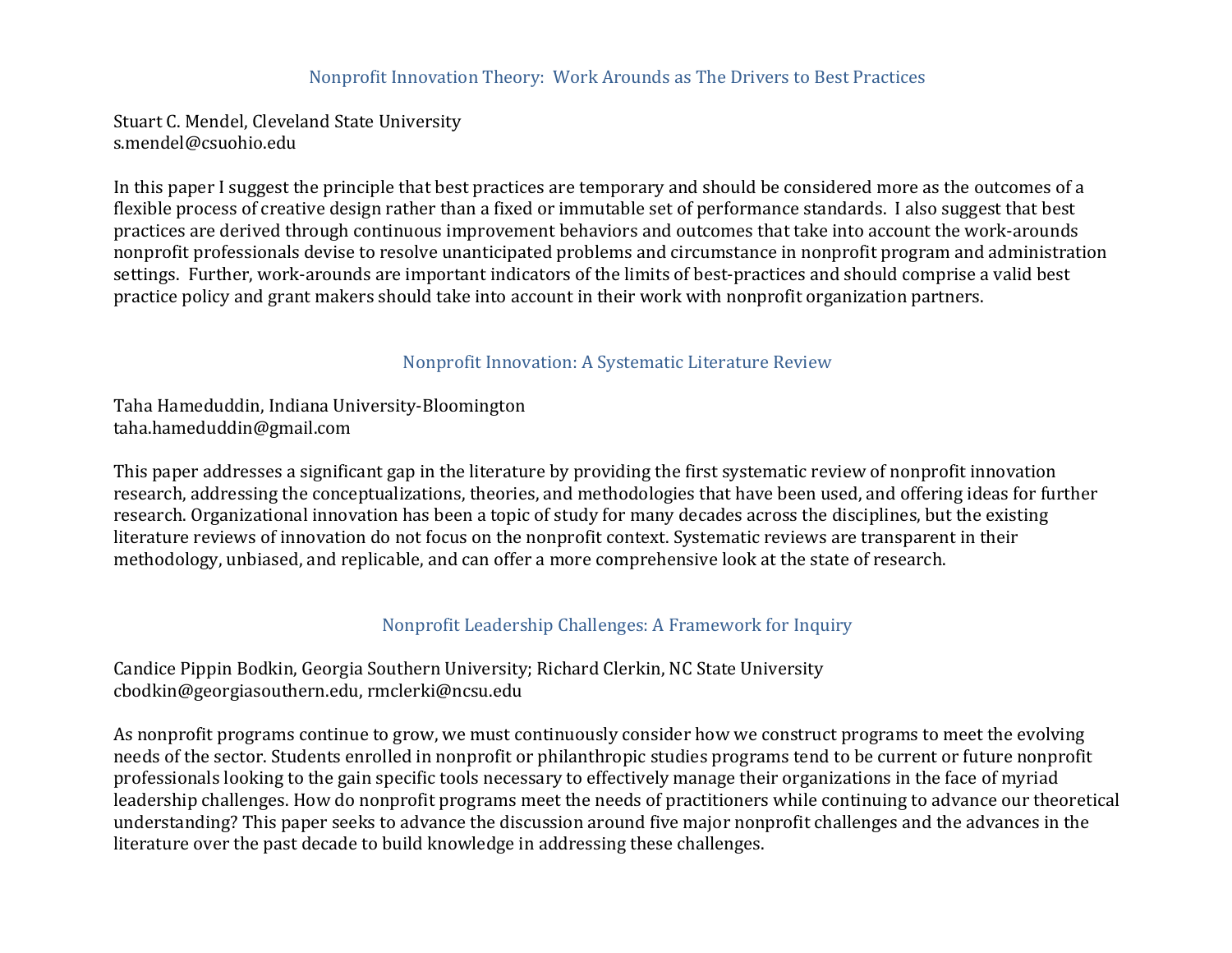## Nonprofit Marketing: Who is Spending More on Marketing than Others?

Young-joo Lee, University of Texas at Dallas ylee@utdallas.edu

The present study examines the current state of nonprofit marketing and the variation across organizations. In particular, this study tests how the relative size of marketing expenses varies depending on a nonprofit's revenue structure, organizational type, and activities. The analysis of 2010 Statistics of Income Sample data shows that the relative size of marketing expense is positively associated with the importance of commercial revenue and negatively associated with the significance of government grants. The results also indicate that art organizations have a larger marketing expense than any other types. Lobbying and fundraising activities are positively associated with marketing expense.

#### Nonprofit Providers as the New Street-Level Bureaucracy: Understanding Discretion in Homeless Service Provision

Rachel Fyall, University of Washington; M. Kathleen Moore, University of Washington fyall@uw.edu, mfkathleen@gmail.com

Rapid re-housing serves those experiencing homelessness by attempting to place them into conventional housing units as quickly as possible. Within broad federal rules, nonprofit providers have the opportunity to structure services in many ways. This discretion seems to be an important part of the rapid re-housing experience, but little is known about how nonprofits make program- and client-level decisions and how these decisions may impact program outcomes. This research uses a mixedmethods design to examine how nonprofit discretion shapes the implementation and program outcomes of a RRH program with a single adult population.

#### Nonprofit Sector Think Tanks and Studies in the Gulf Region.... Growing and Role

Samir R. Abu Rumman, Gulf Opinions Center for Polls and Statistics, MEDAD samir@gulfopinions.com

Concerning about Studies has been growing after the Arab spring as conducting more nonprofit studies are increasing and the nonprofit research centers are establishing, so it is important to explore this growth and role and that can be done through this descriptive paper which will deal with the non profit sector think tanks and studies in General and its role and topics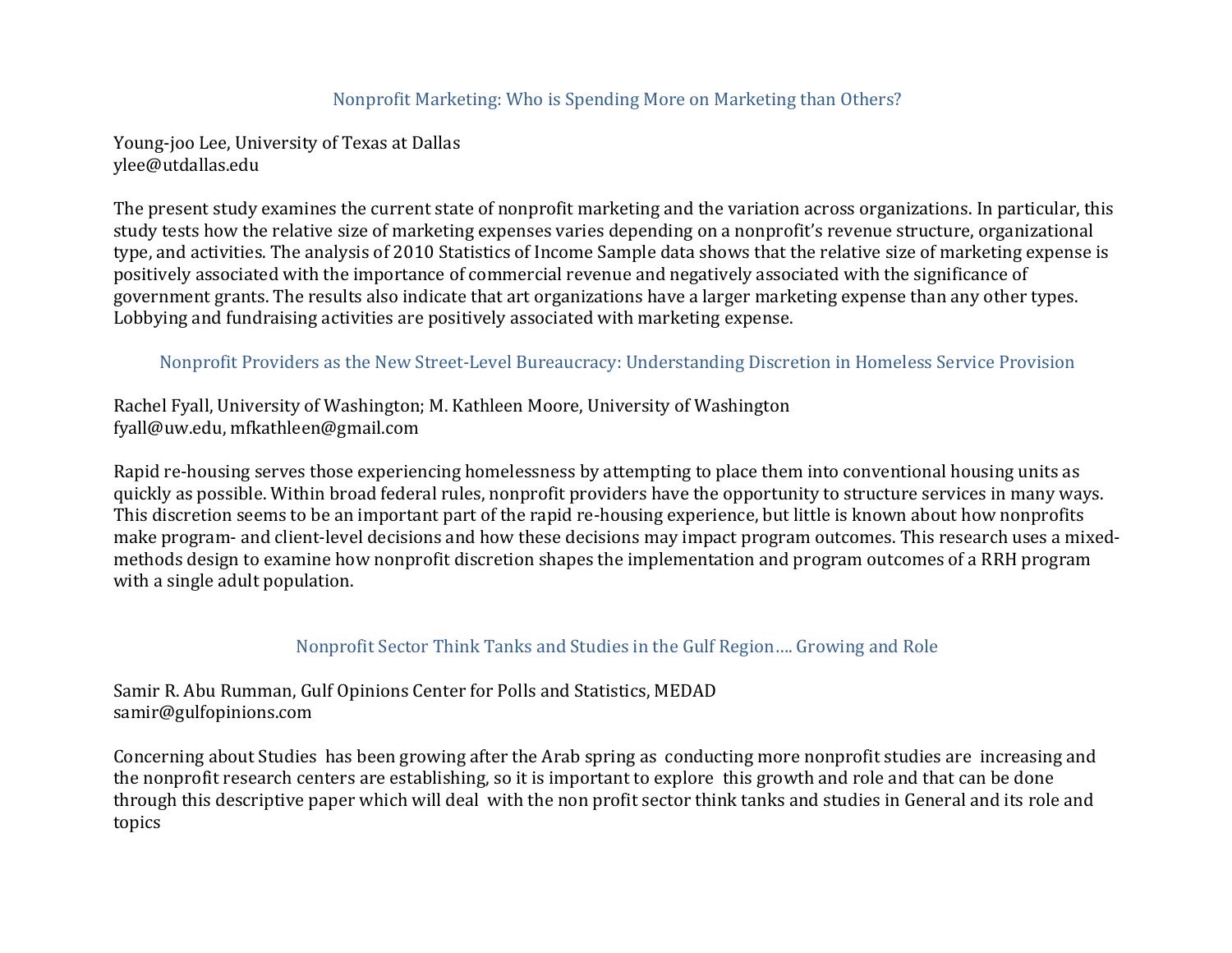# Nonprofit Sustainability of Nonprofit Sustainability: A Triple Bottom Line Approach to Exploring Effectiveness in the Nonprofit U.S. Eco-tourism Market

Rikki Abzug, Ramapo College; Ed Petkus, Ramapo College Rabzug@ramapo.edu, epetkus@ramapo.edu

What sustains a nonprofit mission of sustainability? This exploratory study uses a Triple Bottom Line approach to understand the correlates of organizational effectiveness in the nonprofit U.S. eco-tourism market. We begin by reviewing both the concept of sustainability and the adaptation of Triple Bottom Line accountability in the nonprofit sustainability sector. We next empirically test our hypotheses using a population of 103 U.S. "eco-tourism" nonprofits, identified through Guidestar. We then analyze predictors of organizational and market sustainability.

## One of a Kind? An Empirical Examination of the Dimensions of Interorganizational Collaboration

Christopher Ramsey Prentice, University of North Carolina Wilmington; Jeffrey Brudney, University of North Carolina Wilmington prenticecr@uncw.edu, jbrudney@gmail.com

We propose that collaboration is a multi-dimensional phenomenon and test this perspective empirically based on a representative sample of government officials who engage actively in service-delivery collaborations with nonprofits, forprofits, and other governments. Results indicate that collaborations can be classified along three dimensions: structure of the collaboration, commitment of both parties to the collaboration, and shared governance arrangements. We pair our in-depth interview data with archival data to extend the literature not only by identifying the signal dimensions of collaboration that allow the classification of any collaboration, but also examining the consequences of these different dimensional configurations for collaboration results.

## Organizational Size and Human Resource Structure in Nonprofit Organizations

Khaldoun AbouAssi, American University; Suyeon Jo, Maxwell School of Citizenship and Public Affairs; Toby Egan, University of Maryland abouassi@american.edu, suyeonjo87@gmail.com, tobvegan@umd.edu

Are human resources of nonprofit organizations determined based on the needs of the organization to run its operations or based on the capacity of the organization to manage these resources? This is the multi-faceted research question the proposed paper aim to address using the Statistics of Income data sets provided by the National Center for Charitable Statistics. We expect large organizations to be able to attract both more staff and volunteers, while smaller organizations rely on less staff and volunteer, with high volunteering-intensity.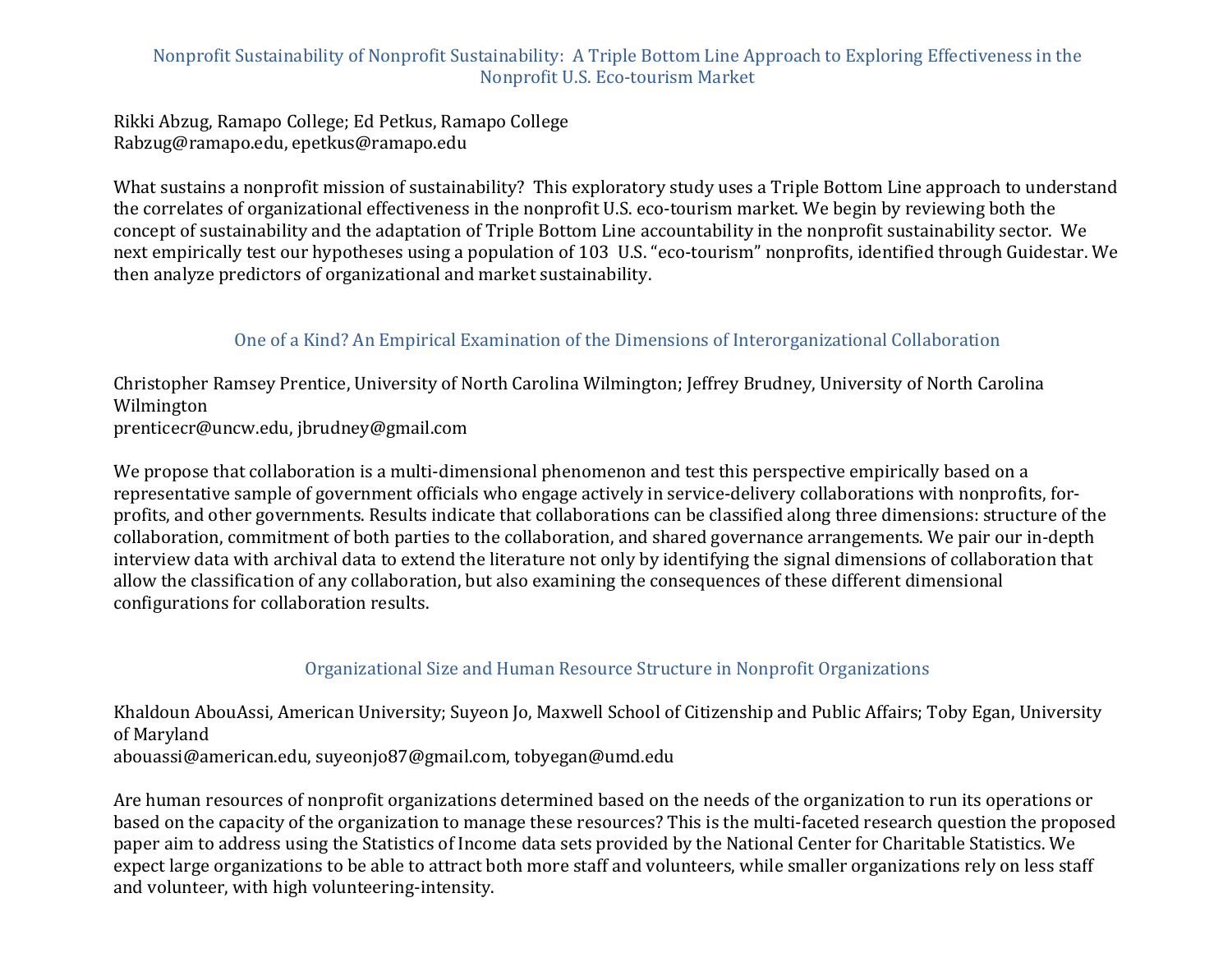#### Organizational- and Individual-Level Determinants of Volunteer Firefighter Satisfaction

Jessica E. Sowa, University of Baltimore; Alexander Henderson, Long Island University jsowa@ubalt.edu, alexander.henderson@liu.edu

Drawing on a 2015 survey, this paper provides an exploratory investigation of the predictors of voluntary firefighter satisfaction in the Commonwealth of Pennsylvania. The paper begins with a discussion of general issues of volunteer satisfaction, the characteristics of the context and operation of volunteer fire departments, and extant research into the routine provision of fire services. Next, we provide the results of the analysis of the survey of volunteer firefighters, and provide a preliminary discussion of the factors that influence volunteer firefighter satisfaction. A discussion of concrete implications for practice, future areas of research, and concluding comments follow.

## Organizing the Unexpected: How Austrian Civil Society Organizations Dealt with the Refugee Crisis in Fall 2015

Michael R. Meyer, WU Vienna; Ruth Simsa, University of Economics and Business, Vienna Michael.Meyer@wu.ac.at, ruth.simsa@wu.ac.at

In Fall 2015, Austria has become a major transit country for refugees heading through the Western Balkans to Germany and Scandinavia. During these months, Civil Society Organizations have accepted wide ranging responsibilities in cooperation with Austrian government to provide shelter, catering, and transport for almost 1 Mio refugees. Our research concentrates upon CSOs capability to deal with the unexpected, its improvisational and shock-absorptive capacities. Based on more than 50 indepth interviews with decision makers and staff members in established and freshly founded CSOs, public agencies, volunteers and refugees, we investigate CSOs structural prerequisites to creatively adapt to such exceptional challenges.

#### Our Sector: Policies and Partnershiips in an Age of Crisis

Jon Van Til, Rutgers University - Camden vantil39@gmail.com

Our Sector faces unprecedented challenges as massive global processes unravel the peace, justice, and security of our time and age. The three institutional systems that have traditionally provided for social advance and stability--Government, Business, and Family—are under siege in almost every country of the world. And our sector is often expected to pick up the pieces left behind. This paper addresses the formidable forces that challenge our sector: Autocrats exercising powers of "illiberal democracy; billionaires prospering in a world in which everything is for sale; and families and neighborhoods in the grip of guns, disorganization, and drugs.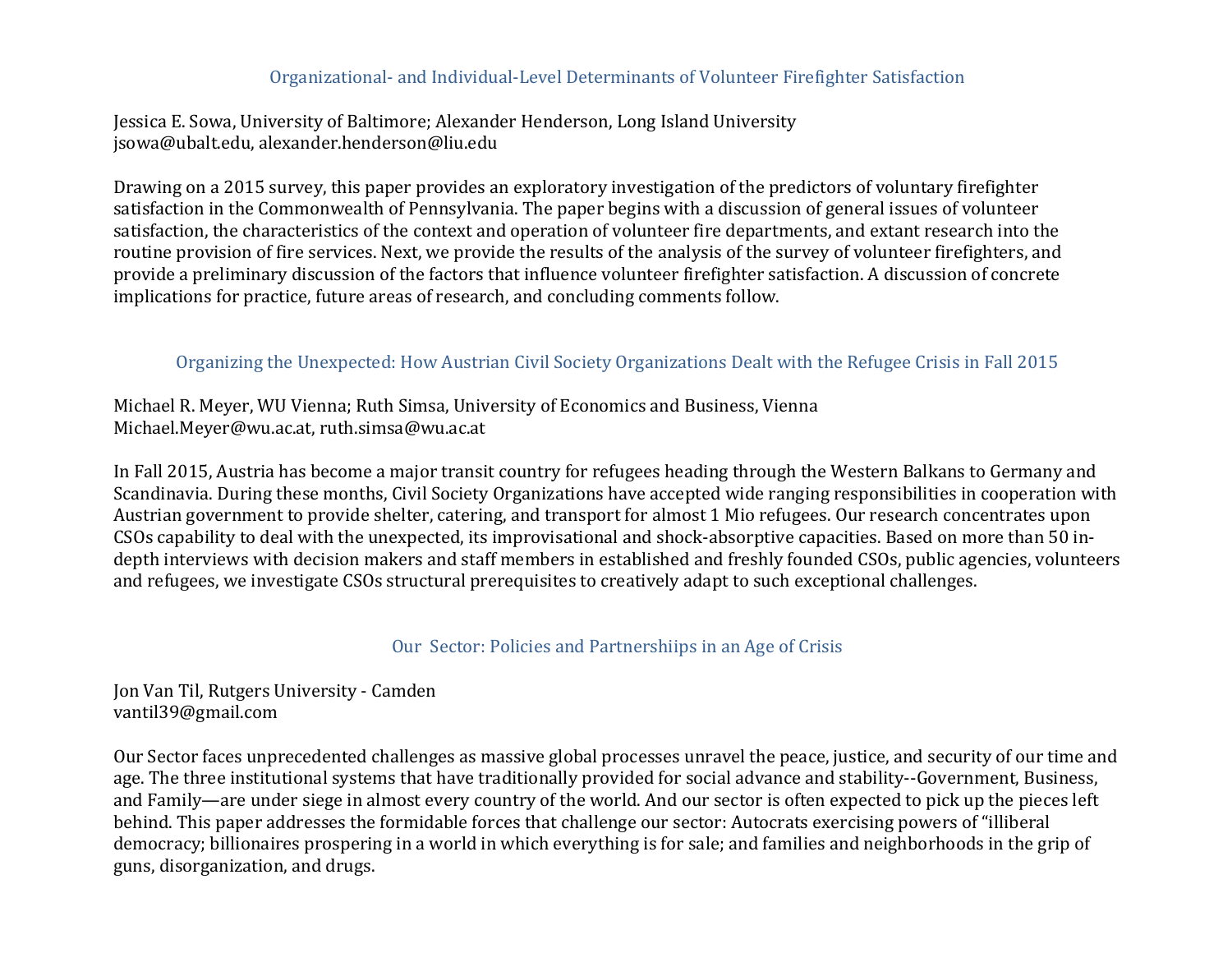## Ownership and Control in the Moment of Giving: A Conceptualization of Ownership of Corporate Foundations

Stephanie Maas, Erasmus Universiteit; Lucas C.P.M. Meijs, Erasmus University Rotterdam; Lonneke Roza, Erasmus University Rotterdam; Vanessa M Strike, Sauder School of Business, University of British Columbia s.a.maas@rsm.nl, lmeijs@rsm.nl, lroza@rsm.nl, vanessa.strike@sauder.ubc.ca

This paper conceptualizes ownership of corporate foundations. These foundations are often seen as dependent and belonging to the founding firm; as if the company owns the foundation. Being non-profit organizations (NPOs) it is clear from non-profit literature that those companies cannot be the legal owners. We articulate nascent 'psychological' and 'stakeholder based' ownership theory by means of propositions and conclude with exploring implications for research. Our propositions form the foundational and conceptual tenets of our emerging theory of ownership of foundations. Next to contributing to the literature on (corporate) foundations, this theory may also inform the ownership literatures in the broader context of NPOs.

### Panhandling Politics and the Outlawing of Charitable Fundraising in Cities

Joseph Mead, Cleveland State University j.mead@csuohio.edu

Largely overlooked in the literature, local governments strictly regulate in-person nonprofit fundraising in the United States. This piece looks at local restrictions on nonprofit fundraising, outlines the political context of their legislative history, and discusses the legal and policy implications of local regulation of charitable solicitation of donations.

#### Pantries and Policy Implementation: Using Nonprofit Roles to Understand the Impact of Discretion in Food Assistance

Jamie Levine Daniel, Indiana University-Purdue University Indianapolis; Rachel Fyall, University of Washington jlevined@iupui.edu, fyall@uw.edu

Nonprofit food pantries serve as the street-level bureaucracy of food policy while also offering an avenue for the charitable activities of volunteers and concerned citizens. The voluntary nature of this component leads to substantial variation in the strategies, perceptions, and priorities across nonprofit pantries. How do these differences shape the services nonprofit pantries provide? Rather than assume that nonprofit food pantries merely offer pass-through food assistance to individuals and families, this study uses survey data from a Midwest food bank and its partner agencies to examine perceived nonprofit roles as a method of explaining variation in service provision across pantries.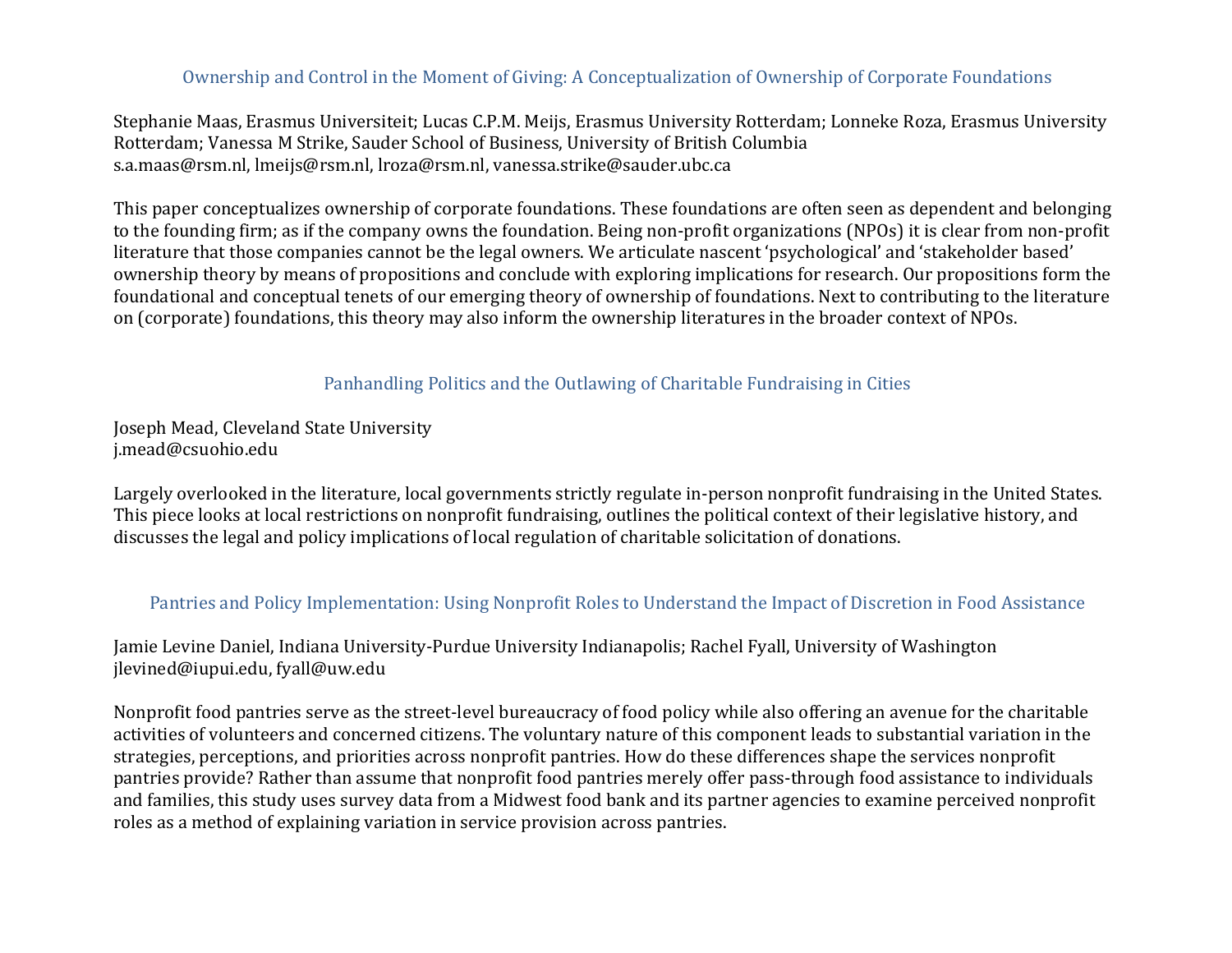## Participation in Different Types of Voluntary Associations and Community Social Capital Formation: An Empirical Analysis **Based on Three Chinese Cities**

Peijin Mao, Tsinghua University; Zheng Xu, Tsinghua University; Guosheng Deng, Tsinghua University 337180443@qq.com, eaglesg@126.com, dgs@tsinghua.edu.cn

Scholars criticize the positive relation between voluntary association and social capital formation, since not all associations are the same and they may engender different impacts on social capital. Therefore, we further discuss how can organizational diversity influence the indicators of social capital, by distinguishing between public benefit, member benefit, and mixed benefit associations. We employed a door-to-door questionnaire survey in six communities, three cities of China. Our findings show that public benefit associations help form volunteerism. Member benefit associations positively affect informal social connection and reciprocity. Mixed benefit groups can generate volunteerism, strong ties of informal social connection, and reciprocity.

### Partnering for Success: Findings from the National Evaluation of Operation AmeriCorps

Joseph Breems, Corporation for National and Community Service; Adrienne DiTommaso, Corporation for National and Community Service; Diana Epstein, Corporation for National and Community Service JBreems@cns.gov, aditommaso@cns.gov, depstein@cns.gov

This paper will document and explore the structure and roles of organizational partnerships in achieving transformational community change under the new Operation AmeriCorps grant initiative at the Corporation for National and Community Service. Select results from the first year of the initiative's national evaluation will be presented, with an emphasis on the mechanisms by which the initiative's unique grantmaking structure and partnerships at local, state, and federal levels have affected project implementation. These partnerships will be assessed using identified literature on place-based initiatives and public-private partnerships, as well as participant perspectives.

#### Partners and Adversaries: The Role of Philanthropy, Nonprofits and State Intervention in Reforming Detroit Schools

Garland S Doyle, Wayne State University gdoyle@citypolicytank.com

In this case study of school reform in Detroit, I use Pressman and Wildavsky (1984) historical policy implementation framework to analyze several reform efforts led by philanthropy and state intervention to change the governance of the school district. The study examines how these various reforms, charter schools, schools of choice, philanthropy, nonprofits and community leaders all influenced the proposed state legislation to split the school district into two separate districts.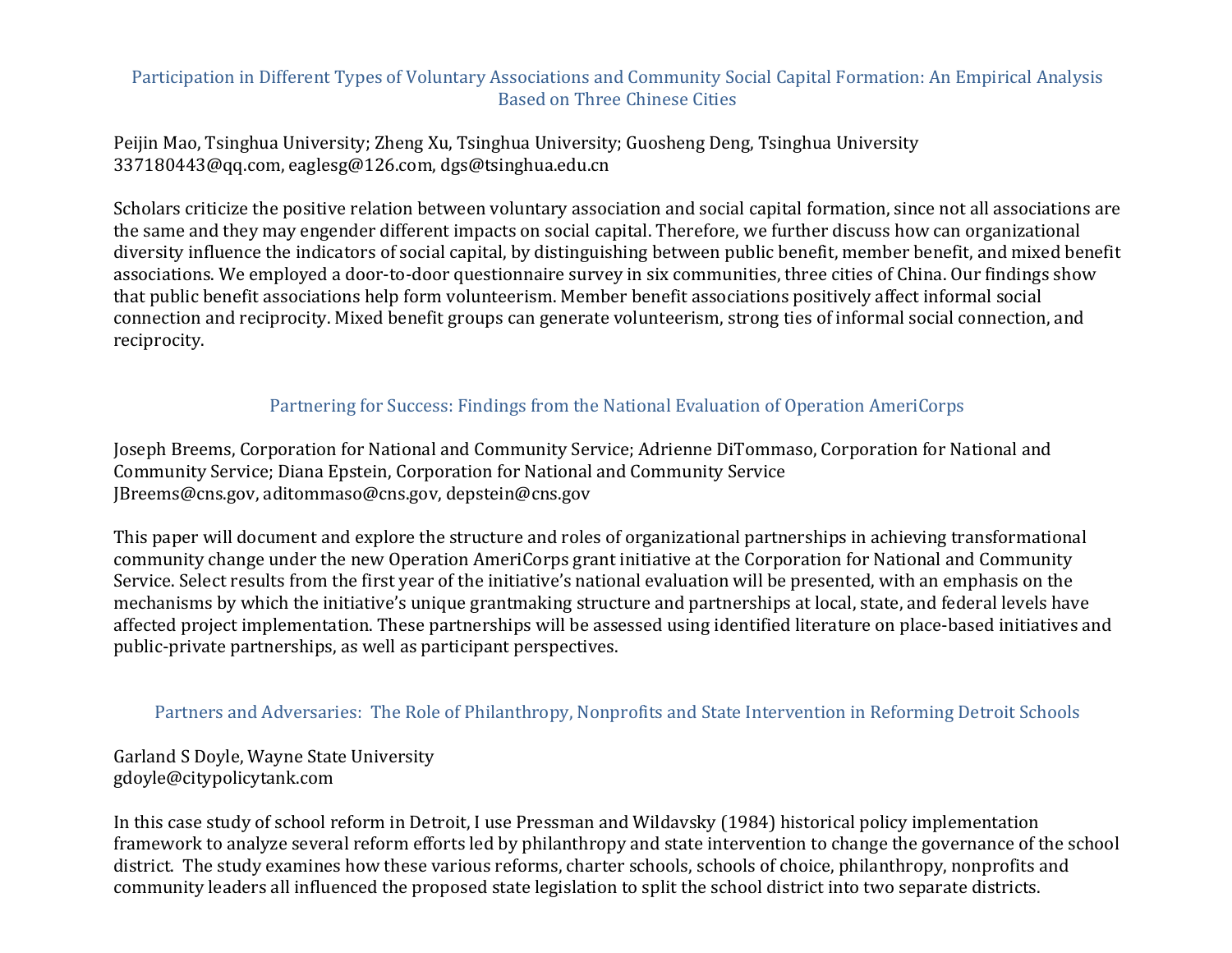Partners in Crime or in Development: An Inquiry into The Relations between NGOs and Local Government in Ghana.

Justice Bawole, University of Ghana jnbawole@ug.edu.gh

NGOs and local government work together and the extant literature argues that a good, cordial relationship between them should enhance programme delivery and consequently contribute to poverty reduction. However, counter evidence suggests there could be some form of collaboration that might not inure for the benefit of programme delivery and poverty reduction. Rather, NGOs and local governments that have somewhat hostile relations may enhance programme delivery and poverty reduction. This paper adopts a qualitative research methodology to examine the relations between development NGOs in Northern Ghana and local government and to establish the nature of relations that will enhance poverty reduction.

# Perceived and Actual Financial Standing of Nonprofit Organizations: The Influence of Discrepancy on Organizational Stability

Mirae Kim, University of Missouri-Columbia; Jamie Levine Daniel, Indiana University-Purdue University Indianapolis kimmira@missouri.edu, jlevined@iupui.edu

Management research demonstrates the influence top executives have on organizational performance. Our study seeks to apply this in a nonprofit context, examining the extent to which nonprofit CEOs have an accurate understanding of their organization's financial portfolio, and how the discrepancy between perceptions and the portfolio's actual state may affect organizational financial stability. We compare CEO perceptions from a national survey of 650 arts organizations to the portfolios reported in IRS 990 tax returns. Our preliminary analysis shows discrepancies between CEOs' estimations and the reported portfolios, which matters because it signals important decisions may be made based on false information.

## Perceptions of Equality in Non-Profit Public Partnerships: Stewardship Theory in Action

Kate Albrecht, North Carolina State University kralbrec@ncsu.edu

Due to conflicting views of accountability, partnerships of nonprofit and governmental agencies may be challenging to sustain. Using stewardship theory as a frame, this analysis focuses on the conditions that support a nonprofit's sense of equality, which in turn supports mutual accountability to create a stronger partnership. Results of this analysis show that several factors support a stewardship relationship, including partnership management capacities, active communication and partnership support, and inclusive decision-making processes. This study contributes to both research and practice by considering the dimensions of a partnership that foster stewardship and support long-term sustainability.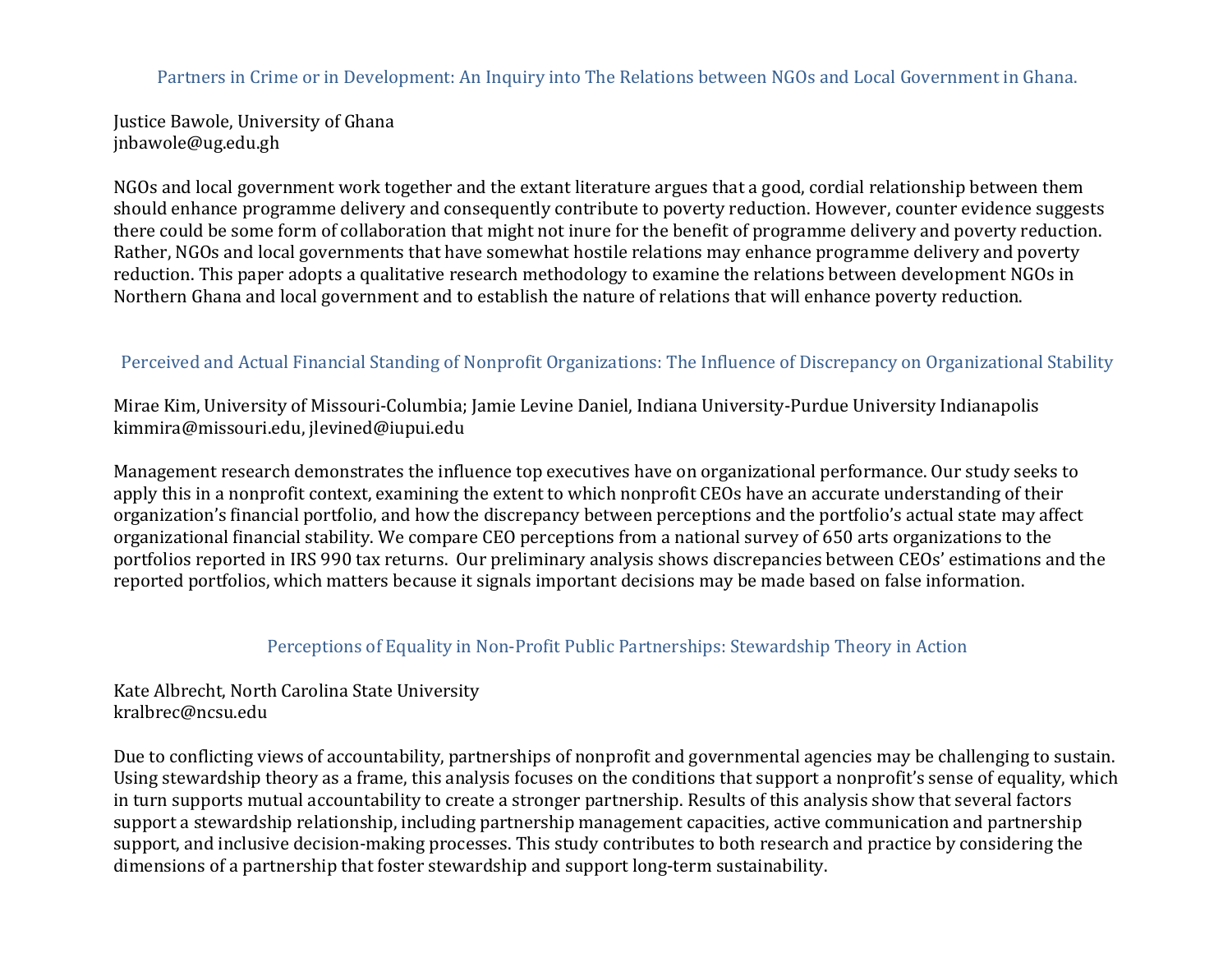## Perceptions of Nonprofits and For-Profit Social Enterprises: Current Trends and Future Implications

Kate Albrecht, North Carolina State University; Sapna Varkey, North Carolina State University; Kathleen Colville, North Carolina State University; Richard Clerkin, NC State University kralbrec@ncsu.edu, savarkey@ncsu.edu, kacolvil@ncsu.edu, rmclerki@ncsu.edu

As nonprofit organizations (NPOs) have shifted focus to their instrumental (rather than affiliative or expressive) roles, NPOs are acting more like businesses. Many for-profits have developed their social impact portfolios and promote the concept of the triple bottom line. These trends contribute to growing ambiguity in the distinctions between the sectors, as the values and tools from each sector are shared across boundaries.Our study examines the differences in millennials' perceptions of forprofit social enterprises (FPSEs) and nonprofit organizations (NPOs) along the dimensions of values, motivations, effectiveness, and organizational culture. Perceptions may impact donor, volunteer and employer choice.

### Philanthropy and Non-Profit Organization: A Long Term Role in Early Disaster Recovery A Case of Nepal Earthquake

Pramod KC, Yonsei University kcpramod7@gmail.com

Can we mitigate the disaster? Can we forecast the disaster? No else can have this answer and the unpredictability of nature is unavoidable. One of Least developed country in the world Nepal suffered this catastrophe which caused many loos of lives and infrastructure in the long run. Along with disaster followed many agencies forwarding to help and to build back better Nepal. This requires a lot of contributions from all sectors. This paper helps to see the effectiveness of aids and grants from many organizations to overview the passion towards development and rebuilding the country for the long run.

### Philanthropy Victimized?: Institutionalizing Japanese Corporate Philanthropy Toward Mutualistic Values For Philanthropic **Tradition and Corporate Practices**

Tamaki Onishi, University of North Carolina at Greensboro t\_onishi@uncg.edu

The current study draws on a qualitative method to explore a historical evolution of the meaning of philanthropy for the Japanese. The primary focus is a period between the 1970s and early the 1990s, when the notion of 'philanthropy' was 'discovered' by Japan's political and economic actors during their meetings with American philanthropists and 'introduced' as a symbolic vehicle to mediate the tensions in the US-Japan relations. This study argues that institutionalization of Japanese corporate philanthropy was also a process facilitating serious efforts to comprehend the western concept philanthropy and explore own philanthropic tradition for the Japanese.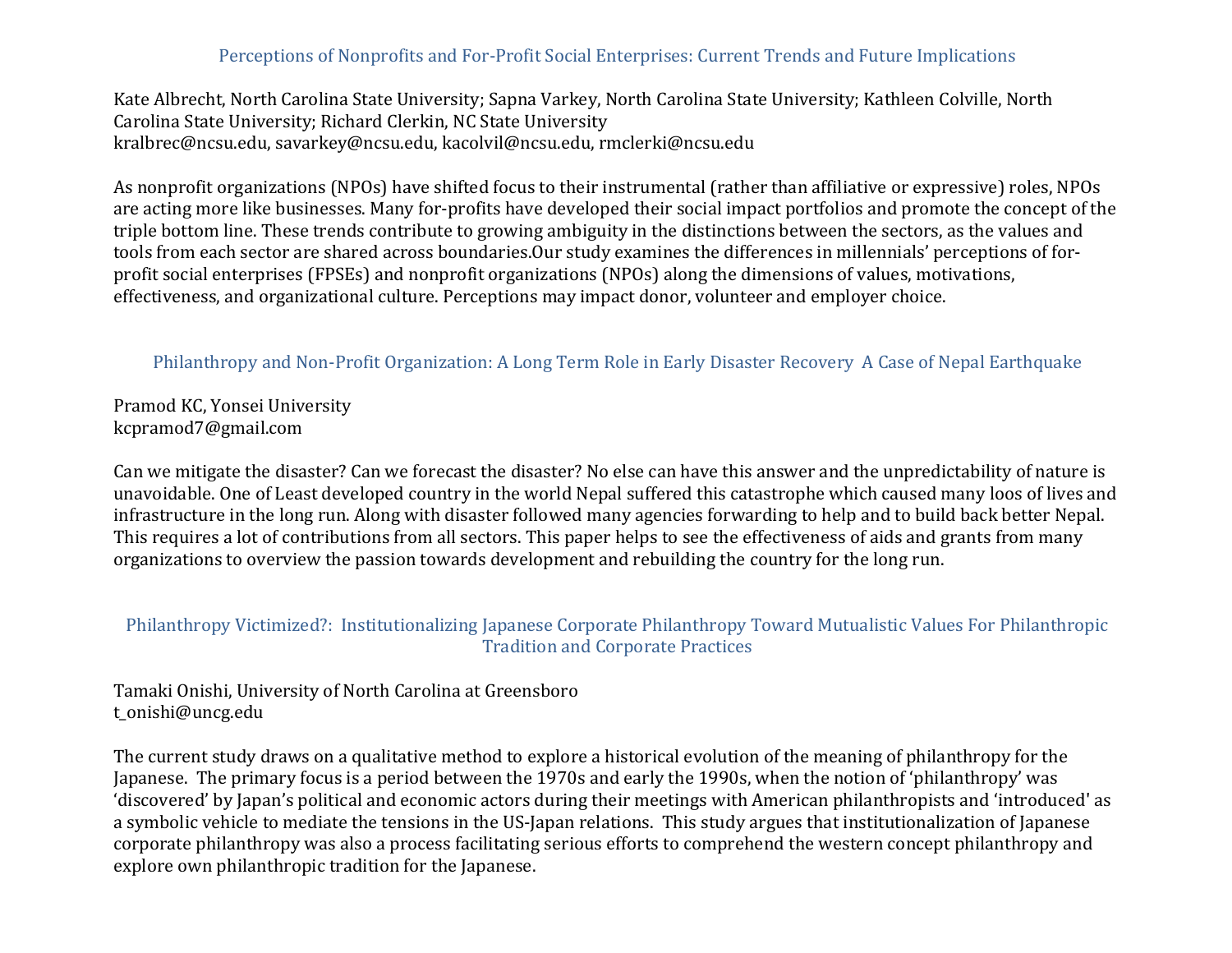## Philanthropy-Specific Career Education: How Millennial's Post-Secondary Philanthropic Learning Impacts the Success on their Philanthropic Career

Emma A Powell, Central Michigan University; Geoffrey Bartlett, Central Michigan University emma.powell@cmich.edu, bartl1ng@cmich.edu

The proposed research is exploratory, designed to begin a dialogue centered around millennial's post-secondary education in the field of philanthropy. Specifically, we seek to better understand the relationship between philanthropy-specific curriculum and the rate of success/burnout in the millennial generation in a philanthropy-focused job. Within this study we ask: to what extent are millennials prepared through a philanthropy-specific education to be successful in a philanthropic career? We seek to understand the level of preparedness curricula support and how that impacts the job satisfaction post-graduation in a philanthropy-specific career.

## Philanthropy-Specific Career Education: How Millennial's Post-Secondary Philanthropic Learning Impacts the Success on their Philanthropic Career (An Exploratory Study)

Natalie Saucedo, Central Michigan University; Lauren Gillette, Central Michigan University; Emma A Powell, Central Michigan University; Geoffrey Bartlett, Central Michigan University sauce1ne@cmich.edu, gille1le@cmich.edu, emma.powell@cmich.edu, bartl1ng@cmich.edu

The proposed research is exploratory, designed to begin a dialogue centered around millennial's post-secondary education in the field of philanthropy. Specifically, we seek to better understand the relationship between philanthropy-specific curriculum and the rate of success/burnout in the millennial generation in a philanthropy-focused job. Within this study we ask: to what extent are millennials prepared through a philanthropy-specific education to be successful in a philanthropic career? We seek to understand the level of preparedness curricula support and how that impacts the job satisfaction post-graduation in a philanthropy-specific career.

# Philosophical Premises of Social Impact Measurement of Corporate Volunteering Programs. The Analysis of Power, Capabilities and Agency

Anna Martta Seppänen, University of Helsinki; Henrietta Grönlund, University of Helsinki anna.m.seppanen@helsinki.fi, henrietta.gronlund@helsinki.fi

This paper examines the philosophical prerequisites of social impact measurement of corporate volunteering (CV) activities, with special regard on the intersubjective nature of corporate volunteering. The main method is systematic analysis. As data we use business-related sources (e.g. CSR reports) on social impact measurement of CV. We clarify what conception of social impact is implicit in the chosen sources. We also make a constructive suggestion on the key concepts that, basing on our analysis, should be used to assess the social impact of CV. The essential concepts in our analysis, besides intersubjectivity, are power, capabilities and agency.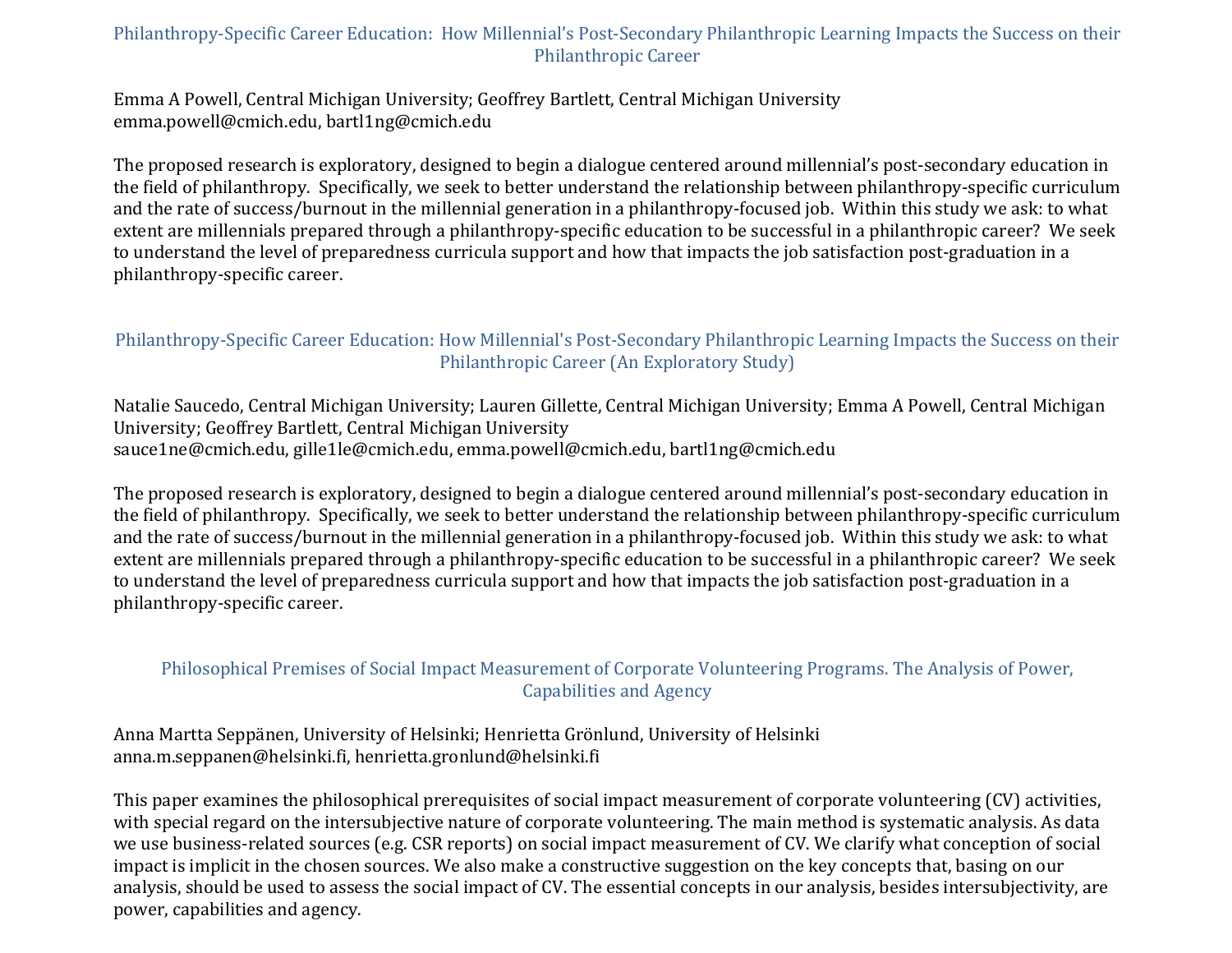#### Placemaking Nonprofits: How the Nonprofit Landscape is Shaping the Physical Environment

Anne-Lise K. Velez, North Carolina State University; Emily B. McCartha, North Carolina State University aknox2@ncsu.edu, ebmccart@ncsu.edu

The link between the physical environment and public health is well demonstrated, and there is evidence suggesting a link between public health outcomes and the work of nonprofit organizations working to shape the physical environment. Researchers have studied the role of nonprofits in shaping open spaces and preserving elements of the built environment. However, the landscape of nonprofits that work to directly and indirectly shape the physical environment is less understood. Through a review of related literature and a localized case study, we create a framework for better understanding the nonprofit subsectors that are literally shaping the world we inhabit.

### Policy Advocacy of Social Organizations in China: The Scope, Intensity, and Effectiveness

**Jun Han** william.j.han@gmail.com

What is the scope, intensity, and effectiveness of advocacy activities of social organizations (SOs) in China? What are the organizational and institutional factors and to what extent do these factors affect the scope, intensity, and effectiveness of policy advocacy of SOs? To address these questions, this study constructs a framework by combining three groups of organizational and institutional variables (mission and issue; resource and capacity; institutionalization and opportunity). Based on Chinese Social Organization Survey 2010, this research examines the effects of 17 factors, including 33 variables, on advocacy activities of SOs, and provides added values to clarify some long-standing debates.

#### Policy Trends in the Australian Nonprofit Sector 2006-2016

Bronwen Mary Dalton; Jenny Onyx, UTS; Elizabeth Cham, UTS bronwen.dalton@uts.edu.au, jenny.onyx@uts.edu.au, Elizabeth.cham@uts.edu.au

This paper will chart some of the key current policy trends that have shaped the Australian nonprofit sector over the last decade (2006-2016), and examine the broader socio-economic forces that shape government policy, as well as the critical response to these by the sector itself. The paper examines successive Australian government attempts to create quasi social services markets through privatisation and competitive tendering; experiments with policies related to social inclusion and the establishment of a nonprofit regulator; and the emerging legitimacy of a new model of nonpofit - the social enterprise.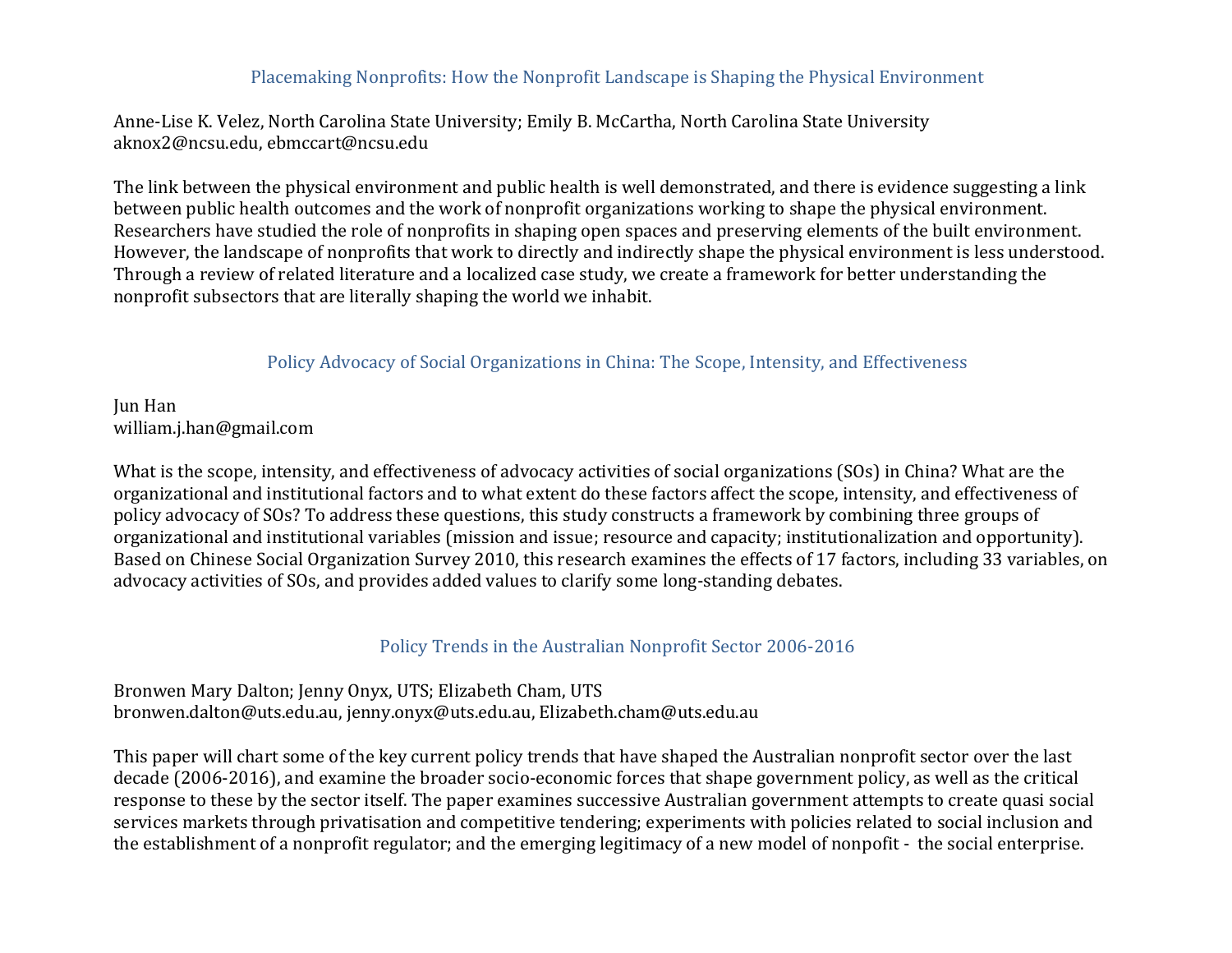Hui Li, University of Central Florida Hui.Li@ucf.edu

This study examines the dynamics of managerial networking and assesses its connections to the performance of Chinese environmental NGOs. Based on a nationwide survey of 267 civic eNGOs and in-depth interviews in 2014-2015, I highlight how institutional variables shape eNGO leaders' networking behavior, and how two types of networking—peer and political networking—relate to NGO performance in varying ways. Theoretically, these findings point to the importance of the political and institutional context in which managerial ties are embedded. Empirically, this study provides the first set of quantitative data demonstrating how managerial networking benefits NGO performance under authoritarianism.

### Poverty Discourses in Community-Based Nonprofits: How Nonprofits Frame Problems of Poverty and their Work in **Communities**

Rachel Wells, UCLA Luskin School of Public Affairs rbwells@ucla.edu

How the problem of poverty is defined matters for social welfare policy and interventions. This paper discusses a qualitative study on the ideas of poverty in nonprofits providing services at the neighborhood level. Using interviews from staff with 17 nonprofits, I draw from Katz' archeology of ideas on poverty and O'Conner's discussion on poverty knowledge to analyze how nonprofits define problems of and solutions to poverty and implications for their work at the neighborhood level. I will discuss the assumptions of poverty that underlie nonprofits' work in low-income communities and how this influences their services in low-income communities.

## Predicting Returns from Social Media Capital in Nonprofits' Online Stakeholder Targeting

Weiai Xu, University of Massachusetts -Amherst; Gregory D. Saxton, University at Buffalo, SUNY; Chao Guo, University of Pennsylvania weiai.wayne.xu@gmail.com, gdsaxton@buffalo.edu, chaoguo@sp2.upenn.edu

This paper focuses on how organizations in a multi-sectoral advocacy coalition use hashtags in their social media advocacy efforts. Based on analyses of 41,078 tweets sent over the first eight months of 2014 by 105 members of the National Health Council, this study compares how for-profit business interest organizations, nonprofit professional interest organizations, and nonprofit patient advocacy organizations use hashtags across a number of dimensions. Our findings suggest that the representational focus of organizations influences how they use hashtags strategically. This study informs theory and practice about how organizations can use social media platforms to best advocate for public policy.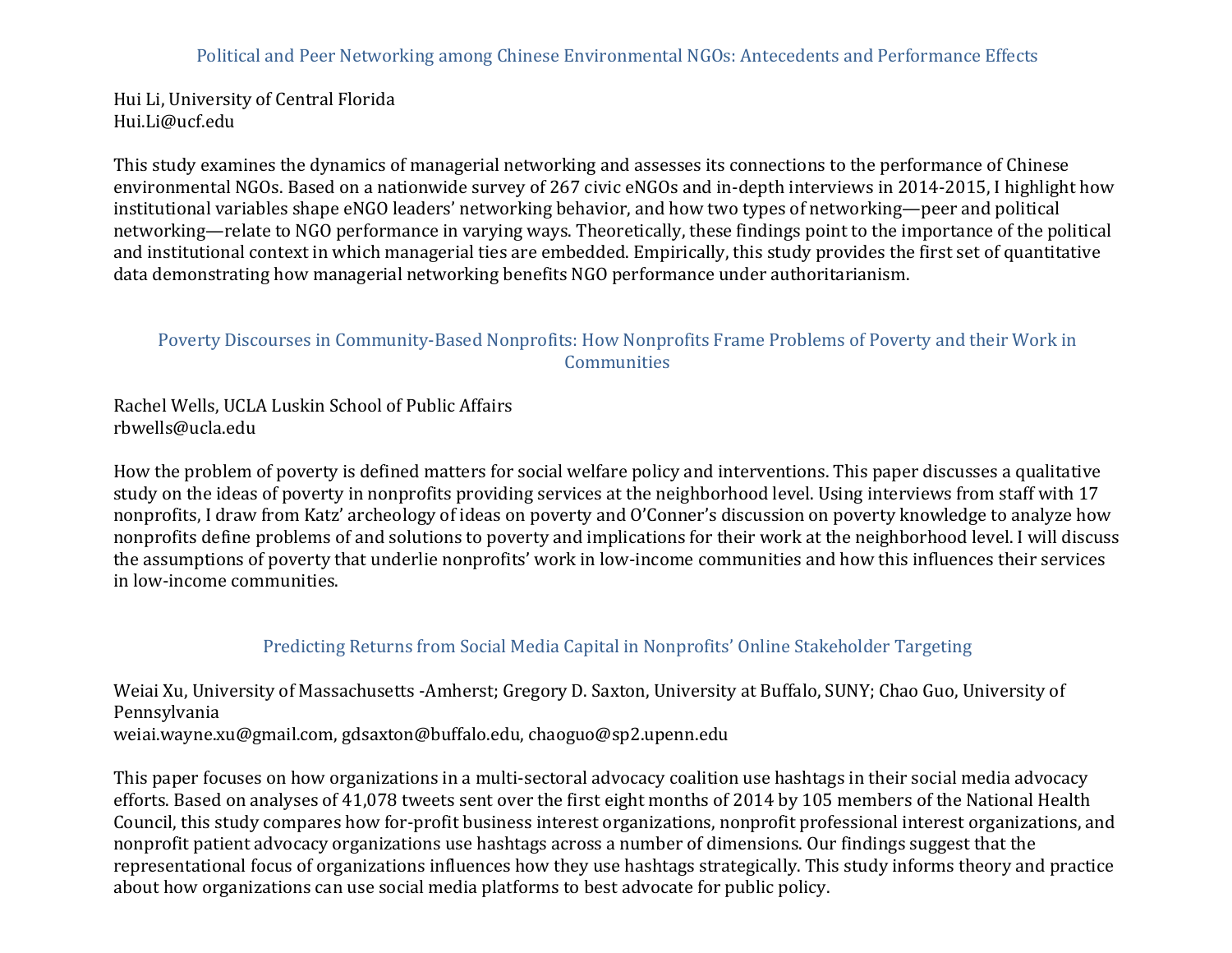#### Private Foundations and Tax Policy

Brian Galle, Georgetown University Law Center Brian.galle@georgetown.edu

I examine the impact of changes in the value of the charitable contribution deduction on private foundations. Using a difference-in-differences method and a large panel of foundation tax returns, I am able to provide more reliable estimates than in prior literature. I find that the price-elasticity of giving is relatively modest, about -.9, but higher in the youngest firms. Further, compensation of foundation officers also responds to tax at roughly the same rate, implying that a portion of new tax subsidies is consumed by increased compensation.

## Productivity of Fundraising: The Importance of Nonlinearities, Interactions, and a Flexible Specification

Teresa D Harrison, Drexel University; Daniel J Henderson, University of Alabama; Chris Laincz, Drexel; Deniz Ozabaci, University of New Hampshire tharrison@drexel.edu, djhender@cba.ua.edu, cal38@drexel.edu, deniz.ozabaci@unh.edu

Charitable donations and fundraising activity are large portions of revenues and expenses for nonprofits producing collective goods. In this paper, we examine the marginal impacts on donations to government grants and fundraising and in particular, focus attention on the joint interactions between the two by estimating a more flexible functional form. Using this flexible methodology, we find reasonable estimates for the marginal productivity of fundraising, consistent with theory for a netrevenue maximizing nonprofit. We investigate how these results vary with the size of the nonprofits and discuss the implications of the results.

## Public/Private Partnerships in a Land Grant University: A Pilot Study

Dale Pracht, University of Florida; Eric Simonne, University of Florida; Jennifer Amanda Jones, University of Florida dpracht@ufl.edu, esimonne@ufl.edu, jenniferajones@ufl.edu

The Extension divisions of land grant universities exist in all 50 states within the U.S.A. and are responsible for delivering the research expertise of the university into surrounding communities. Extension programs include youth development (i.e., 4-H), financial literacy, nutrition education, and health education. Such activities are similar in nature to services offered by nonprofit organizations. Little research has been conducted to identify how, if at all, extension programs partner with community-based nonprofit organizations. This paper will present findings from a pilot study of one extension district (17 counties) in Northeast Florida. Findings will inform public/private partnerships locally and nationally.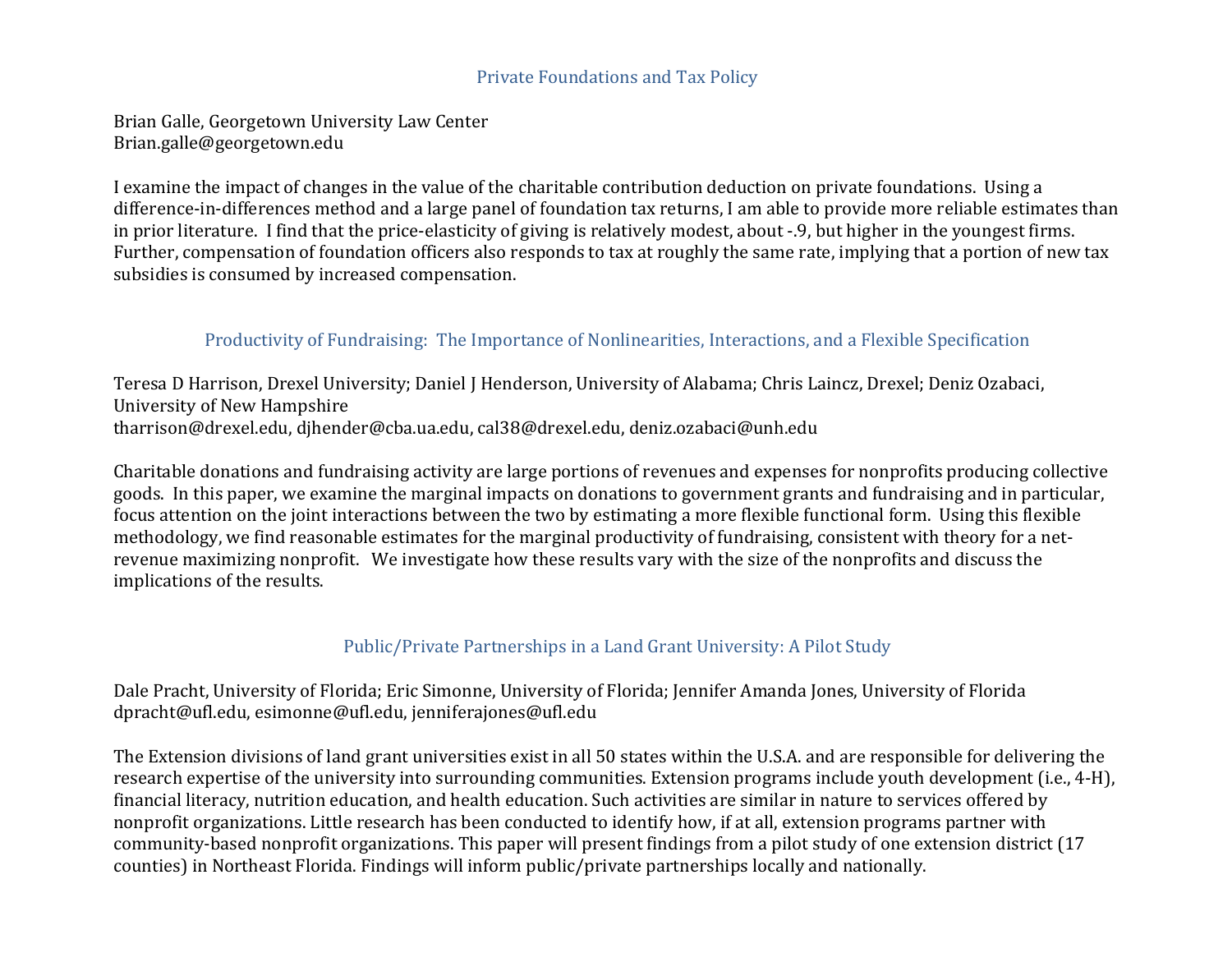## Re-Examining The Dialogic Use of Social Media by Nonprofit Organizations

Yannan Li, Indiana University; Amy Voida, University of Colorado Boulder li34@umail.iu.edu, amy.voida@colorado.edu

Based on content analysis and survey data, previous empirical studies of social media usage by nonprofit organizations suggest that its dialogic potential has not been fully realized. This study expands the current scholarship by exploring the perspectives and tactics of nonprofit social media point people through semi-structured interviews. In contrast to previous findings, our grounded theory analysis reveals that social media practices are underpinned by the principles of dialogic communication.

### Reach Out and Touch: Volunteerism and its Impact on Society's Perception of Millennials of Color

Kapreta Javon Johnson, University of Texas at Arlington Kapreta.L@hotmail.com

Volunteerism has a rich history in the United States. From women serving families affected by wars to children donating hair for cancer victims, volunteerism is ingrained in our collective consciousness. Is there a connection between volunteering and the public's view of different ethnic groups? Through a mixed methods approach, this research seeks to determine how volunteerism helps the public come to know and trust citizens who volunteer. In greater detail we examine how volunteerism may alter the perception of youth of color as contributors to society rather than a drain on resources in order to shape policy and increase volunteerism.

#### Reconceptualizing Civil Society through Social Entrepreneurship

Malin Gawell, Södertörn University; Gordon E. Shockley, Arizona State University malin.gawell@sh.se, shockley@asu.edu

We explore practices and policies related to social entrepreneurship in the institutional settings of Sweden, the USA, and Sierra Leone with an aim to problematize and thereby further the understanding of the relationship between civil society and social entrepreneurship and the transformation of the citizen sector.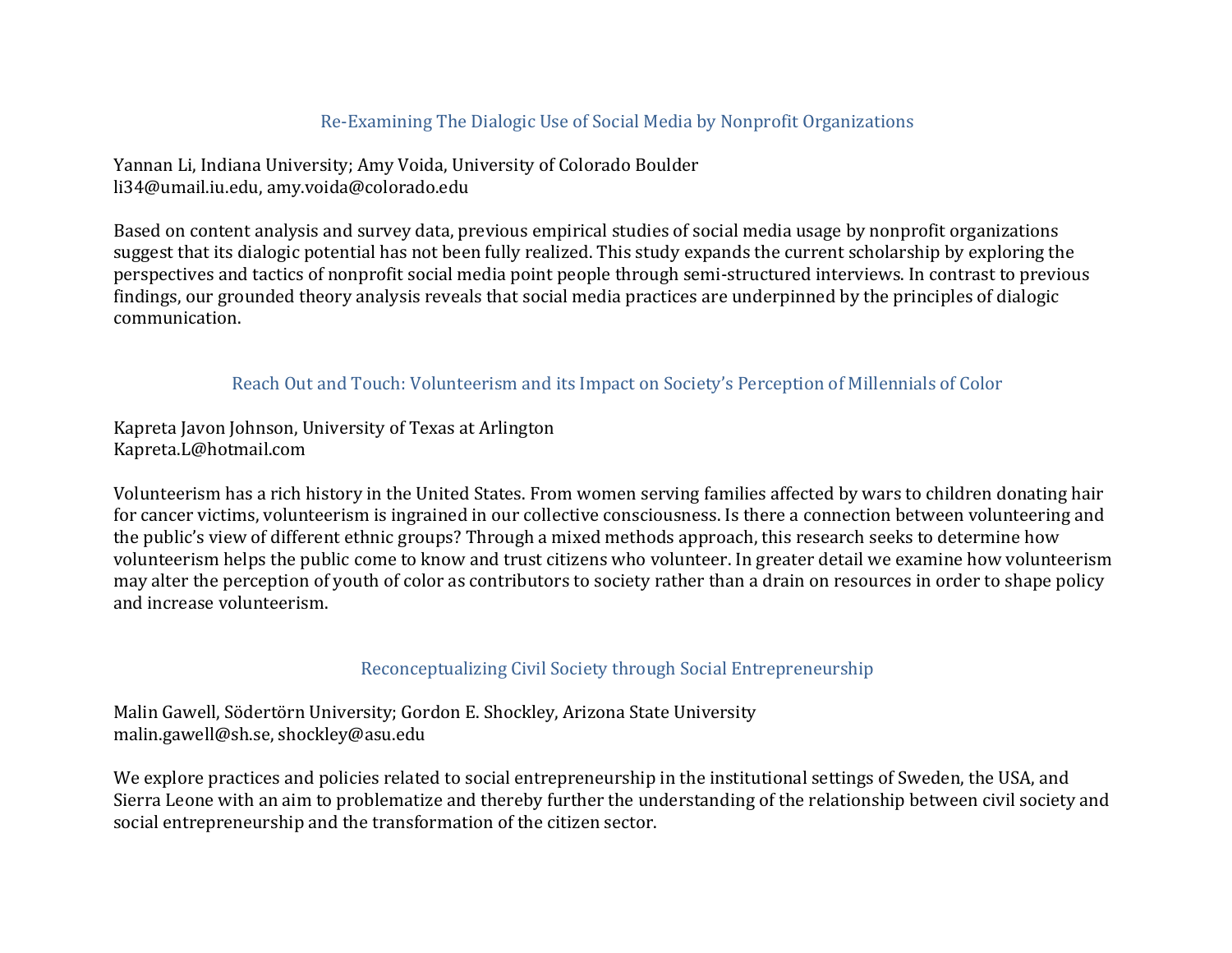Reconciling Marketization and Values Perspectives to Propose a Model of Remissioning in Nonprofit Organizations

Umar Ghuman, California State University Stanislaus ughuman@csustan.edu

This paper proposes a reconciled model of the remissioning process for nonprofits organizations. It examines past critical literature on remissioning, and evaluates the works of past scholars who have dissected the process from both a marketization, and a values laden perspective. It recommends a matrix-type model allowing organizations to critically assess both sides of the proverbial coin. Thus this paper explores the examination of marketization issues such as the relevance of current MVVs (Mission/vision/values), core competencies, and efficiencies; and yet also recognize value and social advocacy factors that need to be synchronously studied during the missioning process.

Recruiting Problems Associated with Private Foundations in Saudi Arabia

Khaled O Alothman Alothman.k.o@gmail.com

Private foundations in Saudi Arabia, by law, have their financial sources. Although private foundations are not facing financial problems, there are observed challenges to attract and keep talented employees. This research will investigate the recruiting problems associated with nonprofit private foundations in Saudi Arabia. Using semi-structured interviews, the researcher will seek to get clarification or exploration of the interviewee's opinion. After the interviews are completed, the interview answers will be transcribed to conduct a content analysis to analyze the data. This research tries to contribute to solving recruiting problems in private foundations as NPOs in Saudi Arabia.

Repression of the Spanish Movement of the Indignados – Different Aspects and Consequences

Ruth Simsa, University of Economics and Business, Vienna; Luis Berraquero-Díaz, PhD Pablo de Olavide University ruth.simsa@wu.ac.at, luisberraquero@gmail.com

Based on qualitative empirical research, the paper describes the repression of the Spanish protest movement of the outraged and its consequences. Millions of people have been protesting against austerity policies and their consequences. The Spanish government has responded with new laws on public security and terrorism that lead to a severe restriction of civil rights. The paper analyses different effects on movement-activism. Besides manifest consequence like the reduction of activities due to the danger of physical or financial offences we also find subtler and not so conscious effects like self-censorship or shifting baselines. Also, new strategies of protest are developed.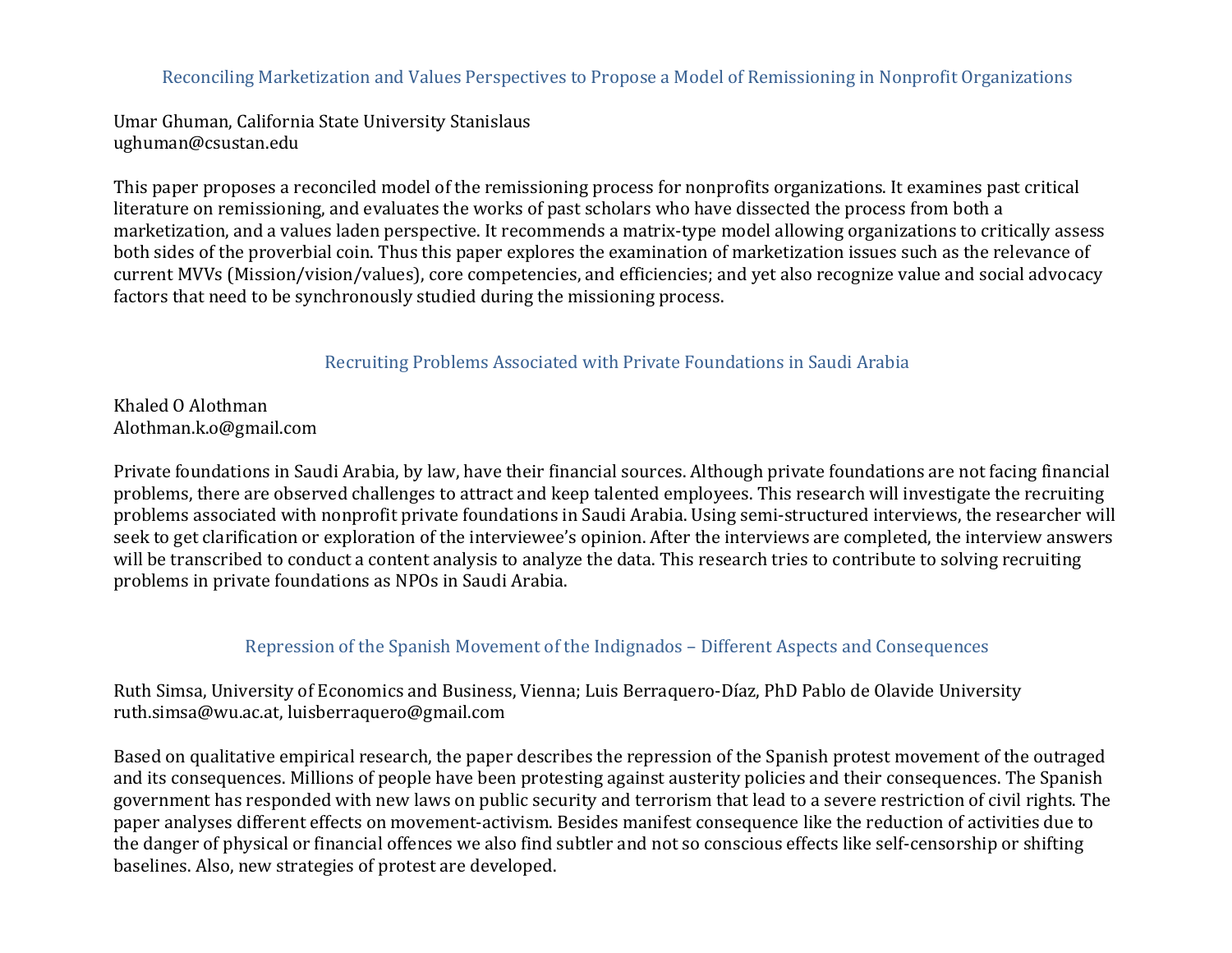# Resource Dependence of Institutional Entrepreneurship in the Case of Community Improvement and Capacity Building Nonprofit Organizations

Hyunseok Hwang, Texas A&M University gustjr2002@gmail.com

This study examines how resource dependence influences institutional entrepreneurship in the nonprofit sector in the case of community improvement and capacity building nonprofits classified as S code based on National Taxonomy of Exempt Entities – Core Codes (NTEE-CC). The nonprofit sector expands to supporting for-profits of local economies and small business, which requires more professions and expertise than traditional charitable organizations. As hypothesized, the study examines how "institutional entrepreneur nonprofits" that seek opportunities in the niche market of the nonprofit sector depend on the monetary resource allocation of the government that holds institutional control over nonprofits' programs and activities.

#### Resource Munificence in a Human Services Network: An Account of Inertia and Change in Organizational Cliques

Alicia Bunger, Ohio State University; Kun Huang, University of New Mexico bunger.5@osu.edu, khuang@unm.edu

Effective human service organizational networks are organized around closely coordinated organizational cliques. We examine changes in organizational cliques within a regional behavioral health service delivery network over a two-year period characterized by substantial resource munificence. Leveraging a naturally occurring regional experiment, quantitative network survey data were gathered in 2009 and 2011 from 21 non-profit service organizations. Although cliques expanded generally, and most relationships were maintained, tie addition and dissolution in cliques resulted in restructuring among these subgroups. Findings have implications for building a clique-level theory of network evolution and the practice of joint service delivery.

#### Respected and Neglected Aspects of Impact-Assessment– A Meta-Analysis of SROI Studies in the Third Sector

Ruth Simsa, University of Economics and Business, Vienna ruth.simsa@wu.ac.at

This paper presents the results of a meta-analysis of 14 SROI studies of NPOs that investigates the indicators used, blind spots and possible fields of further development of the SROI practice. The information was generated within the European project "Third Sector Impact". First, the theoretical background of impact measurement is discussed and the method of SROI analysis will be described. In a next step, the selected SROIs will be analyzed with regard to their aims, field of interest and evaluation results regarding the main fields of NPO-impact. We conclude with a discussion of paths to further improvement of the method.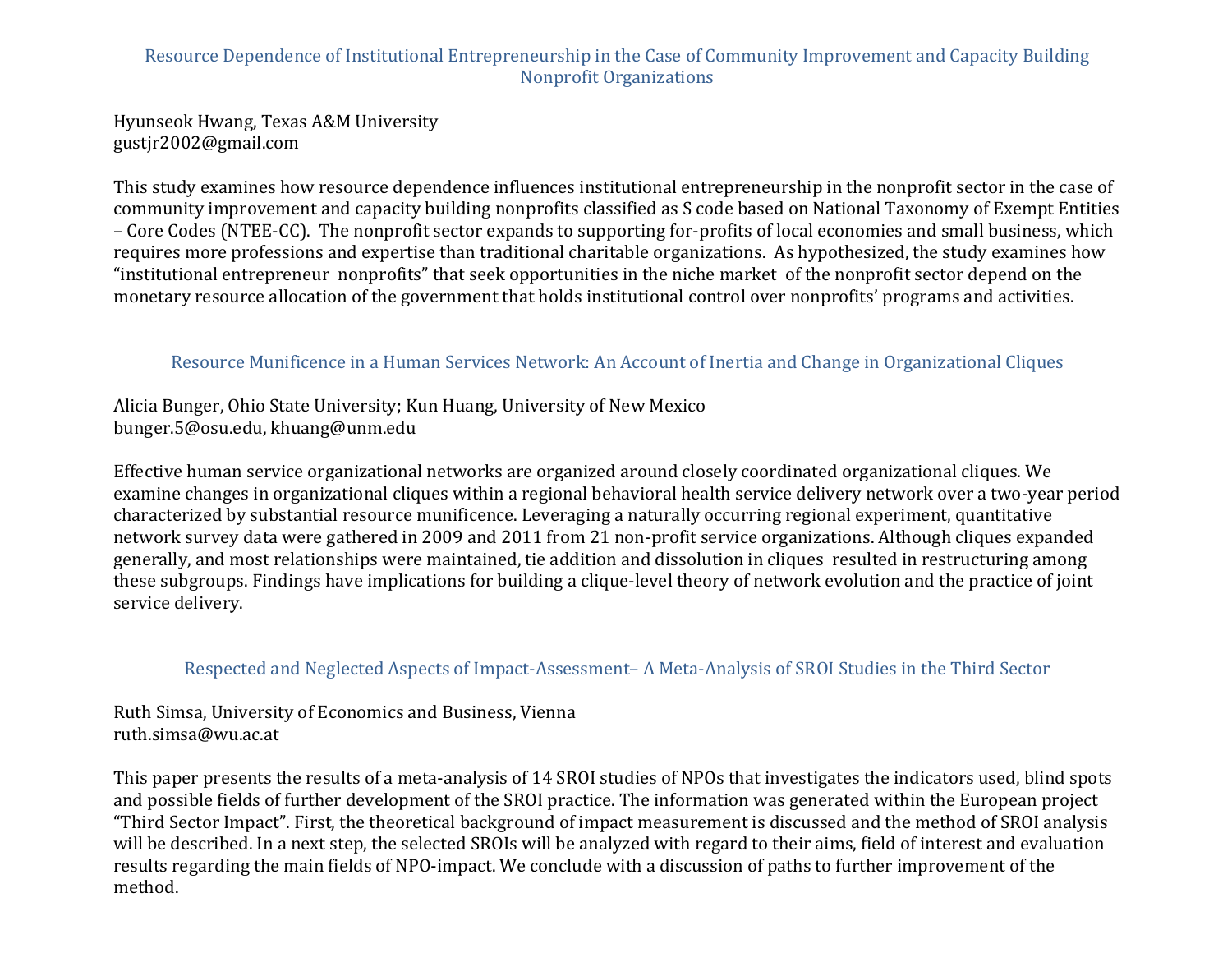## Revenue Structure, Financial Health, and Employee Well-Being Among Nonprofits in the "Aging-Network"

Marcus Lam, University of San Diego, School of Leadership and Education Sciences mlam@sandiego.edu

The growing need for long term services and support and the erosion of organizations in the "aging network" creates uncertainty for nonprofits. To survive nonprofits must effectively manage both financial and human resources. For financial health, revenue diversity may lead to long term stability or incur costs. For human resources, financial stability may lead to higher wages and employee retention. For programs, more unrestricted revenue may afford organizations greater flexibility but restricted revenue may bind the organization to a specific programmatic course with added costs. This study will test the aforementioned hypotheses through analysis of secondary and original data.

Revisiting Revenue Diversification in Nonprofit Organizations: A Meta-Analysis

Jiahuan Lu, Rutgers University-Newark jiahuan.lu@gmail.com

This research uses a meta-analysis to aggregate previous studies on the role of revenue diversification on financial health in nonprofit organizations. It focuses on two aspects of financial health, stability and capacity.

## Role of Collective Identity in Nonprofit Organizational Coalition-Building

Anita Gundanna, Columbia University ag631@columbia.edu

This study examines the role of collective identity (CI) in nonprofit coalition-building. Through a discursive case study, I explore how CI is activated, deployed, and destabilized in organizational coalition-building. Data was collected through participant-observation, one-on-one interviews, and document reviews. This research extends to an organizational level the critical role CI plays in sustaining coalitional connections, by fostering trust-building and providing a sense of unity and power among organizational partners. CI remained intact even as coalition mission changed due to external opportunities and threats. CI was also fluid, which proved critical to its overall effectiveness, and more complex than identity destabilization.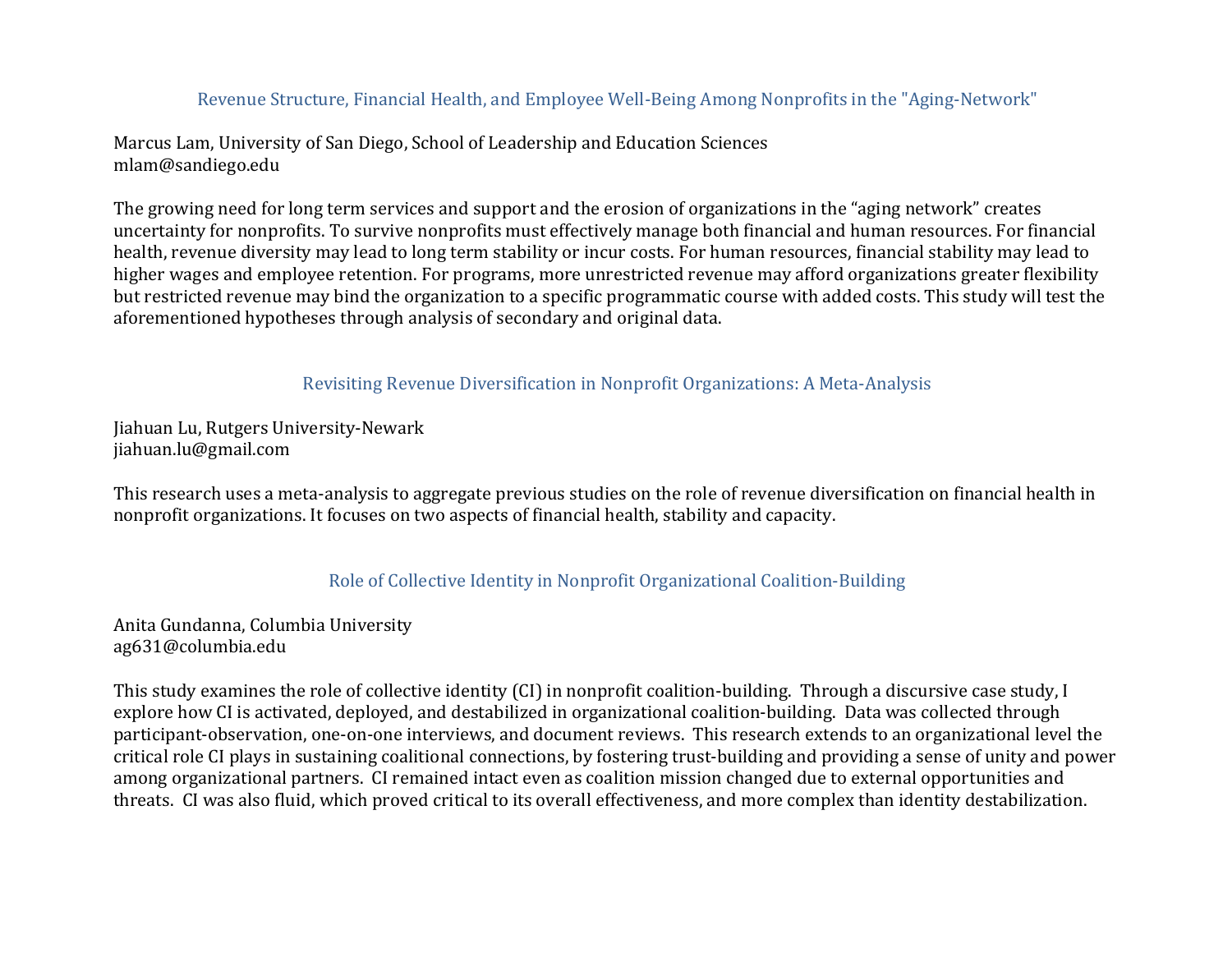#### Running for a Cause: Findings from a National Study of Nonprofits Leaders Who Run for Elected Office

Kelly M. LeRoux, University of Illinois at Chicago kleroux@uic.edu

The creation of the CForward PAC in 2011 represented the first coordinated effort to identify, financially support, and endorse nonprofit leaders as candidates for political office. Despite signals from the media and nonprofit industry groups that there is a need to support and groom nonprofit leaders for elected office, there has been no systematic study to date of this issue. How many nonprofit leaders have run for elected office, and what factors motivate them? These questions are answered using data from a national survey. This study employs a mixed-methods approach, reporting both quantitative results and qualitative data gathered from interviews.

#### S-Theory as a Comprehensive Explanation of Informal Volunteering: Testing the Theory of Everyone on Russian National Sample Interview Data

David Horton Smith, Boston College; Irina Mersianova, National Research University, Higher School of Economics dhortonsmith@hotmail.com, imersianova@hse.ru

We tested the inter-disciplinary S-Theory, using data from a 2014 national sample survey of 2,000 Russian adults. Informal Volunteering (INV) was measured by a two-item index (Alpha reliability = .67). In multiple regressions, demographic, context, health, goals, personality traits, attitudes, intention, affects, intelligence, and self IVs explained 50.8% of R-square in INV. Some 8 of 10 hypotheses were significantly supported, validating S-Theory to the extent tested here. INV was most strongly associated with measures of intended future volunteering, involvement in more socially-approved leisure activities, goals of helping more types of people, more active-prosocial personality, and more goals of local helping.

#### Safety First or Safety Net?: Financial Performance and Risk Taking in Nonprofit Organizations

Abhisekh Ghosh Moulick, University of Oklahoma; Ohbet Cheon, Texas A&M University abhisekh@ou.edu, ohbet@politics.tamu.edu

Poor financial performance motivates for-profits to take risks. We argue that when faced with multiple goals, nonprofit managers in a financially robust organization will prioritize long-term goals, in other words risky goals with uncertain outcomes, over short-term gains. The non-distribution constraint will shape the performance-risk dynamic in nonprofits. To test our propositions, we combine two unique data sets to create a panel of U.S. nonprofit hospitals between 2008 and 2010. Managerial priority measures are derived from an original hospital CEO survey and matched with financial performance predictors and organizational controls derived from AHA.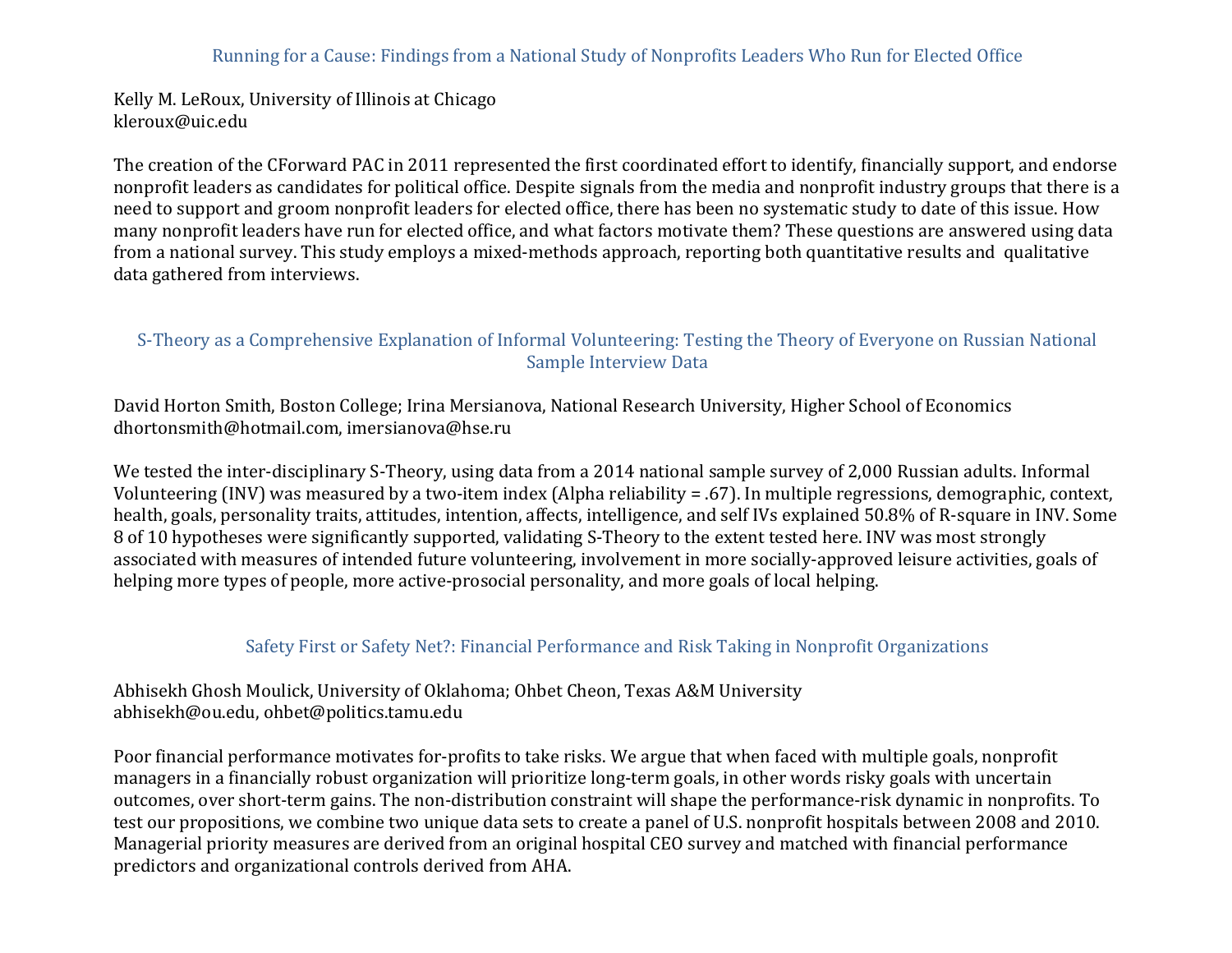### So You Think You Can Lead? An Exploratory Study on INGOs Leadership

Paloma Raggo, Carleton University paloma.raggo@carleton.ca

Executive leaders of international nongovernmental organizations (INGOs), individuals in a position to exert control over the decision-making process in more than one country, manage, negotiate, supervise, and bear the responsibility for the organization's public image. What leadership skills and characteristics do INGO leaders have? Using content analysis, I study the qualities and traits of 'good' leadership discussed during interviews with executive leaders of 152 INGOs. Given the increasing role of INGOs in carrying out social policies, this exploratory study can provide comprehensive information on these agents of change and develop both theoretical and policy implications for the sector.

## Social Capital and the Size of the Nonprofit Sector

Gao Liu, Florida Atlantic University; Yushi Matsumoto, Florida Atlantic University & Cabinet Office gao.liu@gmail.com, matsumosi@gmail.com

The concept of social capital has been examined in a wide range of academic fields including political science, sociology, economics, public administration and policy, and organization studies. An important yet poorly studied issue, however, is the relationship between social capital and the size of the nonprofit sector. In this paper, we conduct an empirical investigation of how the number of nonprofit organizations is associated with various dimensions of social capital. Empirical evidence demonstrates the importance of social captain in explaining the nonprofit sector size. Our study also has some important implications for government failure theory and interdependence theory in explaining the size of the nonprofit sector.

## Social Capital, Social Economy and Community Development in Laos: A Network Analysis

Dyana Mason, University of Oregon dmason@uoregon.edu

Nonprofit organizations and nongovernmental organizations (NGOs) play important roles in supporting and facilitating community development projects, social economy and social capital worldwide. Conducting a social network analysis in partnership with a U.S.-based grassroots nonprofit co-operative in Laos, this exploratory study seeks to 1) untangle the theoretical constructs used to explain participation in small grassroots organizations and their impact on the community 2) to identify the barriers to non-maternal child care 3) develop a social capital measurement framework in a community development context and 4) help predict which organizing strategies nongovernmental organizations may be able to put into practice.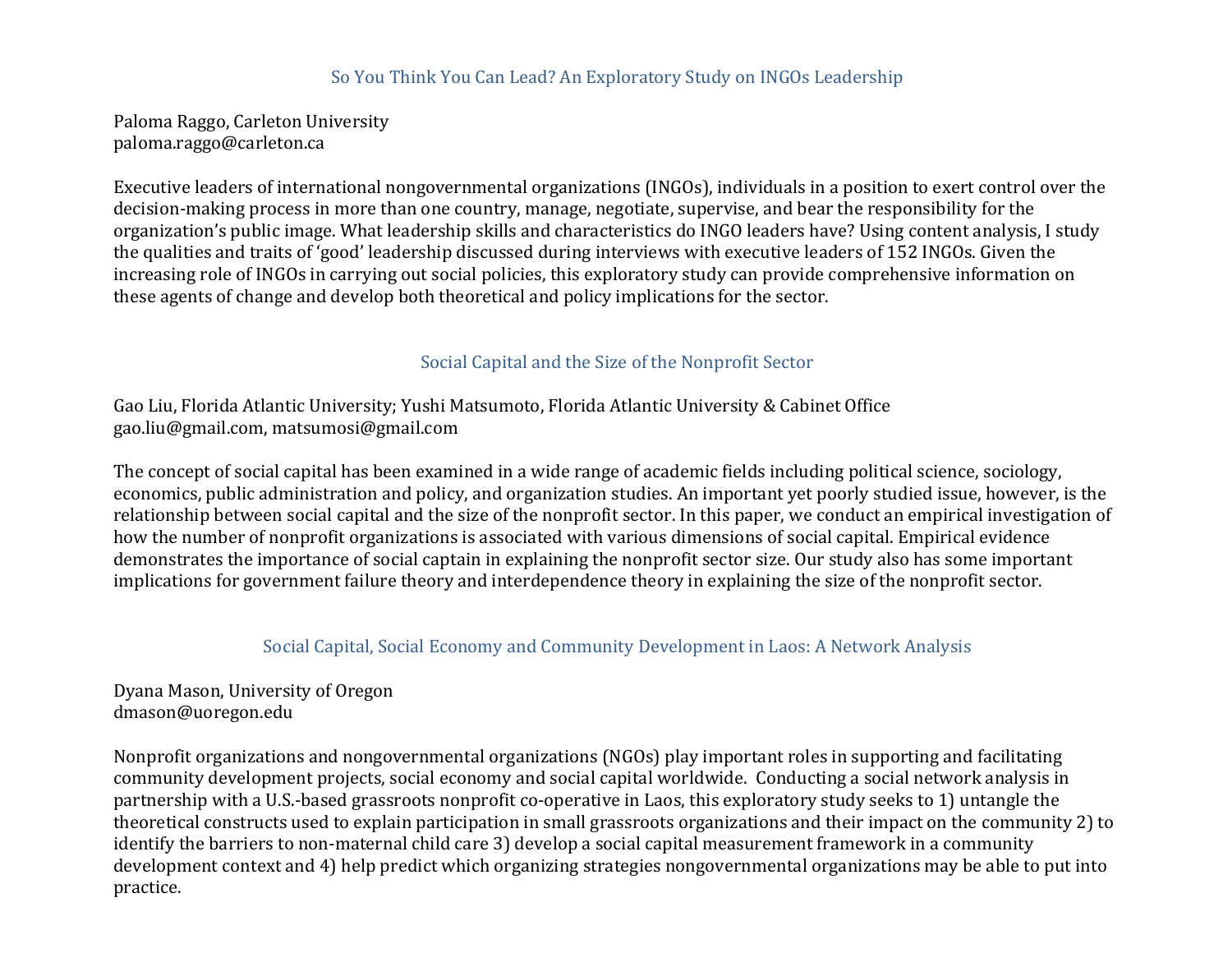# Social Enterprise Development in China: Challenges to Institutional Isomorphism and Insights for Emerging Economies

Janelle Kerlin, Andrew Young School of Policy Studies; Shuyang Peng, University of New Mexico jkerlin@gsu.edu, shuy.peng@gmail.com

This paper examines the development of social enterprises in China to challenge aspects of the theory of institutional isomorphism and better understand social enterprise development in an emerging economy. The understudied recent development of social enterprises in China, represents a break with traditional Chinese government and nongovernmental institutions that address social problems. Drawing on 30 in-person surveys of nonprofit social enterprises and a social enterprise incubator in Shanghai, this project contributes theoretically by refining existing theory on institutions and practically by providing insights into how to best leverage institutions for social enterprise development to address social problems in emerging economies.

#### Social Entrepreneurship versus Social Policymaking: Capacity, Efficiency, Empathy

Gordon E. Shockley, Arizona State University; Peter M. Frank, Wingate University, Porter B. Byrum School of Business shockley@asu.edu, pfrank@wingate.edu

Our paper compares and contrasts social entrepreneurship and social policymaking as homologous instruments of socialwelfare provision and social justice. Social entrepreneurship can put empathy into practice more effectively than social policymaking. As such, social entrepreneurship better accommodates questions of social justice. A short case study of the Civil Rights Movement in the United States illustrates the strength of social entrepreneurship.

#### Social Learning and Volunteering

#### Yusuf Baktir, University of North Texas BAKTIRYUSUF@GMAIL.COM

The purpose of this study is to rectify the gap in volunteerism literature by, first, assessing long-term effect of parent volunteerism on child volunteerism, second, assessing the effect of other forms of prosocial behaviors of parents on child volunteerism, and third, by assessing parent encouragement of volunteerism and parent importance for child volunteerism on volunteerism.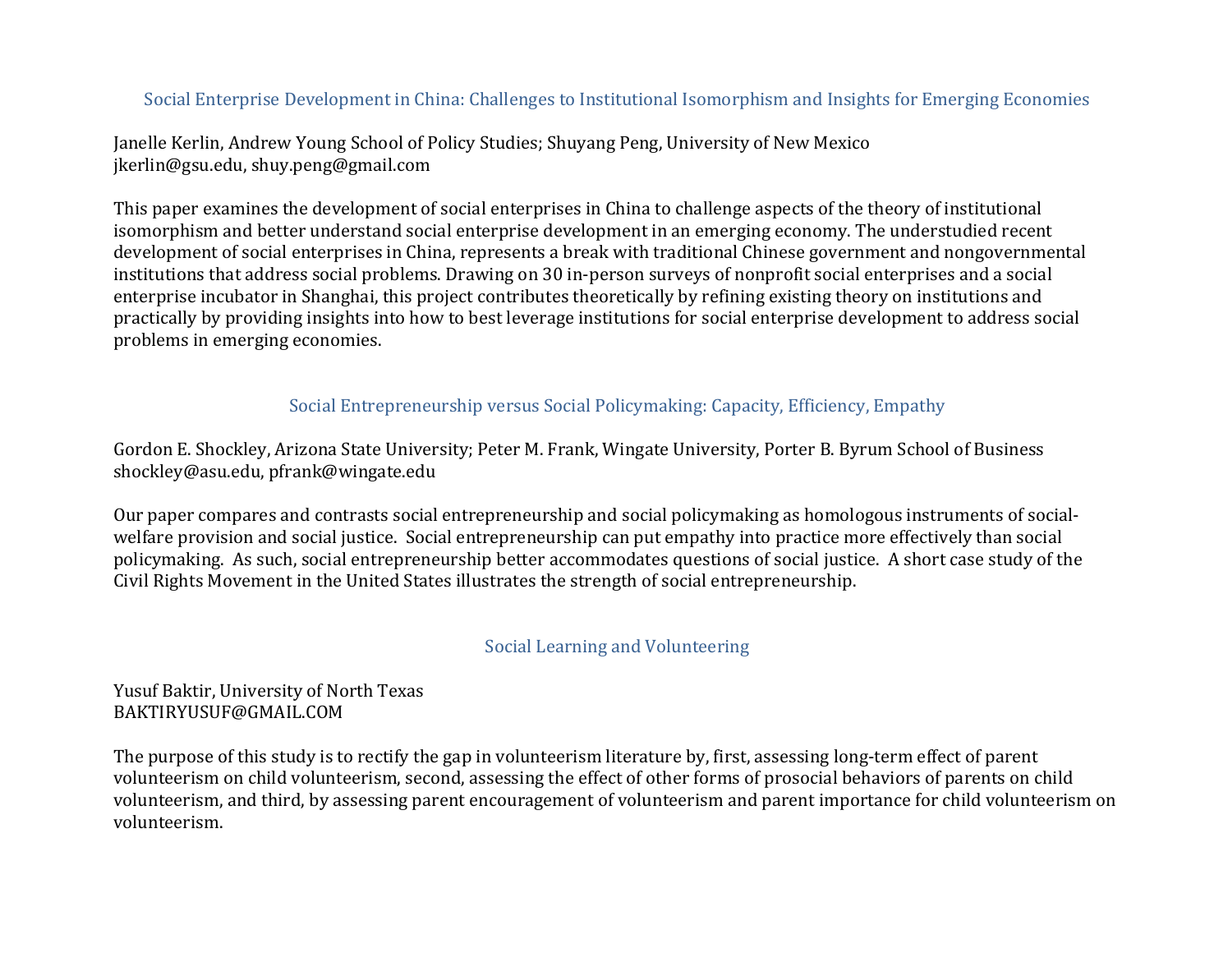#### Social Marketization and Policy Change in China

Jun Han william.j.han@gmail.com

What kinds of social organizations non-governmental organizations (NGOs) in China are more likely to achieve policy change? Based on a random survey on 2,588 social organizations from Beijing, Zhejiang and Heilongjiang, this paper indicates that, when other factors are equal, social organizations that have transformed into social enterprises or which have achieved government contracts of purchasing services are more likely to succeed in promoting policy change. This research contributes to the literature by revealing the political implication of the seemingly apolitical tendency, social marketisation, in the development of social organizations and civil society in China.

#### Social Media Practices in Nonprofit Human Service Organizations

David A. Campbell, Binghamton University; Kristina K Lambright, Binghamton University dcamp@binghamton.edu, klambrig@binghamton.edu

This paper explores social media use for a sample of organizations involved in the delivery of human services in a six-county area in South Central New York State. We collected data on Facebook and Twitter use among 168 organizations 2014-2015. We analyze how they use social media and make comparisons with a small sample taken in 2012. Key contributions of this research include data about use of social media over time, and increased understanding of how smaller, community-based entities utilize social media.

#### Socio Economic Rationality and Volunteering.

#### Yusuf Baktir, University of North Texas BAKTIRYUSUF@GMAIL.COM

The coexistence of social and economic theories in understanding volunteerism did not attract much empirical attention for volunteerism studies. However, there is a long tradition of scholarly discussion to suggest that economic exchanges are not independent of the social context. This study combines these efforts to suggest a coherent theory for volunteerism.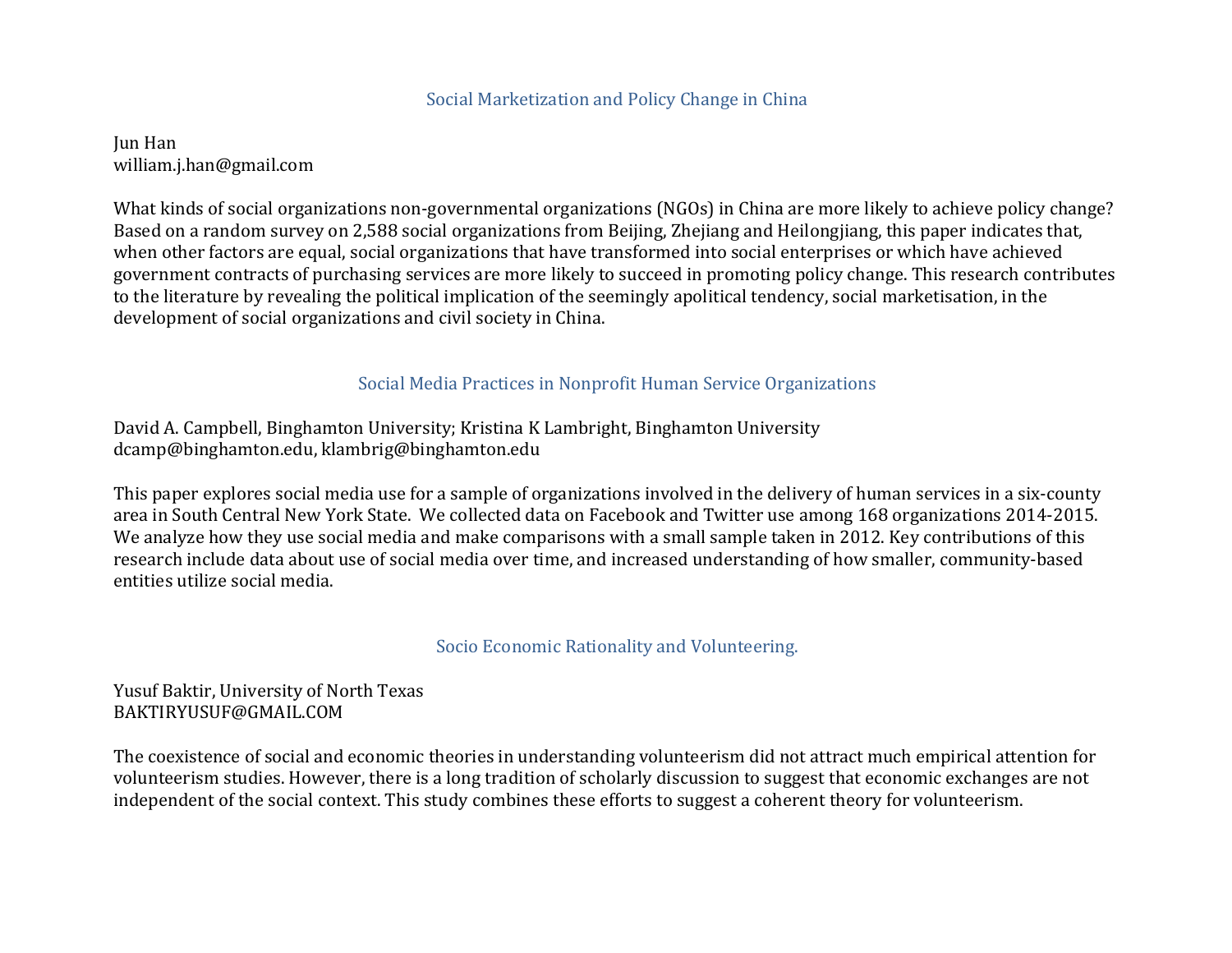## SOLE: A New Pedagogy for a New Learner in the Age of Technology

Gina Weisblat, Northeast Ohio Medical University; Jeff McClellan, Cleveland State University SOLE Center; Debbie Jackson, Cleveland State University; Valerie Beutel, Northeast Ohio Medical University; Anita Johnson, Northeast Ohio Medical University gweisblat@neomed.edu, jeff.mcclellan.9@gmail.com, d.jackson1@csuohio.edu, vbeutel@neomed.edu,

ajohnson1@neomed.edu

A new teaching pedagogy called SOLE was the catalyst for this study. SOLE stands for Self-Organized Learning Environments. SOLE engages its audience with a big question, asks the audience to organize into groups and research the question (technology a must), and finally asks the groups to share their findings with the audience. It is simple to use and easily aligns with curriculum standards. This paper explores the impact that the SOLE pedagogy has on non-profit students and NPO workshops leaders.

## Spinning Straw Into Gold: A Study of Resource Creation, Flow, and Conversion in a Nonprofit Collaboration

Elizabeth A. Castillo, Arizona State University eac@sandiego.edu

Nonprofit collaborations increasingly are called to produce systemic change. This collective impact approach is undertheorized and therefore not consistently actionable. This study investigates how a formal nonprofit collaboration acquires resources and transforms them into outputs, outcomes, and collective action while producing financial returns to sustain the backbone organization. Process tracing documents the mechanisms of resource mobilization and conversion. Findings suggest this formal collaboration uses multiple forms of capital (financial, physical, human, relational, symbolic, and structural), generating some forms itself through catalytic processes and bricolage. The study offers a novel approach to understand and bolster capitalization of nonprofit organizations.

# Staff Turnover in Microfinance Organizations (MFOs): An Analysis of its Effect on the Performance of MFOs

Alexander Pinz, University of Mannheim; Julia Thaler, University of Mannheim; Marina Friedrich, University of Mannheim; Bernd Helmig, Universität Mannheim pinz@bwl.uni-mannheim.de, thaler@oebwl.bwl.uni-mannheim.de, friedrich@bwl.uni-mannheim.de, sekretariat.helmig@unimannheim.de

The microfinance movement is an important economic sector in which nonprofit and for-profit microfinance organizations (MFOs) compete. In this industry, staff turnover is considered an empirical phenomenon that impacts MFO performance. However, from a theoretical perspective, the direction of this effect may be ambiguous, and differ between for-profit and nonprofit MFOs. Therefore, this paper elaborates on the impact of staff turnover on MFO performance, and illustrates respective differences between for-profit and nonprofit MFOs. In doing so, it aims to elaborate on an optimal scale of staff turnover for nonnrofit MFOs, and thus for nonnrofit organizations operating in competitive markets.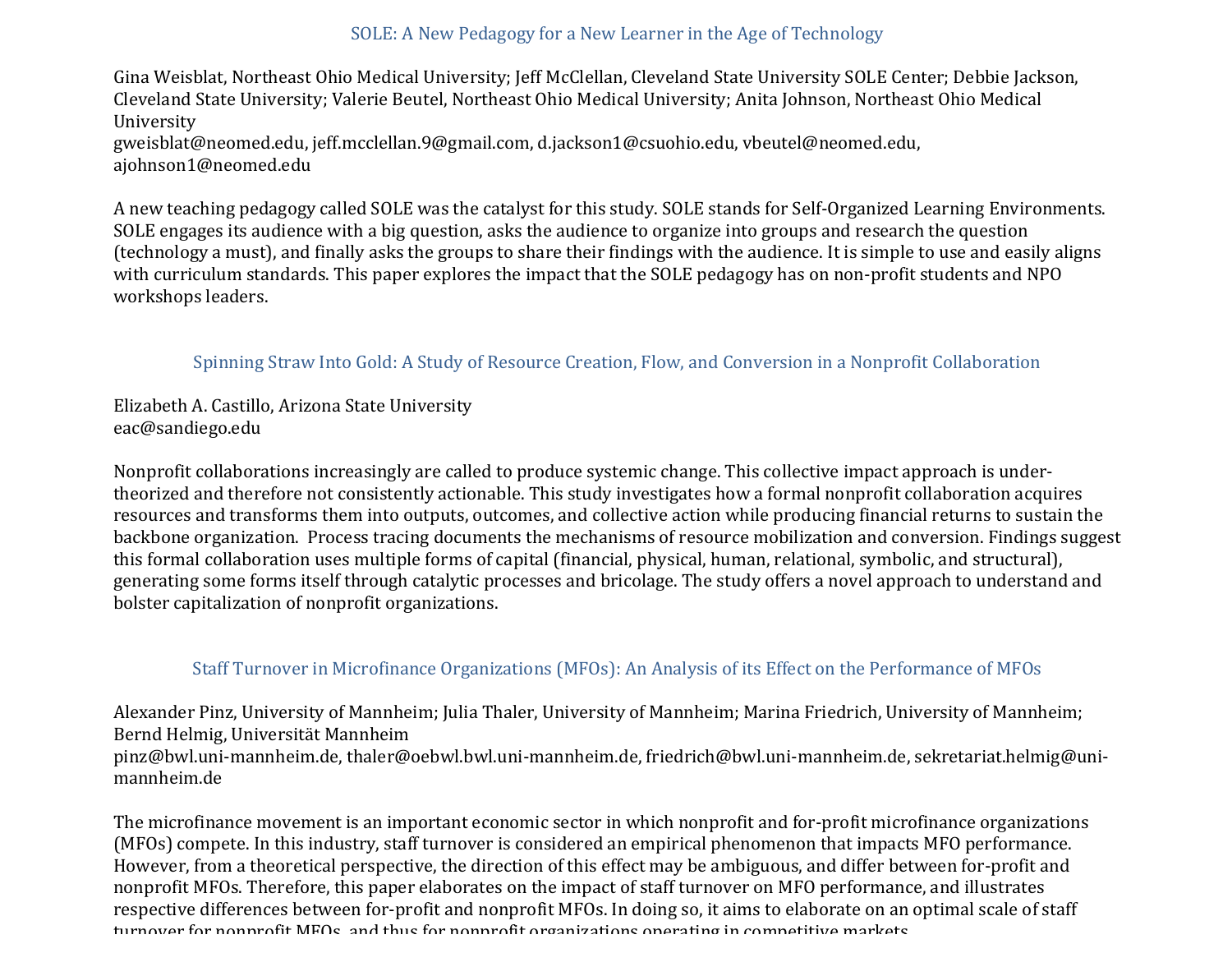## Star gazing: Using the Lens of Celebrity and Popular Culture to Teach Philanthropic Studies

Genevieve G Shaker, Indiana University-Purdue University Indianapolis; Sarah Nathan, IU Lilly Family School of Philanthropy; Tianqi Song, IU Lilly Family School of Philanthropy gshaker@iupui.edu, sknathan@iupui.edu, tiansong@umail.iu.edu

This paper discusses the development and implementation of and student experiences in a new philanthropic studies course on "Celebrity Philanthropy". Steeped in the humanities and social sciences, the course was designed to attract many undergraduate students across all majors. The coalescing of an expanding nonprofit sector with a boom in celebrity culture enabled course examination of the complexities of celebrity-charitable involvement with incorporation of popular culture, multi-media, and classroom response technology. Instructor reflection, course materials, and student feedback and assessments are used in this descriptive case study, which provides information and lessons learned for others designing new and/or large-enrolling courses.

## Steering Educational Quality through People and Policy Alignment: a Network View on Organizational Social Capital

Edith Hooge, TIAS School for Business and Society; Selma Janssen, TIAS School for Business and Society, Tilburg University; Karin van Look, Utrecht University; Nienke Moolenaar, Utrecht University; Peter Sleegers, Twente University e.h.hooge@tias.edu, s.janssen@poraad.nl, karinvanlook@bmc.nl, N.M.Moolenaar@uu.nl, p.j.c.sleegers@utwente.nl

Drawing on a network view on organizational social capital, this paper aims to gain more insight in which steering activities at the school board level shape the development of organizational social capital that in turn affects educational quality. Mixed methods are used including a survey, social networks analyses and a comparative casestudy. The results show that the more school boards focus by goals, the higher the degree of organizational social capital. This positive relation is reinforced by the mediation of using interventions by the schoolboard. It can be concluded school board governance matters to make organizational social capital thrive.

#### Structure of U.S. Based TNGO Decision-Making: The Case of International Development in Uganda

Meghann Rother Dragseth, Louisiana State University mdragseth@lsu.edu

This paper explores structural variation among international development U.S. based TNGOs. Based on 23 interviews with country directors, it presents three models to explain how TNGOs organized themselves, and how this influences the internal dynamics, communication, and priority setting of the organization.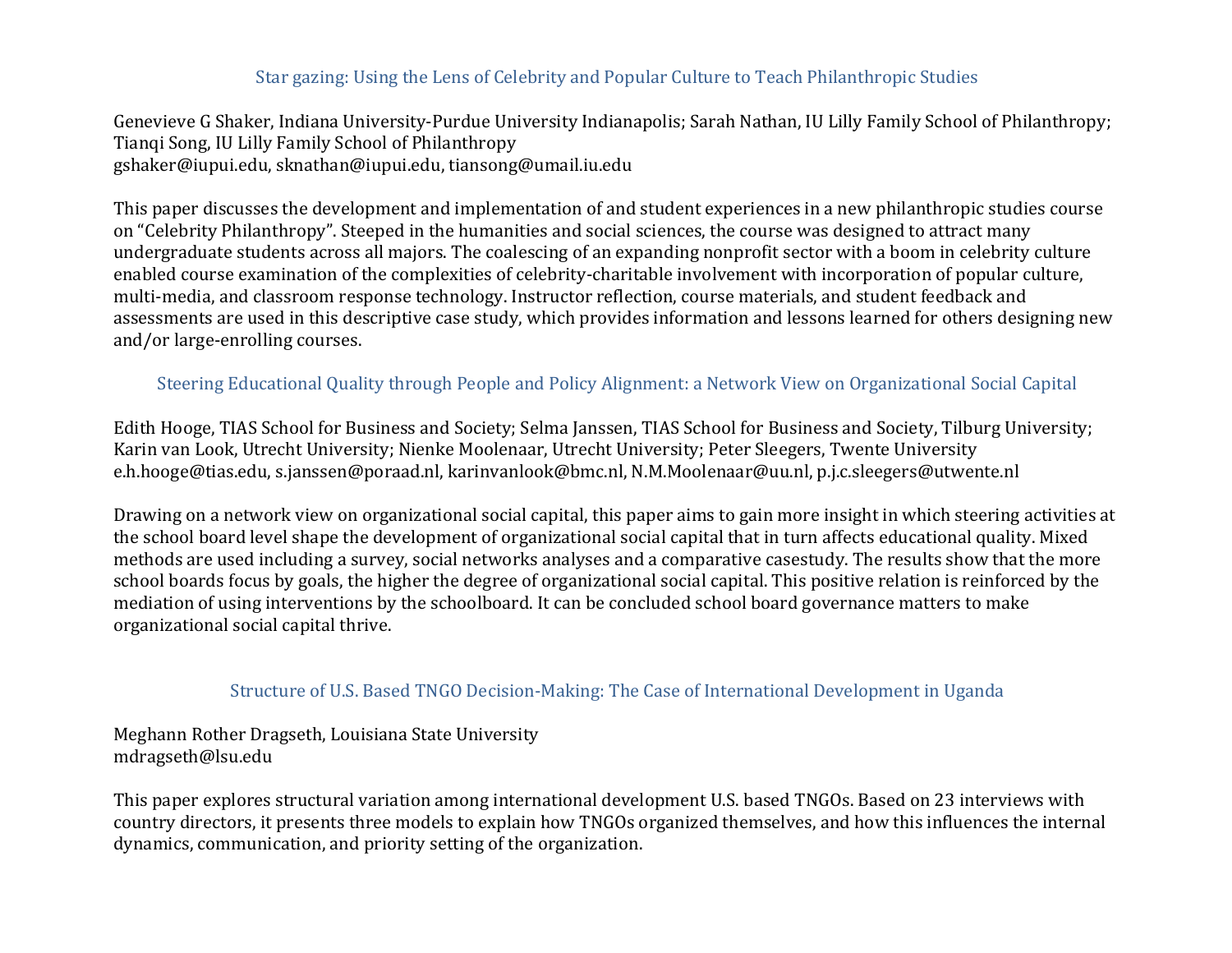### Succession Planning as Planned Behavior in Nonprofit Organizations

Ericka Harney, Eastern University ericka\_harney@hotmail.com

The purpose of this research is to identify and understand factors effect volunteer succession planning behavior in nonprofit organizations . And more specifically, how do organizational commitment, attitude, subjective norms, and perceived behavioral control effects an individuals' commitment to volunteer leadership. The research will examine the determinants of succession planning behavior in nonprofit organizations. Similar to corporate research into succession planning, there will be a focus on board leadership. In particular, the research will focus on the choice to serve as a volunteer leader as planned behavior and guided by organizational commitment.

# Supplying the Demand? County Government Collaborations with Nonprofit Organizations

Christopher Ramsey Prentice, University of North Carolina Wilmington; Jeffrey Brudney, University of North Carolina Wilmington; Joseph Harris, University of North Carolina Wilmington prenticecr@uncw.edu, jbrudney@gmail.com, jlh6528@uncw.edu

Voluminous research on government collaboration leaves no doubt about the demand, but little is known about the supply. In this research we explore how factors in the external environment of the focal organization, especially the "market" for collaboration, affect the resulting joint action. We concentrate on how the availability of partners for collaboration from each sector influences: the preference of government officials to collaborate with nonprofits rather than other governments, and the percent of government collaborations with the nonprofit sector. For this study we rely on in-depth interview data with 84 county managers and archival data from various sources.

#### Survive and Conquer: The Transformation and Formalization of a Sex Worker Rights Organization

Theresa Anasti, University of Chicago Tanasti@gmail.com

This paper looks at the recent formalization of a Chicago-based organization that provides peer support and advocacy to sex workers, tasks that are often disparaged by mainstream institutions. Through multi-method qualitative research, including participant observation and semi-structured interviews, this paper examines the efforts of this small, underground sex worker rights organization in Chicago as they transition from an underground social movement organization, to a 501c3 nonprofit that engages in human service provision. I argue that instead of dampening political participation, this organizational transition and formalization may increase political participation by establishing legitimacy among more mainstream nonprofits and state actors.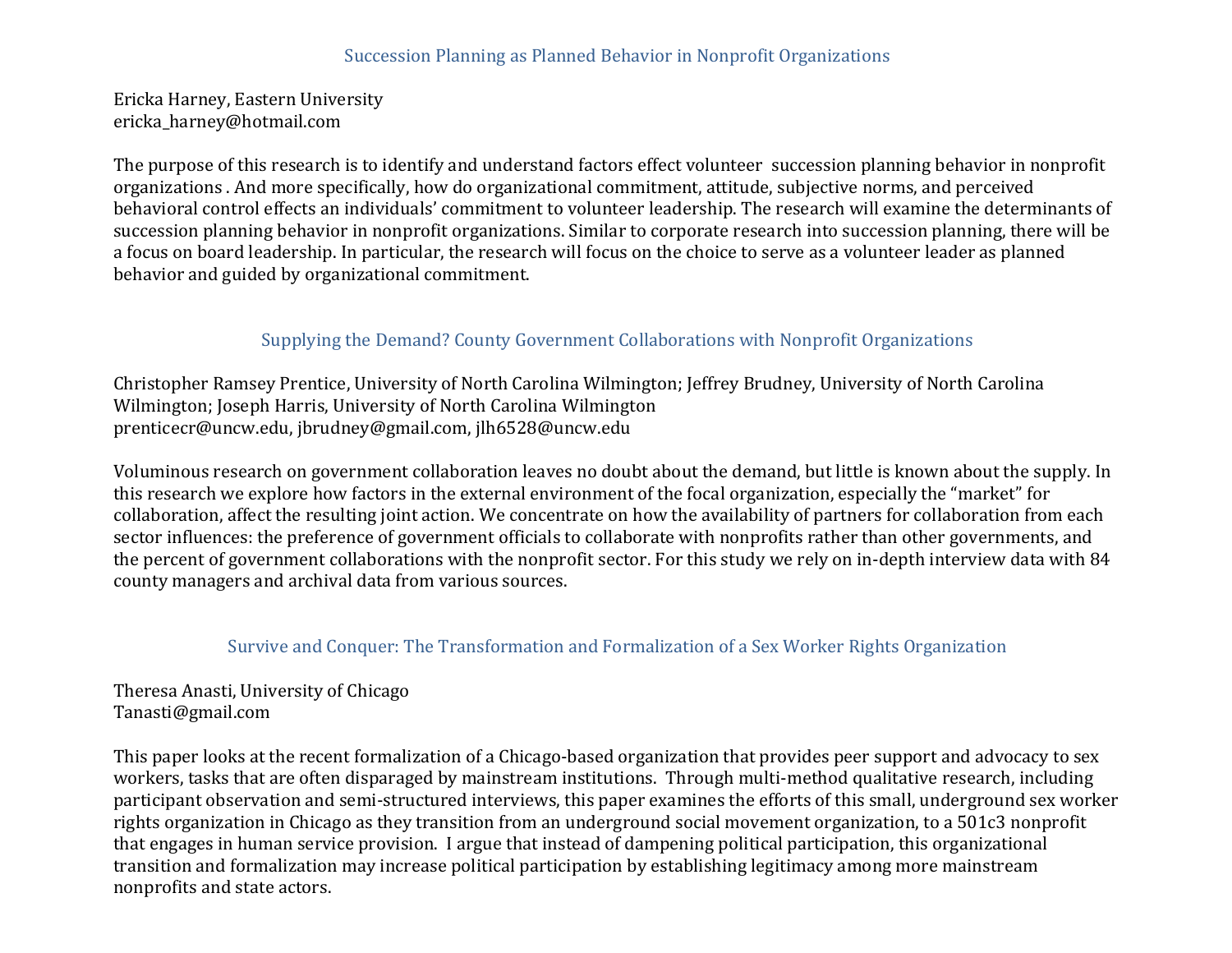Sustainability and Service Delivery: The Ethical Challenges of Aligning Program Funding and Recipient Expectations.

David A Bell, Savannah State University belld@savannahstate.edu

This presentation reports on ethical dilemmas in a poverty reduction initiative providing the poor access to capital in Sierra Leone. Upon being awarded the 1976 Nobel Prize in Economics, Friedman stated "the poor stay poor…because they have no access to capital." Capital delivery mechanisms have been proposed to assist poverty reduction efforts. These mechanisms present ethical dilemmas for both providers and seekers. The focus is a six year multi-donor project to provide capital to microfinance institutions in an effort to develop access pro-poor financial services. Specifically, nongovernmental organizations challenged by reconciling needs of program recipients with requirements of donors.

Systemic Risk in Networked Contract Regimes

Julia L Carboni, Syracuse University jlcarbon@maxwell.syr.edu

Government increasingly relies on complex arrangements of providers- including nonprofits- to implement public policy but does not consider the possibility of systemic risk. This manuscript examines systemic risk and failures in a complex, networked contract regime for juvenile justice services over five years. This study makes several contributions. First, it integrates organizational network and contract management literatures. Second, I extend conceptual pieces on systemic risk in contract regimes to an empirical example. Third, I demonstrate the utility of using secondary network data to understand network structures used to implement public policy and implications of systemic risk and failure for governance.

## Taking Appropriate Measures: Demonstrating the Value of Social Enterprise

Emily Barman, Boston University; Matthew Hall, London School of Economics; Yuval Millo, University of Warwick Eabarman@bu.edu, m.r.hall@lse.ac.uk, ym95@leicester.ac.uk

How do proponents of social enterprise demonstrate the value of this type of organization? Using the case of REDF, we analyze how these actors created a measurement tool – Social Return on Investment – that provided numerical evidence of social enterprise's superior blended economic and social value. We show that their ability to develop a measurement tool that reflected the intended value of social enterprise was made difficult by the material nature of the tool, resulting in a discrepancy between the value of social enterprise that proponents aimed to show and the value of social enterprise that ultimately was demonstrated by SROI.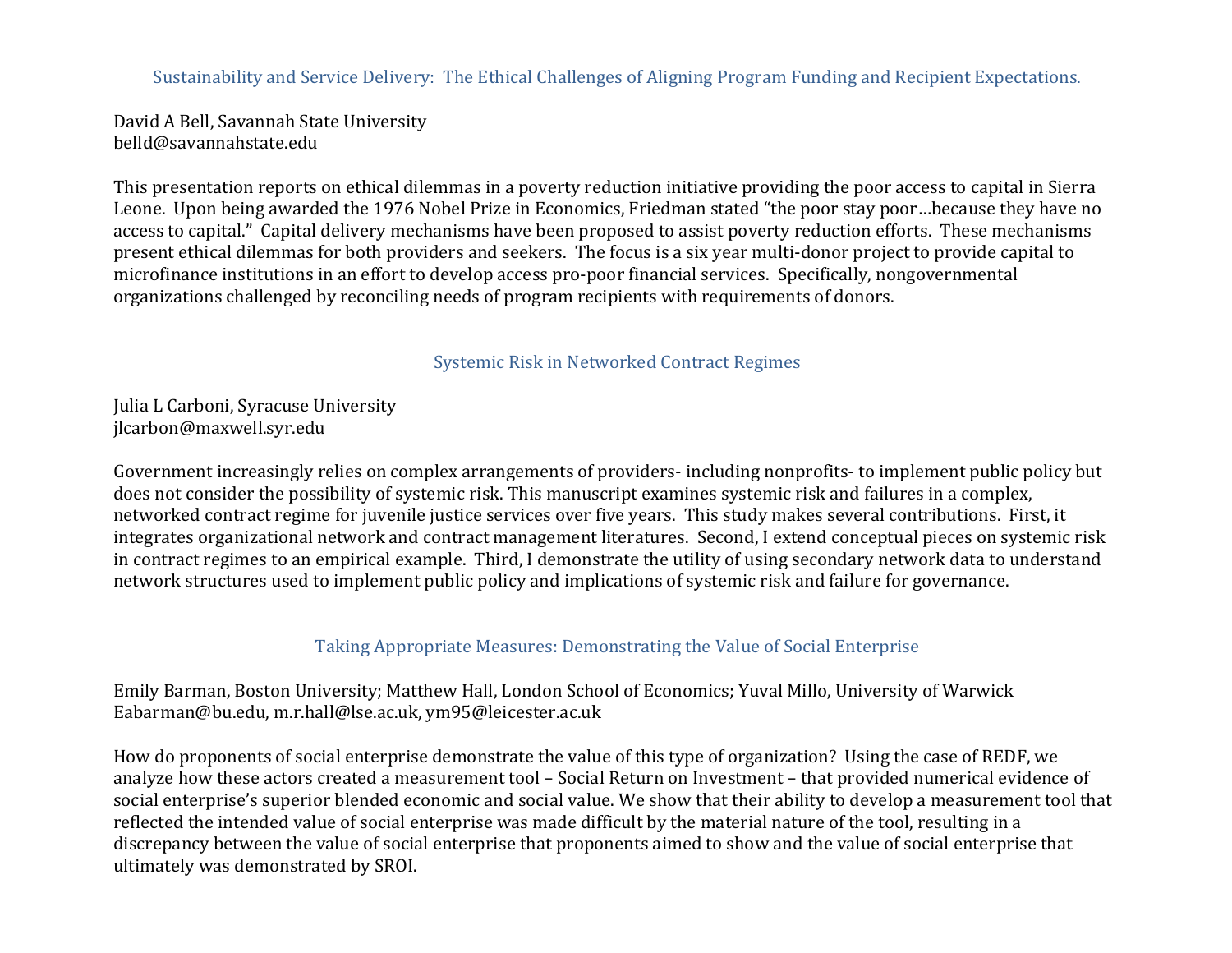# Targeting Newborn Health in Uttar Pradesh, India: The Role of Community Platforms in Demanding Better Services from Government Health Systems

Robin Hargroder Lemaire, Virginia Tech; James Potter, Boston University; Carlyn Mann, Harvard University; Jenny Ruducha, **Boston University** rlemaire@vt.edu, jpotter@bu.edu, cmann@hsph.harvard.edu, jruducha@bu.edu

Community platforms often are important for holding government accountable. We examine under what conditions the use of a Self Help Group (SHG)/microfinance platform for the delivery of health messages is associated with higher prevalence of newborn health behaviors being practiced in communities in Uttar Pradesh India. Using crisp-set Qualitative Comparative Analysis, we analyze strength of the health system, SHGs, and newborn care practices at the village level to understand under what conditions the SHG initiative is important for demanding and enhancing health worker efforts. The implications for how community platforms can influence government health services will be discussed.

# Tax-Motivated Expense Shifting and Determinants by Nonprofit Hospitals

Jenn-Shyong Kuo, National Taipei University; YiCheng Ho, National Chengchi University jennkuo@gm.ntpu.edu.tw, yho@nccu.edu.tw

The aim of this project is to provide empirical evidence on the nonprofit hospitals respond to tax incentives by reallocating a portion of expenses from their tax-exempt activities to their taxable activities. Furthermore, reduce the benchmark of community benefit service.

There are three goals of this project. Firstly, understand the expense shifting behavior of not-for-profit hospitals. Secondly, examine the determination of expense shifting of not-for-profit hospitals. Thirdly, these results can be the reference interest party decision and government regulation amendment.

## Tensions and Dilemmas in Global Pro-Social Careers: the Case of International Aid Work

Julia Lerch, Stanford University jlerch@stanford.edu

Historically led by volunteers and amateurs, humanitarian aid work today is dominated by individuals with full-time careers, specialized education, and standardized expertise. This paper speaks to the implications of professionalization in the international humanitarian sector. Specifically, it examines how global aid workers interpret and negotiate their own professional roles amidst the tensions and paradoxes that come with a pro-social career deeply embedded in the global hierarchies it hopes to reduce. Empirically, the paper draws on a rich corpus of qualitative data from 32 semi-structured interviews conducted with international aid workers working in the field of emergency education programming.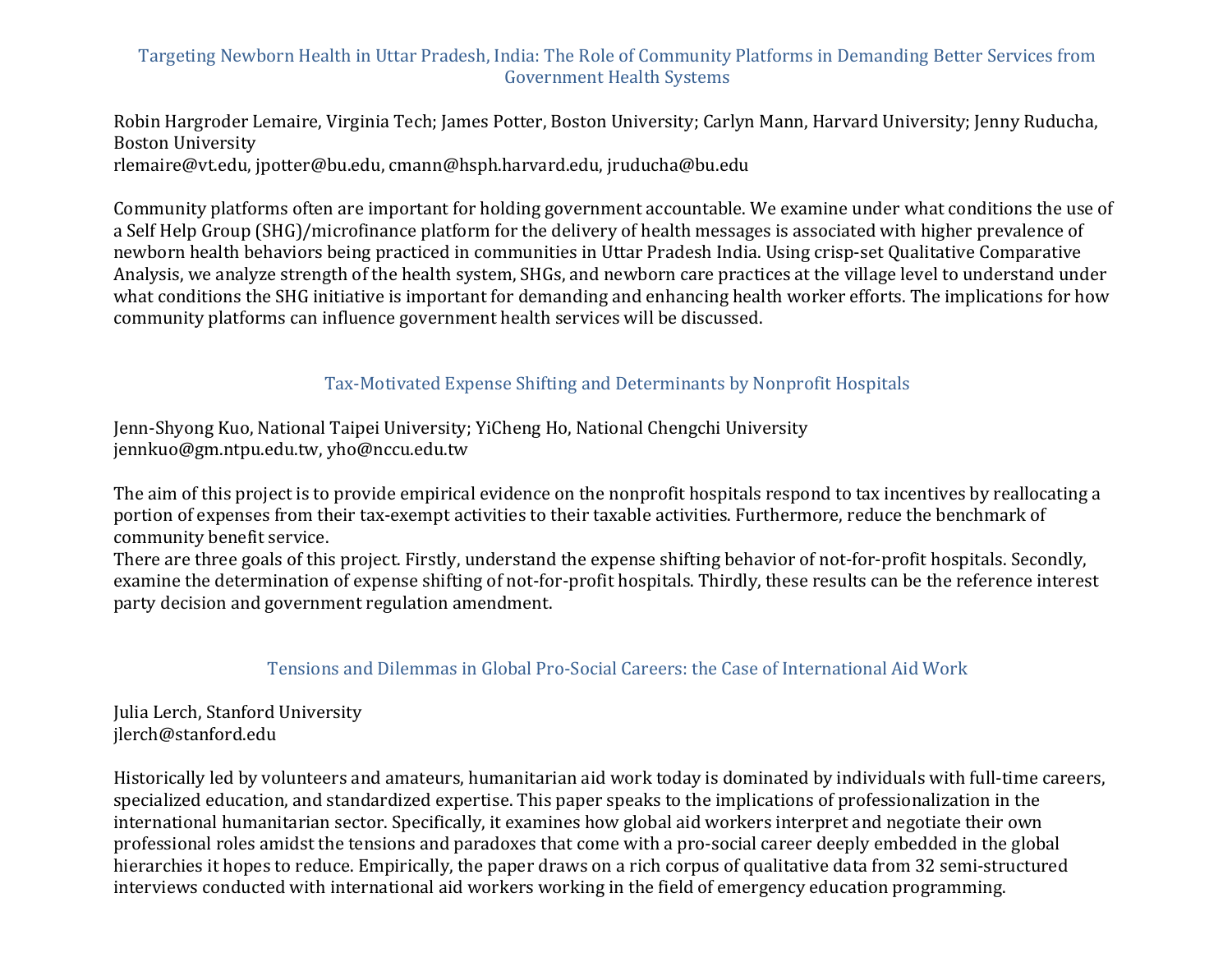## The Bumpy Road of New Nonprofit Creation: An Empirical Investigation of Pre-Venture Start-Up Problems

Fredrik O. Andersson, University of Wisconsin - Milwaukee andersso@uwm.edu

This conference paper explores nascent nonprofit entrepreneurs and their attempts to start new nonprofit organizations. Specifically, this research draws from a follow-up survey sent to over 300 nascent nonprofit entrepreneurs focusing on the magnitude of various types of start-up problems. This study also examines the relationship between start-up problems and nascent activity outcomes.

#### The Conceptualization of the Nonprofit Climate

Michaela Platz, University of Mannheim; Bernd Helmig, Universität Mannheim platz@bwl.uni-mannheim.de, sekretariat.helmig@uni-mannheim.de

This paper attempts to increase the data sources available to nonprofit organizations and policy makers by conceptualizing the nonprofit climate. Building on the concept of economic climate the nonprofit climate may give valuable insights into the well-being of the nonprofit sector. We construct an overview over surveys that approach the nonprofit sector from a macroeconomic perspective and discuss the specifics of the nonprofit sector. We aggregate this information into a discussions about possible nonprofit climate dimensions and the way these need to be clustered to cater to the different types of nonprofit organizations.

#### The Contribution of Rank-and-File Members to Mission-Based Strategic Manangement

Patrick Valeau, University of Reunion; Philippe Eynaud, Sorbonne University pvaleau@univ-reunion.fr, philippe.eynaud@univ-paris1.fr

This study examines the roles of the different stakeholders in the development of mission-based strategic management in nonprofit organizations (NPOs). Our purpose is to highlight the unique and incremental contribution of rank-and-file members. Based on data collected from 227 NPOs, using structural equation modeling, our results indicate that rank-and-file members have an effect on mission-based strategic management, in addition to the effect of the board, while the effects of paid-workers and external stakeholders are non-significant. These results are discussed with regard to more direct forms of democratic governance giving rank-and-file members more power.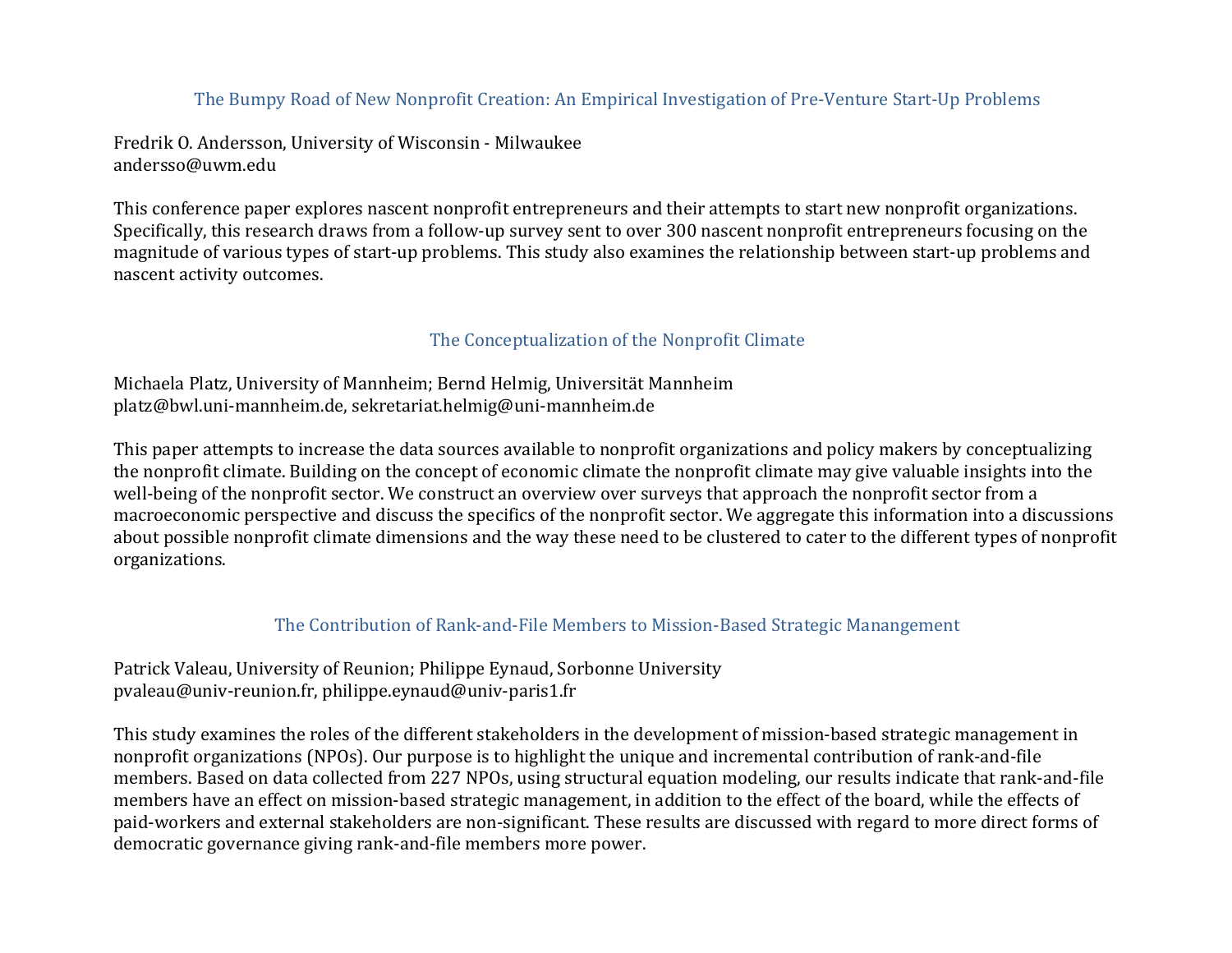## The Control of Social Interventions: Managing the Tension Between Formal and Informal Control

Gerhard Speckbacher, WU Vienna; Marius Metzl, WU Vienna gerhard.speckbacher@wu-wien.ac.at, Marius.Metzl@wu.ac.at

This paper combines management control theory with evaluation research and program theory to analyze how the characteristics of the logic underlying a social intervention determine the applicability of control mechanisms. Building on management control theory, we distinguish between formal control (behavior-based and outcome-based performance measurement) and informal control (clan control and self-regulation). We argue that the trend towards increased performance based accountability leads to increased reliance on formal control which creates a "control tension" at the individual level. We discuss when this tension is positive or negative and what nonprofit managers can do to make this tension a positive one.

#### The Conundrum of Knowing - Measuring Organizational Effectiveness in Nonprofit Capacity Building Programs

M. Leigh Bragg, Barry University mbroxton@barry.edu

The purpose of this presentation is to assess how the institutional knowledge held in an organization influences organizational effectiveness outcomes in nonprofit capacity building programs. This study, based on a major project funded by the United States Department of Health and Human Services (HHS), and guided by Organizational Learning examines the organizational effectiveness outcomes of a capacity building program designed for 40 nonprofit organizations in Central Florida. The capacity building program provides workshop training, intense technical assistance, and financial assistance. Findings from this study will specifically inform how the institutional knowledge held in an organization influences perceived organizational effectiveness outcomes.

#### The Current State of Giving to Houses of Worship

Patrick M. Rooney, IUPUI; David King, Indiana University Lilly Family School of Philanthropy; Xiaoyun Wang, IU Lilly Family School of Philanthropy; Thad S Austin, Lilly Family School of Philanthopy rooney@iupui.edu, kingdp@iupui.edu, wang361@umail.iu.edu, thad.austin@gmail.com

Using the most recent data from the PSID (2013 wave) and the Philanthropy Panel Study (PPS), we examine current giving to houses of worship by analyzing average giving by household and investigating the roles that income, wealth, marital status, educational attainment, geography, religious affiliation and participation play on giving to religious organizations overall and by major religious affiliations. In addition, we use Probit and Tobit to assess the incremental effects of these variables on the probability of a household being a donor to a religious congregation and how much these variables affect the incremental effects on how much is given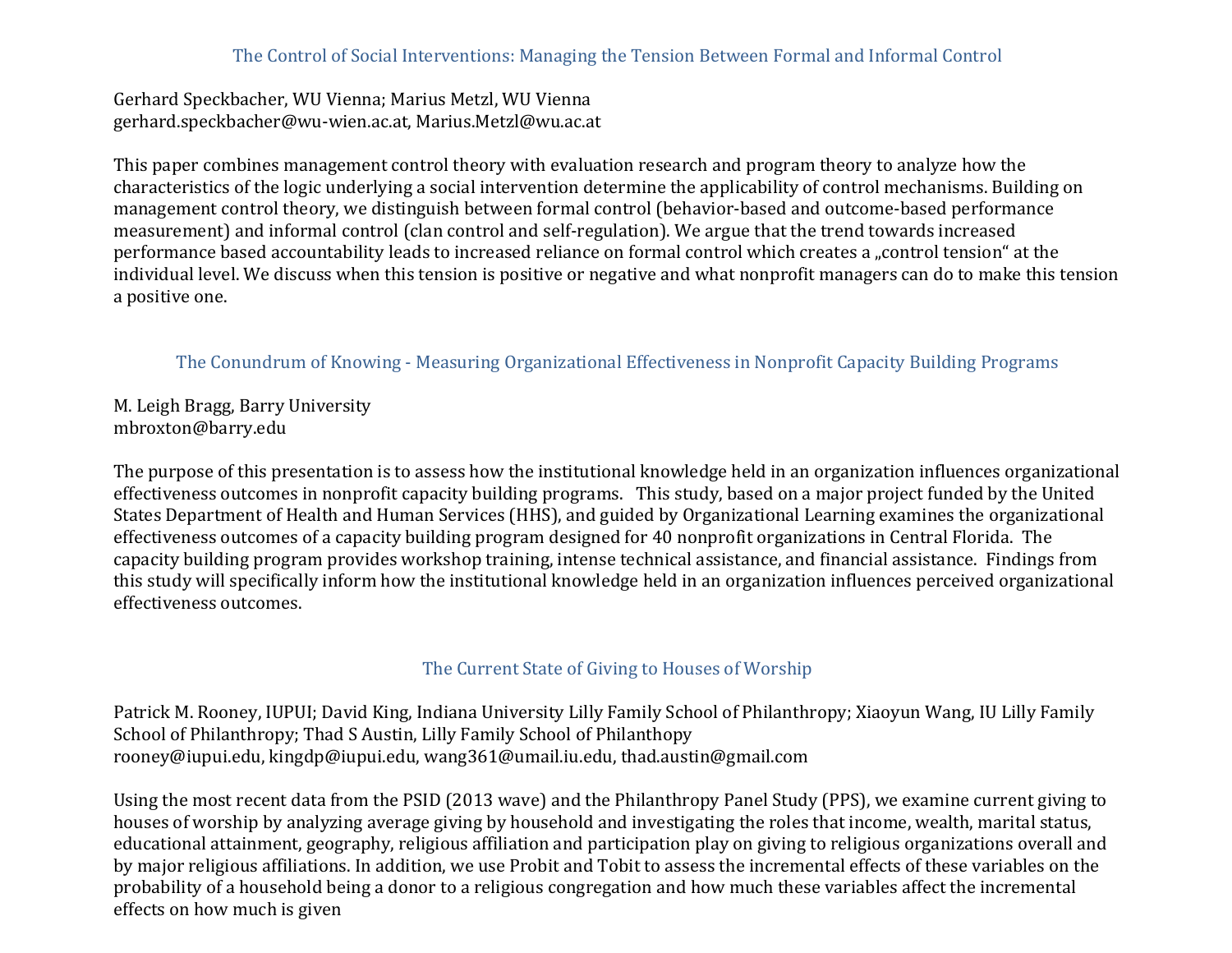## The Dallas Entrepreneur Center: An Impact Analysis on a New Model of Entrepreneurial Support Organization

Jessica Watts, The University of Texas at Dallas; Jeremy Vickers, University of Texas at Dallas; Doug Milbauer, The University of Texas at Dallas jessica.watts@utdallas.edu, jeremy.vickers@utdallas.edu, dmilbauer@utdallas.edu

This paper examines the relationship between startup businesses launched through the Dallas Entrepreneur Center (The DEC) and job creation. The DEC is a 501c3 non-profit organization that drives economic growth by helping entrepreneurs start, build, and grow companies. Using data from The DEC, this study examines the extent to which the unique DEC model and programming influences job creation. This study tests the impact of the amount of capital raised, age of company, salaries and revenue generated. Researchers expect to find a positive correlation between DEC participants and job creation.

# The Development of Undergraduate Education for Social Entrepreneurship and Nonprofit Management: Current Trends and **Future Directions**

Roxann Allen, James Madison University allen2rx@jmu.edu

This paper is a content analysis of the extent to which undergraduate nonprofit programs in universities have incorporated the call for more courses to meet the future direction and needs of the sector, including social entrepreneurship, international NGO management, and cross-sector collaboration. It concludes with suggestions for future directions.

The Difference Between Charitable Giving and Volunteering in a Social Democratic Welfare State: Results From an Experiment

Johan Vamstad, Ersta Sköndal University College johan.vamstad@esh.se

What type of civil society activity would one participate in regardless if other people knew about it or not and what type of civil society activity would one only do if it was made know to others? This paper will address this question using a web panel experiment performed in Sweden. Results show that charitable giving but not volunteering is still performed under anonymity. These results are explained in the context of Sweden being a social-democratic welfare state.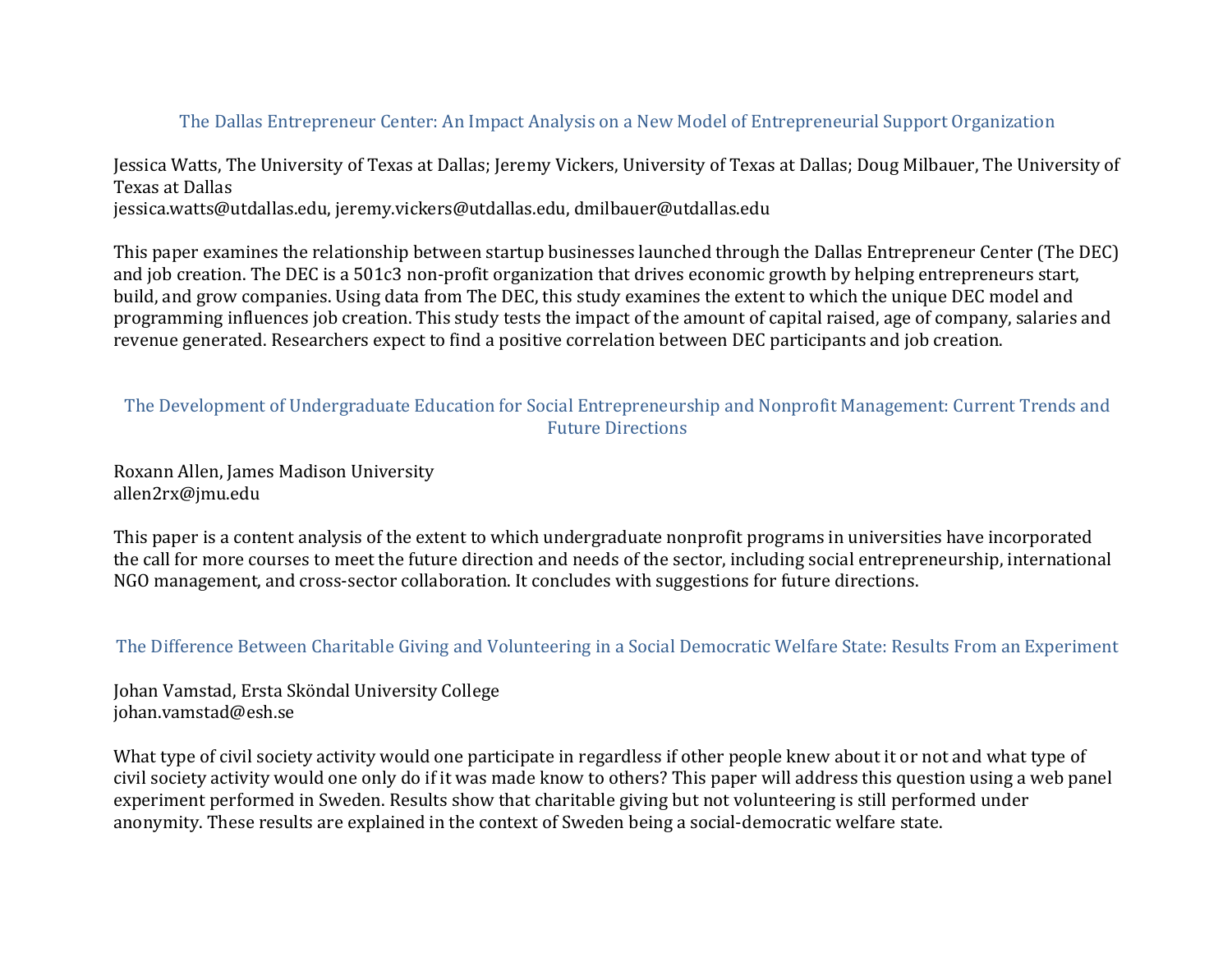#### The Diffusion of Development Strategies: U.S. Foundation Support for International Microfinance

Emily Bryant, Boston University eabryant@bu.edu

Why do some international development projects and strategies gain support from funders in the Global North, while others do not? I seek to answer this question through the case of microfinance, a poverty alleviation strategy that has enjoyed enormous support over the past several decades, despite attracting criticism for its assumptions and practices. Drawing upon Foundation Center data and interviews with foundation employees, I explore the understudied history of U.S. foundations' engagement with international microfinance efforts to identify what characterizes early and later supporters of this phenomenon and investigate what accounts for their choice to support this particular development strategy.

### The Diminishing Nonprofitness of China's NPOs in Service Contracting with Government

Zhaonan Zhu, Beijing University of Chemical Technology zhuzhaonan@gmail.com

In China, transformation is also happening in the way public services are being delivered, and in the way local and national governments fulfill their policy goals. Enthusiasm for greater reliance on nonprofit organizations to deliver social services has grown. Some interesting questions are on the horizon: under the unique state-society relationship and the development level of nonprofits in China, what are the meanings of governmentlike when nonprofit contracting with government? What is the mechanism of this phenomenon happened? And what are the implications for nonprofits and government?

## The Double Bind of Nonprofit Leader Emotion Management: Managing Secondary Trauma in Nonprofit Organizations

Anthony Silard, California State University, San Bernardino; Jeffrey Brudney, University of North Carolina Wilmington tonysilard@gmail.com, jbrudney@gmail.com

Despite a burgeoning literature on "secondary trauma" in clinical psychology, stress management, and social work, little is known about secondary trauma in nonprofit organizations or the management strategies nonprofit leaders can use to cope with its effects on organization staff. Through an inductive, multiple-case study drawing from 41 interviews with both nonprofit leaders and their mid-level management direct reports, we develop a model of the behaviors, mechanisms, contingencies, and outcomes of leader emotion management strategies that take into account employee secondary trauma experiences and how to address them in nonprofit organizations.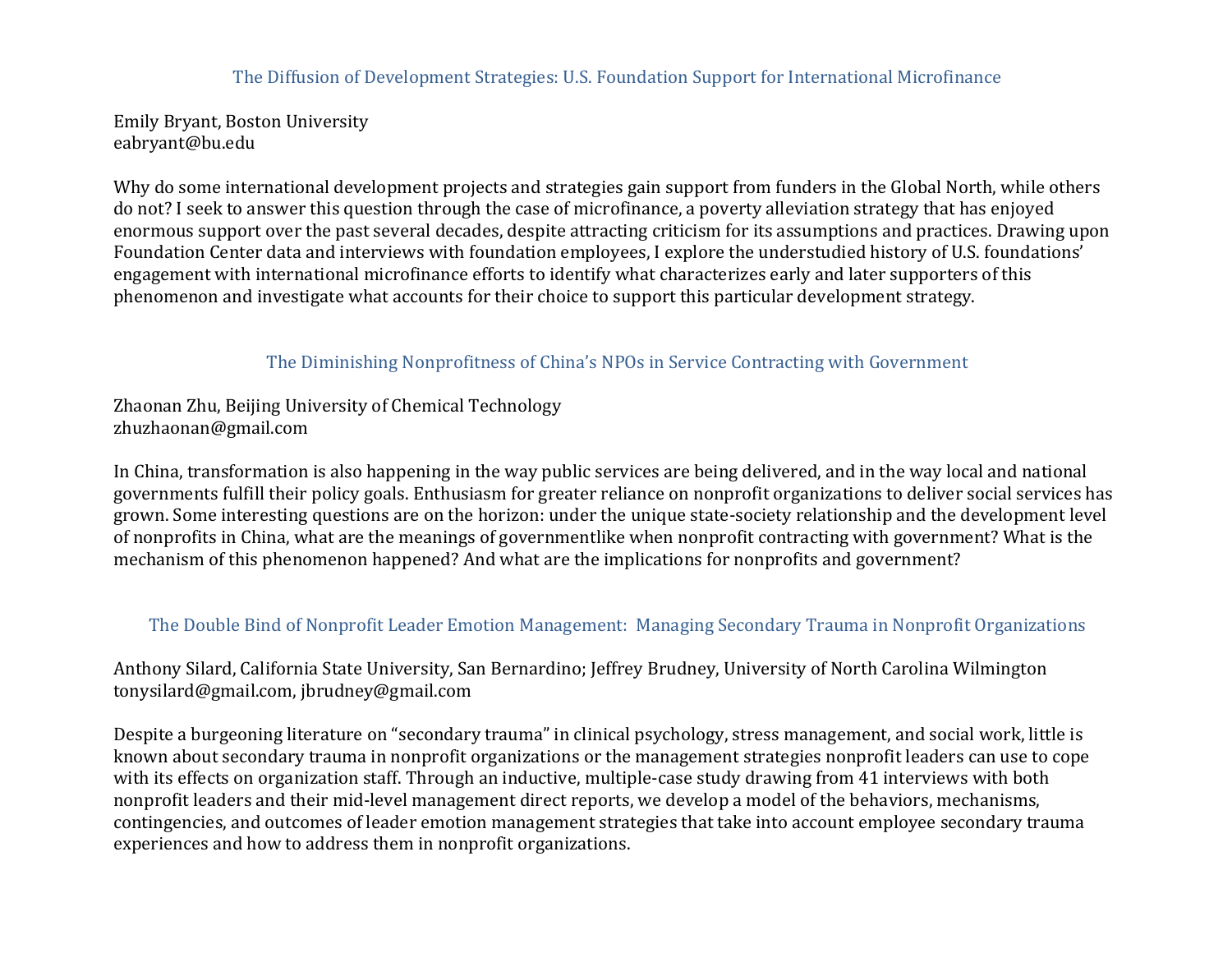# The Economic Crisis: Opportunity or Tribulation for the Nonprofit Human Service Sector?

Stephanie Reitzinger, WU Vienna University of Economics and Business; Astrid Pennerstorfer, WU Vienna; Ulrike Schneider, WU Vienna University of Economics and Business stephanie.reitzinger@wu.ac.at, astrid.pennerstorfer@wu.ac.at, ulrike.schneider@wu.ac.at

The article looks at the question how Austrian nonprofit human service organizations were affected by the economic crisis and by changes in public social spending. We use interrupted time series analysis to test changes in level and trend of sales revenues (from 705 organisations) and gross wages (1,632 organisations) between 2003 and 2012. We find that Austrian nonprofit providers of human services were affected by stabilisation measures. Our results also indicate that organizations facing more elastic demand are negatively affected when stabilisation measures drain off.

# The Effect of Board Composition on Financial Vulnerability of Nonprofit Organizations

Pablo de Andres-Alonso, Universidad Autonoma de Madrid; Inigo Garcia-Rodriguez, Universidad Autonoma de Madrid; M. Elena Romero-Merino, Universidad de Burgos p.andres@uam.es, inigo.garcia@uam.es, meromero@ubu.es

This research analyzes the relationship between the board composition of Non-Governmental Development Organizations (NGDOs) from Spain and their financial vulnerability. Although this relation has not been considered by prior literature of the nonprofit sector, several articles of the for-profit field have tested it, obtaining significant results. We consider a multitheoretical approach (agency and resource dependence theories mainly), taking into account a dual role (monitoring and advisory) of the board. In this way, we study the impact of the board composition (size, independence, but also education and experience of board members) in an extreme case of negative performance of the organization.

## The Effect of Community Diversity on Volunteering

Laurie E. Paarlberg, Texas A & M University; Rebecca Nesbit, University of Georgia; Kelly Arndt, Department of Political Science, Texas A & M University; Mallory Compton, Department of Political Science, Texas A & M University l.paarlberg@tamu.edu, nesbit7@uga.edu, kellyarndt@tamu.edu, compton@tamu.edu

Are individuals who live in diverse communities less likely to volunteer than individuals who live in homogenous communities? While a growing body of literature explores the relationship between diversity and trust, we know little about how diversity affects volunteering. Drawing upon a unique panel data that matches individual responses from the Current Population Survey (CPS) volunteering supplement to county level Census data, this paper explores how community diversity affects the likelihood of volunteering. Our model tests the moderating effect of community racial diversity on the individual level relationships between race and volunteering.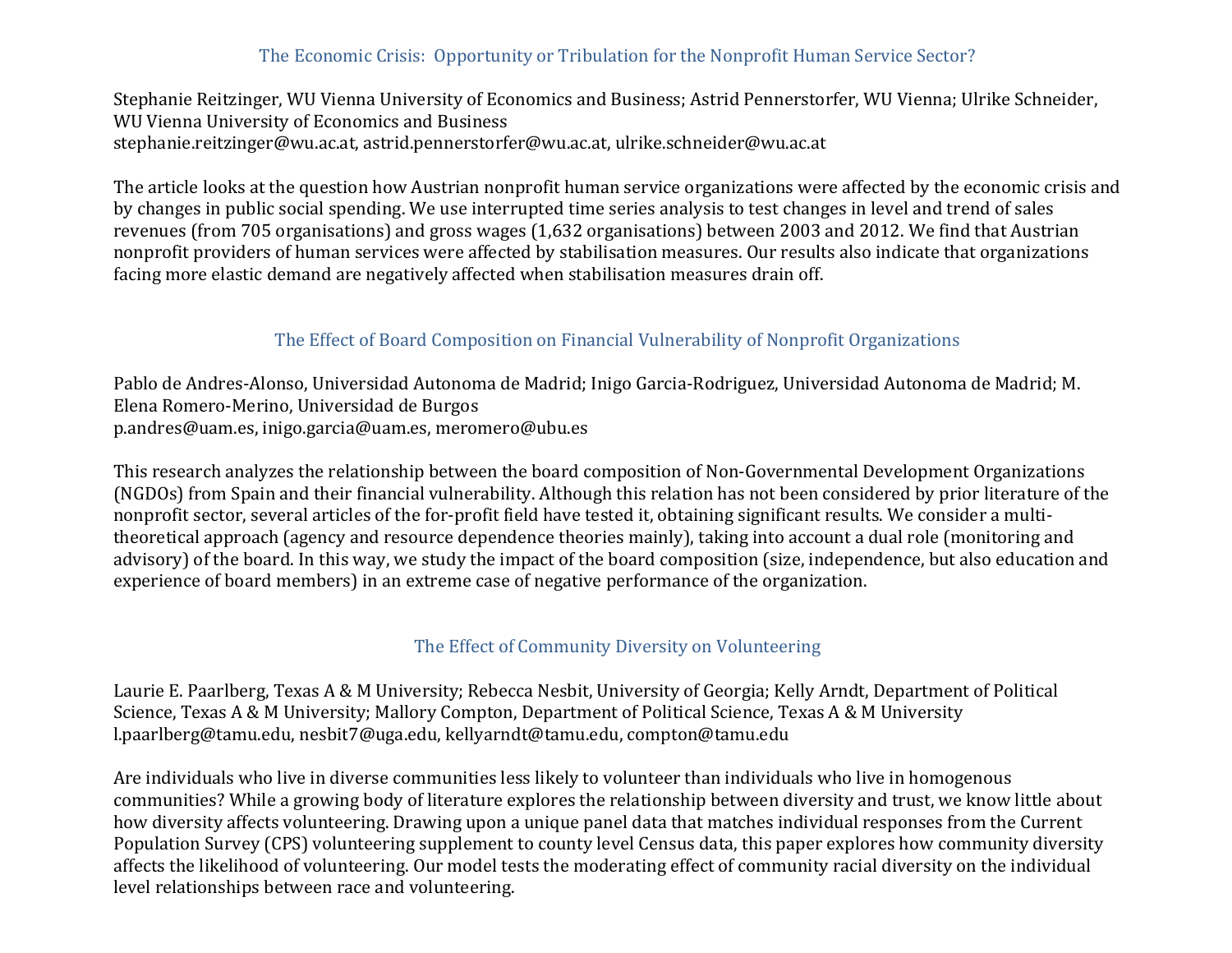## The Effect of Government Funding on Nonprofit Advocacy Engagement: A Meta-Analysis

Jiahuan Lu, Rutgers University-Newark jiahuan.lu@gmail.com

This proposed research employs a meta-analysis to study the impact of government funding on nonprofit advocacy engagement, by systematically reviewing 39 existing studies. It estimates the average effect size of the impact and explores the effect size heterogeneity across original studies.

### The Effect of State Fundraising Regulations on Fundraising Effectiveness

Putnam Barber, Nancy Bell Evans Center on Nonprofits & Philanthropy, University of Washington; Nathan E Dietz, The Urban Institute; Cindy M Lott, Columbia University School of Professional Studies, Nonprofit Management Programs; Mary Shelly, Uniform Law Commission putnam.barber@gmail.com, nathandietz@yahoo.com, cml2137@columbia.edu, mlshelly@umich.edu

In the USA, the regulatory framework for fundraising by charitable organizations has been described as a "50-state mix of fees, registration, auditing, and financial reporting requirements" (Irvin 2005). However, little is known about how differences in state fundraising regulations might affect the ability of organizations to raise funds from donors. This paper uses a nationally representative, longitudinal dataset to examine the impact of state fundraising regulations on fundraising effectiveness.

#### The Effect of Target-Country Restrictions and Authoritarian Politics on International NGO Programming

Andrew Heiss, Duke University andrewheiss@gmail.com

International NGOs are strategic actors that are susceptible to the institutional environments of their target countries. Using survey data from a pool of 40,000 INGOs, I demonstrate how INGOs adjust their programming in response to the regulatory environment and domestic politics of these countries. I argue that an organization's normative ideals, instrumental flexibility, and alignment of its programming with government preferences determine how compliant or antagonistic it will be vis-à-vis its host government. The results of this study contribute to academic debates on INGO behavior and provide practical guidance on how to mitigate institutional challenges to INGO programming.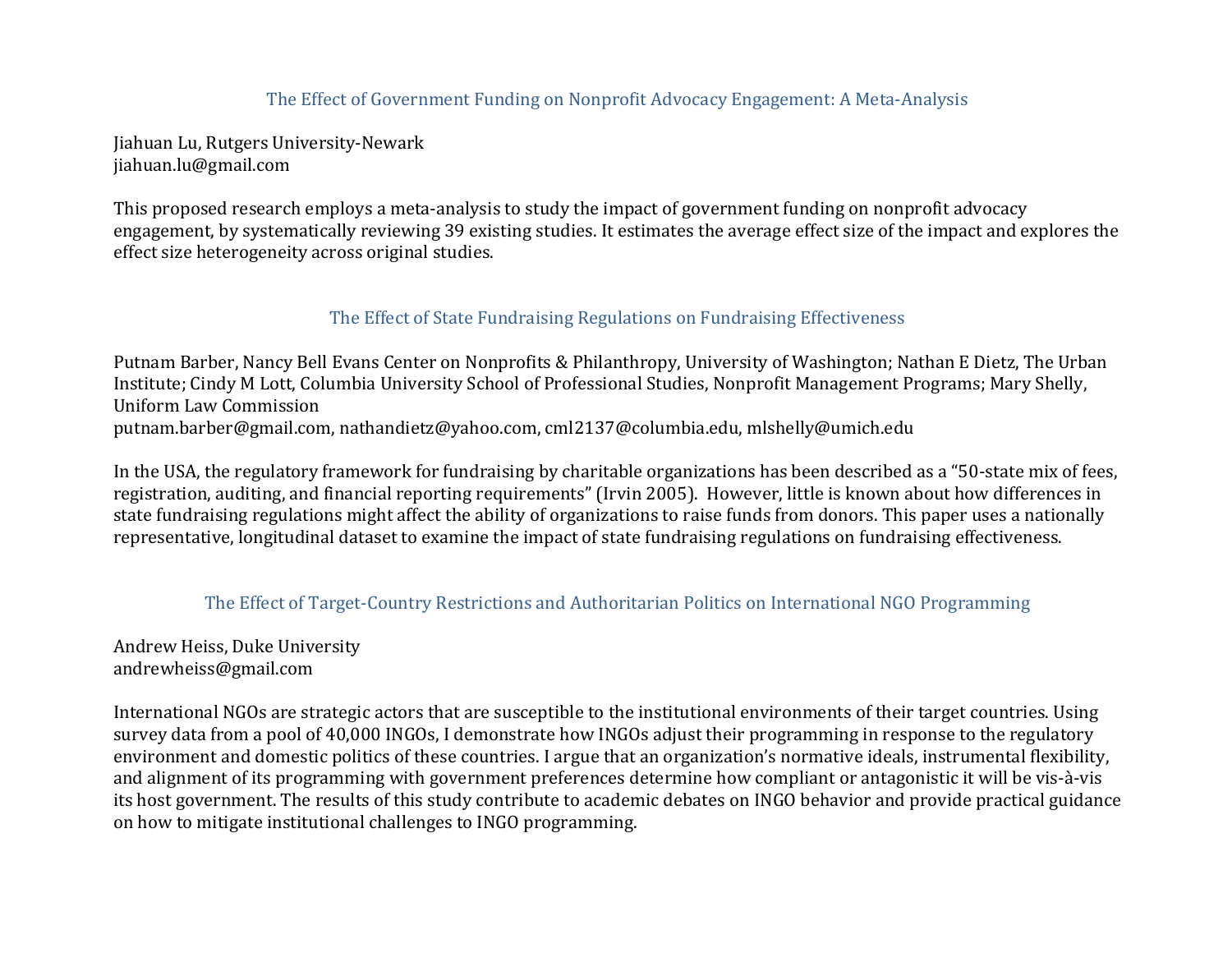## The Effect of the Entrepreneurial Message on Donor Support Preferences

Michael A. Walton, North Carolina State University; Casey J. Fleming, University of West Georgia mawalton@ncsu.edu, cfleming@westga.edu

This study employs an experimental design to investigate how different ways of framing nonprofit entrepreneurial activity influence individuals' willingness to support entrepreneurial and non-market charitable initiatives. With two treatments, one conveying the need to limit nonprofit business activity so as to preserve a mission focus, and the other promoting the need for nonprofit innovation and entrepreneurialism through market mechanisms, we investigate the effect of the message on donor support for a variety of approaches toward achieving similar goals. Findings may reveal whether the entrepreneurial message accompanying the ascendance of social entrepreneurship threatens to siphon support for traditional non-market charities.

# The Effects of Organizational Size on Managerialism Within Social Justice Nonprofit Organizations

Lauren Willner, UCLA Department of Social Welfare lnwillner@gmail.com

The nonprofit sector has been heavily influenced over the last 35 years by the New Public Management model, which presumes that market-based strategies and practices are the most efficient and effective way to manage and structure nonprofit organizations. However, given the inherent differences in the purpose and function of nonprofit and for-profit organizations, an exploration into this trend is necessary. This paper develops a framework to better understand how forprofit management practices and behaviors are operationalized by Social Justice Nonprofits, and investigates the relationship between organizational size and managerialism. Study implications are discussed, and directions for future research are recommended.

## The Effects of Various Payment Models on Service Providers and their Performance in the Framework of Social Impact Bonds

Takayuki Yoshioka, Okayama University; Ichiro Tsukamoto, Meiji University tyoshiok@umail.iu.edu, tsukamoi@kisc.meiji.ac.jp

In social impact bonds (SIBs), there are various payment models for service providers, such as upfront service fees, attachment or registration fees, success payments, and performance bonuses. We explore what combinations of various payment models affect the performance of service providers. We collected data from 26 interviews with commissioners, social investors, service providers, intermediaries, and evaluators involved in SIBs in the US and UK, and will use the Qualitative Comparative Analysis method for data analysis. The interview content analysis shows that success payment methods can increase the level of flexibility of service providers, which can improve their performance.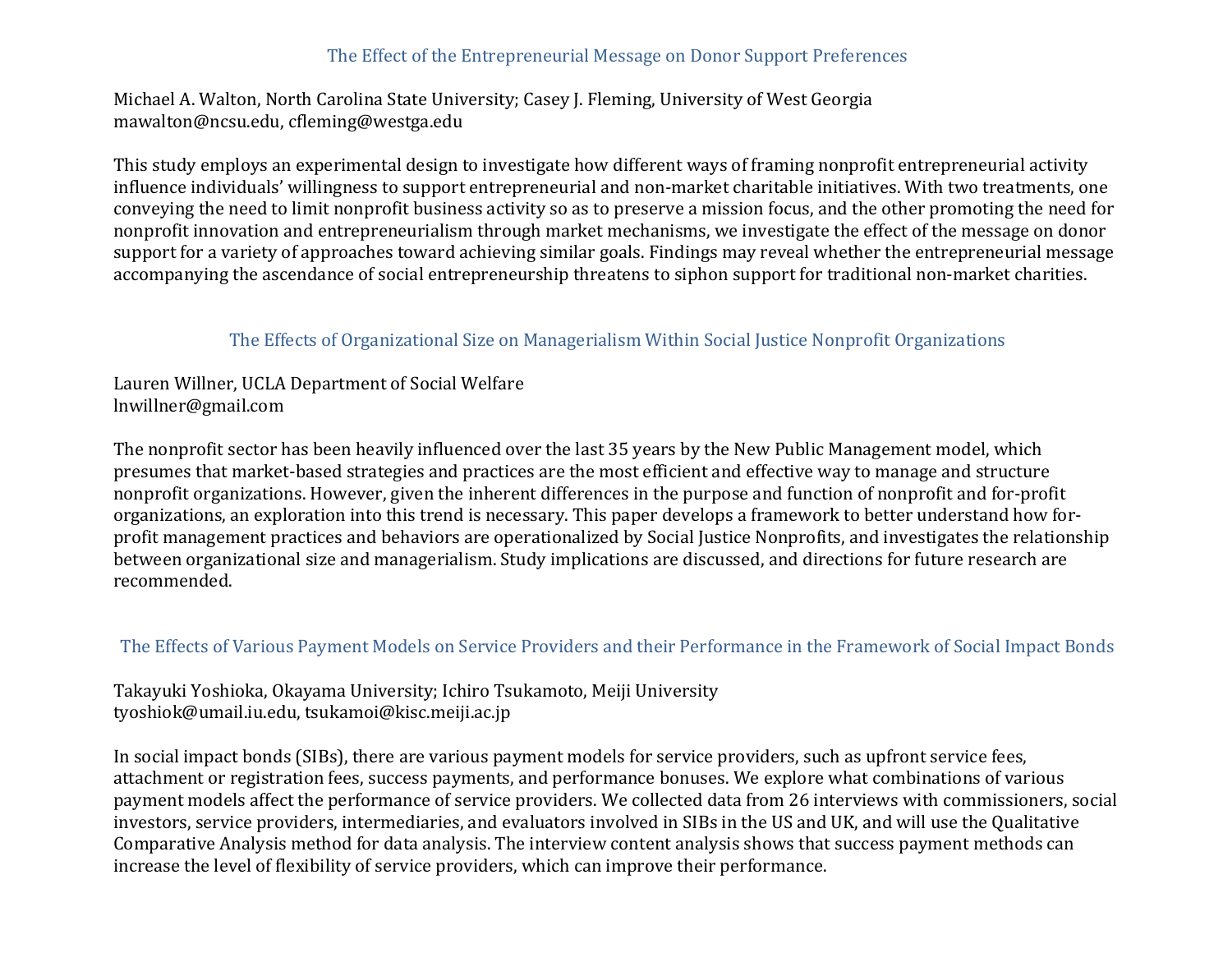## The Emergence and Development of Social Enterprise in China: Assessing Kerlin's Macro Institutional Social Enterprise Framework

Tracy Shicun Cui, Georgia State University shicun.cui@gmail.com

Through the application of Kerlin's Macro-Institutional Social Enterprise framework in the Chinese context, this study leads to a new country model for social enterprises in China that explains how Chinese social enterprises emerge in that particular institutional environment. The study methodology includes an in-person semi-structured interview with 33 social enterprises and a social enterprise incubator in Shanghai, and an online survey of 300 social enterprises in China. Findings from the study will support the development of social enterprise in China and provide a comparison in the international arena.

# The Emergence of Community Organizations Across Russian Regions

Sarah Busse Spencer, Higher School of Economics; Svetlana Suslova, National Research University Higher School of Economics (HSE); Ekaterina Shvartczaid, Higher School of Economics; Anastasia Bozhya-Volya, Higher School of Economics; Olga Mayorova, Higher School of Economics sspencer@hse.ru, ssuslova@hse.ru, Ekaterina.ester@gmail.com, abozhya-volya@hse.ru, mayorova@hse.ru

Community organizations take many forms across the world, including neighborhood associations. In Russia, "organizations" of territorial self-governance" (TOS) are most similar to neighborhood associations; they serve to unite residents in solving local problems and coordinating with local government officials. This paper presents the first ever study of TOS organizations across Russia, combining official registration data with statistical data to examine where these organizations are registered, where they have not yet emerged, and to explore the economic and socio-demographic factors contributing to the uneven development of TOS organizations in Russia.

# The Family League of Baltimore: A Case Study of Data-Driven Decision Making in the Nonprofit Sector

Angela Kline, University of Delaware; Stephanie Dolamore, University of Baltimore adkline@udel.edu, stephanie.dolamore@ubalt.edu

Family League of Baltimore is recognized as a data-driven organization in the Maryland nonprofit community and has made strategic decisions to achieve this reputation. This presentation explores the challenges and opportunities surrounding data and decision making in human service provision in Baltimore City, MD. Drawing on organizational theory literature, this work will highlight the role of management techniques that motivate and reward workplace behaviors, like data-driven practices. Using data collected in interviews and focus groups, this presentation will present findings about the overlap and gaps between the Family League's organizational goals and workplace rewards for improving data driven capacities.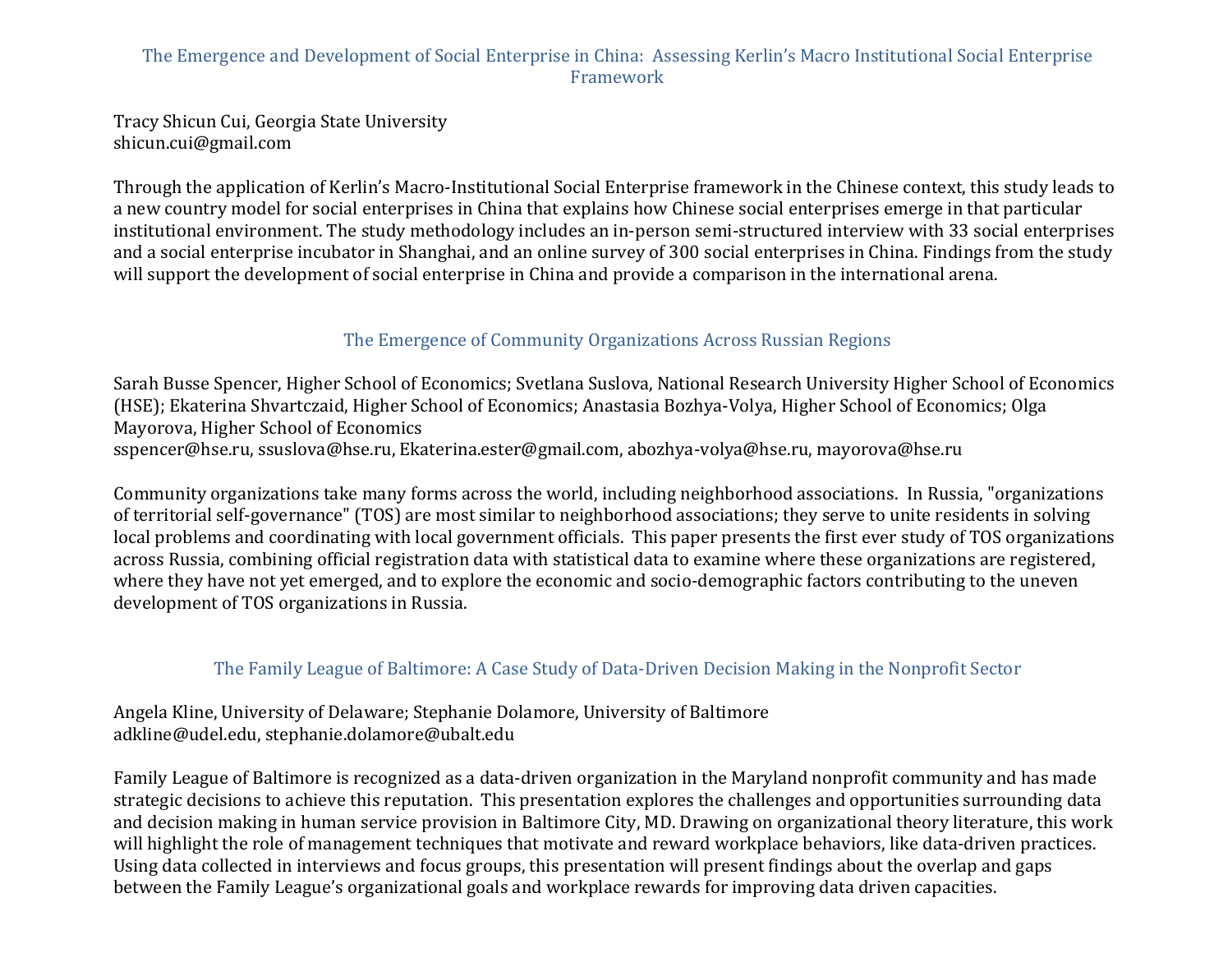## The Functions of Community Organizations as Partners in Emergency Response: An AGIL View

Robin Hargroder Lemaire, Virginia Tech; Michal Linder-Zarankin, CPAP, Virginia Tech rlemaire@vt.edu, michall@vt.edu

Community organizations have taken on a variety of responsibilities in responding to disasters, but their efforts have not always been recognized or used effectively by emergency authorities. Drawing upon the findings from a systematic review of the interdisciplinary body of literature on emergency response, we address questions on what are the roles and functions community organizations have played in response, and why are those roles important? We then develop a conceptual framework based on Talcott Parson's AGIL schema. Theory and implications for practice that are generalizable beyond the particulars of any one response will be discussed.

#### The Generosity of Politics: Are Counties in Red States More Generous than Counties in Blue States?

Richard Clerkin, NC State University; Robert K. Christensen, Brigham Young University; Rebecca Nesbit, University of Georgia; Laurie E. Paarlberg, Texas A & M University rmclerki@ncsu.edu, rc@byu.edu, nesbit7@uga.edu, l.paarlberg@tamu.edu

The Chronicle of Philanthropy's "How America Gives" study has generated a lively debate amongst popular media outlets, researchers and practitioners interested in philanthropy. The debate is particularly heated around the notion that political ideology is intertwined with generosity (Brooks, 2007). Using IRS data from 2010-2013, this paper extends Schervish and Haven's efforts, but at the county level. Like Schervish and Havens, our focus is on issues of aggregation. We raise the possibility that state-level analysis potentially conceals or distorts too many of the dynamics that may be integral to the relationship between collective partisanship and philanthropic habits.

#### The Impact of Board Composition on Service Provision: Does Board Representation Affect Client Selection on High Cost Job **Training Services?**

Yusun Cho, University of Southern California; Jung Hyun Choi, University of Southern California yusuncho@usc.edu, choijung@usc.edu

Active representation, whether board members sharing common characteristics with clients are actively pursue positive outcomes for the clients, is an important research question, but it has understudied in the nonprofit literature. By focusing on Local Workforce Investment Board (LWIB), which is an administrative board implementing job assistance programs, this research investigates the board member composition of LWIBs and its impact on client selection for high cost job-training services. This research argues that board composition of LWIBs differs according to ownership status (government vs. nonprofit) and it affects client selection on the training services and the distribution of the program outcomes.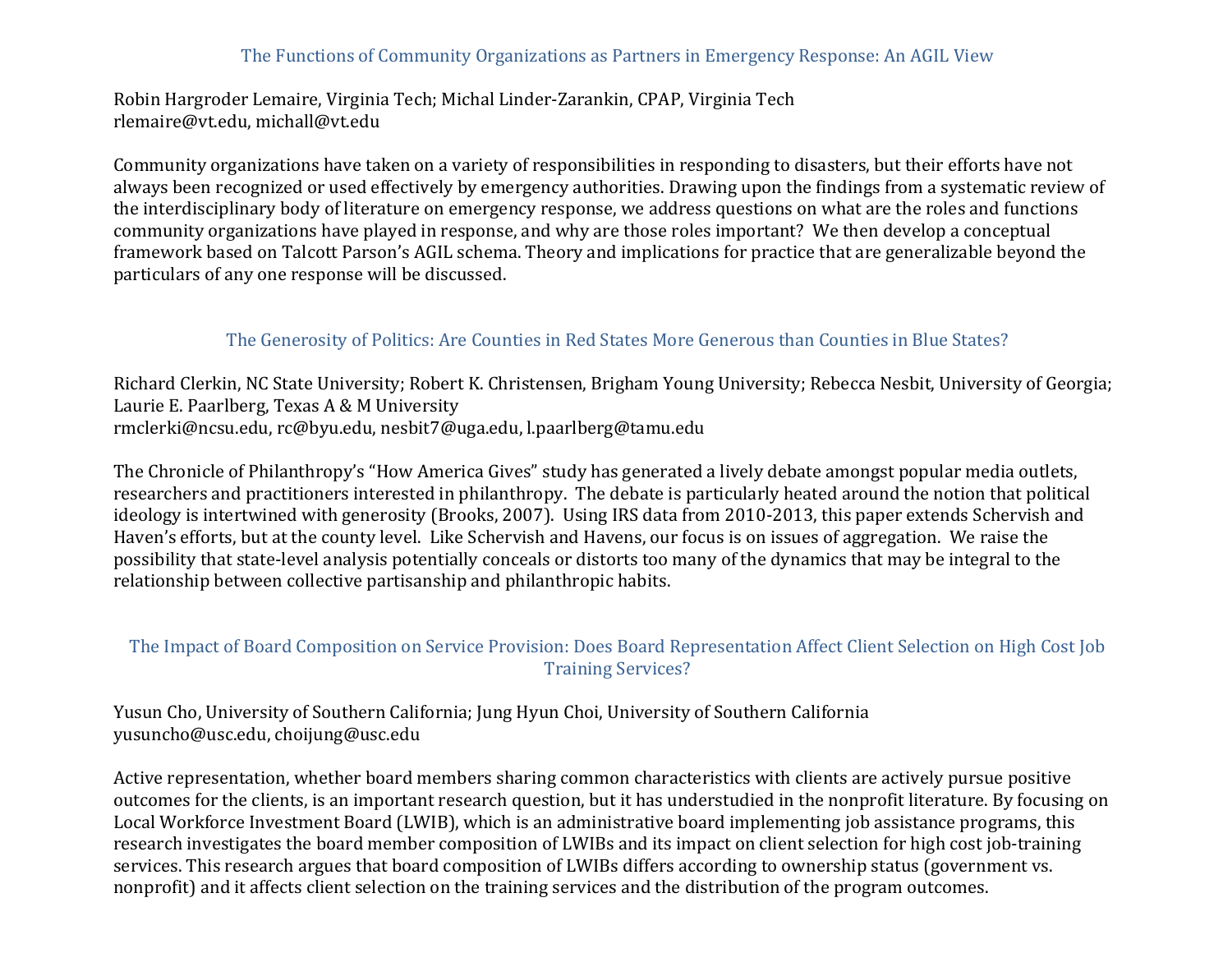#### The Impact of Multiple Boards in Nonprofit Organizations

Kathryn Yandell, North Carolina State University kmyandel@ncsu.edu

Governance is a complex subject. Recent literature on nonprofit organizations suggests that the conceptualization of nonprofit governance is overly narrow. Other organizational actors need to be included. One such participant is an advisory board. The existence of dual principals in an organization muddies the concept of a principal-agent contract between the governing board and the CEO, who may use one principal to influence the other. This paper examines how the presence of advisory boards affects the way in which nonprofit CEO's exert influence on their organization's board of directors.

#### The Impact of Nonprofit-Government Collaboration on Local Government Capacity: Evidence from City Park Management

Yuan (Daniel) Cheng, SPEA - Indiana University Bloomington chengyua@indiana.edu

This study investigates whether nonprofit-government collaboration supports or weakens the capacity of local governments to deliver services. Data and methods include a unique dataset of U.S. park-supporting charities and propensity score matching technique, accounting for the simultaneous and two-way causal relationship between philanthropic funding and government budgets for parks and recreation. This research will contribute to the current literature on cross-sector collaboration and government-nonprofit relationships by offering not only a new substantive focus on two-way funding flows between sectors, but also new methods and frameworks to model complex interactions between nonprofits and government agencies in collaborative relationships.

#### The INGO-Government Relationship: What Does it Mean for International Aid?

Joannie Tremblay-Boire, Georgia State University jtremblayboire@gsu.edu

Does government funding of a given INGO impact the latter's allocation of private aid? Drawing on NCCS-Hudson Institute INGO data, we compare the private aid allocation of American INGOs with high government revenue to that of INGOs with no government revenue to determine if the two groups allocate their philanthropic funds differently. We also compare the private aid allocation of American INGOs with high government revenue to the public aid allocation of the U.S. government to examine whether these INGOs supplement foreign aid, complement it, or act independently from the government.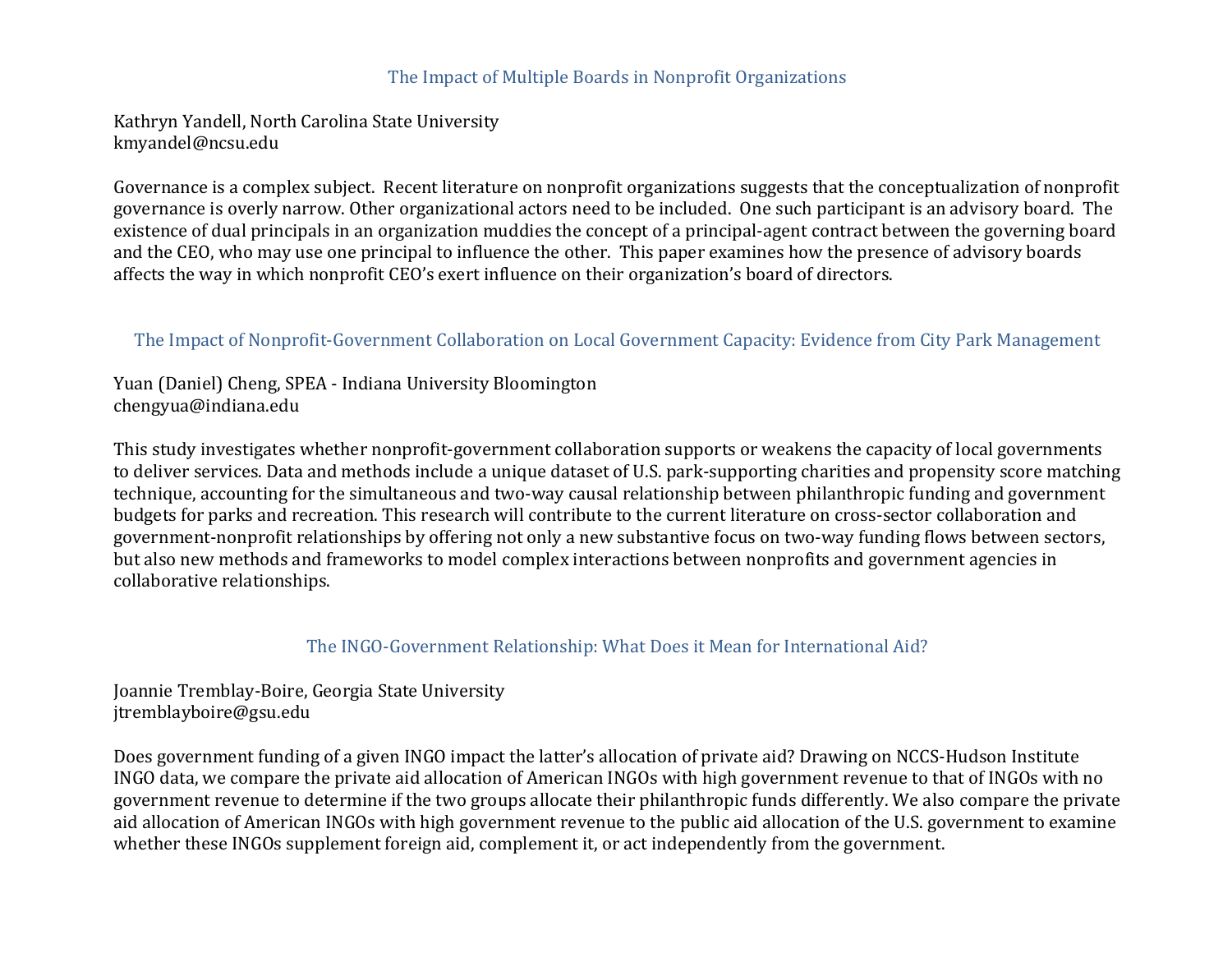# The Interplay of Emotion-Imbued Leader Behaviors and Display Norms in Generating Follower Engagement in Strong Social Purpose Nonprofit Organizations

Anthony Silard, California State University, San Bernardino tonysilard@gmail.com

While emotion and leadership is a flourishing topic in organizational research, little is known about the actual emotion-related leader behaviors or display norms within the unique context of strong social purpose nonprofit organizations (SSPNOs). Moreover, organizational research has not examined how these leader behaviors and organizational display norms interact or the antecedents that generate this interplay. Through an inductive, multiple-case study drawing from 45 semi-structured interviews with individuals that have alternately occupied leader and follower roles in SSPNOs, I develop a meso-level framework that delineates the interaction of emotion-related leader behaviors and display norms in SSPNOs.

## The Issues and Impacts of Board Performance Assessment: Results from a Large Scale Longitudinal Behavioral Research Investigation

Yvonne D. Harrison, University at Albany; Vic V. Murray yharrison@albany.edu, vmurray@uvic.ca

Utilizing a pre-post experimental intervention design, this paper reports on the effect of board performance assessment over time. Data comes from a) 5000 individuals who serve on or interact with of boards of directors of nonprofit organizations who assessed performance using the study intervention (pre) and b) 100 coordinators that completed an impact questionnaire at a second point in time prior to follow-up assessment (post). The paper describes the issues respondents perceived and changes in board performance and impact over time. The paper concludes with theory and practice implications along with next steps in this longitudinal empirical research investigation.

## The Life Cycle of Planned Giving: Examining the Relationship between Age and Planned Giving

Xiaonan Kou, IU Lilly Family School of Philanthropy; Jonathon J. Bergdoll, IU Lilly Family School of Philanthropy; Una Osili, Indiana University koux@iupui.edu, jjbergdo@iupui.edu, uosili@iupui.edu

This study explores the likelihood of making a planned gift over time and how this likelihood varies by socio-demographics of planned giving donors. Many studies find a positive relationship between inter-vivos charitable giving and age; however, very limited research examines this age-giving relationship with planned giving. Building on existing research, we predict a positive age-planned giving relationship. Additionally, prior studies heavily rely on self-reported survey data or tax returns. By analyzing data on planned gifts and donors from five U.S. universities, this study will offer insights into the life cycle of planning giving and provide implications for planned giving officers.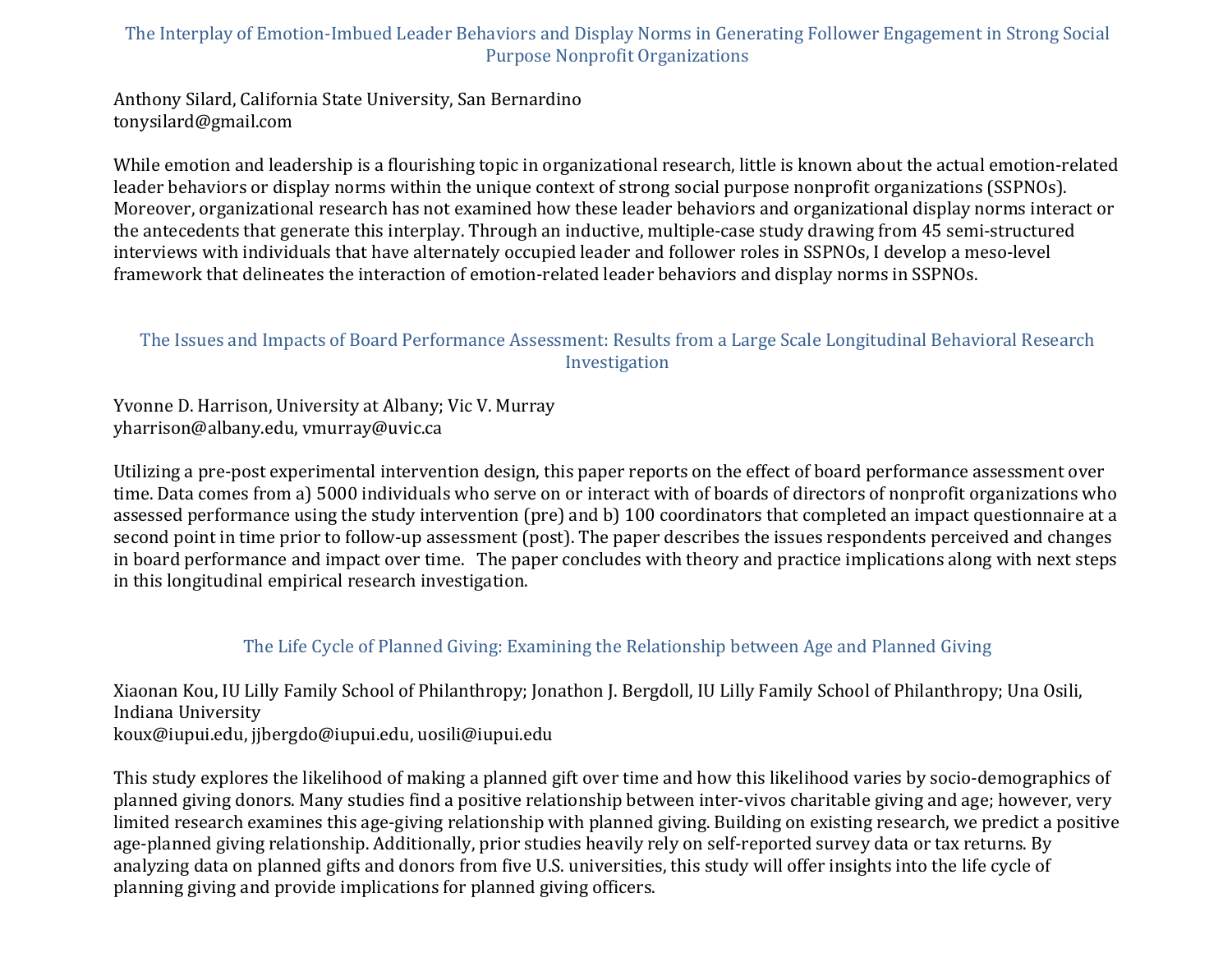# The Matthew Effect in Philanthropy: How Philanthropic Structure Enables Philanthropic Giving

Pamala Wiepking, Erasmus University Rotterdam; Femida Handy, University of Pennsylvania; Sohyun Park, Yonsei University; Rene Bekkers, VU University Amsterdam; Steffen Bethmann, Centre for Philanthropy Studies, University of Basel; Oonagh Breen, University College Dublin; Beth Breeze, University of Kent, UK; Christopher J. Einolf, DePaul University; Chulhee Kang, Yonsei University; Hagai A. Katz, Ben-Gurion University of the Negey; Irina Krasnopolskaya, National Research University Higher School of Economics, Russian Federation; Michael D. Layton, Alternativas y Capacidades, A.C.; Vance Kuang-Ta Lo, National Chengchi University, Department of Public Finance; Michaela Neumayr, WU Vienna; Una Osili, Indiana University; Anne Birgitta Pessi, University of Helsinki; Karl-Henrik Sivesind, Institute for Social Research; Wendy Scaife, QUT; Arjen De Wit, VU University Amsterdam; Zhang Xiulan; Naoto Yamauchi, Osaka University pwiepking@rsm.nl, fhandy@sp2.upenn.edu, sagua1216@gmail.com, r.bekkers@vu.nl, steffen.bethmann@unibas.ch, oonagh.breen@ucd.ie, b.breeze@kent.ac.uk, ceinolf@depaul.edu, chulheekang@yonsei.ac.kr, hagaikatz@gmail.com, Ikrasnopolskaya@hse.ru, mlayton123@gmail.com, vancelo@nccu.edu.tw, Michaela.Neumayr@wu.ac.at, uosili@iupui.edu, anne.b.pessi@helsinki.fi, karl.henrik.sivesind@samfunnsforskning.no, w.scaife@qut.edu.au, a.de.wit@vu.nl, zhang99@bnu.edu.cn, yamauchinaotojapan@gmail.com

We examine the influence of the level of organization of the nonprofit sector in a country on the amount people donate to philanthropic organizations. We argue that the more organized the nonprofit sector is, the more people give to philanthropic organizations. We test our hypotheses using the 20-country International Philanthropy Database, including individual-level data on philanthropic giving, supplemented with country-level characteristics including tax incentives, public funding for nonprofits and professionalism of fundraising. Our results can be used to design new or adjust existing societal structures to facilitate philanthropic giving behavior, especially in countries with limited "organization of philanthropy".

#### The New Comer Versus the Traditional Social Enterprises Employ Handicapped Person

Takafumi Tanaka, Tokyo Gakugei University ttanaka@u-gakugei.ac.jp

The purpose of this research is to think how we should make the law and support system in order to create jobs for the disabilities. In the Japanese social welfare system, there is 2 type NPOs. The one is the traditional social welfare corporation after World War II; the other is the new-comer NPOs after 1998. We show inequalities or discrimination in the tax and support system by 3 case studies. The traditional is much supported than new-comer but strictly controlled by local government. Surprisingly, a corporation tax is imposed on the latter, but not on the former.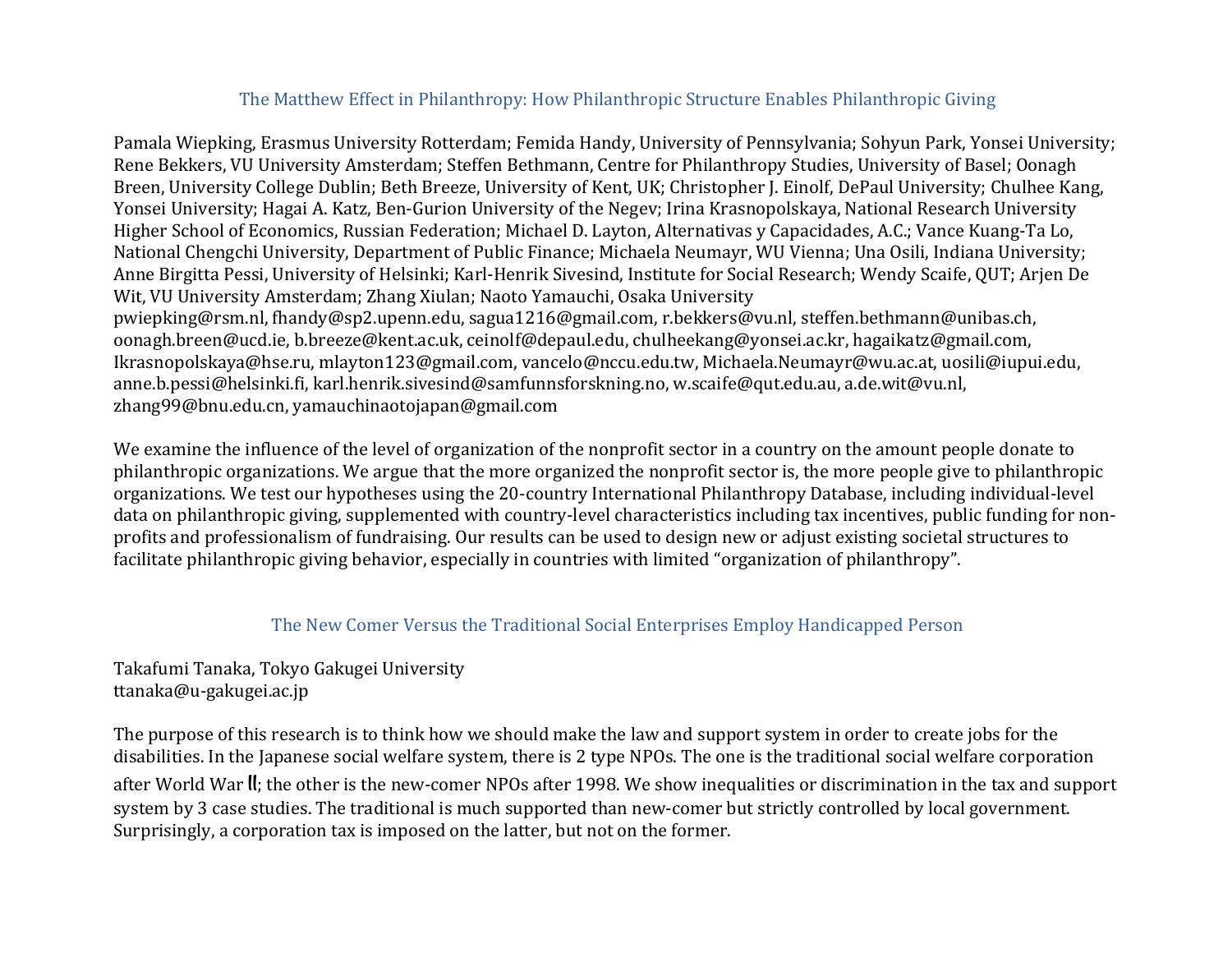# The Nonprofit  $Sector(s)$ : The Defining Characteristics of the Field

Eva Witesman, Brigham Young University; Curtis Child, Brigham Young University ipmstaff@byu.edu, cchild@byu.edu

This empirical paper examines the boundaries between the for-profit and nonprofit sectors. In the face of phenomena such as "hybridization," "sector blurring," and theories of the "fourth sector," we are interested in the institutional characteristics that make ordinary people view an activity as for-profit, nonprofit, or something else entirely. Using large-n survey-based experiments based on the grammar of institutions (Crawford and Ostrom 1995) to differentiate types of institutions in the social sphere, we use an empirical approach to construct grounded sector theory that may have more utility in policymaking and predictive power than present sector theory.

## The Professional Grant Manager in Nonprofit Organizations: A Study of its Impact on Service Provision in Florida's Domestic Violence Advocacy Organizations

Kimberly Kay Wiley, University of Illinois Springfield; Lachezar Anguelov, Florida State University Kimwiley@hotmail.com, la08d@my.fsu.edu

How does the presence of a grant manager impact service provision? We suspect that the quality and quantity of services provided by a nonprofit will increase when a grant manager is employed. We apply a mixed-methods approach to determine the impact of grant and contract managers. First, grounded analysis is used to identify the day-to-day impact of grant management duties on the quality of service as perceived by the service provider. Then using cross-sectional time-series data, we test for the hypothesized association to quantity of services while controlling for demographic, organizational, and crime rate characteristics.

## The Professionals: The Politics of NGO Professional Identity and Norm Formation

# Maryam Z Deloffre, Arcadia University deloffrem@arcadia.edu

A growing number of NGOs collaborate at multiple levels to define common standards for promoting good practices. Building on existing literature on NGO professionalization, which has explored why NGOs adopt professional standards and how professionalization spreads, this paper examines how professional norms, standards and identities are constituted. The paper uses a most different systems comparative case design to investigate how NGOs define best practices in the health and humanitarian sectors at the national level. The analysis shows how professionalization both regulates NGO behavior and constitutes NGO identities and illuminates the identity politics and the political economy of professional norm formation.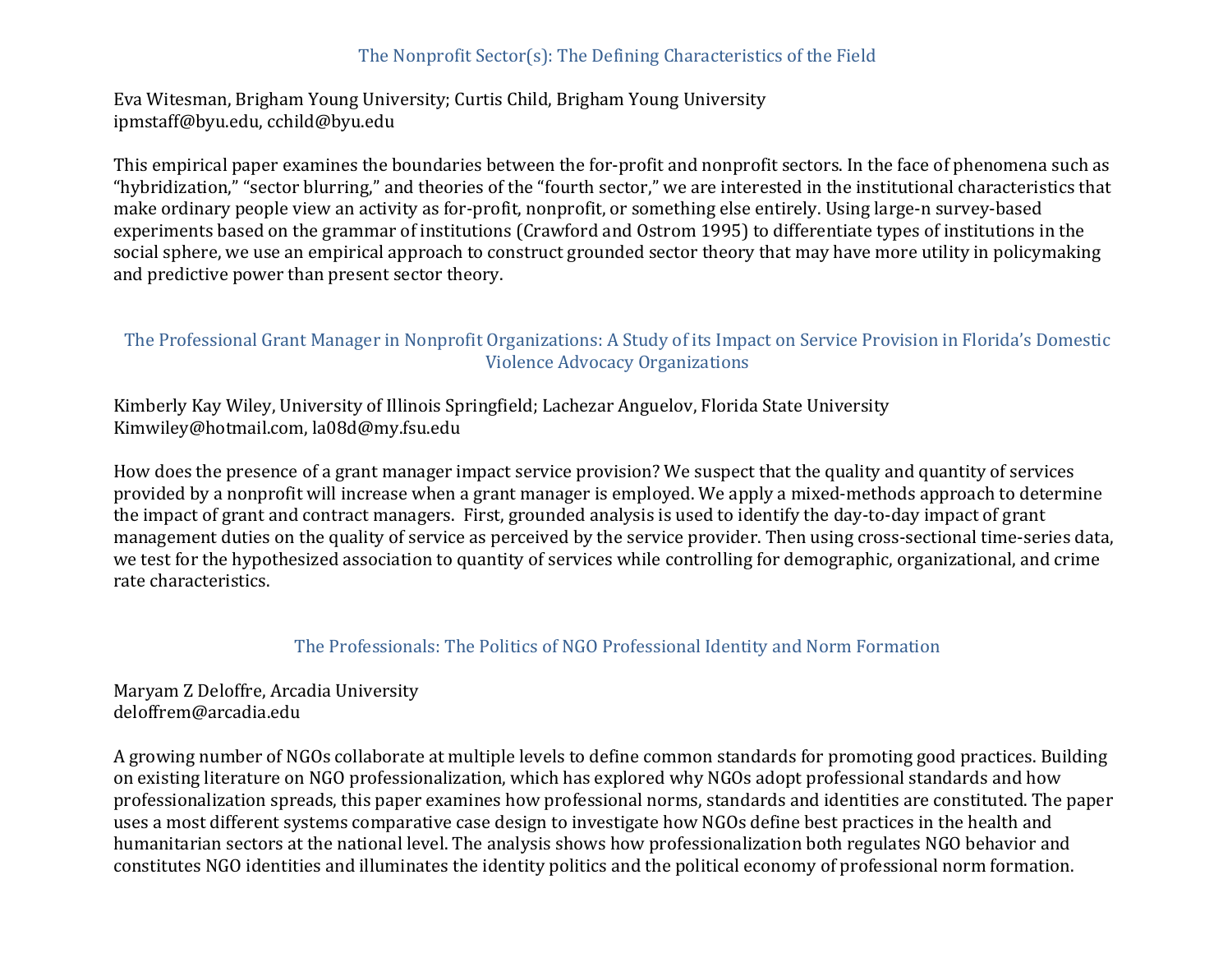# The Recipe for a Good Governance in Non-profit Organizations. A Fuzzy Model to Reach the Legitimacy

Sara Moggi, University of Verona; Alessandro Zardini, University of Verona; Gina Rossi, Unversity of Udine; Chiara Leardini, University of Verona; Sergio Moro, University of Verona sara.moggi@univr.it, alessandro.zardini@univr.it, gina.rossi@uniud.it, chiara.leardini@univr.it, sergio.moro@univr.it

Good governance in nonprofit organizations fosters legitimacy by letting stakeholders participate in organizational decisionmaking. Our study investigates how governance mechanisms affect legitimacy in terms of acting for the community (substantive) and standing for it (symbolic), and explores the relationship between these two dimensions of legitimacy. We developed a fuzzy set Qualitative Comparative Analysis focusing on the Italian bank foundations case study. Preliminary results show that community involvement in decision-making processes fosters high levels of substantive and symbolic legitimacy. The study also suggests that the link between symbolic and substantive legitimacy is an essential ingredient for a good governance recipe.

### The Reciprocal Relationship between Organizational Capacity and Board Competencies

Dyana Mason, University of Oregon; Mirae Kim, University of Missouri-Columbia dmason@uoregon.edu, kimmira@missouri.edu

The role of effective board governance is an often explored topic in the nonprofit literature. Previous studies on nonprofit board governance generally focused on individual attributes as determinants of high-performing boards. Our study focuses on the significance of organizational capacity to create high-performing boards. We hypothesize that there exists a reciprocal relationship between organizational capacity and board performance. Using a unique dataset of small and mid-size nonprofit organizations in the Pacific Northwest, findings of this study would highlight the significance of time and resources spent on cultivating a culture of engagement among board members.

## The Reciprocating Effect of Nonprofit Hospital Community Development

Lisa Akers, James Madison University, School of Strategic Leadership Studies; Margaret F. Sloan, James Madison University akerslh@dukes.jmu.edu, sloanmf@jmu.edu

The nonprofit sector has historically played a significant role in America's healthcare and social welfare. Stewardship theory posits that as ethical stewards, nonprofit healthcare organizations will act in the best interest of the community. This paper draws from historical studies to examine the relationship between nonprofit hospital community benefit spending and private donations. Data for this study was collected from the National Center for Charitable Statistics' (NCCS) IRS Statistics of Income Sample (SOI) Files, in particular, Schedule H data which has not been highlighted in previous research. This research offers considerations for sustainability and competitive advantage to nonprofit hospital leadership.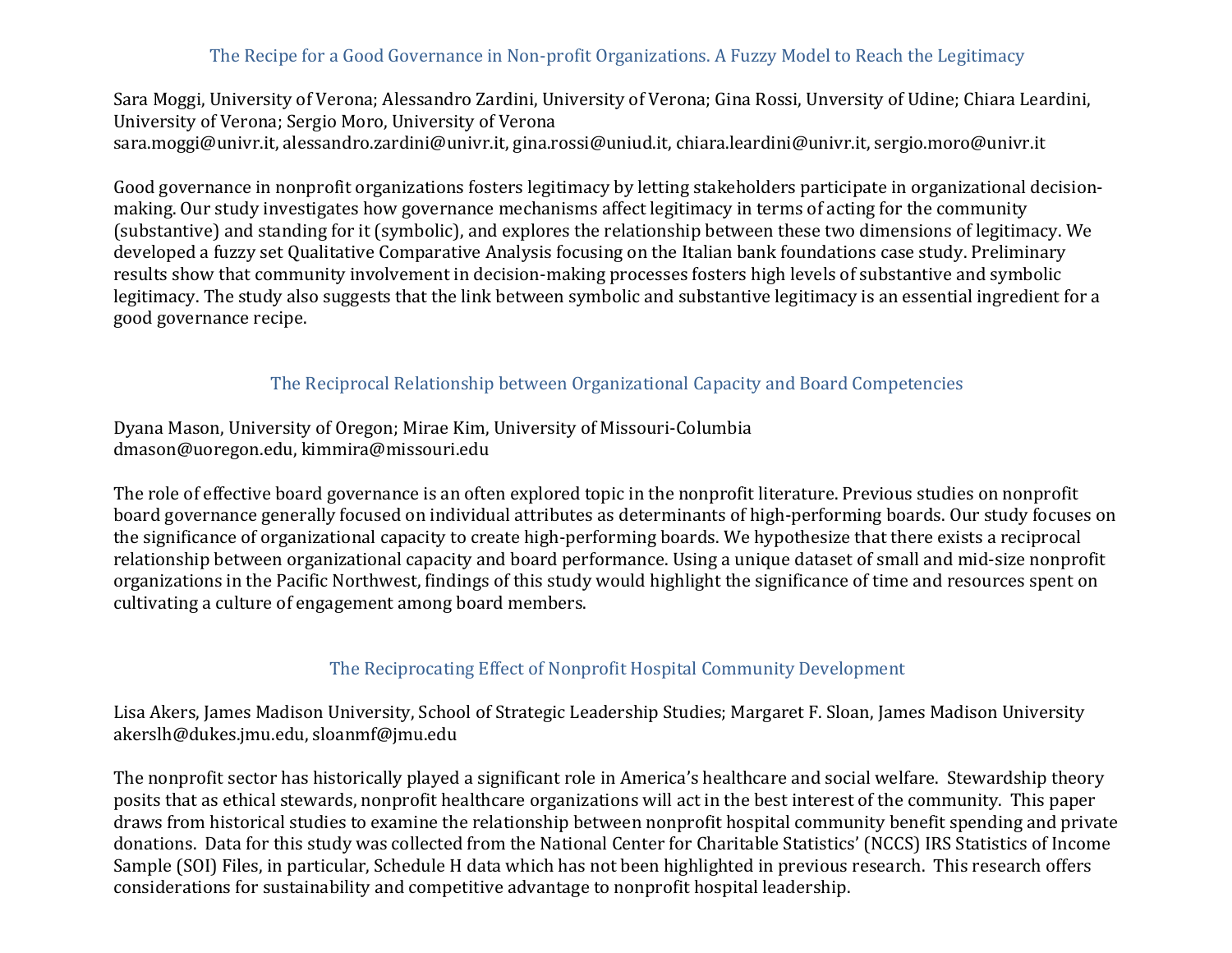## The Relation Between Related Party Transactions and Nonprofit Hospitals Donation

YiCheng Ho, National Chengchi University; Jenn-Shyong Kuo, National Taipei University yho@nccu.edu.tw, jennkuo@gm.ntpu.edu.tw

This project using hand collect data on related party transactions from nonprofit hospitals. We define related party transactions in four categories: finance; property plant equipment transaction; service and donation. We also define related parties as for-profit organization, nonprofit organization and others. We are going to analysis the related party transactions effect on donation revenue of nonprofit hospitals.

### The Role of Sensemaking in Reconciling Institutional Pluralism in Hybrid Organizations: Lessons from a Chinese Baptist Church

Wenjue Knutsen, Queen's University wenjue.knutsen@queensu.ca

There has been a recent surge in hybrid organization research. However, this fast growing body of literature has still not fully addressed the question of 'how hybrid organizations internally incorporate elements of the competing logics that they embody.' This study continues to contribute to the question of how hybrid organizations manage multiple institutional logics, identities and forms. This study investigated a Chinese Baptist Church in Canada, which embodies both secular and religious logics. The finding suggests framing two logics in a harmonious fashion at a cognitive level facilitates co-existence of both logics. More strategies are revealed in the article.

#### The Role of the Arts and Culture Organizations in Enhancing Community Sustainability

Alisa Moldavanova, Wayne State University; Nathaniel Wright, Texas Tech University alisam@wayne.edu, nathaniel.wright@ttu.edu

Drawing on data collected from the survey of nonprofit culture and arts organizations in the State of Michigan, this paper reports preliminary findings and observations about the arts and culture organizations' contribution to community sustainability. The paper also discusses how these findings may inform a broader scholarly discourse on the role of culture and arts organizations in a society.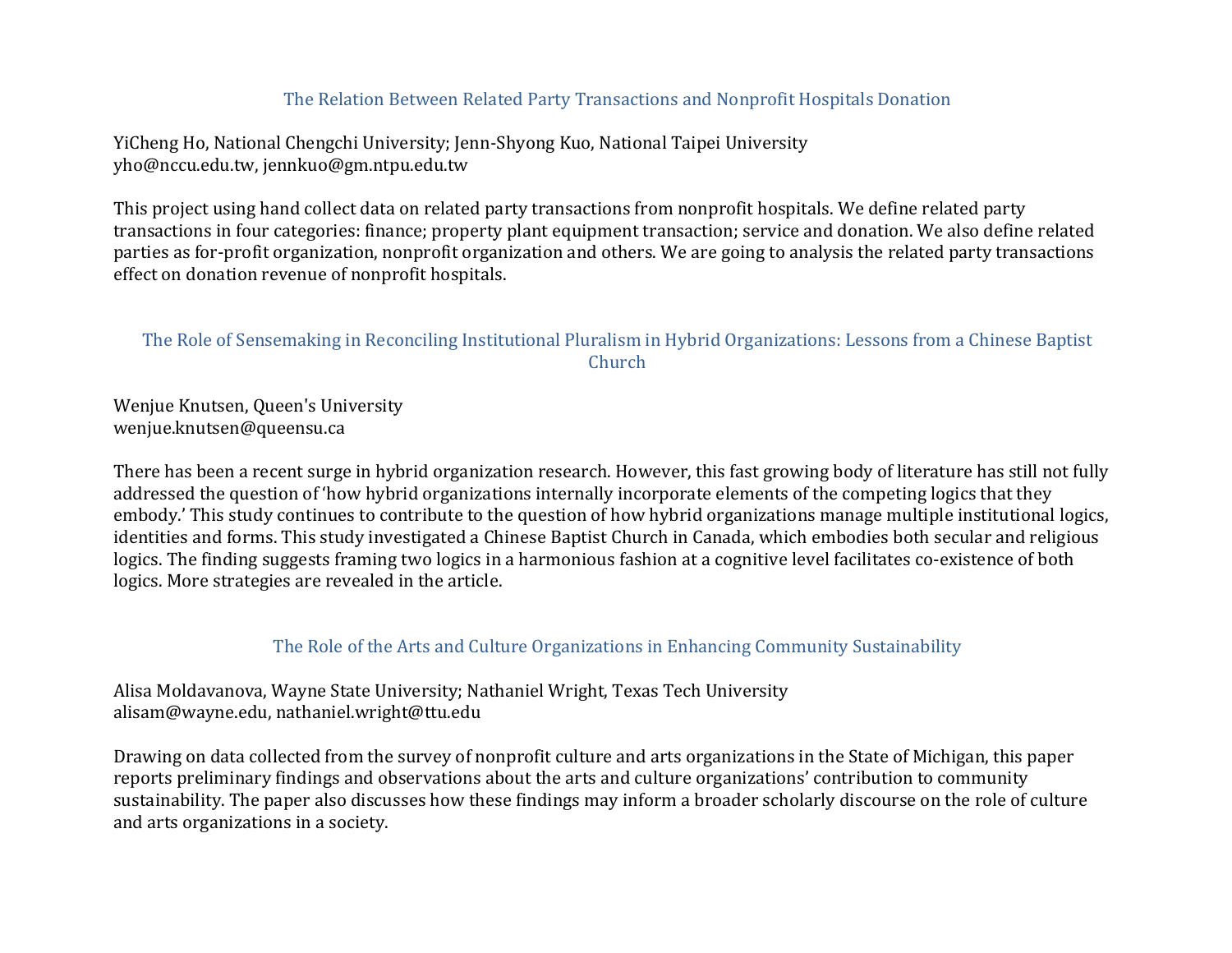#### The Selfish Helper: Narcissism and Prosocial Behavior

Sasha Zarins, Lilly Family School of Philanthropy; Sara Konrath, Indiana University szarins@iupui.edu, skonrath@iupui.edu

The current paper examines how more narcissistic people actually behave in helping situations. While limited research on self-reported prosocial behaviors and narcissism has shown that more narcissistic people report more prosocial behaviors, to our knowledge, no research has examined the relationship between narcissism and actual prosocial behaviors. At times, others' distress inspired more positive emotions among more narcissistic people. In addition, we found that more narcissistic people are less likely to directly help a distressed recipient and narcissism is unrelated to helping a non-distressed, unrelated, recipient. This could have practical implications for nonprofits when working with volunteers.

# The Skills Nonprofit Managers Need: A Meta-Analysis

Craig Furneaux, Queensland University; Stuart Tooley, School of Accountancy, Queensland Univeristy of Technology c.furneaux@qut.edu.au, stuart.tooley@qut.edu.au

It is imperative that nonprofit management university curriculum develop the skills nonprofit managers need (Wang and Ashcroft 2012) as university courses often do not do so (Rubin and Diedorff 2013). To develop the right skills, one needs to find the right skills.

A meta-analysis of published papers was undertaken to identify the skills needed by nonprofit managers. The skills identified in each paper were coded, as well as the methods used to identify these skills. Key finding are that different methods are significantly correlated with different skills. How skills are found, affects what skills are found.

## The Social Innovation Fund National Assessment: Evidence from a Program Focused on Strengthening Organizational Capacity and Practices of Nonprofit Organizations

Lily Zandniapour, Corporation for National and Community Service; Janet Griffith, ICF International lzandniapour@cns.gov, janet.griffith@icfi.com

This presentation will highlight key design elements, findings, and lessons learned from the evaluation of the Social Innovation Fund (SIF), a high-profile, federal tiered-evidence grantmaking program embodying the principles of social innovation. The SIF is a national public-private partnership program that aims to bring about change in organizational practices and policies of high-performing nonprofits. The presentation focuses on the methodological approaches used to measure the program's effectiveness in achieving its goals, as well as findings and lessons learned from this study, which can inform similar programs or strategies in the future.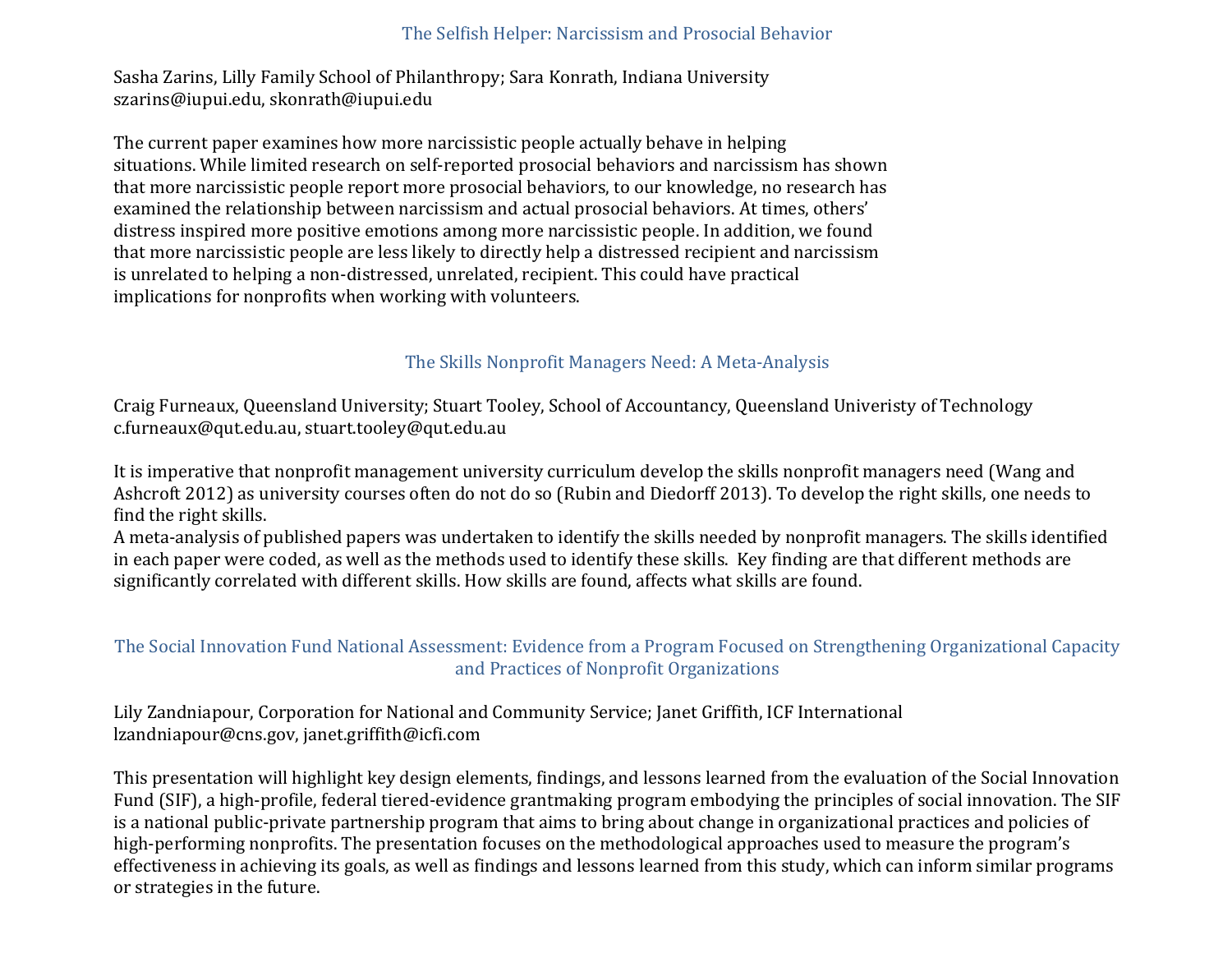#### The Structure of Nonprofit Competition and its Effect on Overhead

Danielle L. Vance-McMullen, Duke University dlv4@duke.edu

Understanding how nonprofits change their operations in response to competition is important for evaluating a variety of public policies. One way that nonprofits may respond is by changing spending on fundraising and related overhead expenses. Increasing these expenses allows an organization to reach more donors, but decreasing them makes the organization more attractive (Rose-Ackerman 1982). Existing research does not reveal which of these forces is more powerful (Feigenbaum 1987, Thornton 2006). This paper uses individual-level donation data from the Combined Federal Campaign and a measure of competition from the network analysis literature to examine the relationship between competition and overhead.

### The Ties That Heal: Associational Membership and Health

Emily Barman, Boston University; Sigrun Olafsdottir, University of Iceland Eabarman@bu.edu, sigrun@bu.edu

Literature on the nonprofit sector has recognized the variety of societal benefits that flow result from individuals' participation in civil society. One line of research has examined how individuals' membership in voluntary associations affects their health. Employing a cross-national analysis, this paper examines how the benefits of associational membership for health may be mediated by the configuration of a nation's welfare state. We show that membership in voluntary associations matters more for health in weaker welfare states, possibly compensating for the positive health effects that a more encompassing welfare state provides to its citizens.

## The Tradition of Giving: New Research on Giving and Volunteering within Families

Una Osili, Indiana University; Chelsea Clark, Lilly Familly School of Philanthropy; Jonathon J. Bergdoll, IU Lilly Family School of Philanthropy uosili@iupui.edu, chelphil@iupui.edu, jjbergdo@iupui.edu

How closely do parents and grandparents match their children and grandchildren in terms of their philanthropic priorities? How do socio-demographic factors explain the similarity or dissimilarity in philanthropic priorities between parents and their children? In this study we use data from the Philanthropy Panel Study (PPS) and original case study information to provide new findings on an underexplored topic: the transmission of charitable giving and volunteering behaviors across generations, within the family context.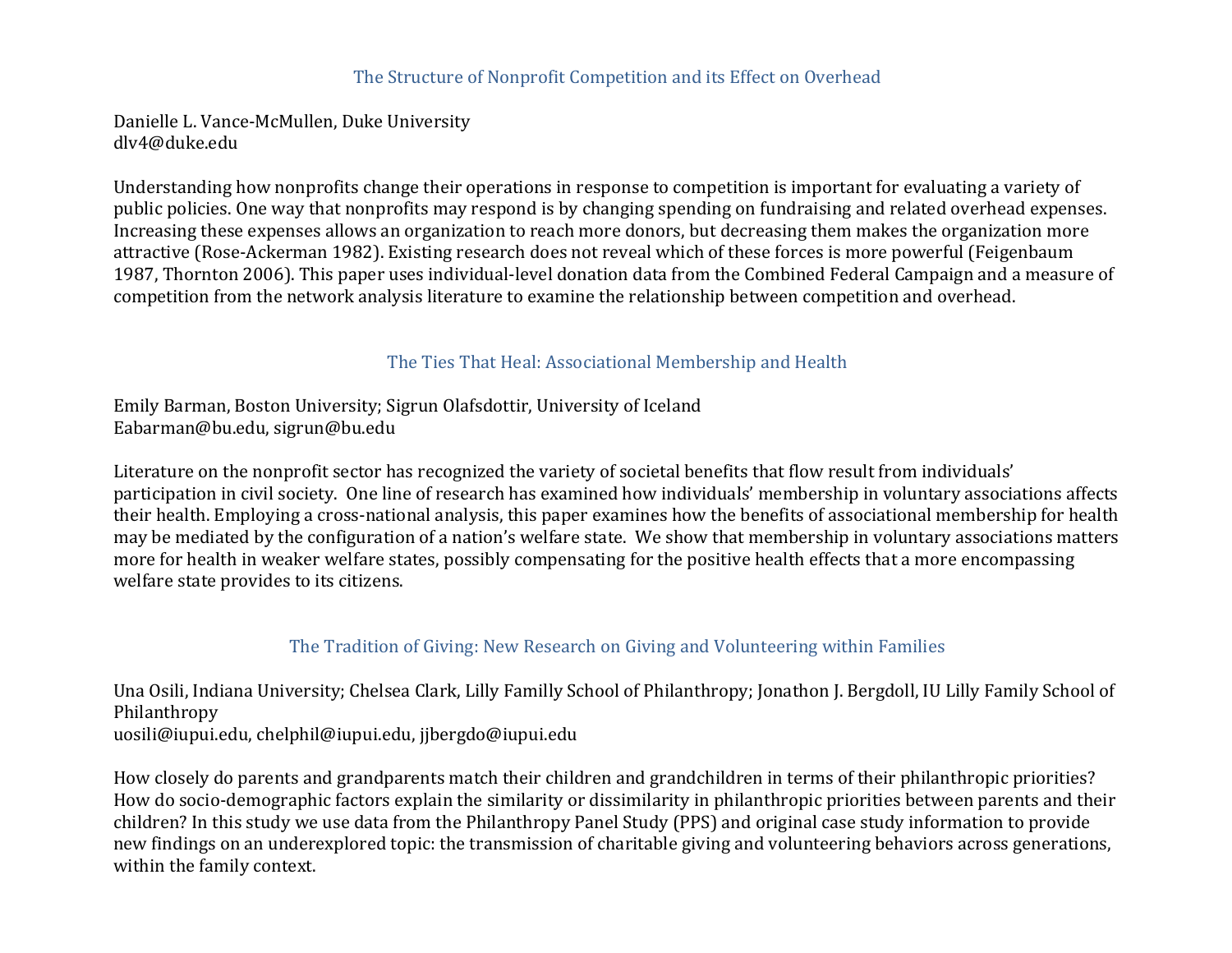#### The Use of Social Service by Older Males

Seth Jared Meyer, Rutgers University - Newark seth.meyer@rutgers.edu

While there has been a significant amount of research into who is using social services, few articles have specifically explored the use of social services by males. Using the 2012 Southeastern Pennsylvania Household Health Survey, this study looks at whether or not older males are using services and which services, if any, older males are using. Using a zero-inflated negative binomial regression model, this study explores if males are using services at the same levels as females. Furthermore, using logit models, this study examines which services, if any, older males are using. Implications and areas of future research are discussed.

## The Use of Video in Philanthropic and Nonprofit Studies Programs

Salvatore P. Alaimo, Grand Valley State University; Shinyoung Park, Grand Valley State University alaimos@gvsu.edu, parkshi@mail.gvsu.edu

The advent of technology has increased access to the visual medium for use in educational settings. Video content is complementing curriculum, used as case studies, or serving as primary sources in classroom settings. The effectiveness has overall mixed reviews, but some positive outcomes cited include students improving their creativity, experiencing higher levels of interaction, increasing self-efficacy, and engaging in meaningful reflection. This study will examine how higher education institutions in the U.S. use video in philanthropic and nonprofit studies programs to determine what outcomes are attained, and how visual literacy is factored, in students' learning experience.

#### To Own or to Owe? Identifying How Nonprofit Organizations Decide to Use Debt to Fund Facilities and Other Capital Assets

Kellie McGiverin-Bohan, Indiana University kmcgiver@indiana.edu

Almost all nonprofit organizations must face a moment when the equipment and facilities necessary to fulfilling their missions entail expenses that exceed cash on hand; they must decide whether to take-on major debt. While substantial advances in nonprofit finance scholarship have demonstrated the importance of understanding nonprofit debt, many studies find that traditional finance theories (e.g., pecking order, static tradeoff, and agency) fall short in explaining why nonprofits choose particular capital structures. In response to these observations, this paper uses grounded theory to develop new testable propositions/theories for nonprofit finance, and explores the decision-making process as a causal mechanism.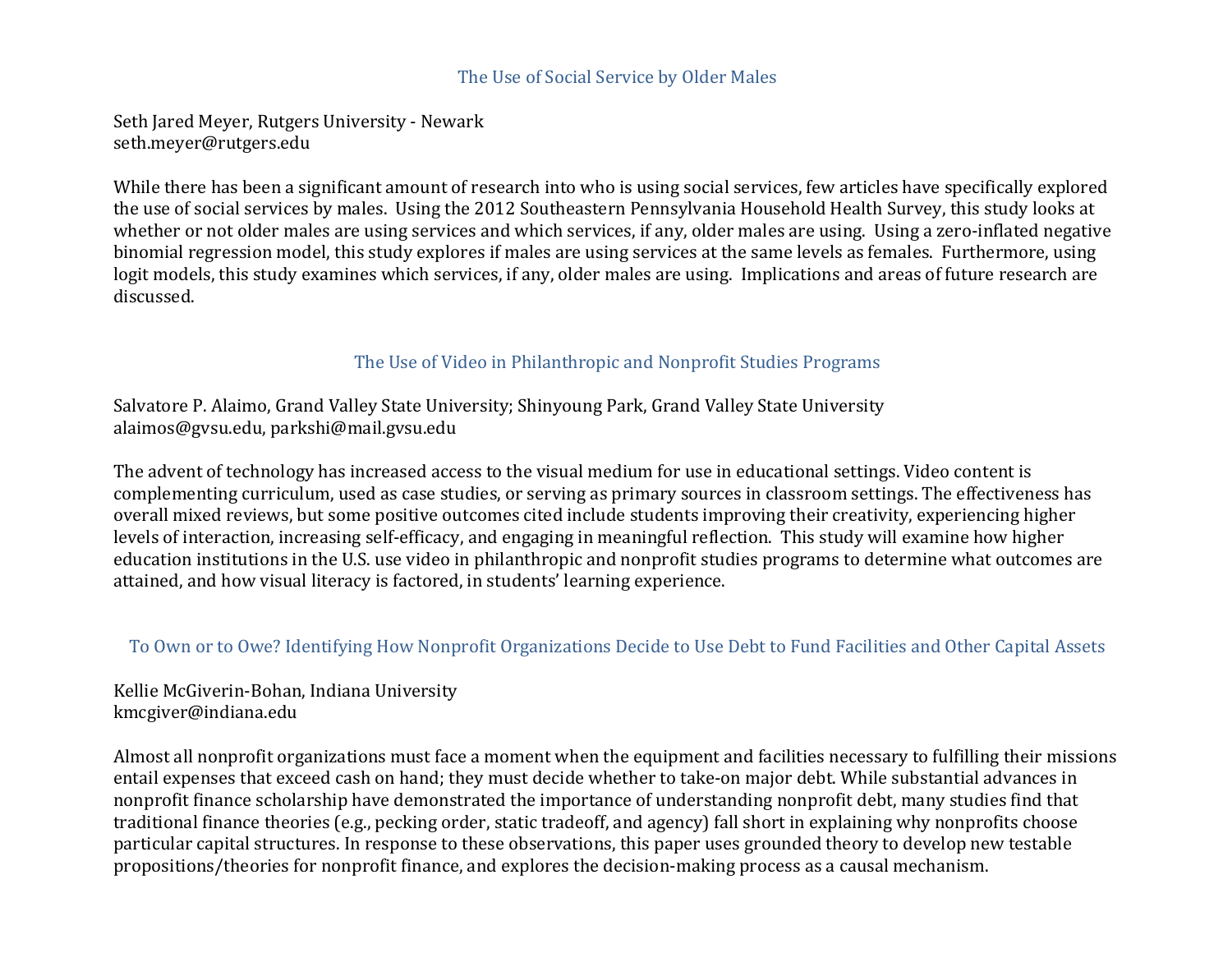#### To What Extent, If Any, Does Emotional Labor Differ Across Sectors?

Jung ah (Claire) Yun, Rutgers University claireja@rutgers.edu

By examining the Korean Working Conditions Survey (KWCS) of 2011, this paper will build on previous research on moderating factors for employees' job stress from the perspective of behavioral difference in the public, private, and nonprofit sector. Moreover, the sectoral differences will be examined in the context of gendered norm and practices by using managerial factors such as female manager, work-life balance, and participatory process. This study seeks to answer this research question: does sectoral difference exist regarding employees perceived wellbeing? Do nonprofit organizations have an advantage over public or private organizations in fostering employees' wellbeing regarding emotional labor?

### Towards Gender Equality in Small and Medium Nonprofits: Lessons From an Action Research Project

Margaret E. Harris, Aston University; Helena Miller, Director of Research and Evaluation, UJIA m.e.harris@aston.ac.uk, Helena.miller@ujia.org

There is little research-based information geared to the needs of smaller or less formal nonprofits wishing to move towards gender equality with respect to staff, volunteers and board members. Aiming to help to fill this knowledge gap, this paper presents the findings and analysis of an action research project involving small and medium sized nonprofits in the UK Jewish community. We describe the processes by which a gender equality plan was developed and then piloted using a collaborative approach. The paper concludes by discussing the findings and identifying several lessons for small and medium nonprofits seeking to tackle gender inequality.

#### Trajectory of Volunteering in Adult Life Course

### Yusuf Baktir, University of North Texas BAKTIRYUSUF@GMAIL.COM

The bulk of the literature suggests that relationship between age and volunteering is non-linear. However, few studies focus on volunteering within the life course perspective. This study attempts to identify the trajectories of volunteering using a nationally representative longitudinal study. The methodology being used in the linear growth model. This study contributes to the literature illustrating the relationship between age and volunteering controlling for other factors.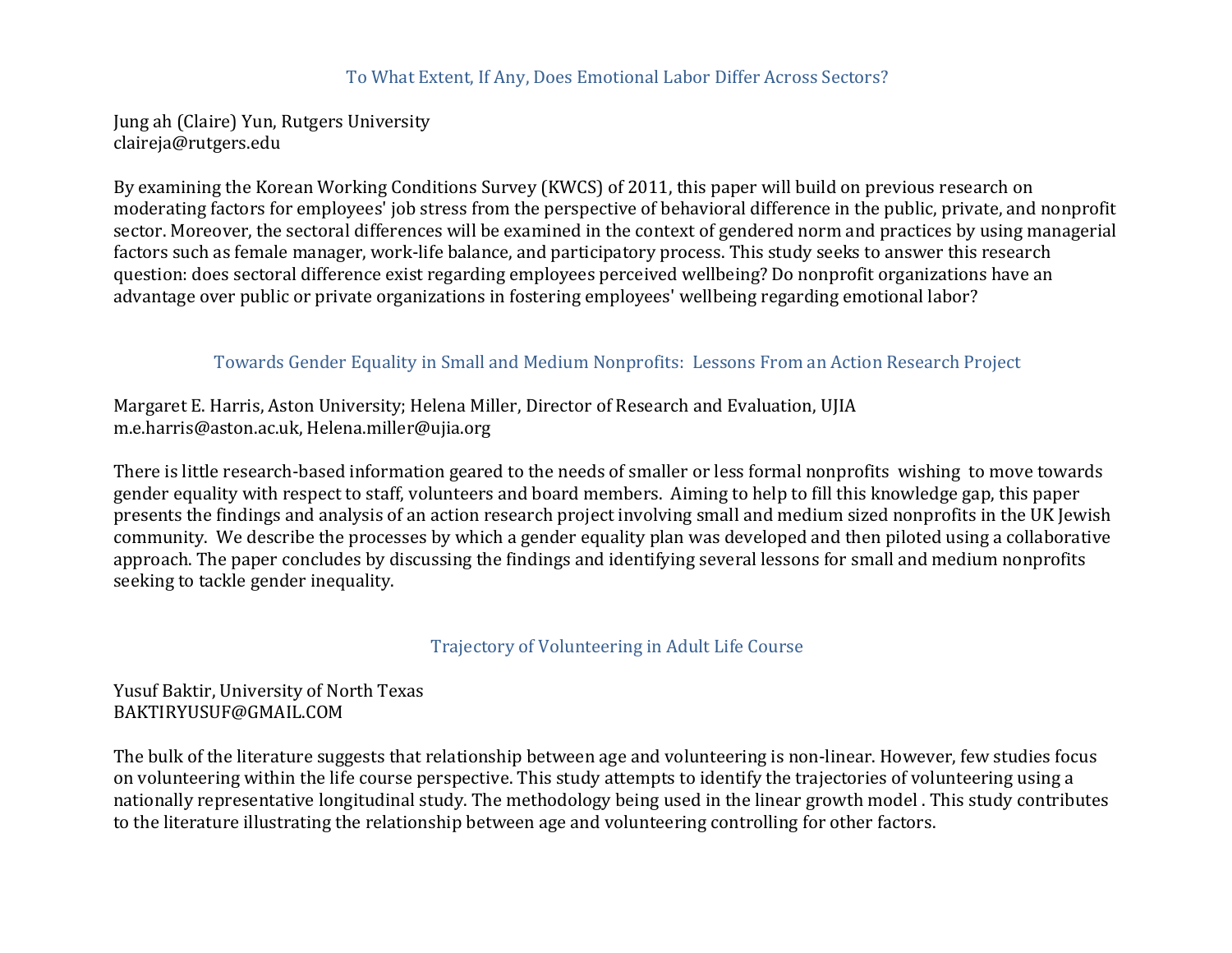#### Transformation into Sustainability of Non profit Organizations in Vietnam

Hoa Thi Thanh Thai, Yonsei University hoa.thanh57@gmail.com

The situation is acknowledged by Vietnam society and its government has legalized the Social Enterprise status. This legislation is expected to vastly enhance social enterprises' ability to operate and thrive. Additionally, NPOs has been encouraged to embark on engaging in enterprising activities to generate their own revenue. The research paper studies Vietnam entrepreneurship context, which is followed by examining the structures of organisation and human resource capacity of Vietnam NPOs by comparative analysis against that of Social Enterprises

#### Transparency and Expense Structure: Effects of Information Disclosure on Nonprofits' Resource Allocation

Shuang Lu, Rutgers University; Chienchung Huang, Rutgers School of Social Work; Yaqian Zhu, Rutgers University, School of Social Work, Huamin Research Center; Guosheng Deng, Tsinghua University slu@ssw.rutgers.edu, huangc@ssw.rutgers.edu, yaqianzhu@gmail.com, dgs@tsinghua.edu.cn

Nonprofits' transparency is a growing concern to the public, researchers, and policymakers. Few studies, however, have examined how nonprofits' transparency influences their resource allocation. In this study, we look at transparency as an important measure of nonprofits' accountability and effectiveness. Our research question is: does nonprofits' level of transparency influence their expense structure? Using China as an example, our findings suggest that enhancing transparency is an approach to improve nonprofits' accountability, effectiveness, and program outcomes. These findings call for policies to mandate nonprofits' information disclosure in developing countries.

## Tribal Enterprise: "Tell Us Again, What's a Social Enterprise?"

Nuriel Heckler, University of Colorado Denver; John C. Ronquillo, University of Colorado Denver nuriel.heckler@ucdenver.edu, john.ronquillo@ucdenver.edu

This paper argues that many challenges identified by modern social enterprise scholars have previously been addressed by American Indian tribal nations who have used partnerships between government and business to provide social needs for centuries. Looking to tribal enterprises, social enterprise scholars find answers with decades of precedence to the questions of where social enterprise can be expected to help, how much service they can provide, and what exactly is considered a social enterprise. Using data from a survey administered to 300 tribal enterprises, the authors employ a mixed-methods approach to supporting propositions to further insights within social entrepreneurship scholarship.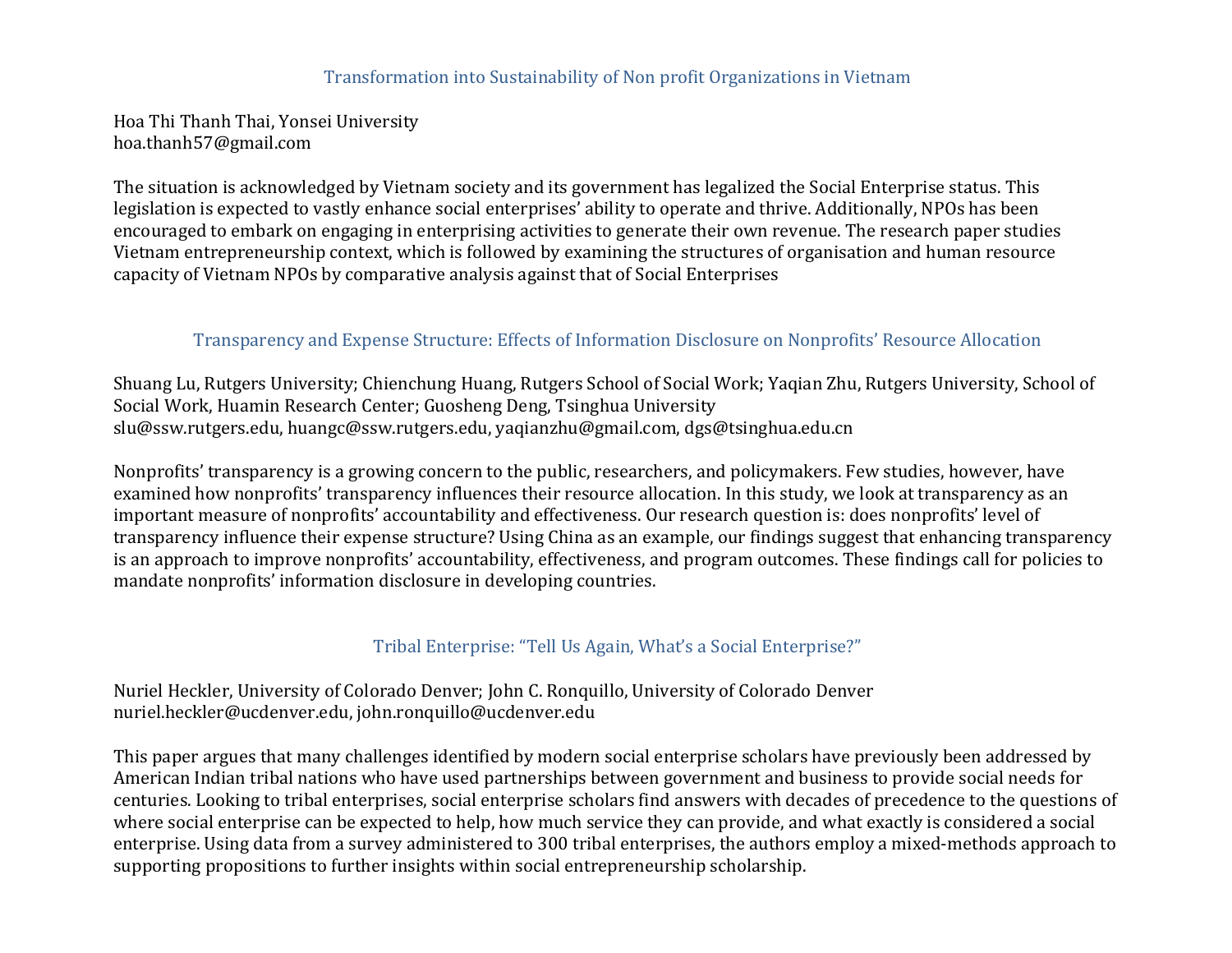Jiwon Suh, The University of Texas at Dallas jiwon.suh@utdallas.edu

This paper examines the effects of various facets of job satisfaction, education-job match, and other job-related attributes on actual career changes from other two sectors (for-profit and public) to the nonprofit sector. Using five years survey data to entry level employees in Korea, this study found that for-profit employees are more likely to move to nonprofit organizations when they dissatisfy to intrinsic rewards, whereas public employees are more likely to change their jobs to nonprofit organizations when they satisfy to intrinsic rewards. This study also found that education-job mismatch is highly associated with for-profit employees' turnover to the nonprofit sector.

# Understanding Contractual Implications in Social Impact Bonds: Insights from a Case Study

Sheela Pandey, Penn State Harrisburg; Joseph Cordes, The George Washington University; Sanjay K. Pandey, The George Washington University spandeywrk@gmail.com, cordes@gwu.edu, skpandey@gwu.edu

The study will examine social impact bonds using the theoretical grounding of contract theory. Our primary research question is—how can social impact bonds balance multi-party interests and also achieve social goals? We will first conduct a crossdisciplinary review to identify frameworks that facilitate analysis of contractual attributes. We will next use the analytical frameworks identified in first stage to analyze case details about The Massachusetts Juvenile Justice Pay for Success Initiative. Our case analysis will highlight and generate a better understanding of the contractual implications for the different parties involved in social impact bonds.

# Understanding Domestic Violence Coalitions through a Principal-Agent Lens: A Qualitative Study

Marcela Sarmiento Mellinger, University of Maryland; Mary McCoy, University of Texas Arlington; Richard A. Hoefer, University of Texas at Arlington; Anne Nordberg, University of Texas at Arlington msmell@umbc.edu, maryk.mccoy@gmail.com, rhoefer@uta.edu, annenordberg@uta.edu

Partnerships between domestic violence agencies and state coalitions have played an important role in shaping the services and policies we have today. However, our knowledge of the dynamics of this relationship is limited. This qualitative study used a principal-agent lens to understand these partnerships in two states. Transcribed interviews were analyzed using directed content analysis. Three themes were identified: perception of access, flow of information, and member needs. The results point to specific areas of coalition-member agency relationships that may be strengthened to improve advocacy and services in the domestic violence arena.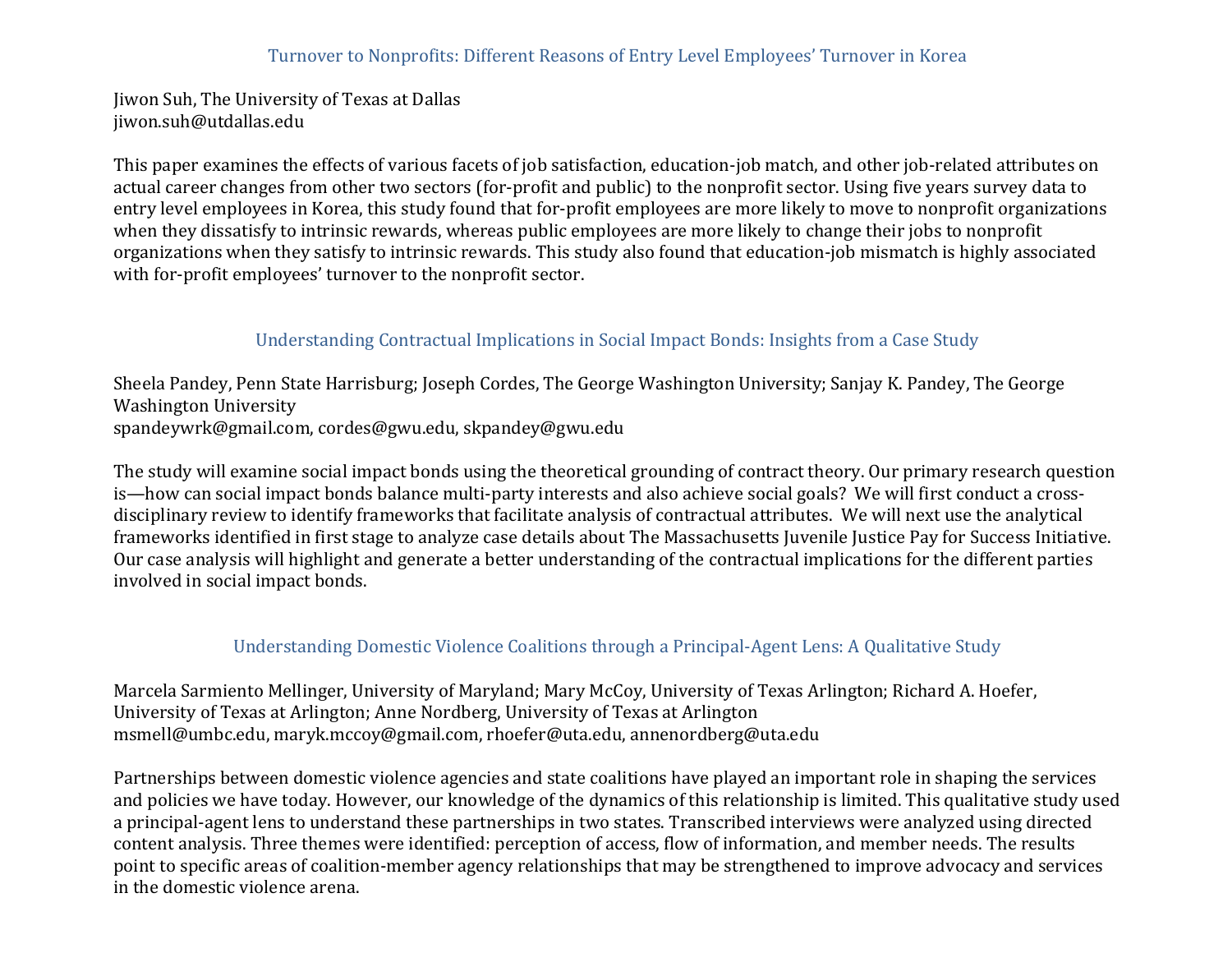#### Understanding Performance Information Use by Nonprofit Executives: An Empirical Analysis

Clare FitzGerald, NC State cjfitzge@ncsu.edu

This paper investigates factors which influence performance information use by nonprofit executives. In particular, the author examines the influence of stakeholder involvement (e.g. internal, external, and partnerships), organizational support capacity, developmental organizational culture, and executive public service motivation and perceived social on both purposeful and political performance information use by executives of youth-serving nonprofits.

#### Understanding the Mismatch, Reflections on an Ethnographic Study of Social Enterprise

### SHANSHAN GUAN, University of York gss0601@hotmail.com

Social enterprise as a form of social economic organisations aims to provide social good in an innovative approach. However the day to day practices activities of social enterprises and how these fit with their expressed aims have been neglected in much of the academic literature. This paper addresses the mismatches appeared in two social enterprises working with migrant children during their daily life through ethnography research methods assistance with other methods. Data reveals that both social enterprises deviated from their initiatives and what they had provided for migrant children didn't match with what parents are expected.

#### Understanding the Role of Accelerators in Social Entrepreneurship: Applying Sponsorship and Human Capital Theory

Sheela Pandey, Penn State Harrisburg; Saurabh Lall, University of Oregon; Sanjay K. Pandey, The George Washington University; Sucheta Ahlawat, Kean Universtiy spandeywrk@gmail.com, saurabhl@gwmail.gwu.edu, skpandey@gwu.edu, sucheta.ahlawat@gmail.com

Social accelerators have become an important part of the social entrepreneurship ecosystem because they offer a range of benefits to social entrepreneurs such as access to networks, mentoring, seed funding, and business skills training. Drawing upon sponsorship theory and human capital theory, we develop hypotheses about attractiveness of different accelerator benefits to entrepreneurs. We test the hypotheses using a unique dataset with data on social accelerators from around the world. The dataset has aggregated observations from 2,374 applicants to social accelerator programs. Our findings highlight the importance of the fit between accelerator program offerings and founding teams' existing human capital.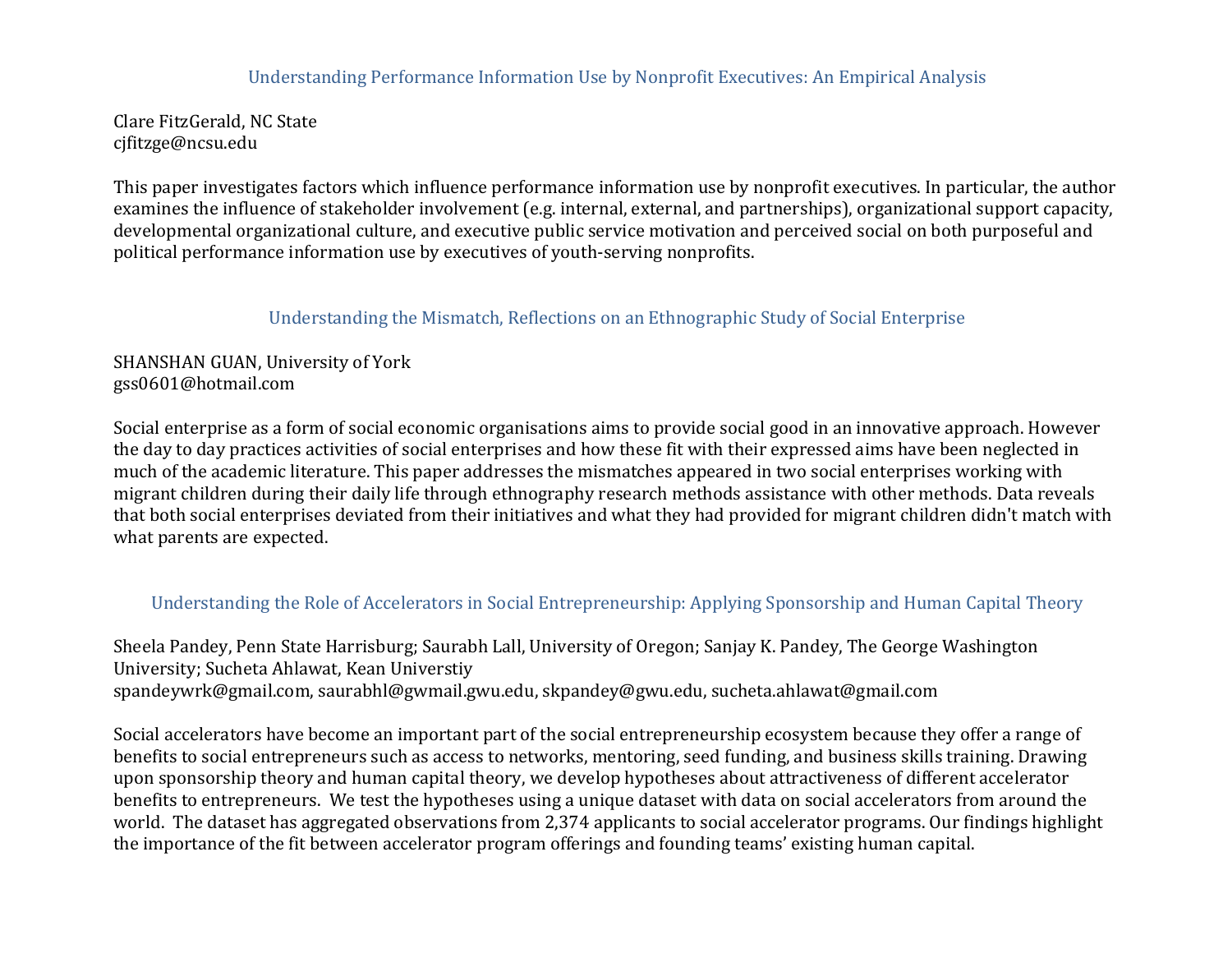### Understanding the Role of Network Connections Between Community Collaborative Partnerships

Anne Marie Izod, North Carolina State University; Zheng Yang, California State University-Dominguez Hills; Mary Clare Hano, North Carolina State University; Branda Nowell, North Carolina State University amizod@ncsu.edu, zyang@csudh.edu, mhano@ncsu.edu, branda\_nowell@ncsu.edu

Network perspectives and board interlocks literature suggest that the embeddedness between organizations within their networks is related to organizations' behavior, structure, and performance; yet to date we have little knowledge about how connectivity across collaborative partnerships through shared membership is important. According to board interlocks literature, shared membership between organizations can serve as conduits for information between different firms, and as mechanisms for dissemination of practices between interlocked firms. Previous literature highlights the importance of understanding what roles shared membership play across collaborative partnerships. Here we explore shared memberships between collaboratives, and investigate how embeddedness affects information exchange among them.

### Understanding Urban Grant Economies: The Social Construction of Foundation Philanthropy

Heather MacIndoe, University of Massachusetts-Boston Heather.MacIndoe@umb.edu

Philanthropic foundations receive tax-exempt status because their monetary grants to other nonprofits contribute to the production of public goods that governments and markets are unable (or unwilling) to provide (Steinberg 2006). However, we know surprisingly little about patterns of foundation grantmaking to nonprofits in discrete urban areas (Wolpert 2006). This paper contributes to the development of a regional theory of philanthropy by examining foundation grantmaking in seven U.S. cities using Elazar's (1972) theory of political cultures.

#### Unequal Partners: American Foundations and Higher Education Development in Africa

Fabrice Jaumont, New York University fj297@nyu.edu

This paper offers a nuanced analysis of a US-led foundation initiative of uncommon ambition, featuring seven foundations with a shared commitment to strengthen capacity in higher education in Sub-Saharan African universities. From a sociological perspective, the author puts new philanthropic trends into historical context even as he examines the conditions under which philanthropy can be effective, the impasses that foundations often face, and the novel context in which philanthropy operates today.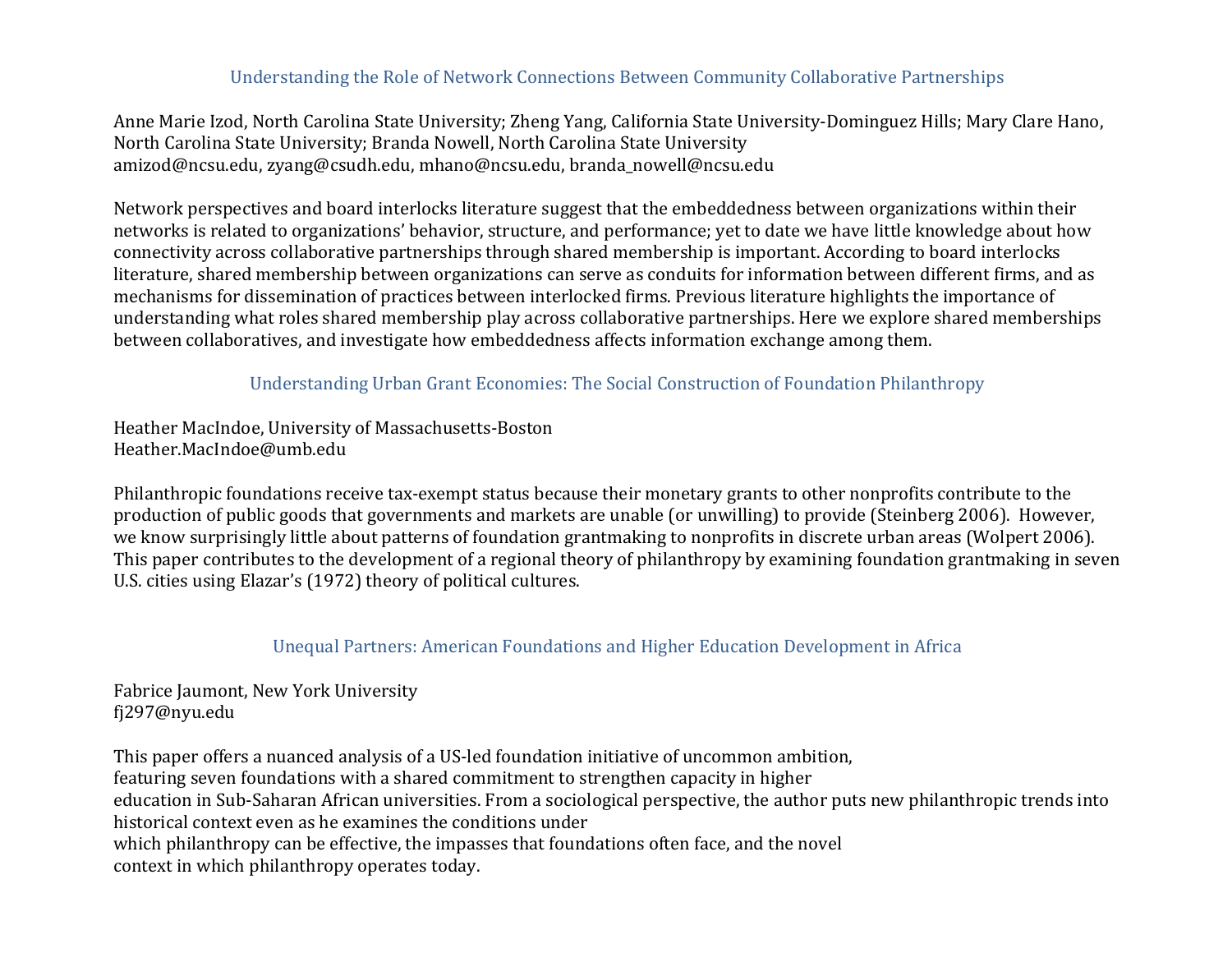#### Ups and Downs of the Third Sector of and from Africa

Emil Tchawe Hatcheu, JCAD International hatcheuemil@gmail.com

Third sector in Africa is as unstable as state is in search of legitimacy. As Constitution and regulations change it has broken confidence with partners.

"Too much" and "defaulting state" have involved increasing number of Africans into globalization process. Local civil society organization struggling for change are more publicized compare to those involved into socio economic development while diaspora face a situation in between its hosted society and its original community. Few countries have been able to secrete a fairly affluent bourgeoisie likely to support philanthropic foundations. We suggest a sectorial approach to understand and support third sector in Africa.

#### Urban Governance: The Roles of Neighborhood Association

Jung Wook Kim, University of North Texas; Hee Soun Jang, University of North Texas; Lisa A. Dicke, University of North Texas jungwook.kim@unt.edu, heesoun.jang@unt.edu, lisa.dicke@unt.edu

Neighborhood associations (NAs) serve residents as conduits to local government. Although some literatures examine the activities of NAs in urban governance (King 2004; McCabe 2011), there is still much to learn about the roles of these associations. This research considers NAs in South Korea and examines the local ordinances encouraging civic activity. The research uses 2016 survey data from board members of NAs to shed light on their roles. Our findings show that the roles are extending into areas such as service providers, partners, and advocacy. The factors that facilitate these roles are especially important to understanding local governance strategies.

#### Use of LMX Theory Techniques in Volunteer Retention of VITA Volunteers

Del Bharath, University of Nebraska at Omaha dbharath@unomaha.edu

Volunteer Income Tax Assistance (VITA) volunteers represent high-stress, long-term volunteers that are essential for the successful implementation of important social service programs. However, program managers may have difficulty in retaining these volunteers and may need to find innovative ways to motivate these volunteers. This research uses qualitative research to examine a VITA program that has used leader-member exchange (LMX) techniques to promote retention among its volunteers. This research has implications on volunteer retention for managers of other long-term, high-stress volunteer managers.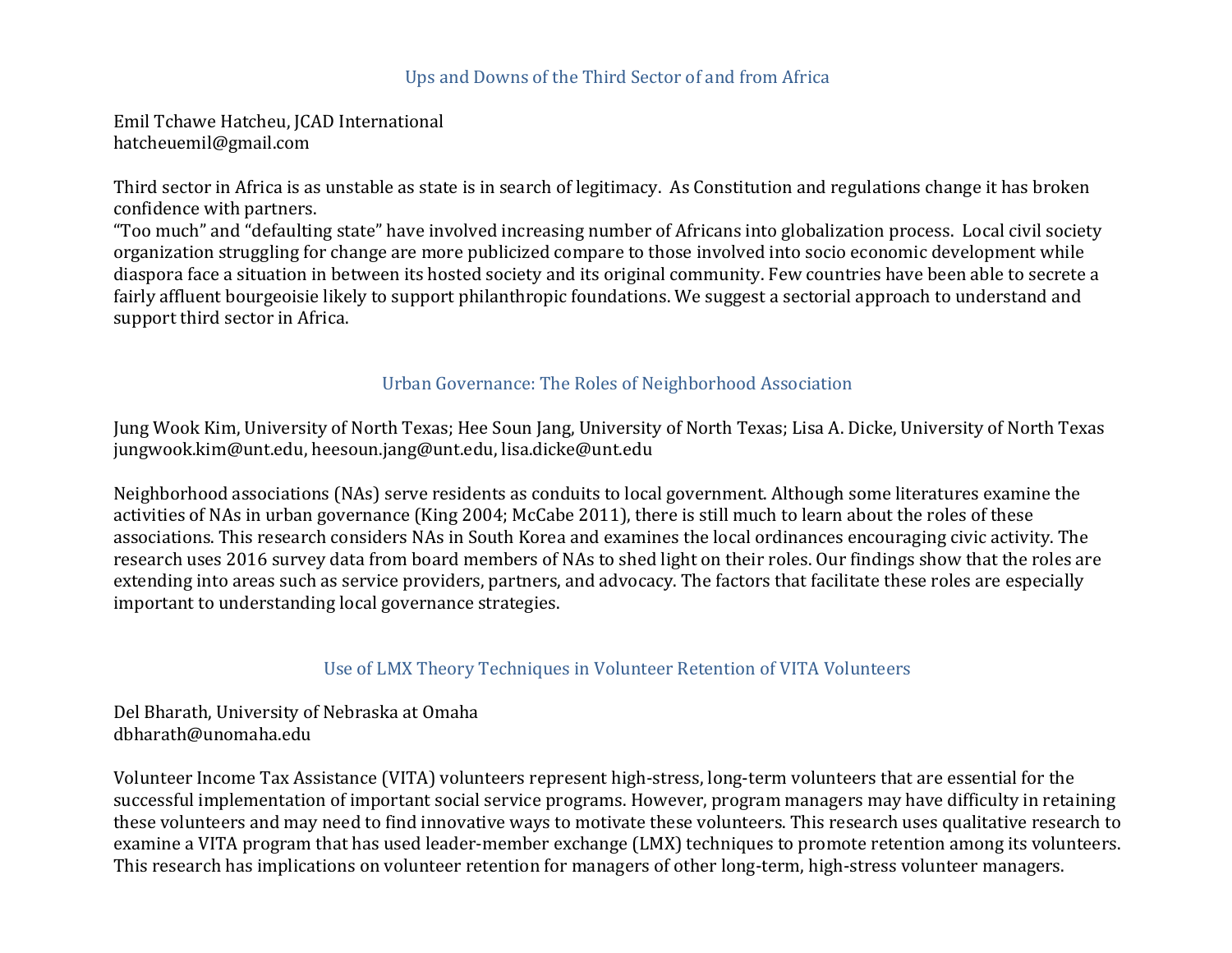## Using Biosocial Data to Explore the Link Between Prosocial Behavior and Biological Health Outcomes.

Matthew Richard Bennett, University of Birmingham m.r.bennett@bham.ac.uk

This paper explores the link between prosocial behaviors and biological health outcomes. This paper uses blood samples from 13,000 adults in the UK and explores how volunteering and giving are related to various biomarkers associated with stress (Creactive protein, fibrinogen and Cytomegalovirus seropositivity) and hormonal variation (Testosterone, Insulin-like growth factor 1 and Dihydroepiandrosterone sulphate). It also considers how environmental stressors such as area deprivation can be moderated by the social network support offered by volunteering and giving.

#### Using BMF Data to Quantify Charities to Allow Comparison Over Decades

William Cleveland, Indiana University Purdue University Indianapolis wsclevel@iupui.edu

Understanding the evolution of philanthropy is hampered by the contextual problem of quantifying the population of charities receiving philanthropic gifts. Counting the number of nonprofits is not a straightforward exercise, such as determining which organizations to include. This presentation outlines a method for quantifying the number of charities existing from 1995 to 2015 that creates a comparable population between years. The method incorporates inflation adjustment of the reporting threshold of charities included in the IRS Business Master File data. Overstatement of growth among charities ignoring inflation adjustment of the reporting threshold underlines the importance of this new method.

#### Using Collaborative Strategies to Cope with Organizational Stress: Lessons from the Arts and Culture Nonprofits

Alisa Moldavanova, Wayne State University; Isil Akbulut, Wayne State University alisam@wayne.edu, ee2204@wayne.edu

Drawing on data collected from a sample of cultural nonprofit organizations from the Detroit Metropolitan Area, this paper focuses on researching collaborative strategies developed by cultural nonprofits to cope with external stress. The study uses quasi-experimental research design, in which different levels of organizational stress are used as comparison groups. Using a mixed methods data analysis approach, the study reports how the level of stress impacts organizational behavior and a choice of coping strategies.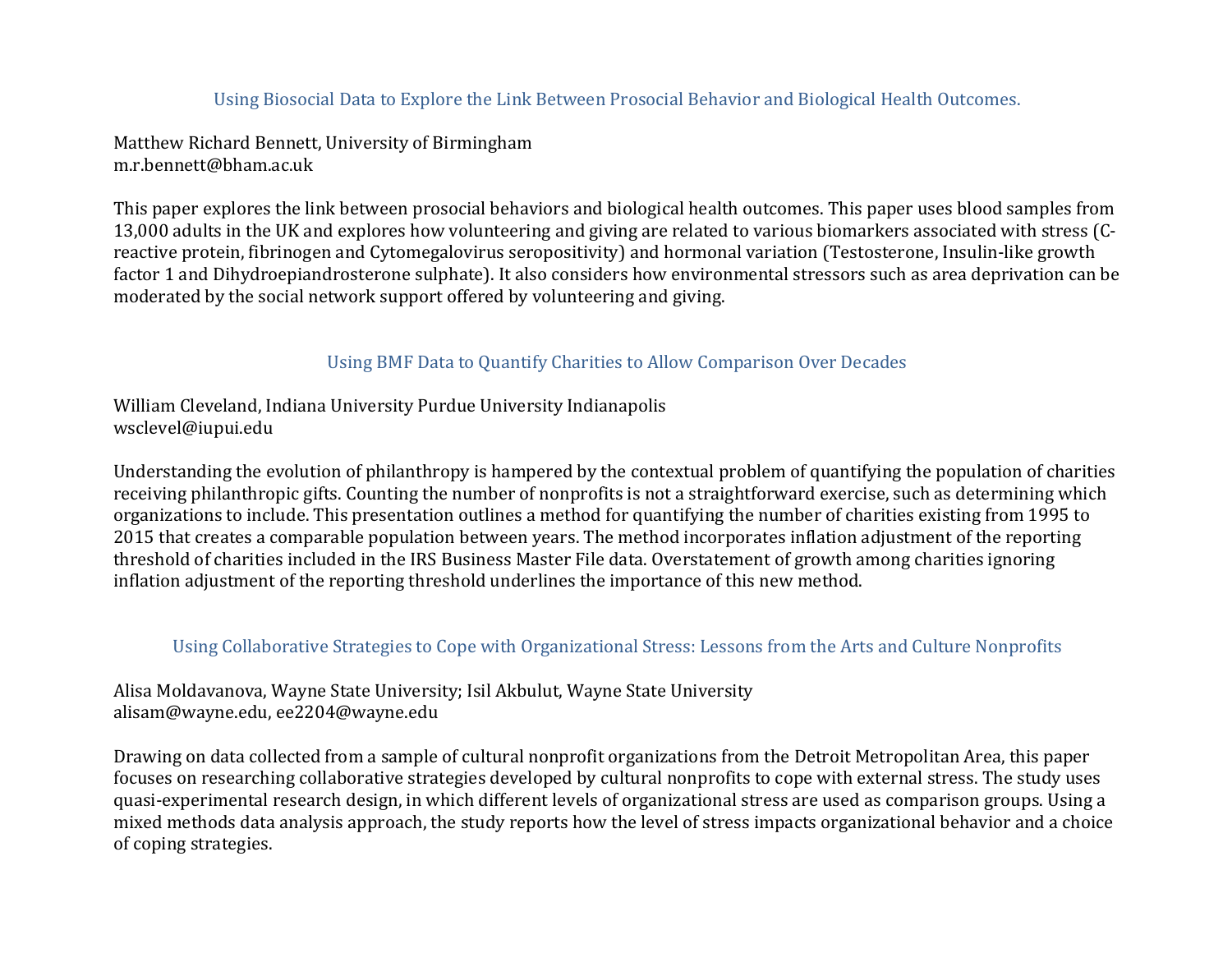### Using Pensions to Pay the Bills: The Subsidization of Public Goods by Nonprofit Employees

Thad D. Calabrese, NYU Wagner; Elizabeth A.M. Searing, University at Albany, SUNY thad.calabrese@nyu.edu, esearing@albany.edu

Marwell and Calabrese (2015) find empirical support that government does not provide the necessary funds for nonprofits to secure a particular social right, in this case child welfare. This produces a "deficit model" of collaborative governance in which nonprofits use up investments and reserves, issue more financial debt, and reduce other spending in order to provide these inadequately funded mandates. Here, we extend the analysis of the original Marwell and Calabrese (2015) paper by considering another mechanism in the deficit model of collaborative governance – employee and retiree pension benefits.

# Using Special Events to Motivate Donors and Friends: A Randomized, Controlled Field Experiment

Thomas Hall, Christopher Newport University; Sheri Shuck, Christopher Newport University thomas.hall@cnu.edu, sheri.shuckhall@cnu.edu

Nonprofits often face funding pressure, and one way to generate interest and revenue from potential donors is to organize special events such as commemorations, anniversaries, or themed festivities. We reveal results from a June, 2015 special event jointly sponsored by a local government agency with several nonprofit organizations that yielded 1,692 survey responses. Randomized variation with different survey designs allows us to address a number of hypotheses related to how future surveys of special event visitors can help motivate potential donors to reveal potentially sensitive but very useful information such as email addresses, household income, and ethnicity.

#### Values and Motivations of China's Nouveau Riches' Philanthropic Giving - A Narrative Analysis

Lijun He; Congmei Shi, Suzhou University lhe@pace.edu, 864887501@qq.com

The literature on high- net-worth individuals (HNWI)'s philanthropy has predominately focused on the United States. Few have studied about emerging markets such as China, where the landscape of philanthropic giving is verdant. This paper examines the philanthropic motivation of Chinese entrepreneurs. Through an in-depth archives search, including multi-year published interviews and cover stories in two major Chinese magazines that cover stories of Chinese entrepreneurs in the past five years, the researchers use narrative analysis method to discover Chinese entrepreneurs' understanding of philanthropy, their motivations, and major philanthropic activities. This paper contributes to the literature on HNWI's philanthropic giving.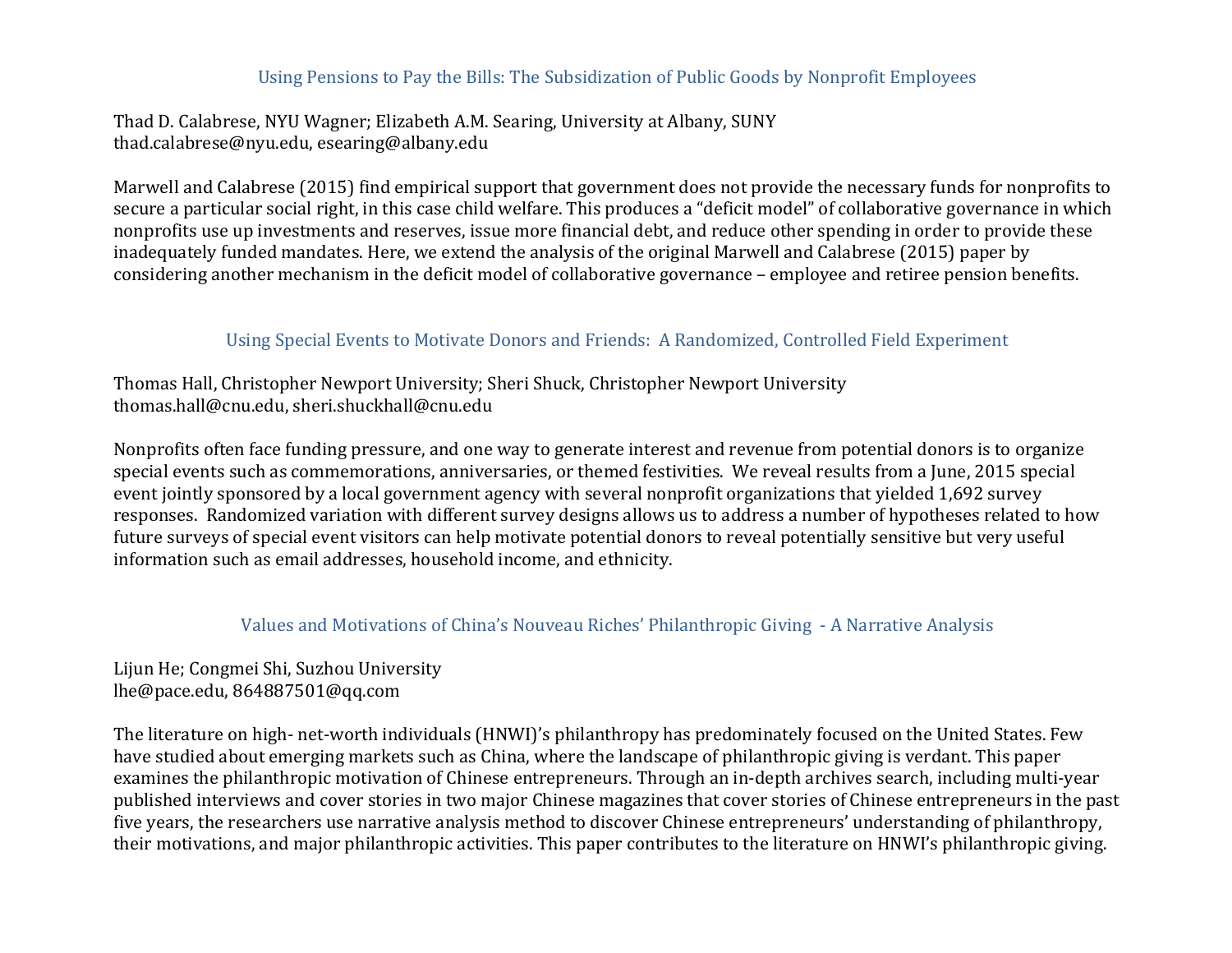#### Values and the Governance of Humanitarian INGOs

Jonathan Beagles, Universit of Arizona jonathanbeagles@gmail.com

Throughout the evolution of the humanitarian sector, there has been an ongoing discourse regarding the values and forms of accountability within the sector and humanitarian organizations have adopted a variety of complex multi-level structures to govern their global operations. While scholars have suggested that values play an important role in an organization's choice governance choices, little attention has been given to how values may have influenced the choices of international humanitarian organizations. In this study I conduct a qualitative content analysis of documents from approximately 125 humanitarian INGOs to understand whether their espoused values and governance choices are related.

Visualizing the Knowledge of Voluntary Nonprofit Sector Research

Marian Chen, Tsinghua University marian.m.chen@gmail.com

This poster attempts to fill the research gap by applying Scientometrics into voluntary nonprofit sector (VNPS) research and visualizing all finding. A total of 5,170 papers and 203,541 references have been sampled from Web of Science SSCI database from 1998 to 2015. A global publication network, keyword trends, citation hotspots, geospatial patterns of the collaboration network are for the first time been visualized. The most important contribution of this paper is not only to depict interdisciplinary development trends of the VNPS research foundation, but also to decode the context of these changes to provide an overlook of the fundamental knowledge panorama.

Volunteer Legacy of the Rio 2016 Paralympics

Lyusyena Kirakosyan lyusyena@vt.edu

The paper examines a volunteer legacy of the Rio 2016 Paralympic Games. For decades, volunteers play a vital role in staging the Olympic and Paralympic Games. A volunteer legacy is often used to justify spending public funds on hosting sporting mega-events, but there is a lack of research that identifies the nature of volunteer impact and ways of sustaining it after the Games. This empirical study will draw together volunteer interviews, observation during the Rio Paralympics and existing literature to investigate the impact of mutual engagement between the volunteers and parathletes and suggest ways of sustaining volunteer legacy beyond the Paralympics.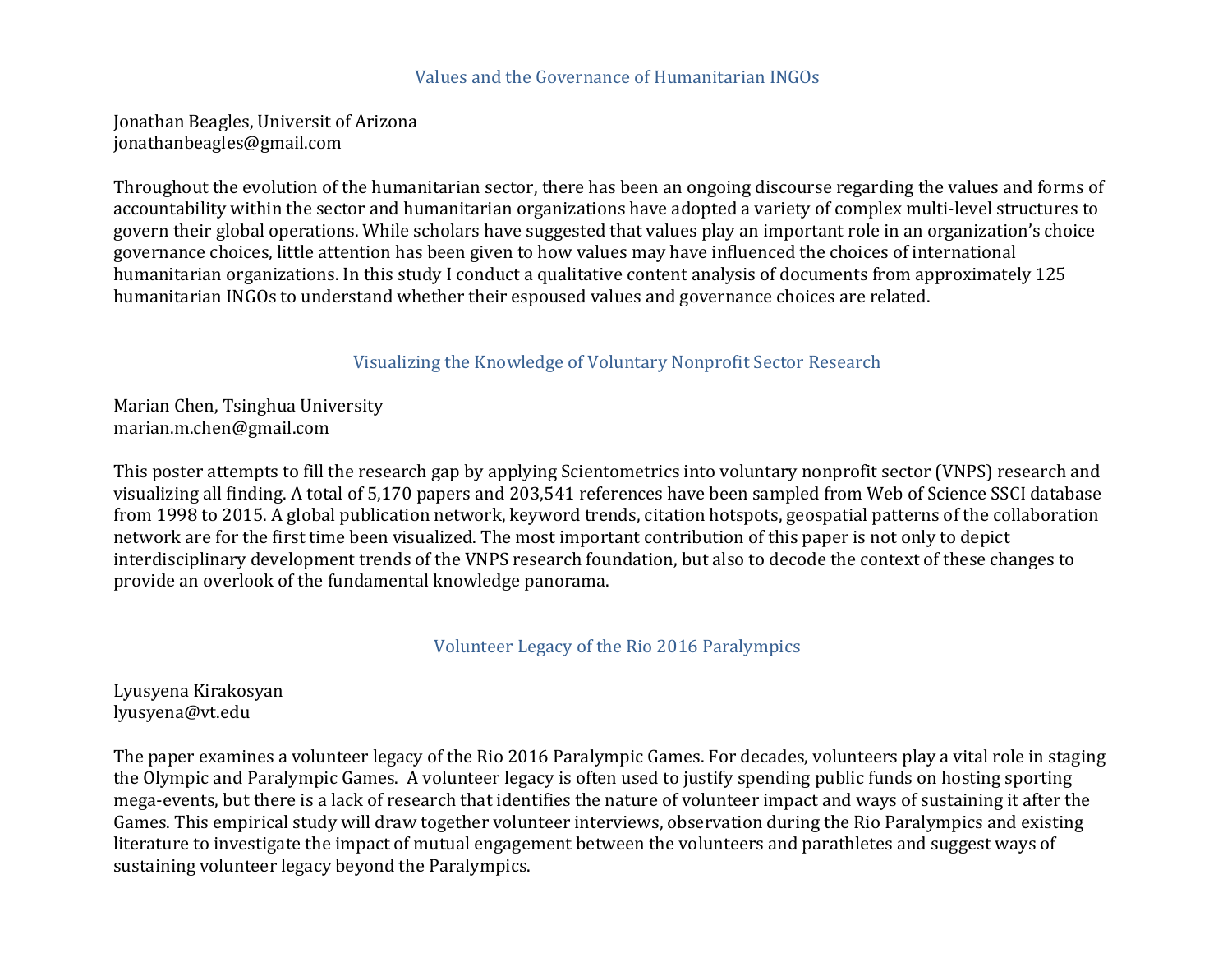## Volunteer Management of Local and National Nonprofit Organizations: An Exploratory Study from Turkey

Muhammet Ali Tiltay, Eskisehir Osmangazi University; Mahmut Sami İslek, Anadolu University matiltay@gmail.com, msislek@anadolu.edu.tr

This study is an effort to reveal how volunteer management is executed from the perspective of managers and volunteers of non-profit organizations operating in Turkey at the local and national levels. Four focus-group interviews were conducted in the study. The groups consisted of managers and volunteers of non-profit organizations. Focus-group interviews can reveal deep insight by providing vast, detailed information. The study provided insight into the motivations of volunteers, the sustainability of volunteerism, and the acquisition of volunteers through volunteer management.

#### Volunteer Motivation, Satisfaction and Retention with Girl Scouts

Weiwei Lin; Natasha Southerland, Girl Scouts of Central & Southern NJ linweiwei@gmail.com, 3keyevents@gmail.com

Using survey data provided by the Girl Scout Research Institute (GSRI), we are trying to understand the motivational underpinnings of volunteerism with the Girls Scout. Specifically, we expect to evaluate the factors motivating Girl Scout volunteers and the factors determining their satisfaction experienced, as well as how the volunteer motivation and satisfaction would influence volunteer retention. Our findings could contribute to the literature on the relationship between volunteer motivation, satisfaction and retention, and provide managerial implications for Girl Scouts in volunteer management and development.

#### Volunteer Teaching for Social Justice —The Interpretations and Practices on Rural Education from "Teach for China" Program

Wei WU, The Chinese University of Hong Kong wuweicnu@163.com

As the routes of teacher preparation become increasingly diverse, the discussion on various teacher preparation programs, their practices and effects, grasp my attention when we commonly emphasize equity and quality of education, particularly social justice education under western context. Thus, this research topic pitches on rising volunteer teachers' interpretations and practices in a volunteer program in rural China to promote social justice education.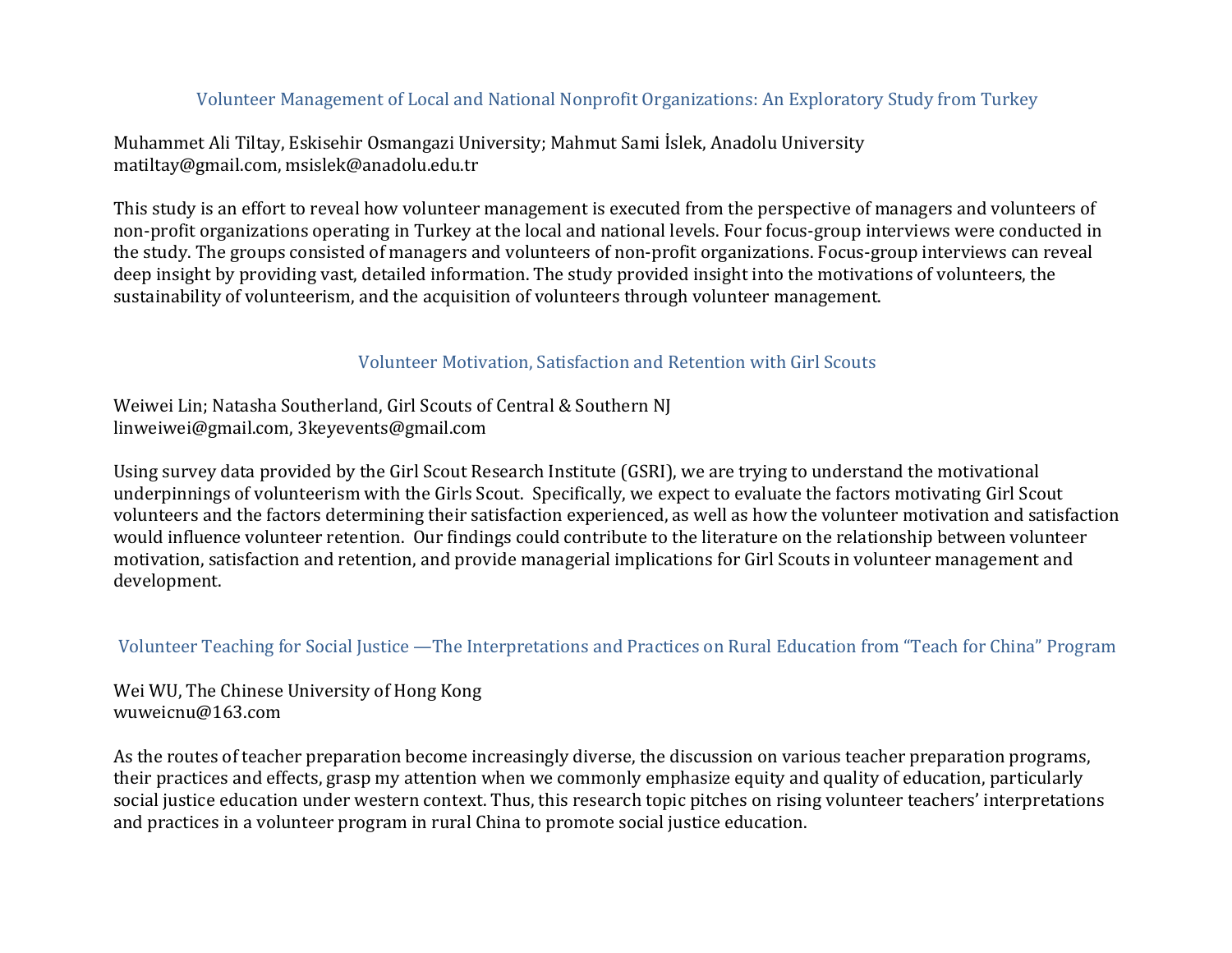#### Volunteering Among Asians in the United States: Trends and Predictors

HaeJung Kim, West Virginia University; Ahyoung Lee haejung.kim@mail.wvu.edu, alee@kutztown.edu

Despite of the increasing diversity and the number of Asians in America, little is known about the extent of volunteering activity concerning ethnic minority. This study seeks to examine variables associated with volunteer activity among Asians. The results showed that Asians volunteered an average of 113 hours in 2012-2013 and 19% of Asians volunteered for formal organization. In a logistic regression, immigrant citizens were less likely to participate in volunteering and individuals who had donation and community service experiences increased volunteering for Asians. Overall, this study helps in understanding the factors associated with Asian volunteering and volunteering trends over time.

#### Volunteering and Well-Being among Working-Age Adults: A Longitudinal Analysis

Allison R. Russell, University of Pennsylvania School of Social Policy & Practice; Femida Handy, University of Pennsylvania; Ama Nyame-Mensah, University of Pennsylvania alruss@sp2.upenn.edu, fhandy@sp2.upenn.edu,

Previous scholarship has shown evidence of a positive relationship between volunteering and improved psychological and physical health. However, the extant literature focuses overwhelmingly on the population of older, retired adults, to the neglect of younger adult populations. The present study begins to address this gap in the literature by examining whether the relationship between volunteering and enhanced well-being extends to working-age adults. Using national panel data, we explore the moderating effects of different group characteristics, such as employment and marital status, to determine for whom and under what circumstances the relationship may be most beneficial for working-age adults.

#### Volunteering in Conflicts and Emergencies (VICE)

Malin Gawell, Södertörn University; Matt Baillie Smith, Northumbria University; Stefan Agerhem, Swedish Red Cross; Jessica Cadesky, Swedish Red Cross malin.gawell@sh.se, matt.baillie-smith@northumbria.ac.uk, stefan.agerhem@redcross.se, Jessica.Cadesky@redcross.se

Local volunteers play critically important roles especially in conflicts and humanitarian crises, and are frequently a central feature of state and civil society response mechanisms. In this paper we put volunteering in conflicts and emergencies at a fore by presenting different perspectives on a so called listening study in which Red Cross volunteers in seven different fragile environments have been asked to share their experiences on their volunteer engagement. The design, implementation and analysis have been conducted with a co-production approach in which academics and practitioners have worked together.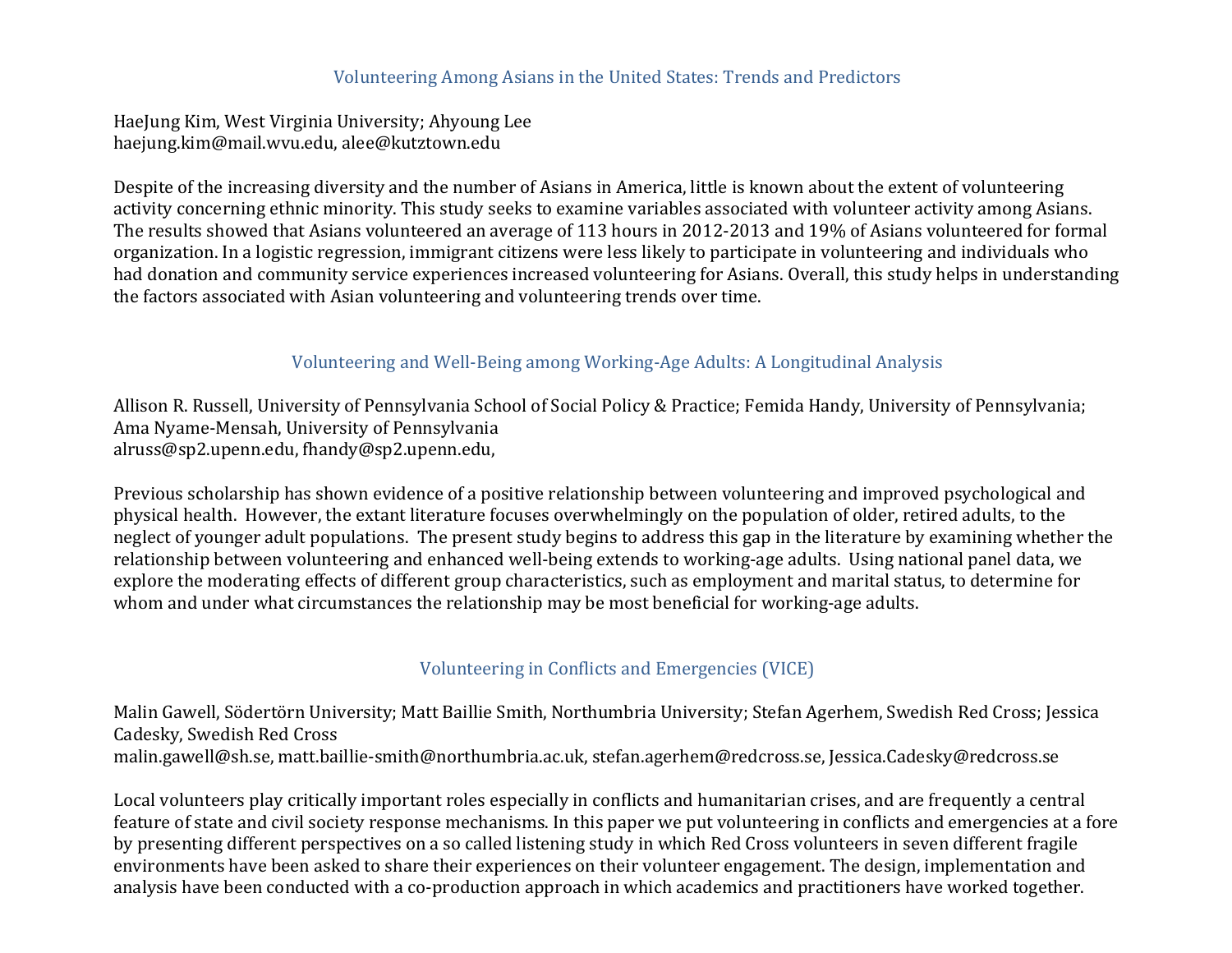### Volunteers and Authority Relationships: Making the Best of an Uncertain Situation?

Patricia Groble, Cleveland State University; Jeffrey Brudney, University of North Carolina Wilmington patgroble@gmail.com, jbrudney@gmail.com

The relationship between an organization and its volunteers is often fraught with uncertainty and ambiguity. The volunteer management process is intended to address these uncertainties and includes the use of authority. This research examines how organizations exercise authority over their volunteers in situations where the lines of authority are unclear. We focus on emergency response organizations because they encounter a wide range of uncertainty in their operations and provide a useful laboratory for examining the exercise of authority under these varying conditions.

### Vox feminæ, vox Die? The Fundraising Context, Successes and Challenges of the Civic War Soldiers' Aid Society of Northern Ohio

Barbara Clemenson, Case Western Reserve University barbara.clemenson@case.edu

The ladies leading the Soldiers' Aid Society of Northern Ohio were experienced running benevolent associations, however society norms and fundraising traditions were inadequate to finance the Society as it evolved from locally supplying emergency needs to regionally stimulating sustained contributions. They grappled with still-challenging problems: Moving from sporadic to sustainable income; determining how much to risk on special events; making sure a major gift did not squelch their perceived need for support; and keeping thousands of supporters informed, thanked and encouraged. How did these ladies expand their sphere and methods to create one of the Sanitary Commission's most productive branches?

#### What Can Non-Profits Leaders Learn about Effective Client-Professional Shared Decision Making from Examining Patient-Provider Communication in Healthcare

Yolonda Freeman-Hildreth; David Aron, MD, Case Western Reserve University yolonda.freemanhildreth@gmail.com, david.aron@va.gov

Shared Decision Making (SDM) has been associated with positive outcomes in healthcare that leaders can apply in other nonprofit settings. Research has shown that diabetics who participate in shared decision-making have increased self-management skills, self-efficacy, and adhere to the plan of care (Benbassat, Pilpel, & Tidhar, 1998). Yet, patients and providers inconsistently utilize (SDM) when managing diabetes care. There is a gap in knowledge regarding effective strategies for empowering diabetic patients to make shared decisions. This qualitative research provides an opportunity to gain the patient perspective of shared decision making when seen by physician assistants, nurse practitioners, or physicians.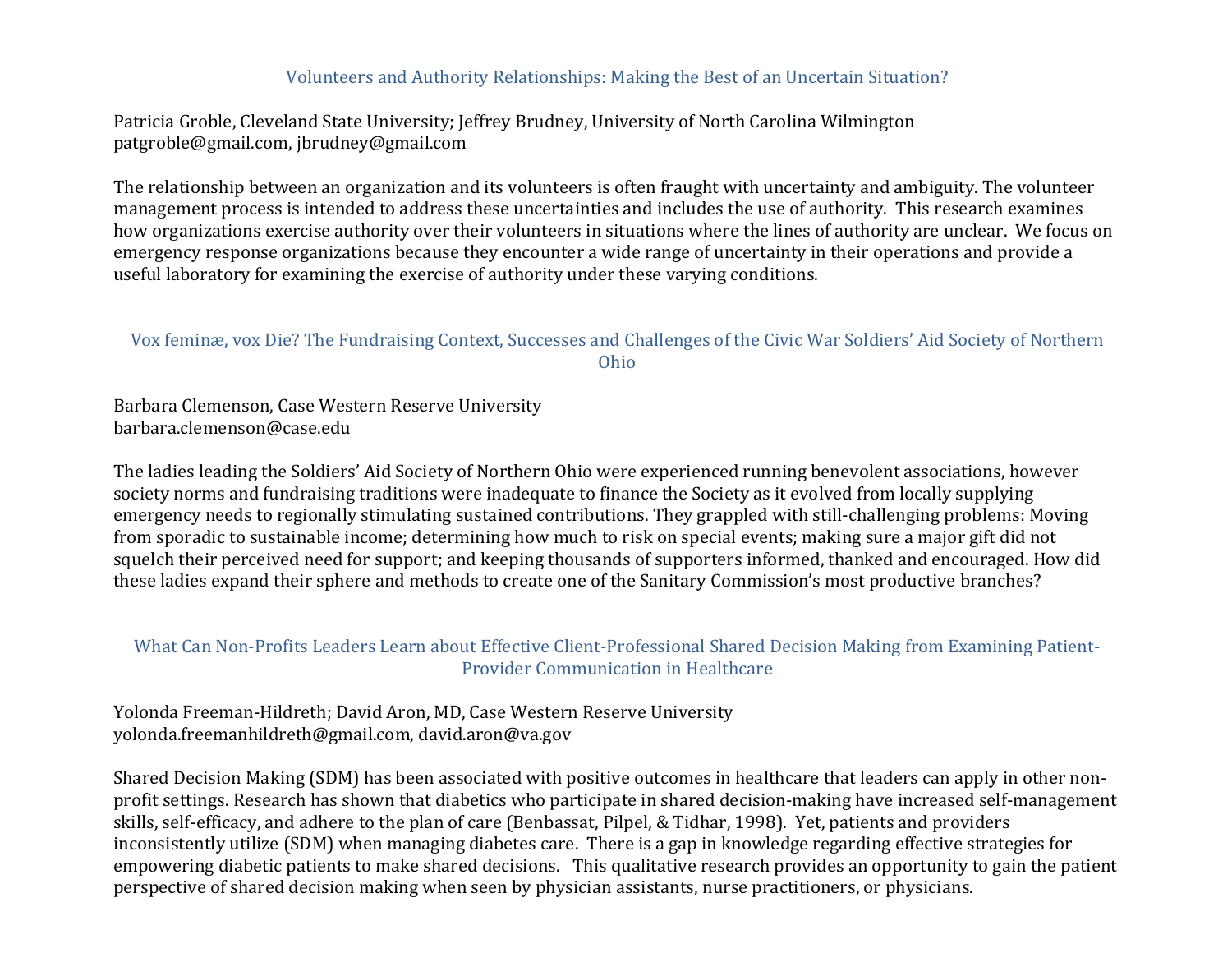### What Factors are Associated with Effectiveness of Inter-Organizational Collaboration within Housing Service Delivery Networks?

Sung-eun Kim; Yvonne D. Harrison, University at Albany ksungeun01@gmail.com, yharrison@albany.edu

While governments emphasize collaboration among nonprofits, it is difficult for them to effectively evaluate the effectiveness of nonprofit collaboration. Much research on nonprofit collaboration has focused on motivation and process, but little attention has been paid to the effectiveness of collaboration within nonprofit service delivery networks. The purpose of this paper is to address factors that are associated with collaboration effectiveness of nonprofit housing service providers. The analyses of collaboration data from 23 housing nonprofit networked organizations demonstrate the importance of organizational capacity, partner attribute, and leadership linkage to develop effective collaboration from the resource based and social network perspectives.

#### What Have We Learned about NGOs? A Systematic Review of Academic Literature, 1980-2014

Jennifer N. Brass, Indiana University; Wesley Longhofer, Emory University; Rachel Sullivan Robinson, American University; Allison Youatt Schnable, Indiana University brassj@indiana.edu, wesley.longhofer@emory.edu, robinson@american.edu, schnable@princeton.edu

Four decades of scholarly research on nongovernmental organizations has been fragmented across disciplinary lines, slowing the development and synthesis of knowledge. The authors analyze approximately 3,000 peer-reviewed, English language journal articles published between 1980-2014 to produce a systematic review of the NGO literature. The results offer a state of the literature: what patterns do we see in in the methods used, the disciplinary biases of researchers, the regions or countries studied, and the service provision and productive sectors analyzed? Where is the literature deep enough to draw conclusions about the effects of NGOs on development, and where are the gaps?

#### When Church Meets State: Public Policy and Church Financial Accountability

Nicholas Harvey, Georgia State University nicholas.harvey@gatech.edu

Noticeably absent from current public policy reforms related to nonprofits are regulations applied to churches. The purpose of the present research is to examine the concerns of public decision-makers and the public writ large as it relates to the uses of church finances and to provide recommendations for public policy. Using congregational level data, the examination will include applying GuideStar's financial ratio analysis to analyze the effectiveness of churches.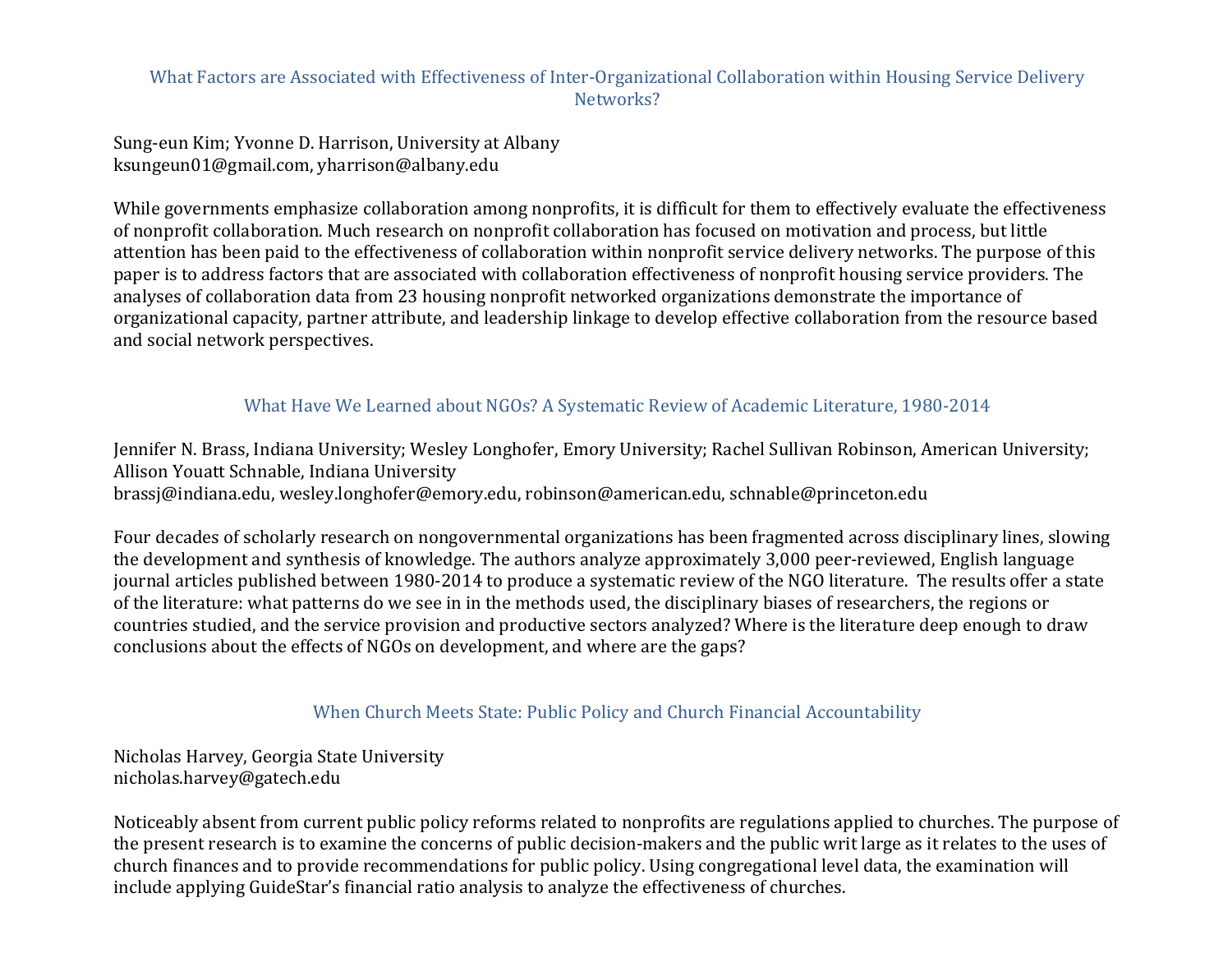### When Clients have Greater Authority: The Implications for Managing Nonprofit Organizations

Lehn M. Benjamin, IU Lilly Family School of Philanthropy; Ian Cunningham, University of Strathclyde benjamin@iupui.edu, ian.cunningham@strath.ac.uk

This paper examines the consequences for nonprofit staff when clients have greater authority in the organization. The paper brings together findings from three studies involving over 180 interviews in 20 human service nonprofits to describe how greater client authority in nonprofits creates dilemmas for staff, how they respond to these dilemmas and what this suggests for nonprofit management research and theory.

### When Government Does Not Fulfill their End of Bargain: The Impacts of Late Payments on Nonprofits' Trust, Justice, and Commitment

Shuyang Peng, University of New Mexico shuy.peng@gmail.com

Government contract and grant payment delay is one of the major programs facing by nonprofit organizations. The study aims to examine the impacts of government late payments on nonprofits, especially on their trust toward government and their perceived justice and commitment in the relationship. Using a quasi-experiment design, the study employed Propensity Score Matching to construct a comparison group in estimating effects of late payments. The findings suggest, nonprofits that experienced payment delay have lower levels of instrumental and motive-based trust toward government. They also perceive distributive and procedural injustice and lower levels of commitment in their relationship with government.

#### When Legitimacy Becomes an Issue: The Perspective of Long-Term Volunteers on a New Volunteer Category?

Jonathan Deschenes, HEC Montreal; Verena Gruber, HEC Montreal jonathan.deschenes@hec.ca, verena.gruber@hec.ca

The current humanitarian crisis in Europe ignited a wave of goodwill - numerous individuals, who differ in terms of volunteering experience and time constraints, are eager to provide help. Organizations face many challenges when trying to accommodate these new types of volunteers within their preexisting structures. Against the background of a changing environment for volunteers, this paper raises and explores the questions how new categories of volunteers can gain legitimacy, and what consequences a lack of legitimacy might entail for both the organization and individuals involved.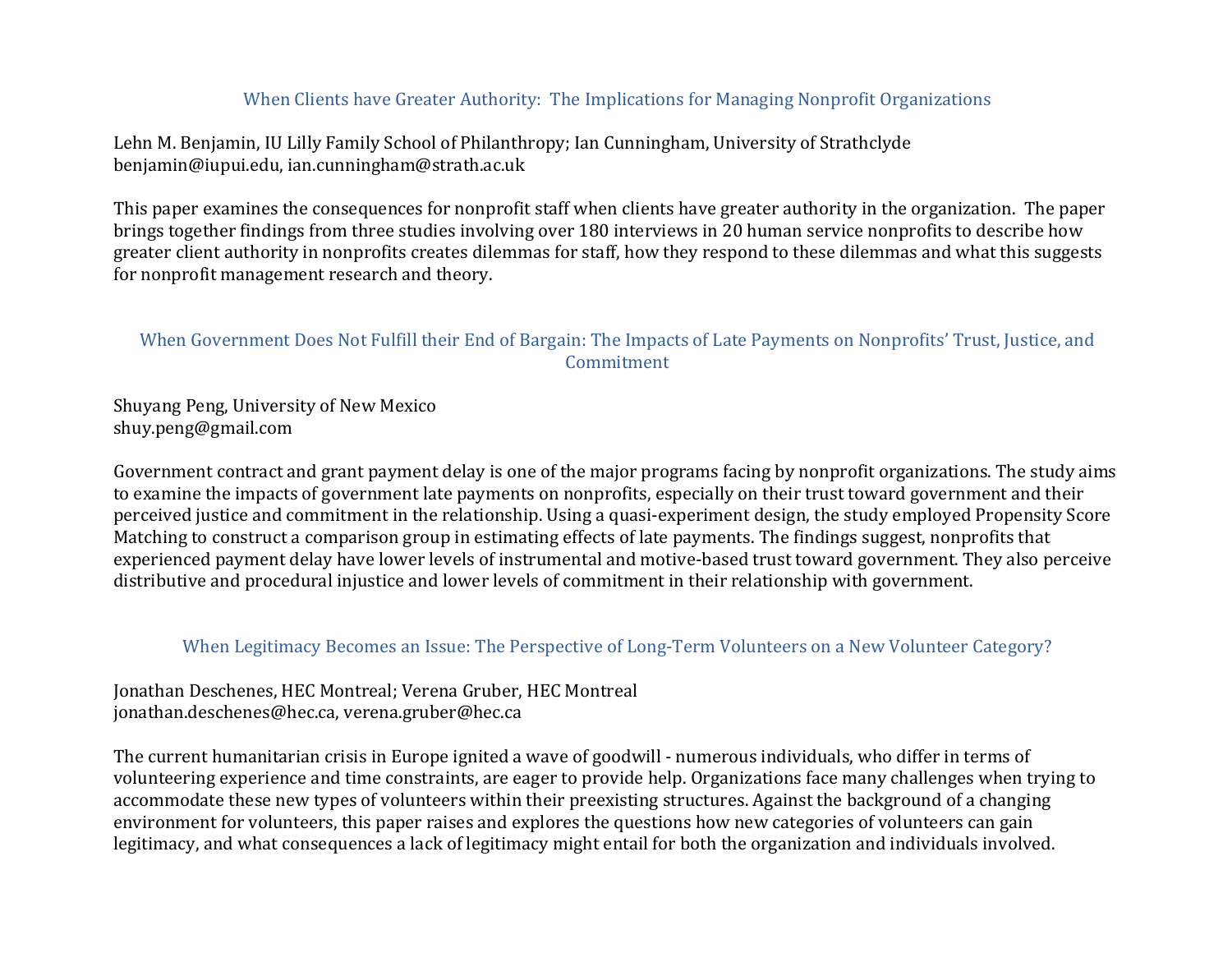### When the Gift is Half-Hearted: The Case of Ambivalent Philanthropy

Ayelet Oreg, Binghamton University; Itay Greenspan, Hebrew University of Jerusalem Aoreg1@binghamton.edu, itaygree@mail.huji.ac.il

Giving to social causes is generally associated with warm and positive feelings (Andreoni, 1990). We propose that in some contexts people's attitudes towards giving may actually be ambivalent rather than solely positive. We conducted 15 in-depth, semi-structured, interviews of Israeli participants in a charity sports event. These revealed that alongside their motivations to contribute, participants also experience reluctance and negative feelings about their own giving. We therefore propose the concept of ambivalent philanthropy to refer to the simultaneous experience of motivations and barriers to giving. We propose that similar forms of ambivalence may characterize Israeli middle-class donors more generally.

### Where Have All the Revolutionaries Gone? Understanding the Failure of Secular Civil Society Post-Arab Spring

Sarah E Yerkes, Brookings Institution syerkes@gmail.com

This paper examines the trajectory of secular civil society organizations and activists following the 2011-2012 Arab uprisings commonly known as the "Arab Spring." Five years later, we understand very little about the social movements that brought thousands of protesters into the streets across the Middle East and North Africa. Comparing the experience of actors in Tunisia, the singular success story of the Arab Spring, with those in Egypt, currently experiencing an unprecedented crackdown on civil society, this paper evaluates why, in both cases, the secular, liberal revolutionaries who brought about the Arab Spring have largely failed to achieve their goals.

#### Which Nonprofit Industries are the Most "Local"?

Danielle L. Vance-McMullen, Duke University dlv4@duke.edu

Researchers often need to study "local" nonprofit industries or subsectors. Within literature on nonprofit competition, for instance, it has become common to restrict analysis to industries which are thought to be the most locally contained. However, the most common dataset for nonprofit work, the IRS Form 990, cannot be used to evaluate the localness of nonprofit industries. This paper uses a unique dataset from the Combined Federal Campaign to evaluate nonprofit industries' localness of operations and donations and rank the most local nonprofit industries. Insufficiently-local industries should be excluded from future analyses relying on local markets.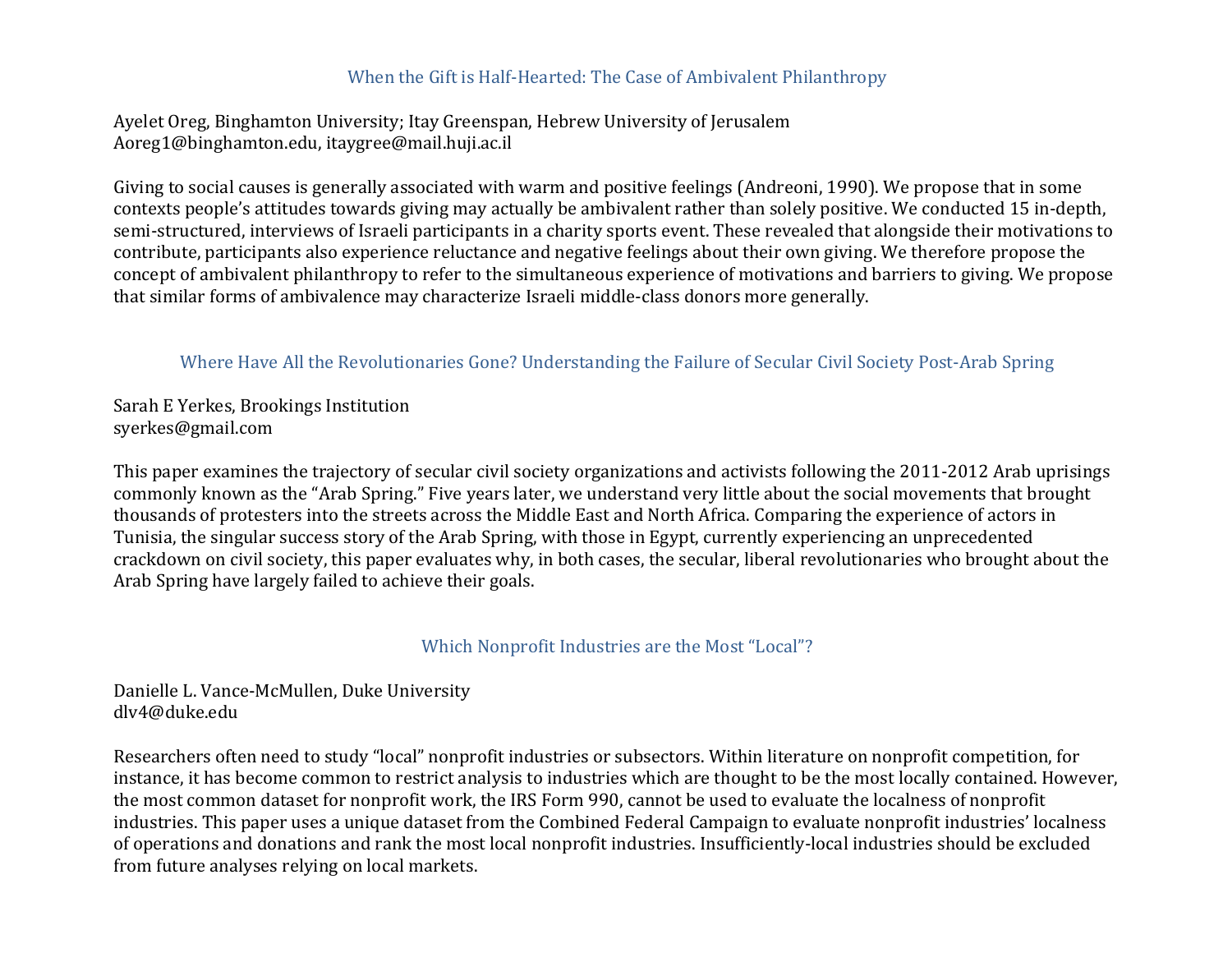### Who Gives & Why: Identifying and Explaining Types of Givers

Patricia Snell Herzog, University of Arkansas herzog@uark.edu

We present findings from the Science of Generosity initiative on who gives and why. Analyzing nationally representative data  $(n=1,997)$ , we investigate trends for giving to any of 33 charitable causes. We find that whether someone is a giver and the amount they give are related to the type of giver they are. This helps to explain how the same motivation to give can track to actualized behaviors depending upon the methods employed for giving. Results for which kinds of Americans are more likely to be which type of giver are presented and discussed for tips to engage different giver types.

Who Governs and Who Leads? Governance and Leadership Dilemmas at Play in a Faith-Based Organization in North America

Sabith Khan, Georgetown University khanpgg@vt.edu

Through an examination of a single case study of a small faith-based organization in the North America, this paper suggests that the boundaries between governance and leadership are thin.

#### Why Do People Volunteer? A Review of the Literature

Rene Bekkers, VU University Amsterdam r.bekkers@vu.nl

Research on participation in third sector organizations and on volunteering in particular has a long tradition in the social sciences. In this paper I give an overview of insights on what helps and hinders participation from academic research conducted in the past decades. The core of the paper is a discussion of the mechanisms that drive volunteering. Following a scheme developed to explain philanthropy, I distinguish seven mechanisms that influence volunteer choices and discuss how they affect volunteering. Next I discuss insights on characteristics of volunteers and third sector organizations that are related to attraction, retention and motivation of volunteers.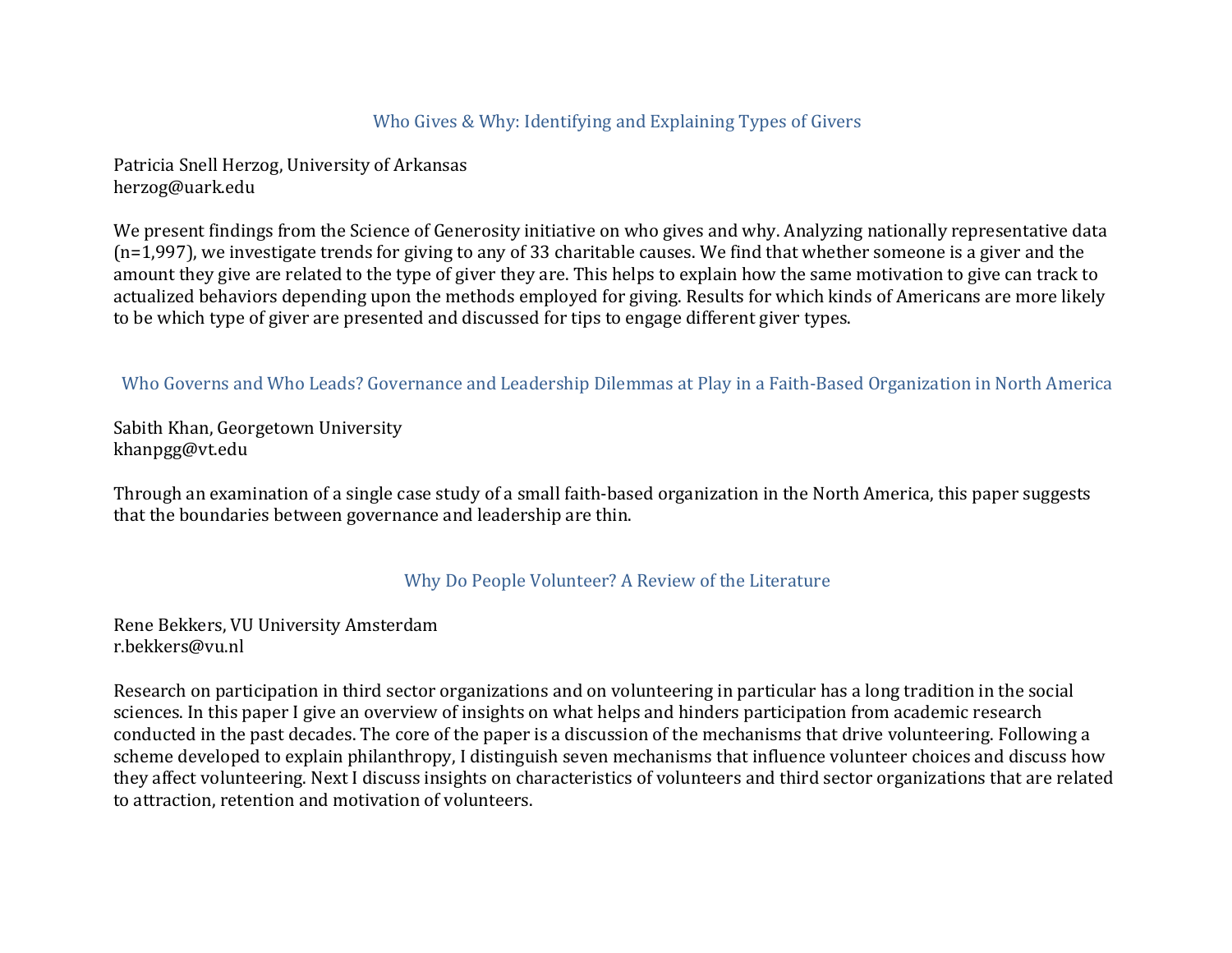## Why Does Voluntary Collaboration Fail? Toward a Theory of Collaboration Failure

Madeleine McNamara, Old Dominion University; Katrina Miller-Stevens, Colorado College; John C. Morris, Old Dominion University

mwmcnamara@gmail.com, katrina.millerstevens@coloradocollege.edu, jcmorris@odu.edu

Many of the case studies on voluntary collaboration tout the success of collaborative efforts while theory building focuses almost exclusively on the conditions for successful collaboration. Notably missing from the literature are efforts to explore why collaborations fail. We seek to build a comprehensive understanding of why some voluntary collaborative efforts succeed, while others do not. This paper focuses on voluntary collaborations involving nonprofit, public, and private sector actors working together to solve collective problems. Given that participants in a voluntary collaboration are invested in the collective effort, why does a voluntary collaboration fail?

Why Have Volunteer Rates Remained Stable? Testing Five Perspectives and Formulating a Hybrid Theory

Susan M. Chambre, Baruch College, CUNY Susan.Chambre@baruch.cuny.edu

Using Current Population Survey and Independent Sector data, this paper considers possible reasons why volunteer rates in the U.S. have remained quite stable since 1974. It develops a hybrid theory to explain this phenomenon.

## Why Russians Give to Charities: Testing S-Theory as the "Theory of Everyone" on National Sample Interview Data

David Horton Smith, Boston College; Rene Bekkers, VU University Amsterdam; Irina Mersianova, National Research University, Higher School of Economics dhortonsmith@hotmail.com, r.bekkers@vu.nl, imersianova@hse.ru

A 50-minute interview was administered to a national random sample of 2,000 adult Russians in spring 2014. The interview measured 10 of 19 key macro-predictors from S-Theory, as well as charitable giving  $(3\text{-item index}; \text{alpha} = .85)$ , used as the dependent criterion variable. In Pearson correlations and OLS multiple regressions, S-Theory was broadly confirmed, with an R2 of .314 (31.4%). Seven of eight hypotheses were confirmed at the .05 level of statistical significance. Giving was most strongly associated with measures of socially-approved leisure, more attendance at religious services, volunteering seen as more important to self, and more local helping goals.